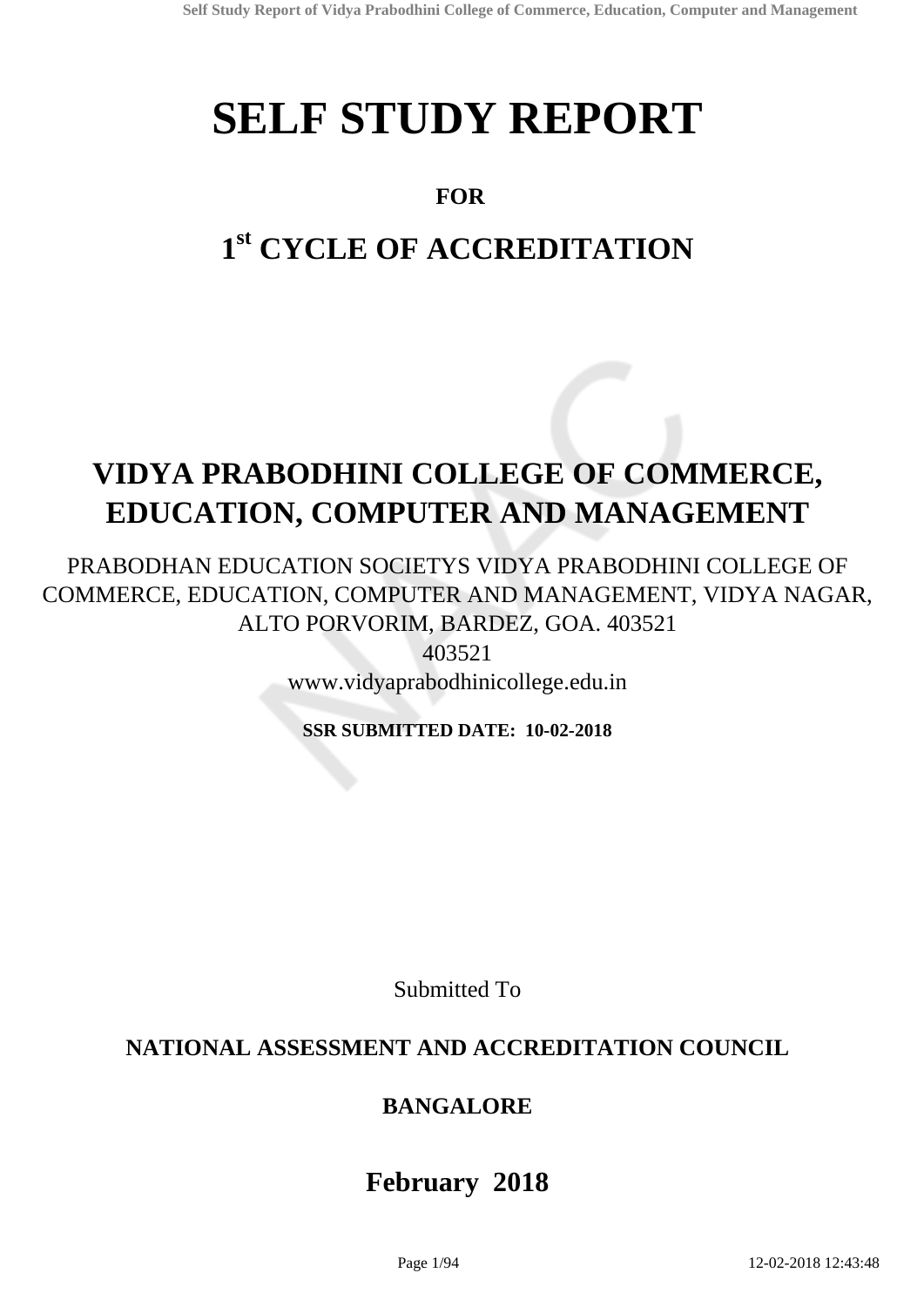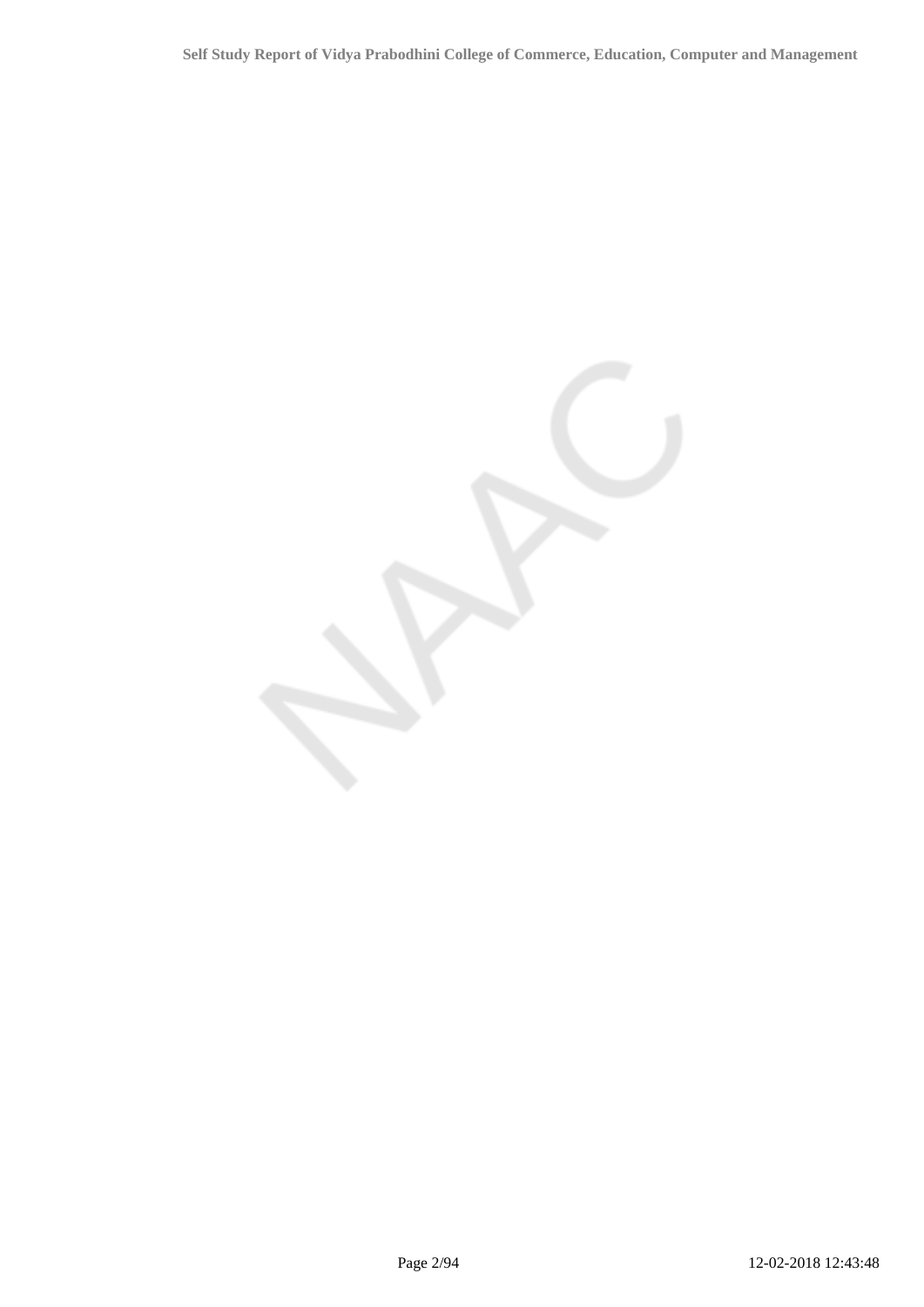## **1. EXECUTIVE SUMMARY**

## **1.1 INTRODUCTION**

**Prabodhan Education Society** was founded in 1988 and caters to educational needs of learners from preprimary to college. Vidya Prabodhini College is the latest edition started in 2012. The Management of this college is highly experienced, dedicated and committed to the cause of education. This college offers two undergraduate programmes, B.Com and B.A.B.Ed. The college has ICT enabled classrooms with multimedia. The library with internet facility serves the learning needs of students and faculty members. The highly qualified and dedicated young faculty members along with administrative colleagues have been constantly working for the holistic development of the students. The students have achieved excellence in academics, with an average result of **93%** of all the three outgoing batches of B.Com**.** The students have performed excellent in sports and achieved **22 National medals besides 47 university medals**. The N.S.S. unit has been strongly working for the social cause, to make a mention it has **contributed Rs. 1,44,200 and Rs. 54,000 towards the Liver Transplant treatment of Ms. Akshara and Uttarakhand Relief Fund, respectively**. The students have also made a remarkable achievement in cultural events and secured several championships. The college takes the pride of organizing **26th Biennial International Conference in Association with the Asian Association for Biology Education**.

**Working beyond working hours, teaching beyond curriculum, innovations in inventions,** are some of the special features of this institution apart from academic counseling, personal attention, imparting human values and optimum use of resources to achieve excellence in its every endeavour.

#### **Vision**

When Prabodhan Education Society decided to set up a college, it was envisaged that the college would not be merely an additional college on the academic landscape in Goa. But, it would meet a social and educational need of the society, particularly for students with average and below average academic record, who were denied admission in other institutions. The Society felt that excellence could be achieved even with these challenges, if these students could be provided with sanskarmay (value-based) and quality education supported by a dedicated faculty and quality infrastructure.

This idea was the genesis of the Institutional Vision,

*"Excellence, Everywhere, Every time!"*

#### **Mission**

Fulfilment of the Institutional Vision is channelized through the following Mission Statement:

"To create and develop a quality learning environment through the integration of conceptual knowledge, application of skills, basic human values and field realities, thereby nurturing competent, value based and resourceful citizens, who selflessly contribute to Nation Building by serving the nation above self."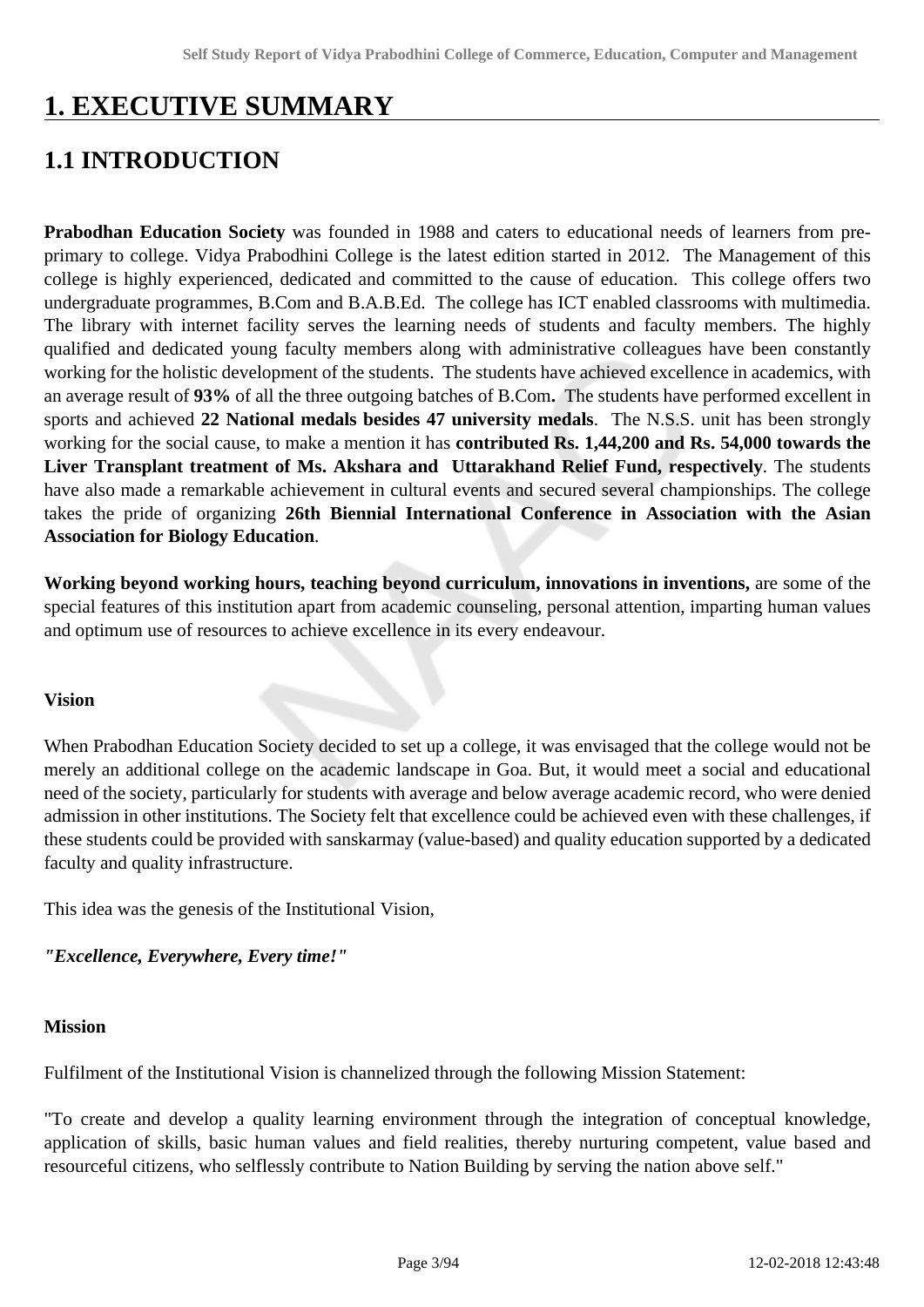To achieve the institutional Vision and Mission, the following objectives were formulated:

- Design and develop skill based and practical oriented curriculum.
- Increase students' learning through classroom teaching-learning process.
- Inculcate basic human values in students through curriculum.
- Develop application oriented students' performance evaluating mechanism.
- Promote teaching of topics of current relevance beyond the syllabus.
- Promote a research culture and spirit of inquiry among teachers and students.
- Develop abilities and competencies in research through workshops and training programmes.
- Inculcate employability skills of students and thereby promote their overall personality development.
- Increase placement opportunities for students through linkages with business houses and educational institutions/organizations.
- Promote collaborations and interactions with industry and research institutions for the benefits of institution.
- Sustain an Institution-Neighbourhood network to enhance learning opportunities.
- Promote participation of students and teachers in outreach and community development activities.
- Seek feedback from stakeholders for the improvement of the institution's performance.
- Create industrial and entrepreneurial outlook for self employment and Employment generation.

## **1.2 Strength, Weakness, Opportunity and Challenges(SWOC)**

#### **Institutional Strength**

- Participative and Proactive Management highly devoted and committed to the cause of education.
- Commitment and belongingness.
- Good rapport with the P.T.A., Alumni and Society.
- Flexibility to try out innovations.
- Young, energetic, hardworking, multitalented and highly qualified faculty members.
- Full-day College.
- Balanced mix of youth and experienced faculty members.
- Positive workplace culture.
- Institution with a learning attitude.
- Availability of faculty members around the clock.
- Open door policy.
- Participative decision making process.
- Working beyond office hours.
- Recognized Centre for Company Secretary and SET examinations.
- Strong event management skills.
- IGNOU Distance Education Study Centre.
- Student participation across activities.
- Good infrastructure and Learning resources.
- 100 % ICT enabled classrooms.
- Increasing student strength.
- CLEAN campus.
- Student Centric.
- Student Welfare Fund.
- Morning Assembly.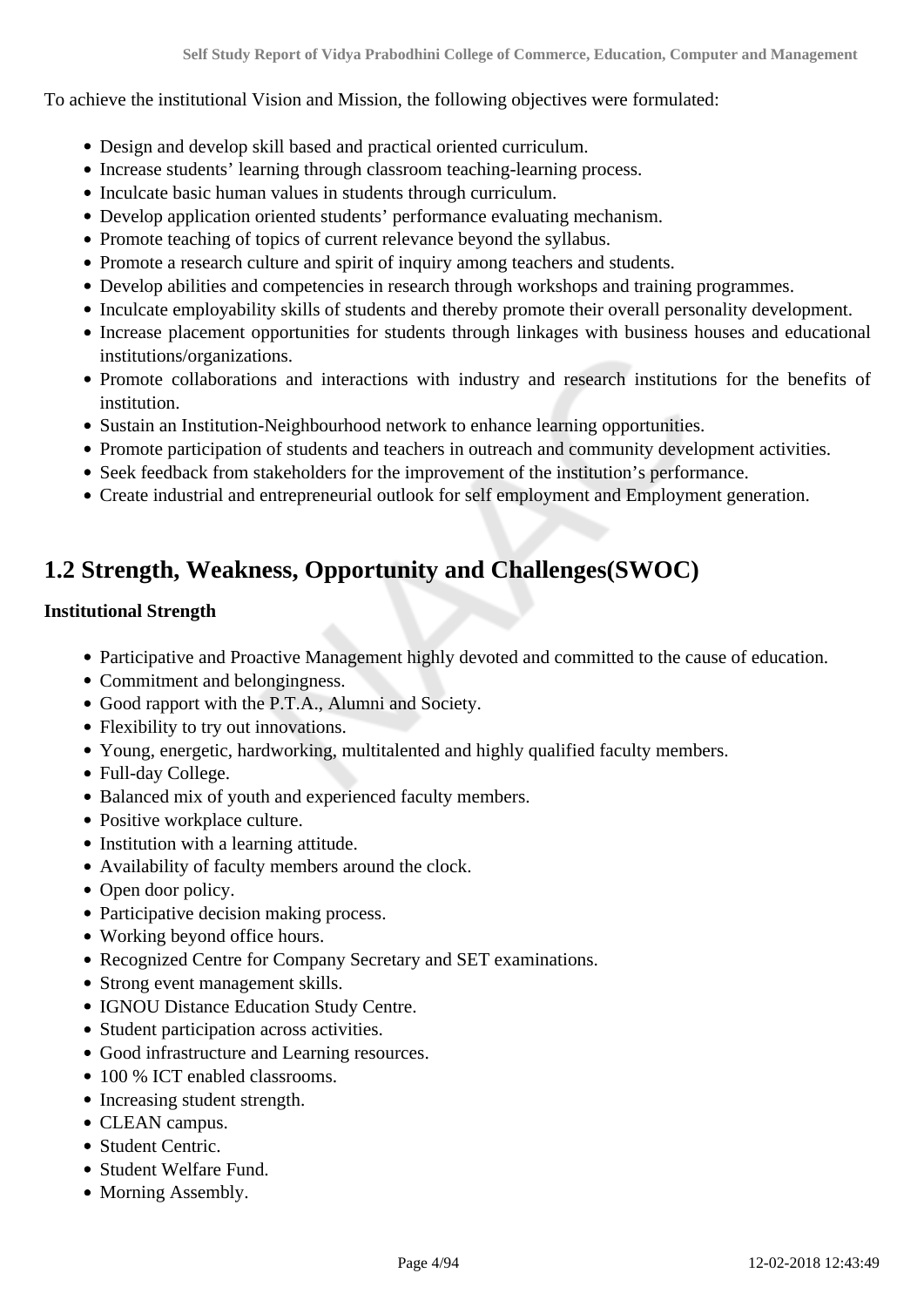- Admissions on First Come First Serve Basis (Commerce)
- Pioneer in offering B.A.B.Ed. professional course.
- Vibrant NSS unit providing excellent opportunity to the students.
- Faculty participation in various workshops and seminars.
- Counselling and problem solving.
- Cordial relationship among members of the management, staff, students and parents.
- Excellence in sports, curricular and co-curricular activities.
- Library with efficient learning resources.
- Programmes on Health, Music, Dance etc.
- Theatre Club and Nisarg Club.
- E-Governance
- Centrally located campus

#### **Institutional Weakness**

- Lack of funding for Research Projects.
- No additional financial support.
- Absence of interdisciplinary network.
- Lack of provision for in-service training for staff (teaching and non-teaching).
- Lack of industry academia Interface.
- Lack of skill-based courses.
- Lack of provisions for the differently-abled (Divyangjan).
- Inadequate playing ground.
- Absence of hostel facility.
- No Power backup facility.

#### **Institutional Opportunity**

- Scope for expansion and development.
- In-service training for staff.
- Introduce vocational training programmes.
- Introduce short term and skill-based courses.
- Introduce interdisciplinary value-added courses.
- Start B.B.A, B.C.A, B.Sc.B.Ed, B.Com.B.Ed and post-graduate programs.
- Involve industry experts in enriching curriculum.
- Research and publication.
- Start a research journal.
- Private participation in research funding.
- Develop Industry-Academia interface.
- Inter-institutional cooperation through faculty and student exchange programs.
- Build a vibrant alumni network and PTA.
- Energy-efficient campus.
- Enhancing Community Extension Services.
- Creating e-resources.
- Introduce internship for Commerce students.
- Create job opportunities for students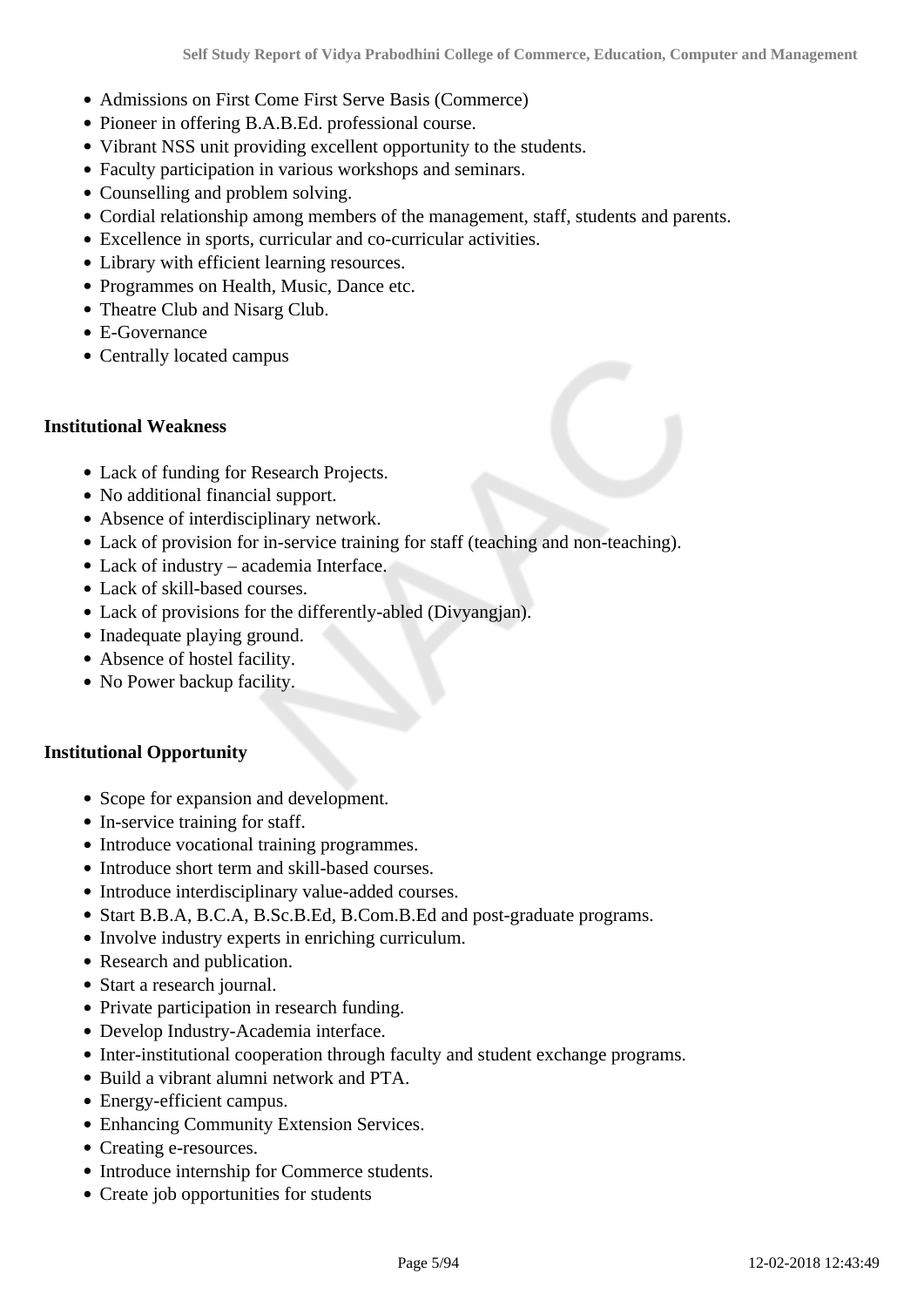- Linkages with government-aided & unaided schools for better employability and placement.
- Introduce Faculty Development Programme.

#### **Institutional Challenge**

- New institutions may come up.
- Sustaining intake of students.
- Modern infrastructure is costly and not easily available.
- Generation of additional financial resources.
- Keeping pace with the rapid changes and best practices in Higher Education.
- Employability of students.
- Practicability of the curriculum.
- Ouality academic results.
- Attaining green campus status.

## **1.3 CRITERIA WISE SUMMARY**

#### **Curricular Aspects**

The B.Com and B.A.B.Ed. programs, together offer 150 (100%) new courses under the Elective course system. The institutional student strength has risen from 58 students in 2012-13 to 486 in 2016-17. Around 185 students (31.68%) have undertaken field projects/internships.

Curriculum delivery is ensured through a planned and documented process that includes syllabus, course-wise teaching plans, monthly reports, timetable, and a rigorous practicum component. Student-centric teaching techniques such as experiential learning, problem solving method and presentations ensure effective curriculum delivery. Course-related reference material is made available in the library. To impart transferable skill among the students, the institution **offers add-on diploma courses**. Curriculum-related feedback, collected from stakeholders, is analyzed to make recommendations to related Boards of Studies.

The institutional emphasis on creating better citizens with a strong moral character, environmental consciousness and social values (Sanskarmay Shikshan) is reflected in its activities such as a distinctive morning assembly. Courses to sensitize students to issues of gender, environment and sustainability, human values and professional ethics, build self-sufficiency and appreciation for the aesthetics are offered. **The NSS unit** and **the Nisarg Club** together instill values of patriotism, social and environmental responsibility, ethics and dignity of labor through a range of programs. **The Red Ribbon Club** annually conducts blood donation camps and also maintains directory of blood donors.

Around 24% full-time faculty members have been **nominated to bodies such as Boards of Studies, Academic Council, Central Assessment Program, Screening and Selection committees, etc., contributing to curriculum enrichment and development of higher education in the state**.

#### **Teaching-learning and Evaluation**

The Institution envisions a country with trained and literate youth who can steer our nation to an economically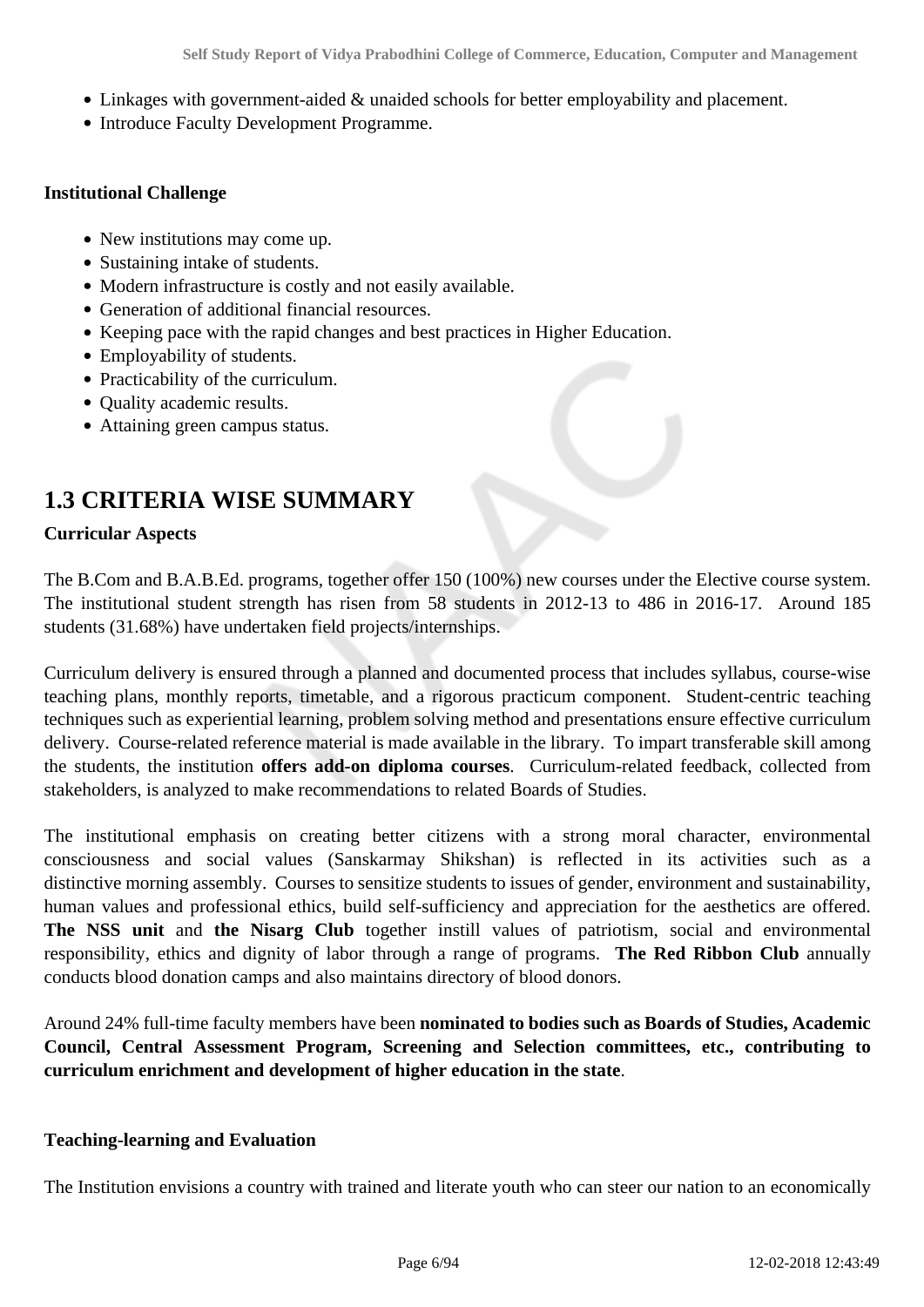and socially progressive future. The college consciously caters to diverse student learners from different economical, regional, social, cultural and linguistic backgrounds. It follows the reservation policy advocated by the State Government with **31.39%** students given admissions between the years 2012-17**. (The admissions, since the inception of the college in 2012-13, have spiraled from 48.33% to 86.79 %.)**

The college boasts of **well-qualified teachers** with an average of 9.5 years of teaching experience. 05 faculty members have been awarded PhD and 13 are pursuing Ph.D. from different Universities. The teacher-student ratio has improved from **1:32** in 2012 to a **1:19** by 2016-17. **The institution has mentoring program with a mentor: mentee ratio of 1:22 by the year 2016-17.**

**Slow learners are given remedial teaching and personal attention and advanced learners are given further exposure by encouraging and motivating them for academic related activities, competitions**. Students are evaluated through Continuous Internal Evaluation and Semester End Examination with Goa University prescribed syllabus and evaluation guidelines. **Course and Learning outcomes** are achieved through academic, co-curricular/extra-curricular activities, social awareness programs and mentoring. To ensure this, the college has instituted **NSS Unit, Career Guidance Cell, and Clubs**. Faculty employs experiential and innovative techniques to make the teaching learning process a healthy endeavor. The average **passing percentage of the students' is 93%.** Corrective measures are taken based on the students' feedback related to every aspect of the college.

#### **Research, Innovations and Extension**

The college recognizes Research**, Consultancy and Extension** as three key aspects for improving the Teaching-Learning process. The college has a **Research and Consultancy Cell**, which provides guidance to faculty members and teachers from affiliated colleges of Goa University to take up doctoral research, research projects, research proposal and research paper writing. During the last five years, **the college has organized 01 International conference, 01 National conference and 08 State Level workshops/seminars.**

The college has 01 faculty member as a registered guide for Ph.D., 05 with Ph.D., 05 with M.Phil., and 08 faculty members pursuing their Ph.D. from different Universities. **During the last five years, 03 books, 67 research papers in reputed international and national journals, and 29 Chapters in books and conference proceedings with ISBN and ISSN have been published, which is an average of three papers per faculty**. The college is in the process of publishing its peer reviewed and multi-disciplinary research journal, "*Prabodhan Journal of Applied Research in Commerce, Management and Education"*.

The college has **signed three MoUs** with Parvatibai Chowgule College (Goa), Mahaveer College of Commerce and Education (Kolhapur) and Emerge Vocational Skills India Private Limited (Tamil Nadu). A number of seminars and workshops have been organized in collaboration with Directorate of Official Languages, Government of Goa and other governmental departments, colleges and other organizations.

**Extension programs** like Voters' Enrolment drive, Anti-plastic Awareness Campaign, Polio Awareness Drive, Swachh Bharat Abhiyan and Mission Rabies are organized **by NSS Cell and Nisarg Club** involving **41.66 %** of students.

#### **Infrastructure and Learning Resources**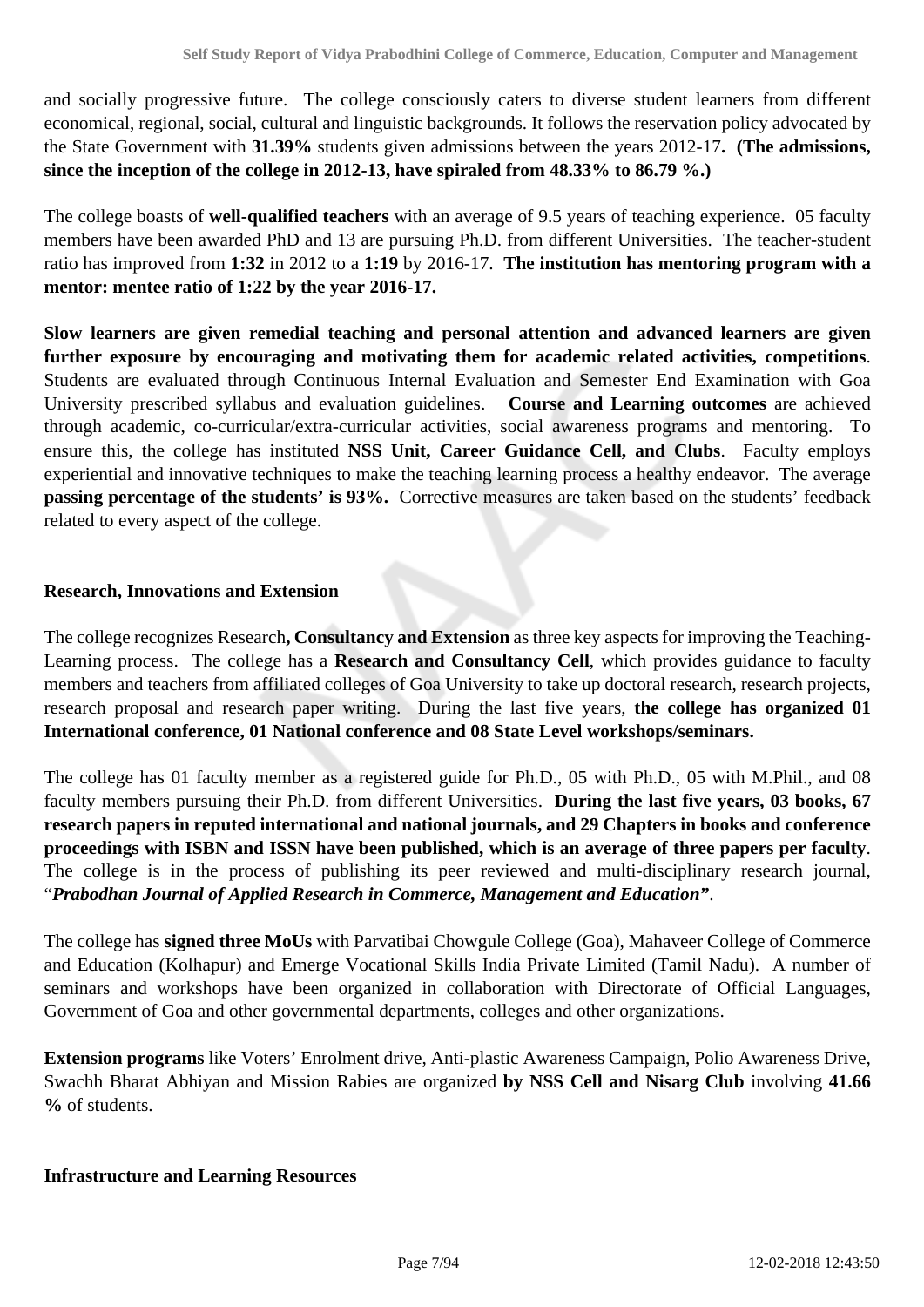The institution offers excellent infrastructural facilities for a healthy learning environment which is in line with the Institution's vision **"Excellence Everywhere Everytime".** Along with a spacious campus, the college has 100% ICT enabled classrooms equipped with multimedia. The faculty room has comfortable seating with required facilities.

The library is well stocked with 2,245 titles, 14 journals, 8 magazines and 13 newspapers. It also has independent reading room with 05 desktops and photocopying services. The library uses **e-Granthalaya** and has a good collection of rare books. On an average, ?1,16,000 per annum is spent on books and journals during the past five years. The ICT Laboratory has 26 desktops with internet access and provides printing, scanning and e-content development facility. A **full-time qualified Computer Laboratory Assistant with M.C.A.** is appointed for operation, maintenance and upgrading the laboratory and website. The Institution has **12:1 student-computer ratio.**

The institution uses the **'Swami Vivekanand Hall'** for Conferences/Seminars/Curricular/Extra-curricular/Cocurricular activities. The Sports Department **has a full-time Director of Physical Education and Sports** and is well-equipped with sports facilities. The College boasts of **17 national, 22 state, 47 University medals and 2 intercollegiate championships**. Since 2012-13, **18 NSS volunteers have attended national camps**. The institution has a canteen, geography laboratory and rooms for counseling, SUPW, creative arts, research and consultancy, common rooms for boys and girls, medical response facility and potable hot and cold water facility. During holidays and vacations, the Institution offers its classrooms to various government/nongovernment organizations for conducting competitive exams such as SET, CS.

#### **Student Support and Progression**

The college provides good support system to empower students learning and progression. The prospectus includes important circulars from UGC and Goa University. SC/ST/OBC students are identified and are **urged to avail of different scholarships/freeships provided by the government. Through 'Students Welfare Fund', economically backward students are given financial assistance**. The college has instituted gold medals for meritorious students.

**The capability developmental schemes** include **Career Counseling, yoga and meditation camps, Counseling Cell**. The **Vocational Education Training** was organized to make students capable of selfemployment. The institution has a transparent mechanism for timely redressal of students' grievances including sexual harassment and ragging cases. (SGC, ICC, RTI)

**The percentage of alumni pursuing higher studies is 37.14%,** while others are employed in Government/Private sector and some are self employed.

The college received **22 national, 22 state and 47 university medals and awards** for outstanding performance in sports. **Leadership roles** are created through **Students' Council** and Council members take a lead in organizing intra-college activities like *'Srujanotsav'*.

The **Alumni Association** has **113 members** and meets annually. It has donated money to purchase a *Samai***,** Idol of Goddess Saraswati and a Tabla. Nagesh Marathe, Rajasab Satgund and Raju Attar, the alumni of the college, have formed an NGO**,** *NayaSwarg* to help the needy. College has assured and helped them in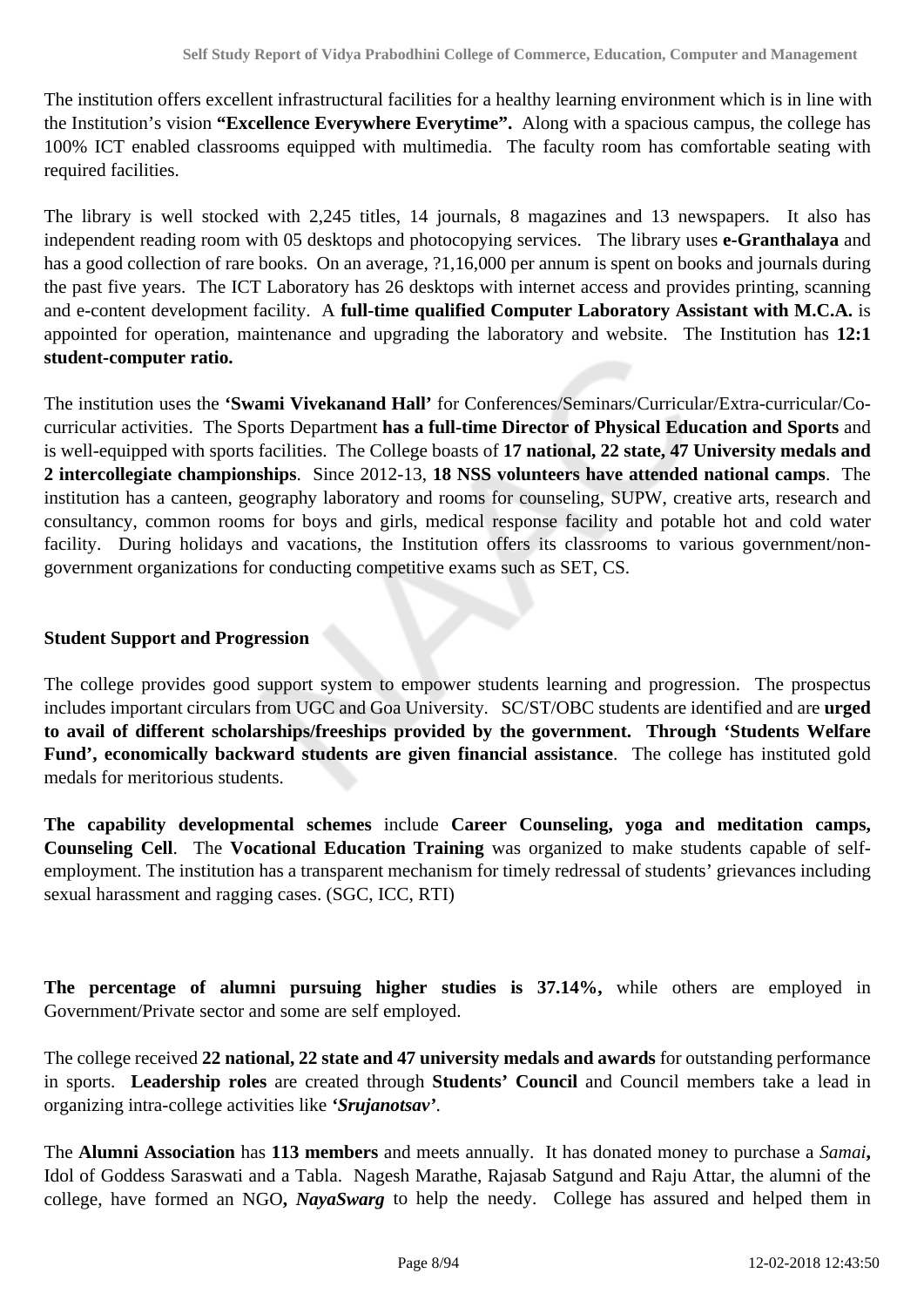organizing different activities.

#### **Governance, Leadership and Management**

The effective governance of the College is achieved through decentralized and participative efforts of the management and other stakeholders. The same is facilitated by regular joint meetings of management and the staff, and best executed through the efforts of **Local Management Committee, College Committees** and **Internal Quality Assurance Cell. Visits to students' residences, mentoring of students, and establishment of student welfare fund**, are some of the best examples of the collaborative effort of the management and staff.

Since the institution is one of the youngest in the state, **different strategies are employed to promote goodwill and academic identity among the local community**. Students are sent for competitions and events in other colleges increasing the visibility of the talented students of the college among their peer group, which in turn puts focus on the academic excellence of the college. Publicity thus achieved further improves the visibility of the college, enhancing the student admission percentage each year.

Faculty Development Programs, appropriate sanctions of leaves, FIP, study, duty, maternity / fraternity, sabbatical and financial assistance for research endeavors, good infrastructure and promoting goodwill among staff, make this College a healthy place to work. Performance Appraisal System of the college promotes quality enhancement. E-governance in examination, admissions, biometric attendance has enhanced the quality of the governance and management.

#### **Institutional Values and Best Practices**

With more than 50% of its students and staff together comprising of girls and women, the college has laid a consistent emphasis on inculcating gender-sensitivity in its actions, and offers courses such as Gender Issues in Education, Education for Human Rights and Peace, and Population Education, along with talks on gender sensitization. Safety and security measures include a security guard, CCTV cameras, provision of medical response facility, and fire safety equipment.

A Green Policy and a Waste Management Policy have codified the working of staff and conduct of students, purchase, usage, management and disposal of equipment, infrastructure and other resources. Talks, rallies and competitions on environmental issues are held from time to time. The institution engages with the community through projects under the Swachh Bharat Abhiyan, and also to increase the green cover of the state; the 'Green Campus' project is aimed at greening the campus. Other community programs include health and dental check-ups, and collecting money towards Relief Funds amongst other activities. Transparency is ensured through the setting up of the different working committees. To take locational advantage, the institution offers its campus to conduct different examinations like national accounting talent search exam, Company Secretary, SET exam, training programmes and many others.

To awaken consciousness of the national identity, national symbols, and fundamental rights and duties, and to inculcate universal values in students, the college has operationalized three programs: **Swayam Siddhah, C.L.E.A.N,** and **Ankur**.

The college, thus, continues to take forward the legacy of its parent body.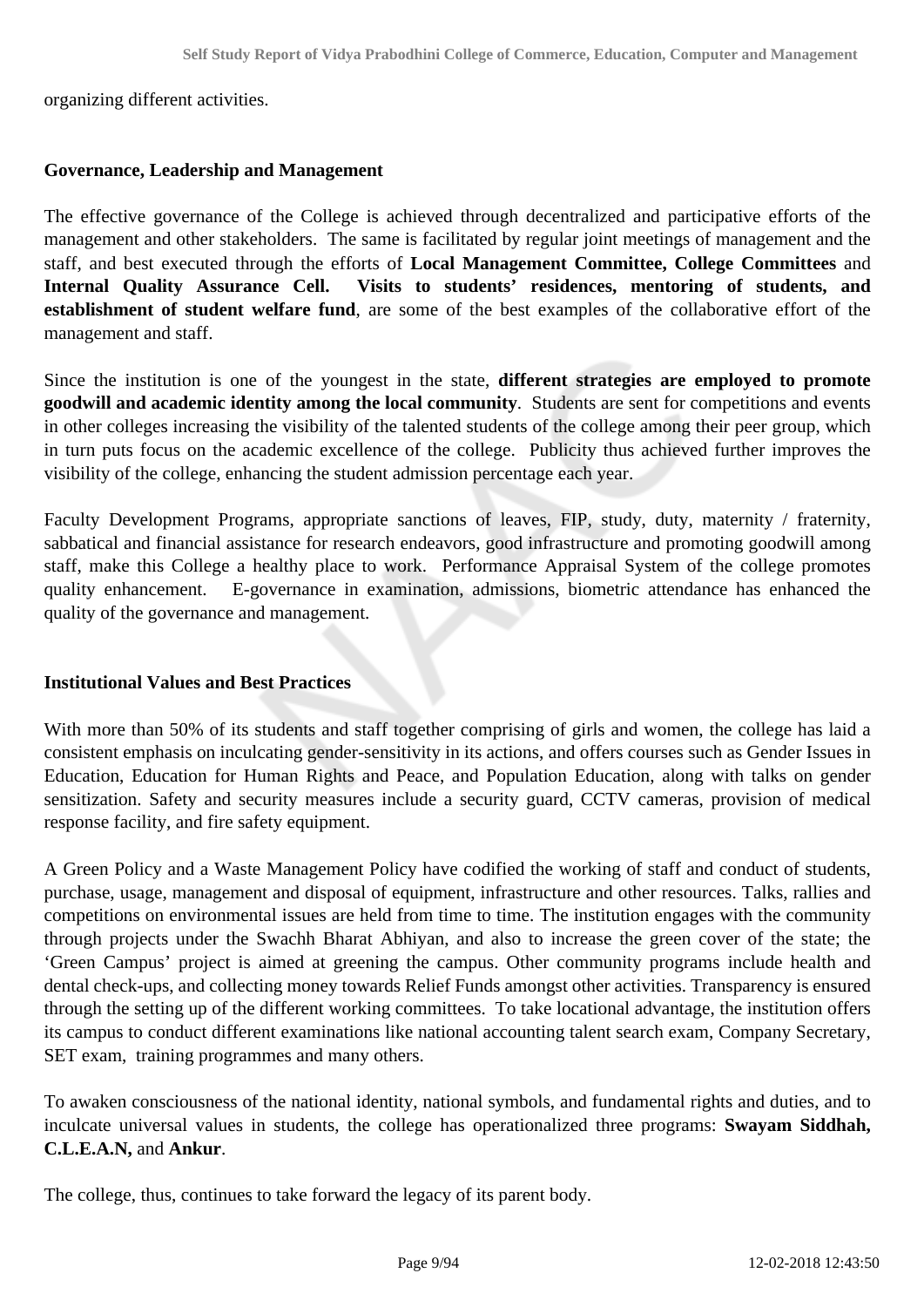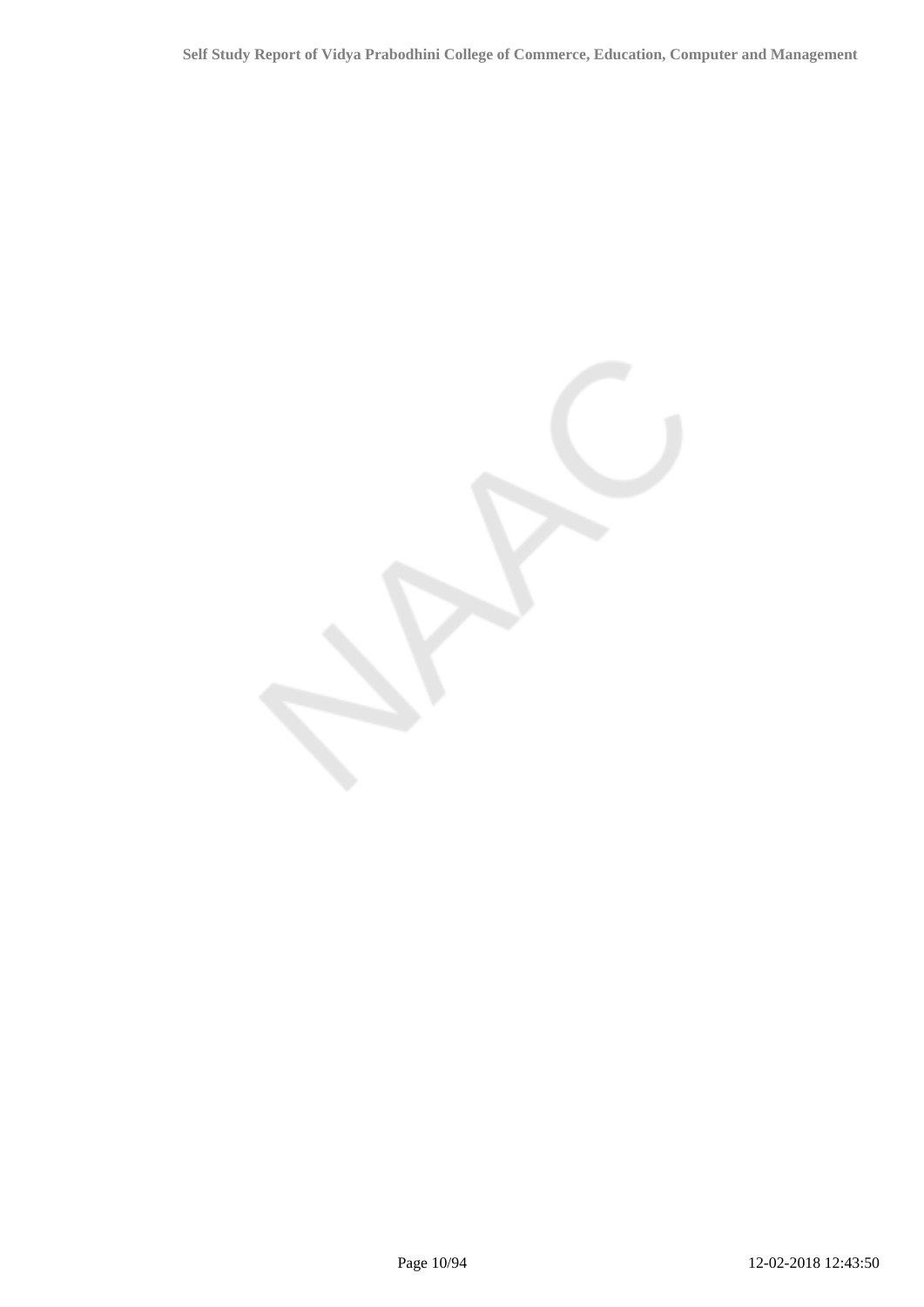## **2. PROFILE**

## **2.1 BASIC INFORMATION**

| Name and Address of the College |                                                                                                                                                                 |
|---------------------------------|-----------------------------------------------------------------------------------------------------------------------------------------------------------------|
| Name                            | Vidya Prabodhini College of Commerce,<br><b>Education, Computer and Management</b>                                                                              |
| Address                         | Prabodhan Education Societys Vidya Prabodhini<br>College of Commerce, Education, Computer and<br>Management, Vidya Nagar, Alto Porvorim, Bardez,<br>Goa. 403521 |
| City                            | Porvorim Bardez                                                                                                                                                 |
| <b>State</b>                    | Goa                                                                                                                                                             |
| Pin                             | 403521                                                                                                                                                          |
| Website                         | www.vidyaprabodhinicollege.edu.in                                                                                                                               |
|                                 |                                                                                                                                                                 |

| <b>Contacts for Communication</b> |                           |                                          |               |                         |                                        |  |  |
|-----------------------------------|---------------------------|------------------------------------------|---------------|-------------------------|----------------------------------------|--|--|
| <b>Designation</b>                | <b>Name</b>               | <b>Telephone with</b><br><b>STD Code</b> | <b>Mobile</b> | Fax                     | Email                                  |  |  |
| Principal                         | Mallanagoud<br>a R. Patil | 0832-2410500                             | 9420979228    | 0832-241360<br>$\theta$ | info@vidyaprabod<br>hinicollege.edu.in |  |  |
| Associate<br>Professor            | Sukhaji G.<br>Naik        | 0832-9422449632                          | 7888041519    | 0832-241370<br>$\theta$ | naiksukhaji@gmail<br>.com              |  |  |

| <b>Status of the Institution</b> |              |  |  |  |  |
|----------------------------------|--------------|--|--|--|--|
| <b>Institution Status</b>        | Grant-in-aid |  |  |  |  |

| Type of Institution |              |  |  |  |
|---------------------|--------------|--|--|--|
| By Gender           | Co-education |  |  |  |
| $\vert$ By Shift    | Regular      |  |  |  |

| Recognized Minority institution            |    |
|--------------------------------------------|----|
| If it is a recognized minroity institution | No |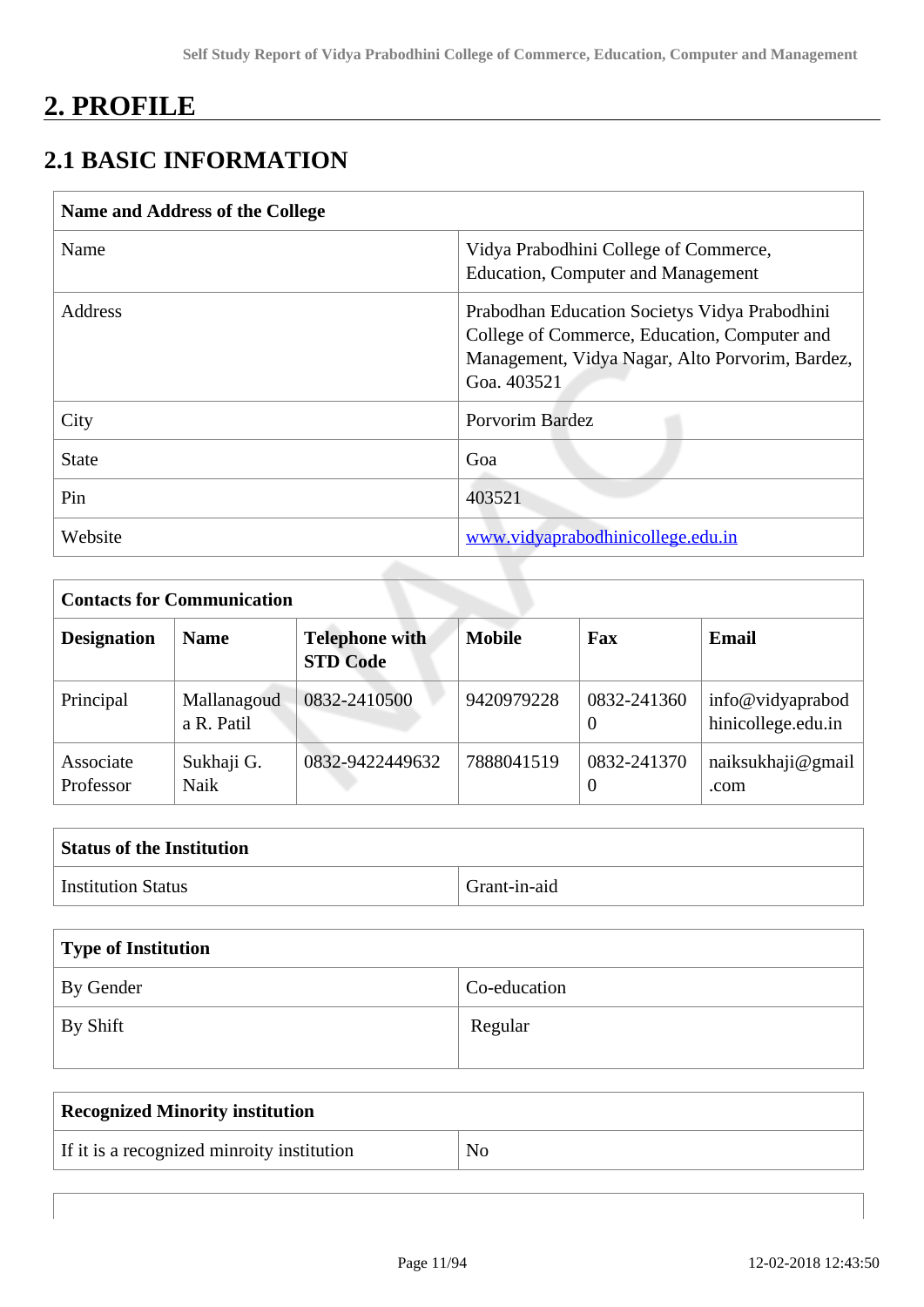| Date of establishment of the college                      |                                                                                                                                                                                                                 |                                              |                | 19-06-2012                   |                      |  |  |
|-----------------------------------------------------------|-----------------------------------------------------------------------------------------------------------------------------------------------------------------------------------------------------------------|----------------------------------------------|----------------|------------------------------|----------------------|--|--|
| college)                                                  | University to which the college is affiliated/ or which governs the college (if it is a constituent                                                                                                             |                                              |                |                              |                      |  |  |
| <b>State</b>                                              |                                                                                                                                                                                                                 | <b>University name</b>                       |                |                              | <b>Document</b>      |  |  |
| Goa                                                       |                                                                                                                                                                                                                 | Goa University                               |                |                              | <b>View Document</b> |  |  |
| <b>Details of UGC recognition</b>                         |                                                                                                                                                                                                                 |                                              |                |                              |                      |  |  |
| <b>Under Section</b>                                      |                                                                                                                                                                                                                 |                                              | <b>Date</b>    |                              |                      |  |  |
| 2f of UGC                                                 |                                                                                                                                                                                                                 |                                              |                | 15-05-2015                   |                      |  |  |
| 12B of UGC                                                |                                                                                                                                                                                                                 |                                              |                |                              |                      |  |  |
| <b>Statutory</b><br><b>Regulatory</b><br><b>Authority</b> | Details of recognition/approval by stationary/regulatory bodies like<br>AICTE, NCTE, MCI, DCI, PCI, RCI etc(other than UGC)<br><b>Recognition/App</b><br>roval details Inst<br>itution/Departme<br>nt programme | Day, Month and<br>year(dd-mm-<br>yyyy)       |                | <b>Validity in</b><br>months | <b>Remarks</b>       |  |  |
| <b>NCTE</b>                                               | <b>View Document</b>                                                                                                                                                                                            | 03-03-2015                                   |                | 48                           |                      |  |  |
|                                                           |                                                                                                                                                                                                                 |                                              |                |                              |                      |  |  |
| <b>Details of autonomy</b>                                |                                                                                                                                                                                                                 |                                              |                |                              |                      |  |  |
|                                                           | Does the affiliating university Act provide for                                                                                                                                                                 | conferment of autonomy (as recognized by the | N <sub>o</sub> |                              |                      |  |  |

| <b>Recognitions</b>                                                                  |     |
|--------------------------------------------------------------------------------------|-----|
| Is the College recognized by UGC as a College<br>with Potential for Excellence(CPE)? | No. |
| Is the College recognized for its performance by<br>any other governmental agency?   | No. |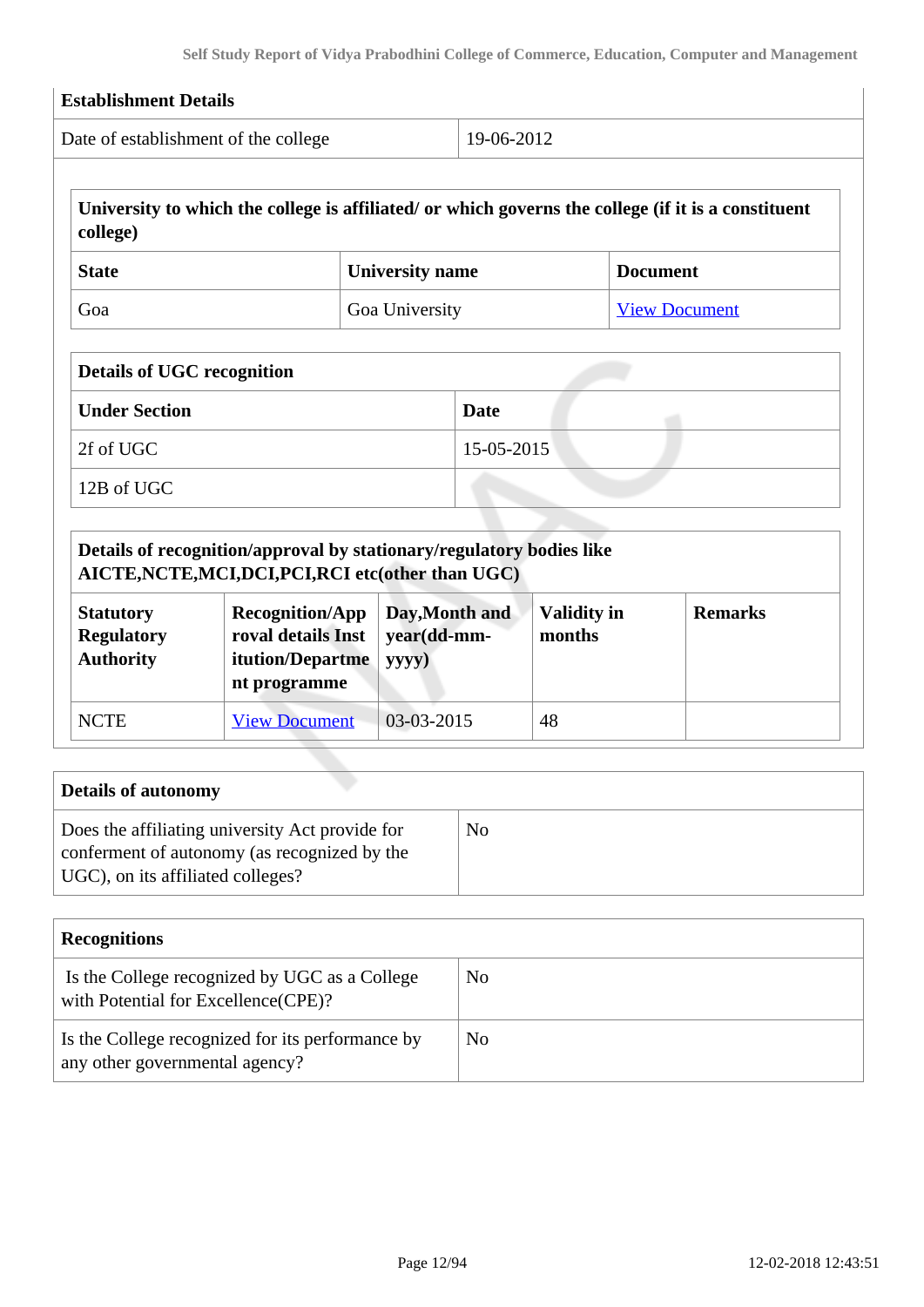| <b>Location and Area of Campus</b> |                                                                                                                                                                                 |           |                                |                             |  |  |  |
|------------------------------------|---------------------------------------------------------------------------------------------------------------------------------------------------------------------------------|-----------|--------------------------------|-----------------------------|--|--|--|
| <b>Campus Type</b>                 | <b>Address</b>                                                                                                                                                                  | Location* | <b>Campus Area</b><br>in Acres | Built up Area in<br>sq.mts. |  |  |  |
| Main campus<br>area                | <b>Prabodhan Education</b><br>Societys Vidya Prabodhini<br>College of Commerce,<br>Education, Computer and<br>Management, Vidya Nagar,<br>Alto Porvorim, Bardez, Goa.<br>403521 | Rural     | 2.105                          | 5772                        |  |  |  |

## **2.2 ACADEMIC INFORMATION**

| Details of Programmes Offered by the College (Give Data for Current Academic year) |                                                    |                                     |                                   |                                        |                                      |                                             |  |
|------------------------------------------------------------------------------------|----------------------------------------------------|-------------------------------------|-----------------------------------|----------------------------------------|--------------------------------------|---------------------------------------------|--|
| <b>Programme</b><br>Level                                                          | Name of Pr<br>ogramme/C<br>ourse                   | <b>Duration</b> in<br><b>Months</b> | Entry<br><b>Qualificatio</b><br>n | <b>Medium of</b><br><b>Instruction</b> | <b>Sanctioned</b><br><b>Strength</b> | No.of<br><b>Students</b><br><b>Admitted</b> |  |
| <b>UG</b>                                                                          | BCom, Depar<br>tment Of<br>Commerce                | 36                                  | <b>XII PASS</b>                   | English                                | 360                                  | 303                                         |  |
| <b>UG</b>                                                                          | BA, Departm<br>ent Of<br>Education<br><b>Babed</b> | 48                                  | <b>XII PASS</b>                   | English                                | 200                                  | 183                                         |  |

**Position Details of Faculty & Staff in the College**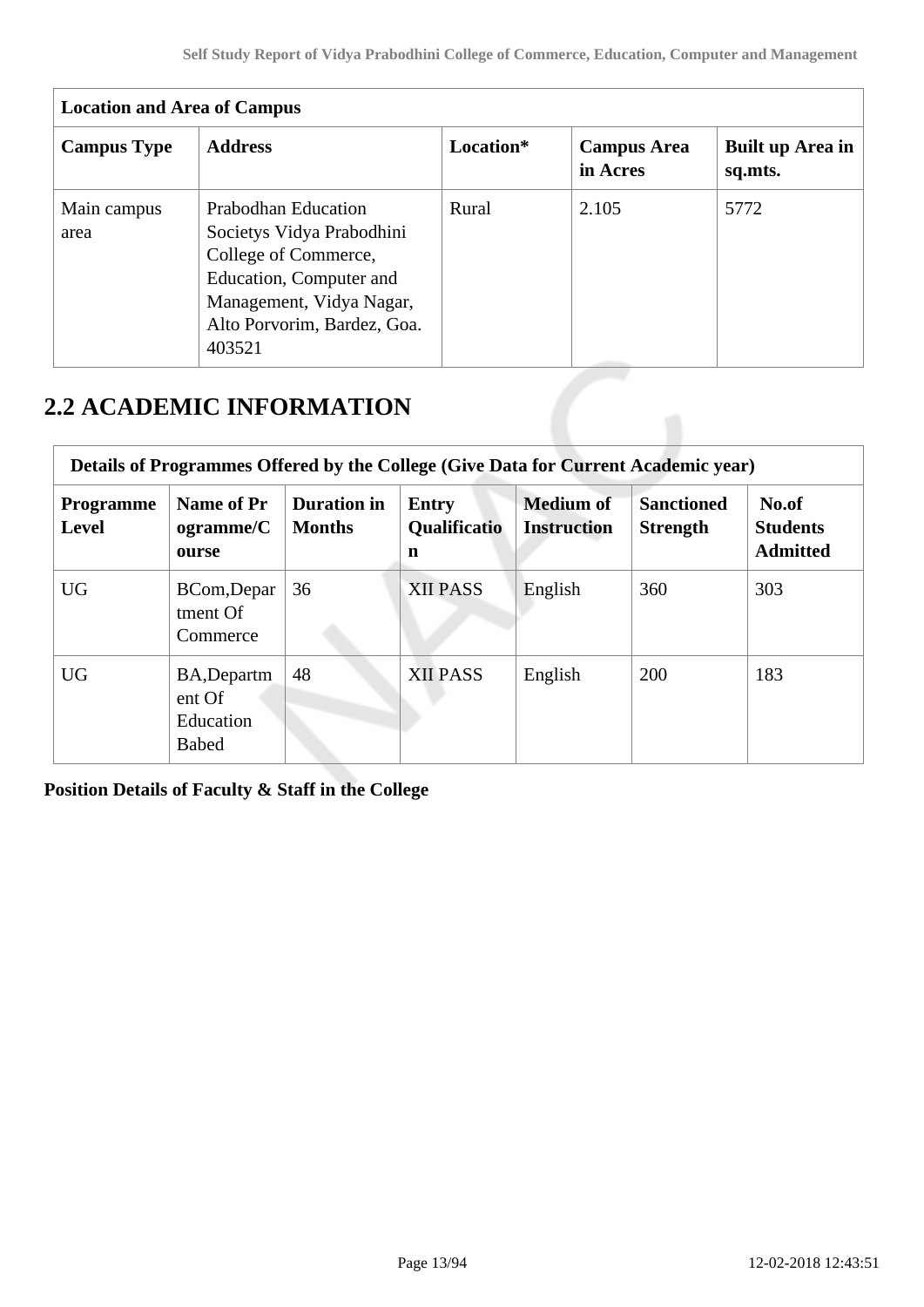| <b>Teaching Faculty</b>                                                             |                  |                |                  |                |                            |                |                |                            |              |              |                |                |
|-------------------------------------------------------------------------------------|------------------|----------------|------------------|----------------|----------------------------|----------------|----------------|----------------------------|--------------|--------------|----------------|----------------|
|                                                                                     | <b>Professor</b> |                |                  |                | <b>Associate Professor</b> |                |                | <b>Assistant Professor</b> |              |              |                |                |
|                                                                                     | Male             | Female         | Others           | Total          | Male                       | Female         | Others         | Total                      | Male         | Female       | Others         | Total          |
| Sanctioned by the<br>UGC /University<br><b>State</b><br>Government                  |                  |                |                  | $\overline{0}$ |                            |                |                | 3                          |              |              |                | 21             |
| Recruited                                                                           | $\overline{0}$   | $\overline{0}$ | $\overline{0}$   | $\overline{0}$ | 3                          | $\overline{0}$ | $\overline{0}$ | 3                          | 14           | 5            | $\overline{0}$ | 19             |
| Yet to Recruit                                                                      |                  |                |                  | $\overline{0}$ |                            |                |                | $\overline{0}$             |              |              |                | 2              |
| Sanctioned by the<br>Management/Soci<br>ety or Other<br>Authorized<br><b>Bodies</b> |                  |                |                  | $\theta$       |                            |                |                | $\overline{0}$             |              |              |                | $\Omega$       |
| Recruited                                                                           | $\boldsymbol{0}$ | $\overline{0}$ | $\boldsymbol{0}$ | $\mathbf{0}$   | $\overline{0}$             | $\overline{0}$ | $\overline{0}$ | $\overline{0}$             | $\mathbf{0}$ | $\mathbf{0}$ | $\overline{0}$ | $\overline{0}$ |
| Yet to Recruit                                                                      |                  |                |                  | $\mathbf{0}$   |                            |                |                | $\theta$                   |              |              |                | $\theta$       |

| <b>Non-Teaching Staff</b>                                                       |                |                |                |                |  |
|---------------------------------------------------------------------------------|----------------|----------------|----------------|----------------|--|
|                                                                                 | <b>Male</b>    | <b>Female</b>  | <b>Others</b>  | <b>Total</b>   |  |
| Sanctioned by the<br><b>UGC</b> / University State<br>Government                |                |                |                | 20             |  |
| Recruited                                                                       | 14             | $\mathbf{1}$   | $\overline{0}$ | 15             |  |
| Yet to Recruit                                                                  |                |                |                | 5              |  |
| Sanctioned by the<br>Management/Society<br>or Other Authorized<br><b>Bodies</b> |                |                |                | $\overline{0}$ |  |
| Recruited                                                                       | $\overline{0}$ | $\overline{0}$ | $\overline{0}$ | $\overline{0}$ |  |
| Yet to Recruit                                                                  |                |                |                | $\overline{0}$ |  |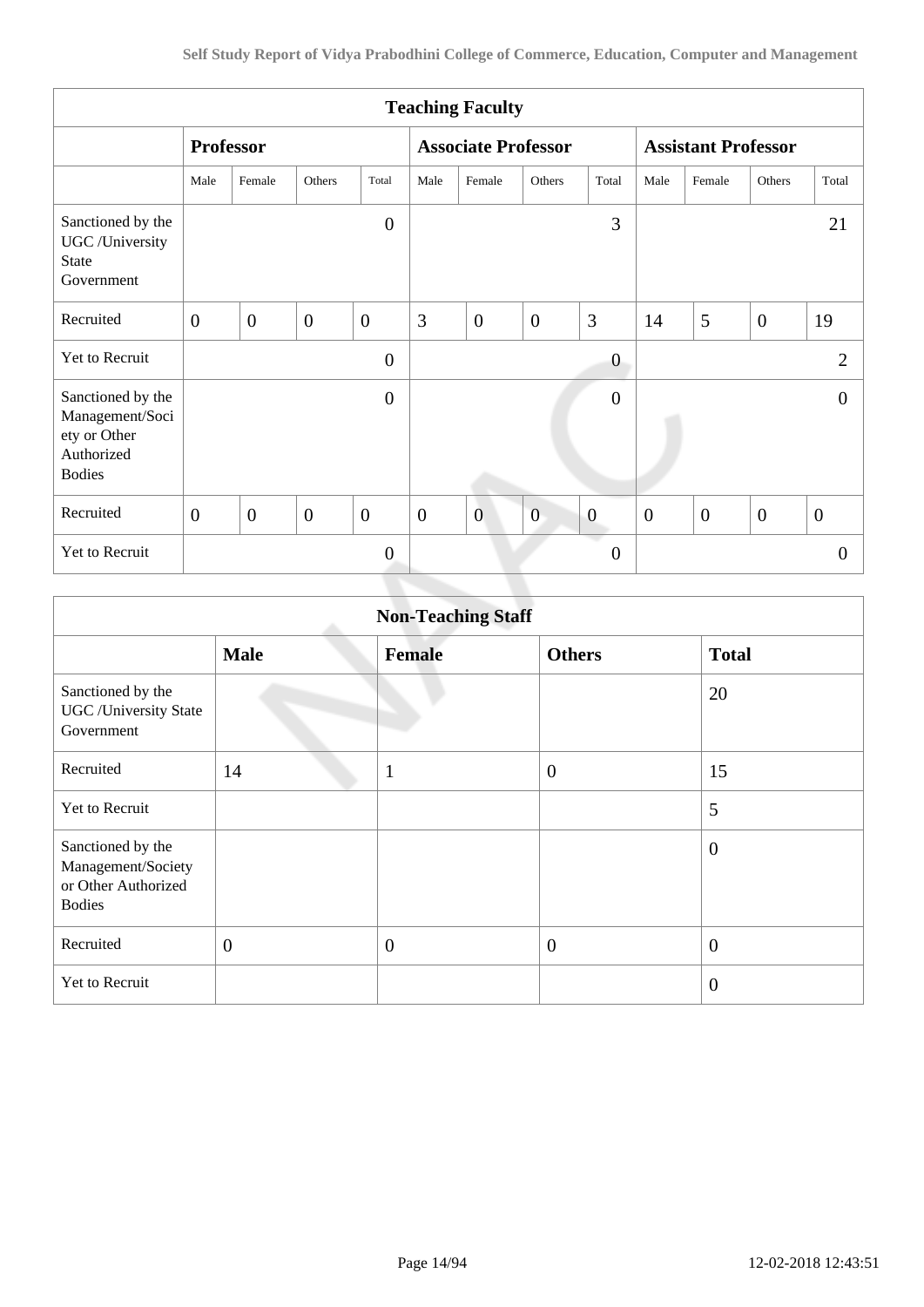| <b>Technical Staff</b>                                                          |              |                  |                |                |  |
|---------------------------------------------------------------------------------|--------------|------------------|----------------|----------------|--|
|                                                                                 | <b>Male</b>  | Female           | <b>Others</b>  | <b>Total</b>   |  |
| Sanctioned by the<br><b>UGC</b> / University State<br>Government                |              |                  |                | $\mathbf{1}$   |  |
| Recruited                                                                       | $\mathbf{1}$ | $\boldsymbol{0}$ | $\overline{0}$ | $\mathbf{1}$   |  |
| Yet to Recruit                                                                  |              |                  |                | $\overline{0}$ |  |
| Sanctioned by the<br>Management/Society<br>or Other Authorized<br><b>Bodies</b> |              |                  |                | $\overline{0}$ |  |
| Recruited                                                                       | $\mathbf{0}$ | $\boldsymbol{0}$ | $\overline{0}$ | $\overline{0}$ |  |
| Yet to Recruit                                                                  |              |                  |                | $\overline{0}$ |  |

## **Qualification Details of the Teaching Staff**

|                                                         | <b>Permanent Teachers</b> |                            |                |                            |                |                |                |              |                |                |
|---------------------------------------------------------|---------------------------|----------------------------|----------------|----------------------------|----------------|----------------|----------------|--------------|----------------|----------------|
| <b>Professor</b><br><b>Highest</b><br>Qualificatio<br>n |                           | <b>Associate Professor</b> |                | <b>Assistant Professor</b> |                |                |                |              |                |                |
|                                                         | Male                      | Female                     | <b>Others</b>  | Male                       | Female         | Others         | Male           | Female       | Others         | Total          |
| D.sc/D.Litt.                                            | $\overline{0}$            | $\mathbf{0}$               | $\overline{0}$ | $\overline{0}$             | $\overline{0}$ | $\theta$       | $\theta$       | $\mathbf{0}$ | $\overline{0}$ | $\overline{0}$ |
| Ph.D.                                                   | $\overline{0}$            | $\overline{0}$             | $\overline{0}$ | 3                          | $\overline{0}$ | $\overline{0}$ | $\overline{2}$ | $\theta$     | $\overline{0}$ | 5              |
| M.Phil.                                                 | $\mathbf{0}$              | $\mathbf{0}$               | $\overline{0}$ | $\mathbf{1}$               | $\overline{0}$ | $\overline{0}$ | $\overline{4}$ | $\theta$     | $\overline{0}$ | 5              |
| PG                                                      | $\overline{0}$            | $\boldsymbol{0}$           | $\overline{0}$ | 3                          | $\overline{0}$ | $\overline{0}$ | 14             | 5            | $\overline{0}$ | 22             |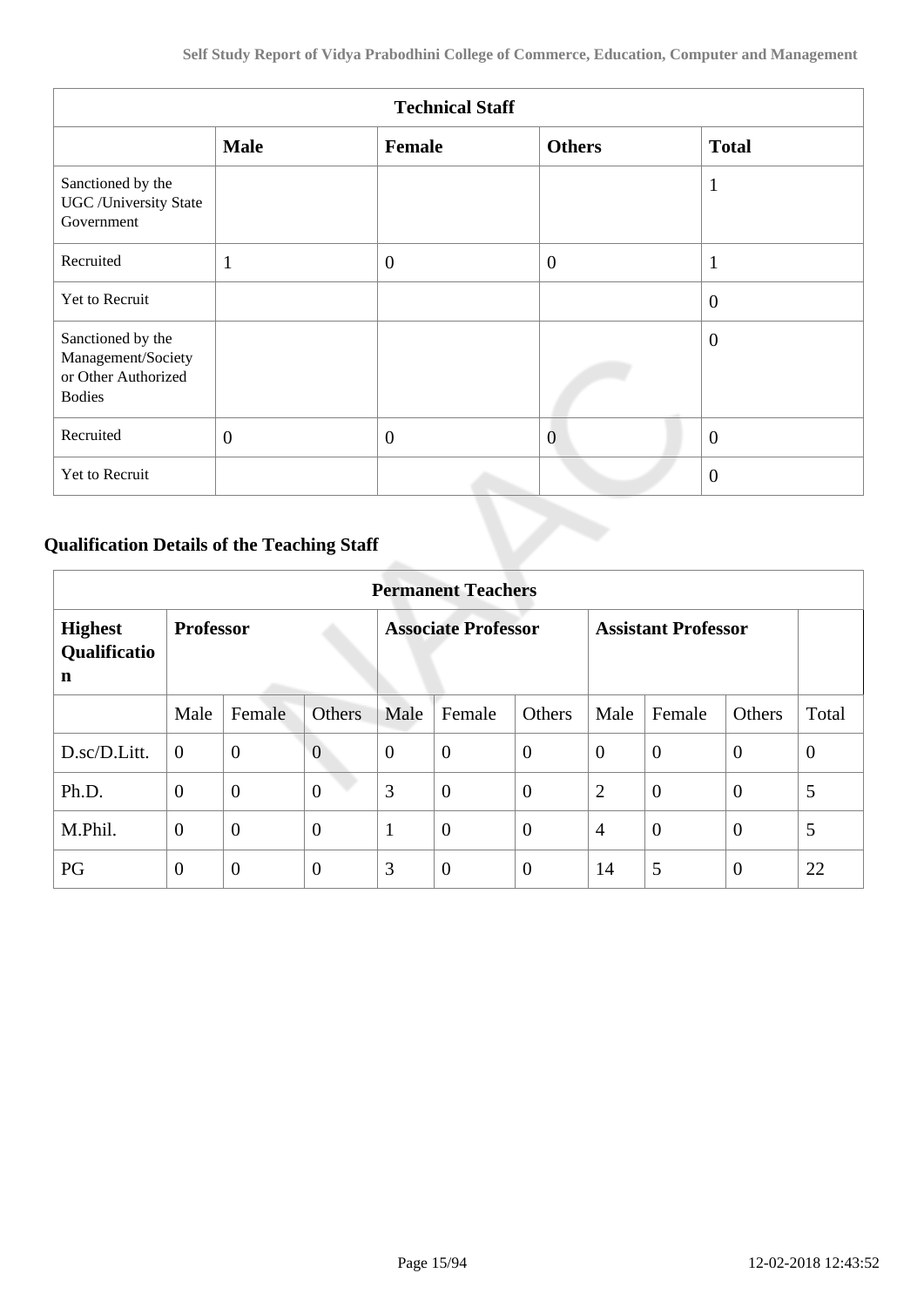| <b>Temporary Teachers</b>                     |                  |                  |                            |                |                  |                            |                |                |                |          |
|-----------------------------------------------|------------------|------------------|----------------------------|----------------|------------------|----------------------------|----------------|----------------|----------------|----------|
| <b>Highest</b><br>Qualificatio<br>$\mathbf n$ | <b>Professor</b> |                  | <b>Associate Professor</b> |                |                  | <b>Assistant Professor</b> |                |                |                |          |
|                                               | Male             | Female           | Others                     | Male           | Female           | Others                     | Male           | Female         | Others         | Total    |
| D.sc/D.Litt.                                  | $\theta$         | $\overline{0}$   | $\overline{0}$             | $\overline{0}$ | $\overline{0}$   | $\overline{0}$             | $\overline{0}$ | $\overline{0}$ | $\theta$       | $\theta$ |
| Ph.D.                                         | $\theta$         | $\overline{0}$   | $\boldsymbol{0}$           | $\overline{0}$ | $\boldsymbol{0}$ | $\overline{0}$             | $\overline{0}$ | $\theta$       | $\theta$       | $\theta$ |
| M.Phil.                                       | $\overline{0}$   | $\boldsymbol{0}$ | $\overline{0}$             | $\overline{0}$ | $\boldsymbol{0}$ | $\overline{0}$             | $\theta$       |                | $\overline{0}$ | 1        |
| PG                                            | $\overline{0}$   | $\boldsymbol{0}$ | $\overline{0}$             | $\theta$       | $\overline{0}$   | $\overline{0}$             | $\overline{2}$ | 7              | $\overline{0}$ | 9        |

|                                     | <b>Part Time Teachers</b> |                |                |                            |                |                            |                |                |                  |                |
|-------------------------------------|---------------------------|----------------|----------------|----------------------------|----------------|----------------------------|----------------|----------------|------------------|----------------|
| <b>Highest</b><br>Qualificatio<br>n | <b>Professor</b>          |                |                | <b>Associate Professor</b> |                | <b>Assistant Professor</b> |                |                |                  |                |
|                                     | Male                      | Female         | Others         | Male                       | Female         | Others                     | Male           | Female         | Others           | Total          |
| D.sc/D.Litt.                        | $\boldsymbol{0}$          | $\mathbf{0}$   | $\overline{0}$ | $\overline{0}$             | $\overline{0}$ | $\overline{0}$             | $\theta$       | $\overline{0}$ | $\boldsymbol{0}$ | $\overline{0}$ |
| Ph.D.                               | $\theta$                  | $\overline{0}$ | $\overline{0}$ | $\overline{0}$             | $\overline{0}$ | $\overline{0}$             | $\Omega$       | $\theta$       | $\overline{0}$   | $\theta$       |
| M.Phil.                             | $\theta$                  | $\overline{0}$ | $\overline{0}$ | $\overline{0}$             | $\theta$       | $\overline{0}$             | $\theta$       | $\overline{0}$ | $\overline{0}$   | $\theta$       |
| PG                                  | $\overline{0}$            | $\overline{0}$ | $\overline{0}$ | $\overline{0}$             | $\overline{0}$ | $\overline{0}$             | $\overline{0}$ | $\overline{0}$ | $\overline{0}$   | $\theta$       |

| <b>Details of Visting/Guest Faculties</b> |             |               |               |              |  |
|-------------------------------------------|-------------|---------------|---------------|--------------|--|
| <b>Number of Visiting/Guest Faculty</b>   | <b>Male</b> | <b>Female</b> | <b>Others</b> | <b>Total</b> |  |
| engaged with the college?                 |             |               |               |              |  |

#### **Provide the Following Details of Students Enrolled in the College During the Current Academic Year**

| <b>Programme</b> |        | <b>From the State</b><br><b>Where College</b><br>is Located | <b>From Other</b><br><b>States of India</b> | <b>NRI Students</b> | Foreign<br><b>Students</b> | <b>Total</b> |
|------------------|--------|-------------------------------------------------------------|---------------------------------------------|---------------------|----------------------------|--------------|
| <b>UG</b>        | Male   | 167                                                         | $\theta$                                    | v                   | $\theta$                   | 167          |
|                  | Female | 318                                                         |                                             | U                   | $\Omega$                   | 319          |
|                  | Others | $\boldsymbol{0}$                                            | 0                                           | $\theta$            | $\theta$                   | $\theta$     |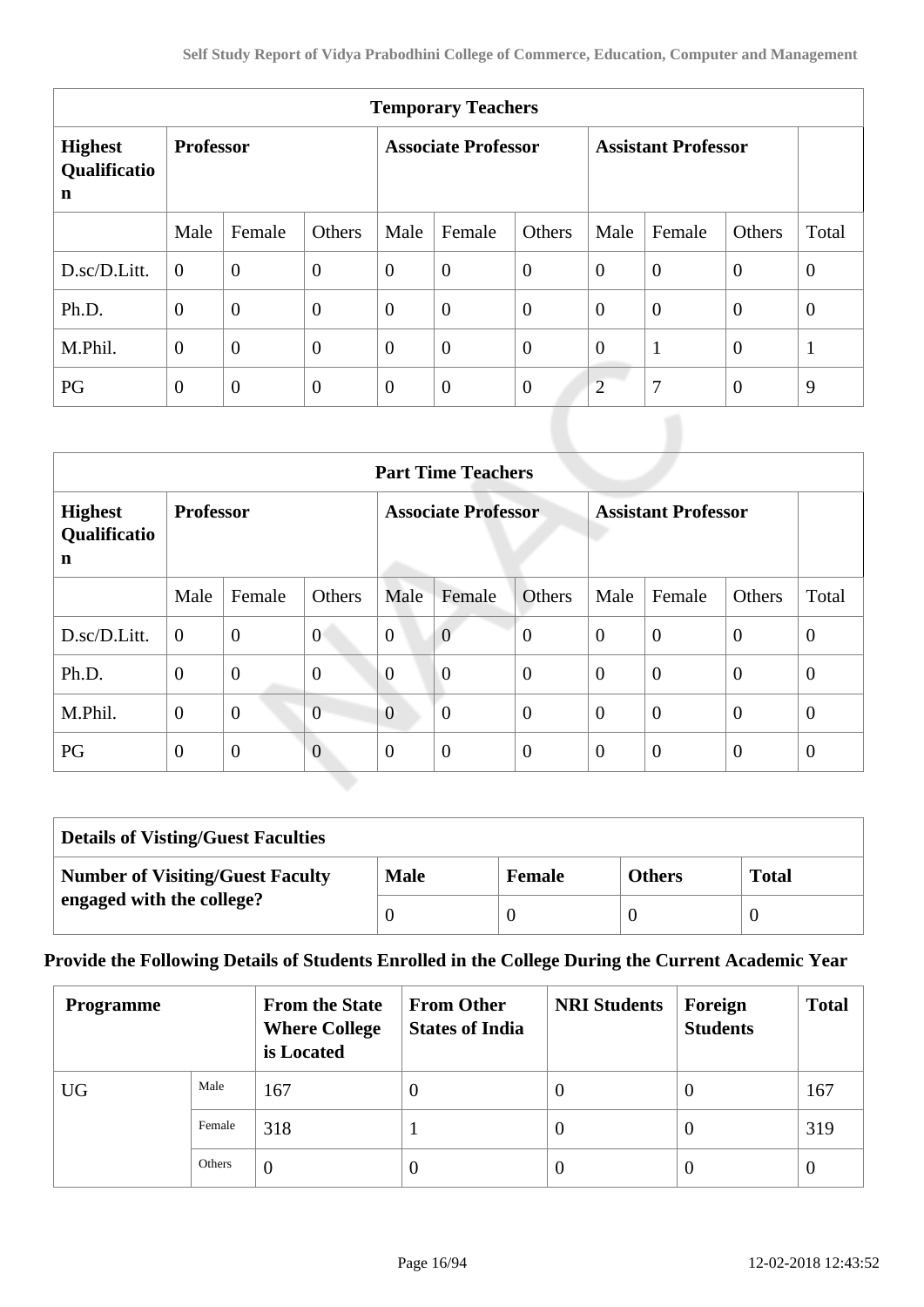| <b>Years</b> |        |                  |                  |                  |                |
|--------------|--------|------------------|------------------|------------------|----------------|
| Programme    |        | Year 1           | Year 2           | Year 3           | Year 4         |
| SC           | Male   | $\boldsymbol{0}$ | $\mathbf{1}$     | $\overline{0}$   | $\mathbf{0}$   |
|              | Female | $\boldsymbol{0}$ | $\mathbf{1}$     | $\mathbf{1}$     | $\overline{2}$ |
|              | Others | $\overline{0}$   | $\boldsymbol{0}$ | $\overline{0}$   | $\overline{0}$ |
| <b>ST</b>    | Male   | $\boldsymbol{0}$ | $\mathbf{1}$     | $\mathbf{1}$     | $\mathbf{1}$   |
|              | Female | $\mathbf{1}$     | $\overline{4}$   | $\overline{4}$   | 10             |
|              | Others | $\boldsymbol{0}$ | $\boldsymbol{0}$ | $\overline{0}$   | $\mathbf{0}$   |
| OBC          | Male   | $\overline{4}$   | 6                | 10               | 13             |
|              | Female | 5                | 10               | 17               | 41             |
|              | Others | $\boldsymbol{0}$ | $\boldsymbol{0}$ | $\boldsymbol{0}$ | $\overline{0}$ |
| General      | Male   | 26               | 60               | 84               | 129            |
|              | Female | 22               | 45               | 88               | 161            |
|              | Others | $\boldsymbol{0}$ | $\overline{0}$   | $\boldsymbol{0}$ | $\overline{0}$ |
| Others       | Male   | $\overline{0}$   | $\boldsymbol{0}$ | $\overline{0}$   | $\mathbf{0}$   |
|              | Female | $\boldsymbol{0}$ | $\boldsymbol{0}$ | $\boldsymbol{0}$ | $\mathbf{0}$   |
|              | Others | $\boldsymbol{0}$ | $\boldsymbol{0}$ | $\overline{0}$   | $\mathbf{0}$   |
| Total        |        | 58               | 128              | 205              | 357            |

**Provide the Following Details of Students admitted to the College During the last four Academic**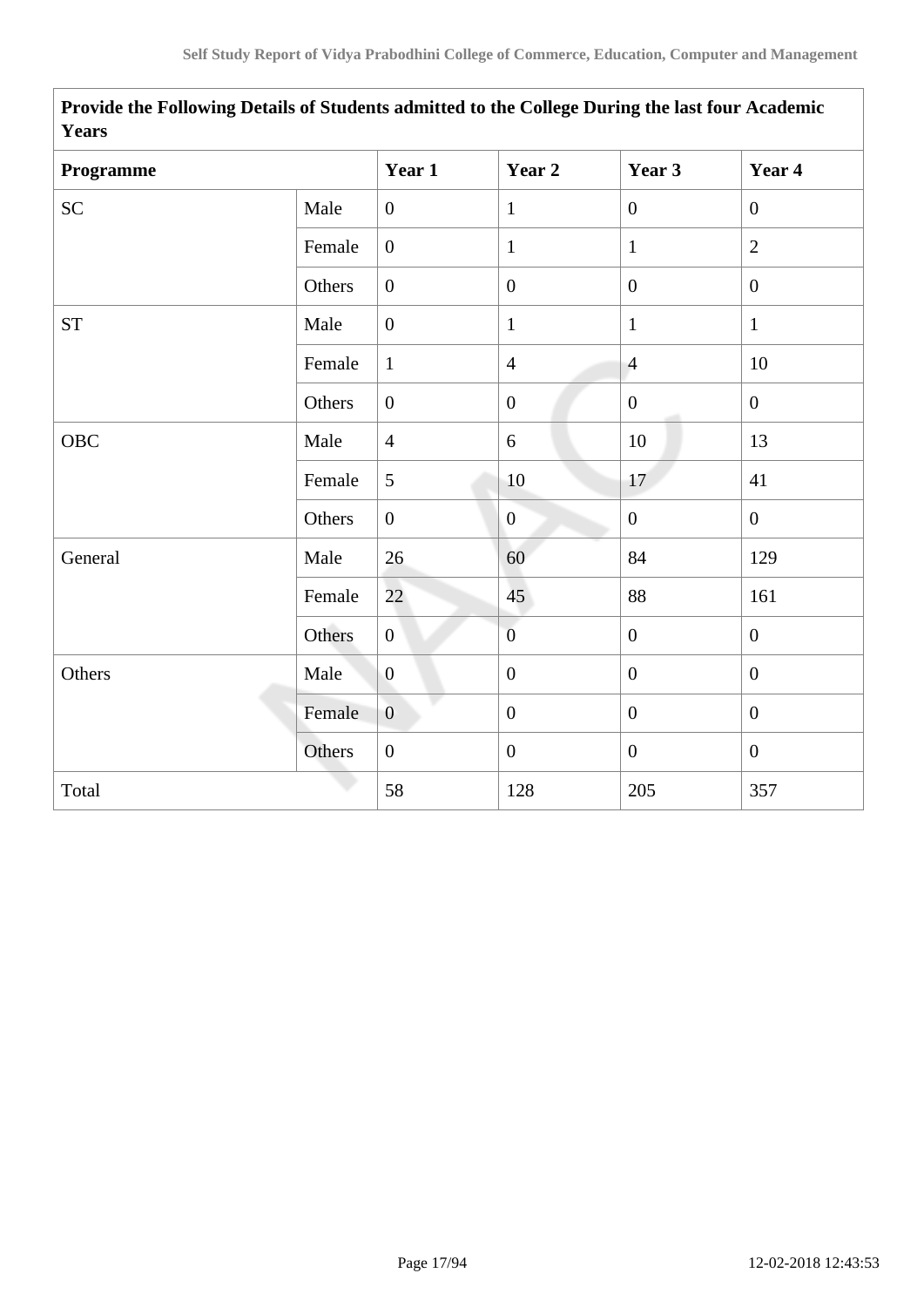## **3. Extended Profile**

### **3.1 Programme**

**Number of courses offered by the institution across all programs during the last five years**

**Response : 150**

**Number of self-financed Programmes offered by college**

**Response : 0**

**Number of new programmes introduced in the college during the last five years**

**Response : 2**

### **3.2 Student**

#### **Number of students year wise during the last five years**

| 2016-17 | 2015-16 | 2014-15 | 2013-14 | 2012-13 |
|---------|---------|---------|---------|---------|
| 486     | 357     | 205     | 128     | 58      |

#### **Number of seats earmarked for reserved category as per GOI/State Govt rule year wise during the last five years**

| 2016-17 | 2015-16 | 2014-15 | 2013-14 | 2012-13 |
|---------|---------|---------|---------|---------|
| 226     | 192     | 144     | 96      | 48      |

#### **Number of outgoing / final year students year wise during the last five years**

| 2016-17 | 2015-16                        | 2014-15 | 2013-14 | 2012-13 |
|---------|--------------------------------|---------|---------|---------|
| 70      | $\overline{\phantom{a}}$<br>v, | 48      |         |         |

#### **Total number of outgoing / final year students**

**Response : 185**

## **3.3 Academic**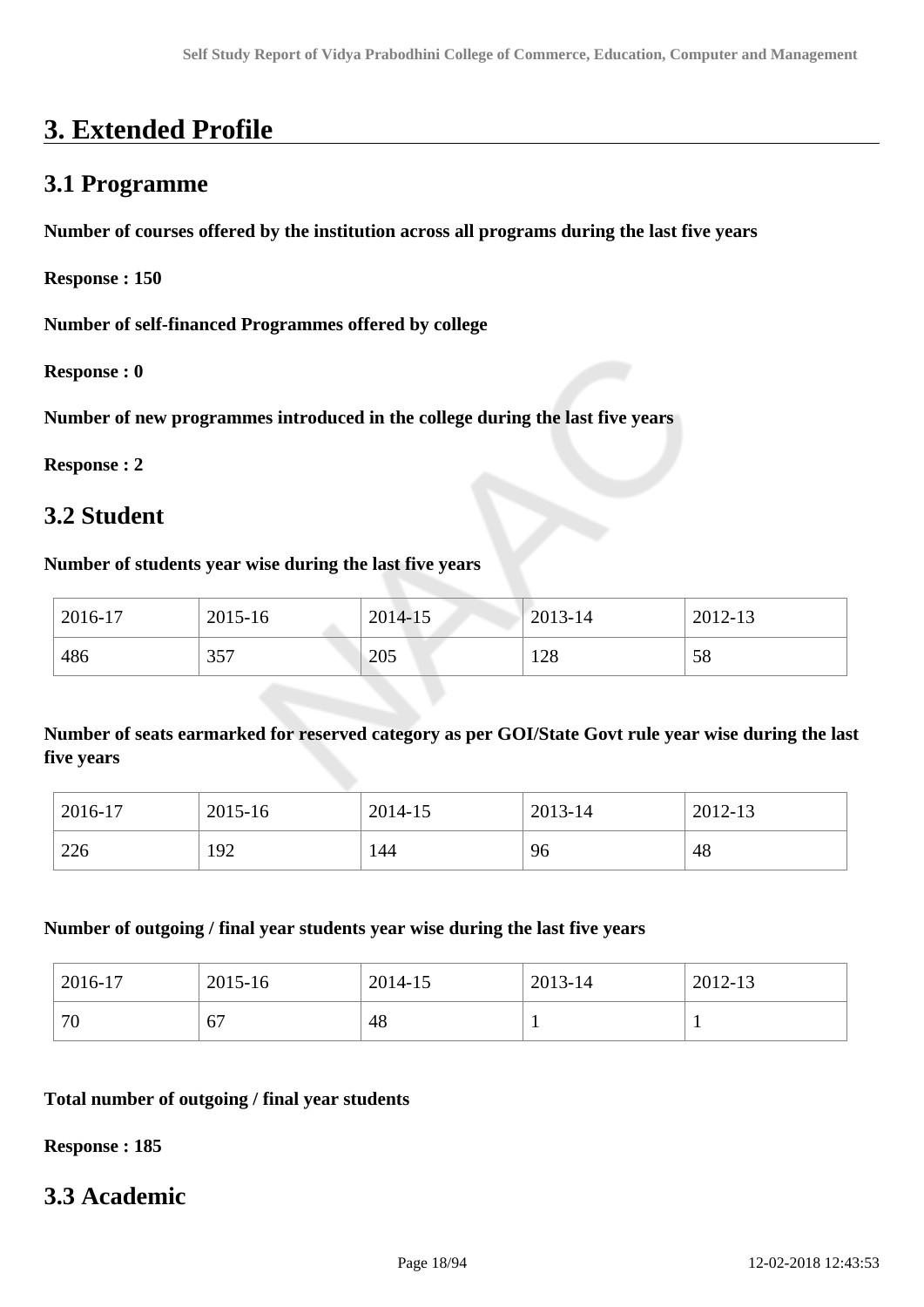#### **Number of teachers year wise during the last five years**

| 2016-17                            | 2015-16 | 2014-15        | 2013-14      | 2012-13 |
|------------------------------------|---------|----------------|--------------|---------|
| $\cap$<br>$\overline{\phantom{a}}$ | 18      | $\overline{1}$ | $\mathbf{r}$ | C       |

#### **Number of full time teachers year wise during the last five years**

| 2016-17                            | 2015-16 | 2014-15 | 2013-14 | 2012-13 |
|------------------------------------|---------|---------|---------|---------|
| $\cap$<br>$\overline{\phantom{m}}$ | 14      | $\circ$ |         |         |

#### **Number of sanctioned posts year wise during the last five years**

| 2016-17 | 2015-16 | 2014-15 | $2013 - 14$ | 2012-13 |
|---------|---------|---------|-------------|---------|
| 24      | 15      | 10      | O           | -       |

#### **Total experience of full-time teachers**

**Response : 219**

**Number of full time teachers worked in the institution during the last 5 years**

**Response : 23**

## **3.4 Institution**

**Total number of classrooms and seminar halls**

**Response : 19**

**Total Expenditure excluding salary year wise during the last five years ( INR in Lakhs)**

| 2016-17  | 2015-16  | 2014-15  | 2013-14  | 2012-13 |
|----------|----------|----------|----------|---------|
| 40.74543 | 51.46687 | 34.84967 | 42.44277 | .79236  |

#### **Number of computers**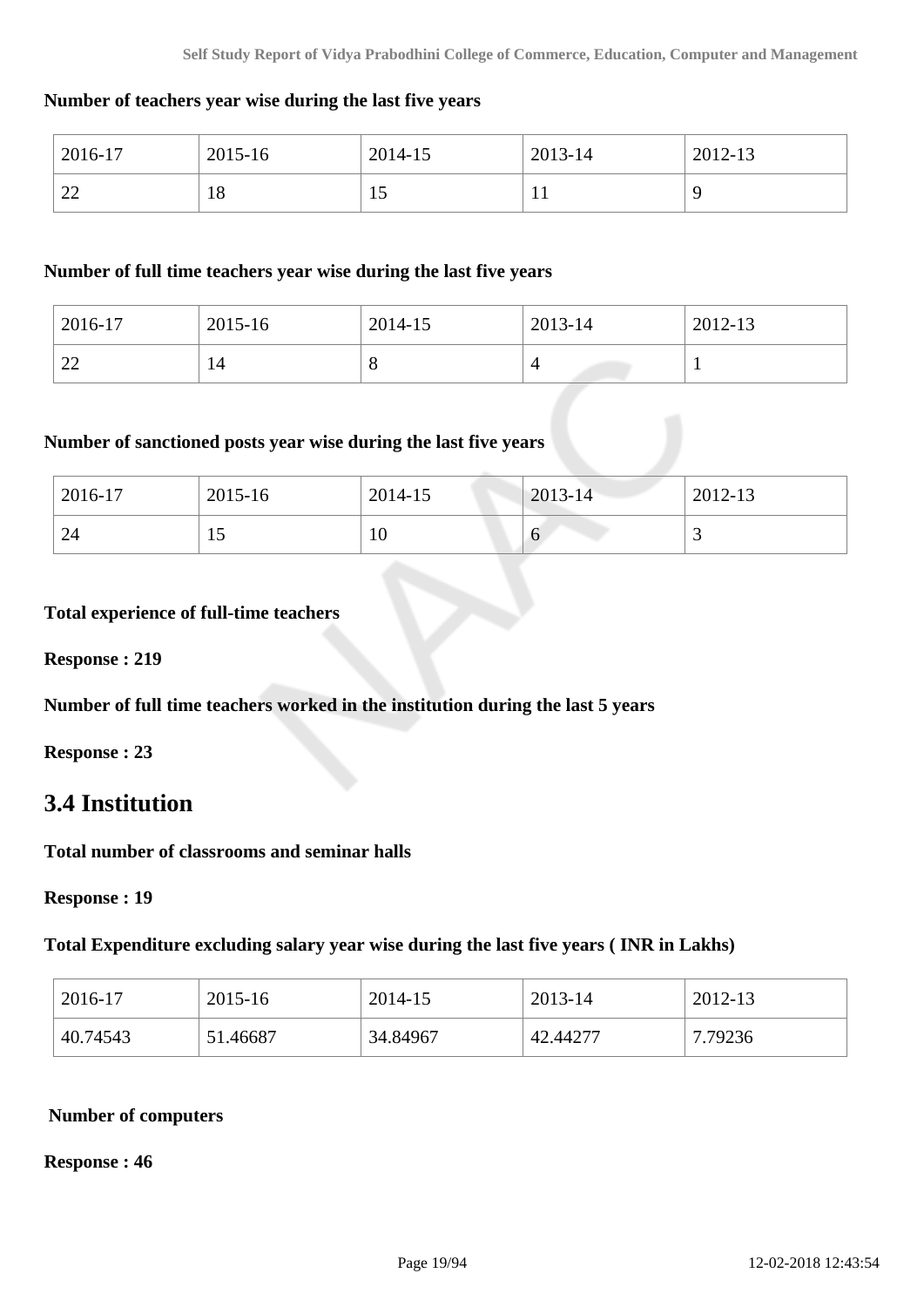**Unit cost of education including the salary component(INR in Lakhs)**

**Response : 0.36045**

**Unit cost of education excluding the salary component(INR in Lakhs)**

**Response : 0.04123**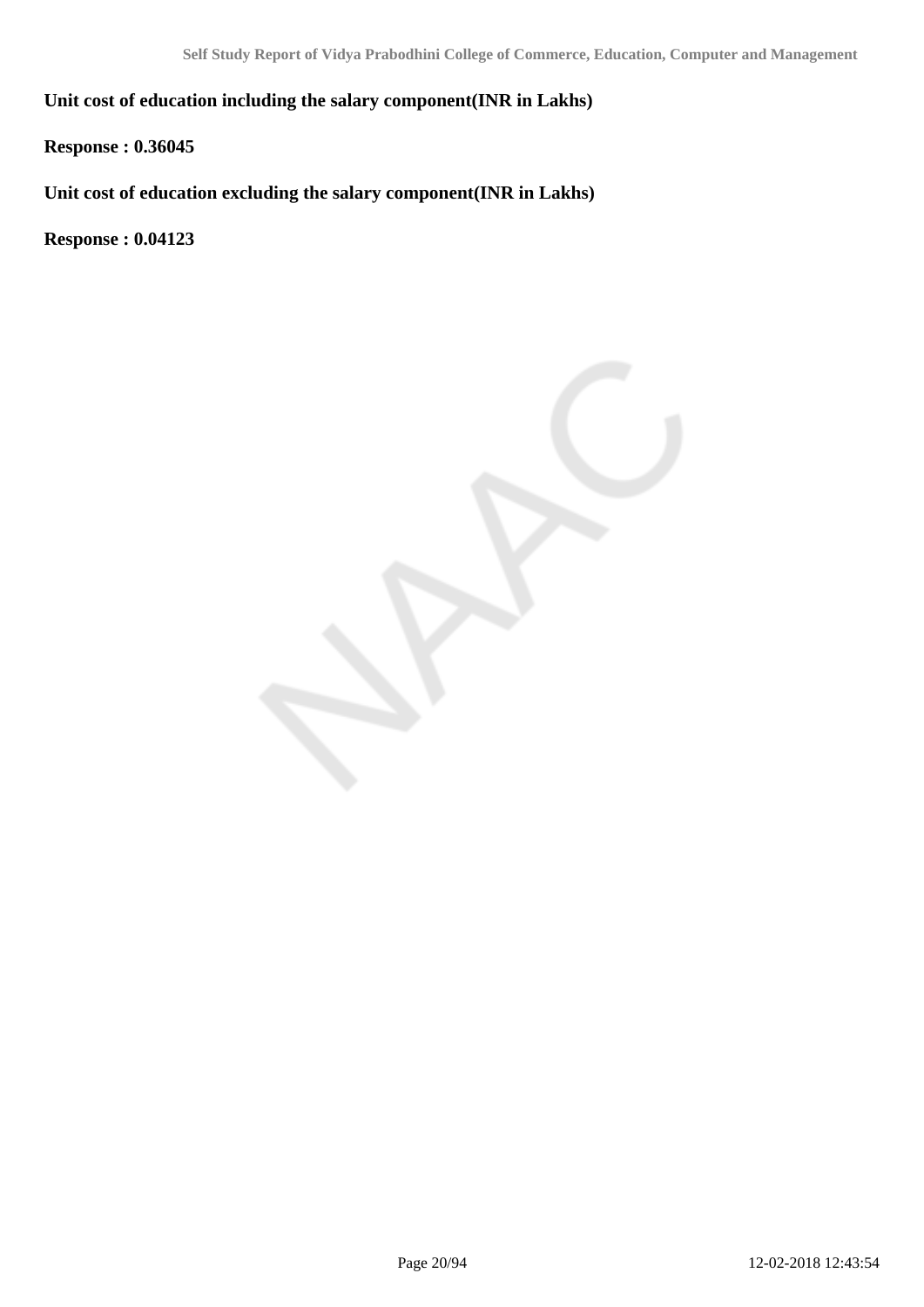## **4. Quality Indicator Framework(QIF)**

## **Criterion 1 - Curricular Aspects**

### **1.1 Curricular Planning and Implementation**

 **1.1.1 The institution ensures effective curriculum delivery through a well planned and documented process** 

- Course-wise **Teaching Plans** are prepared for each Program before each semester; course teachers keep track of lesson plan execution to ensure effective curriculum delivery. At the end of the semester, the course teacher submits a self declaration on syllabus completion in accordance with the submitted teaching plan.
- The teaching plan has distinct components such as **Program Outcome, Learning Outcome,** title of the topic/unit, number of sessions per topic/unit, dates on which sessions will be engaged, outcome measurement tools etc.
- The Time Table Committee prepares and displays the semester-wise time table on notice boards and on the institutional website well in advance.
- Course-wise **syllabus** is made available to students through institutional website, library, and by the teachers in class.
- A **preliminary discussion on the content** of the syllabus is conducted by the teacher at the commencement of the semester.
- Learning resource material such as reference/text books are made available in the library. The subject teacher submits the **requisition for procuring new books** to the Librarian. He ensures that these books are procured and made available at the beginning of each semester.
- Innovative and student-centric teaching techniques such as **group learning, experiential learning and problem solving methods** are used to ensure delivery of the curriculum.
- Movie, video clips and documentary screening, along with field and industrial trips, aid in curriculum reinforcement.
- The institution emphasizes on digital presentations using ICT-enabled teaching aid such as multimedia systems and smart boards to strengthen curriculum acceptance among students.
- The **Librarian** conducts an **orientation talk** for new students, about the library, and referencing resources and new arrivals available in the library.
- **Course-wise monthly reports** on the number of lectures allotted, conducted, missed, and extra lectures taken, are prepared and submitted by each teacher to the Principal.
- At the end of every semester, course-wise **feedback** about the effectiveness of subject teaching, teaching-learning and curriculum is collected from the students in the form of a survey, and analysed to make improvements.
- Practicum forms a core element of the B.A.B.Ed. program and has four components that require continuous inputs and close monitoring: Lesson Observation, Micro Teaching, Internships and Practice Teaching.
- B.A.B.Ed. students are required to record their observation on lesson delivery by school teachers. The faculty coordinate with schools to arrange for **Lesson Observation** for the same, and prepare Lesson Observation Sheets for the students to record their observations.
- The faculty conduct an orientation and demo-lesson on ten **Micro Teaching skills** identified by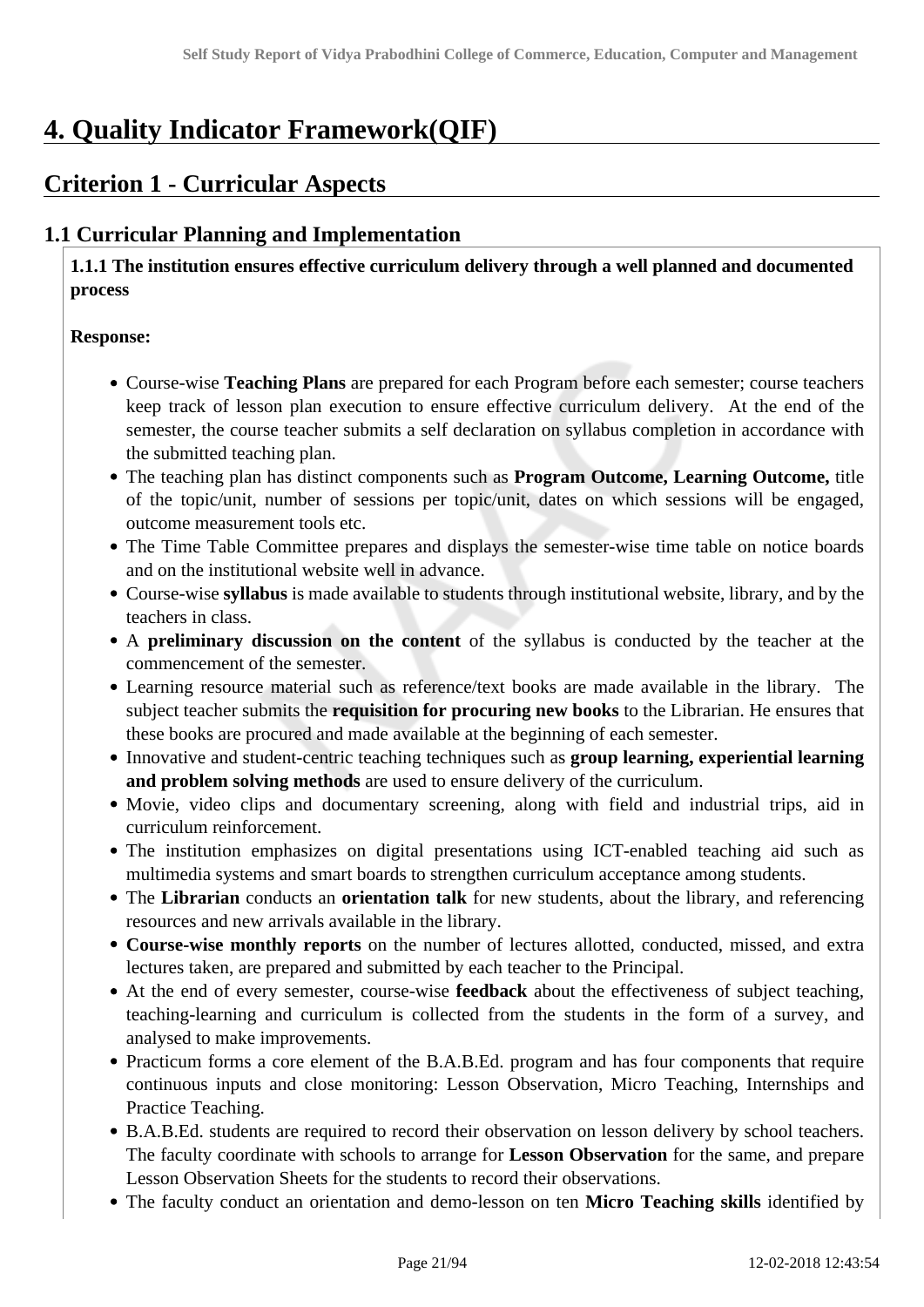them. Each student is then asked to teach and re-teach the skills in the class.

The faculty interface with schools at different places in the state of Goa to arrange for Practice Teaching and School Internships for its students. Student-teachers are required to visit the assigned schools, collect units for Practice Teaching, create Lesson Plans and execute them in school. College faculty are deputed to schools to observe students' lesson delivery and internship training.

#### **1.1.2 Number of certificate/diploma program introduced during the last five years**

#### **Response:** 0

#### 1.1.2.1 **Number of certificate/diploma programs introduced year wise during the last five years**

|                                             | 2016-17 | 2015-16 | 2014-15              |  | 2013-14        |  | 2012-13  |  |
|---------------------------------------------|---------|---------|----------------------|--|----------------|--|----------|--|
|                                             | 0       | 0       | $\theta$             |  | $\overline{0}$ |  | $\theta$ |  |
|                                             |         |         |                      |  |                |  |          |  |
| <b>File Description</b>                     |         |         | <b>Document</b>      |  |                |  |          |  |
| Details of the certificate/Diploma programs |         |         | <b>View Document</b> |  |                |  |          |  |

#### **1.1.3 Percentage of participation of full time teachers in various bodies of the Universities/ Autonomous Colleges/ Other Colleges, such as BoS and Academic Council during the last five years**

**Response:** 23.51

1.1.3.1 Number of teachers participating in various bodies of the Institution, such as BoS and Academic Council year wise during the last five years

| Details of participation of teachers in various bodies   View Document |         |                 |  |         |          |  |
|------------------------------------------------------------------------|---------|-----------------|--|---------|----------|--|
| <b>File Description</b>                                                |         | <b>Document</b> |  |         |          |  |
|                                                                        |         | 2               |  |         | $\theta$ |  |
| 2016-17                                                                | 2015-16 | 2014-15         |  | 2013-14 | 2012-13  |  |

#### **1.2 Academic Flexibility**

 **1.2.1 Percentage of new courses introduced of the total number of courses across all programs offered during the last five years**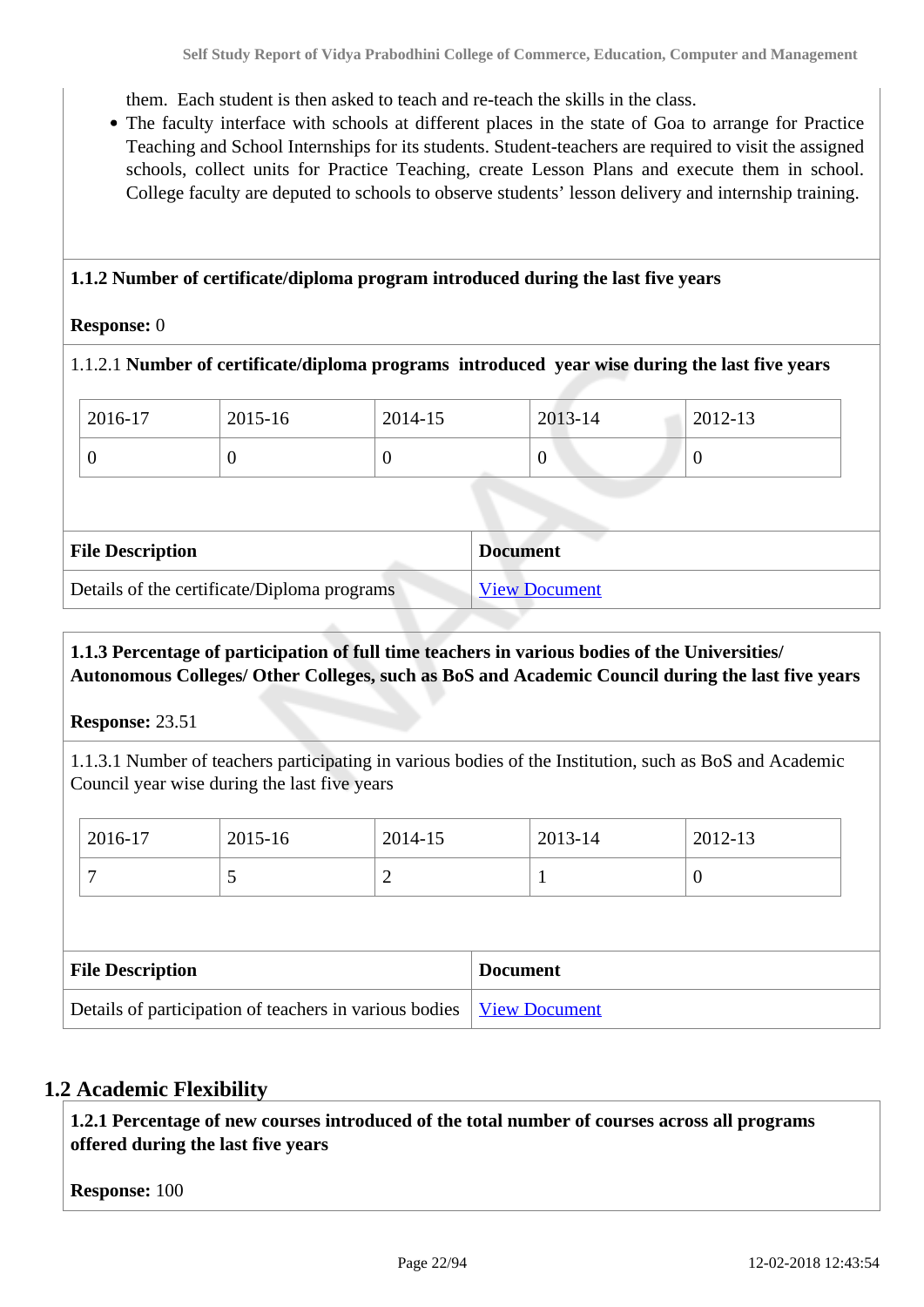| 1.2.1.1 How many new courses are introduced within the last five years |                 |  |
|------------------------------------------------------------------------|-----------------|--|
| Response: 150                                                          |                 |  |
| <b>File Description</b>                                                | <b>Document</b> |  |
| Details of the new courses introduced<br><b>View Document</b>          |                 |  |

#### **1.2.2 Percentage of programs in which Choice Based Credit System (CBCS)/Elective course system has been implemented**

#### **Response:** 100

1.2.2.1 Number of programs in which CBCS/ Elective course system implemented.

Response: 2

| <b>File Description</b>                              | <b>Document</b>      |
|------------------------------------------------------|----------------------|
| Name of the programs in which CBCS is<br>implemented | <b>View Document</b> |

#### **1.2.3 Average percentage of students enrolled in subject related Certificate/ Diploma programs/Addon programs as against the total number of students during the last five years**

#### **Response:** 8.08

1.2.3.1 Number of students enrolled in subject related Certificate or Diploma or Add-on programs year wise during the last five years

| 2016-17 | 2015-16 | 2014-15 | 2013-14 | 2012-13 |
|---------|---------|---------|---------|---------|
| ⊥J      |         | 30      | 29      |         |

| <b>File Description</b>                                                                        | <b>Document</b>      |
|------------------------------------------------------------------------------------------------|----------------------|
| Details of the students enrolled in Subjects related<br>to certificate/Diploma/Add-on programs | <b>View Document</b> |

#### **1.3 Curriculum Enrichment**

 **1.3.1 Institution integrates cross- cutting issues relevant to Gender, Environment and Sustainability, Human Values and Professional Ethics into the Curriculum**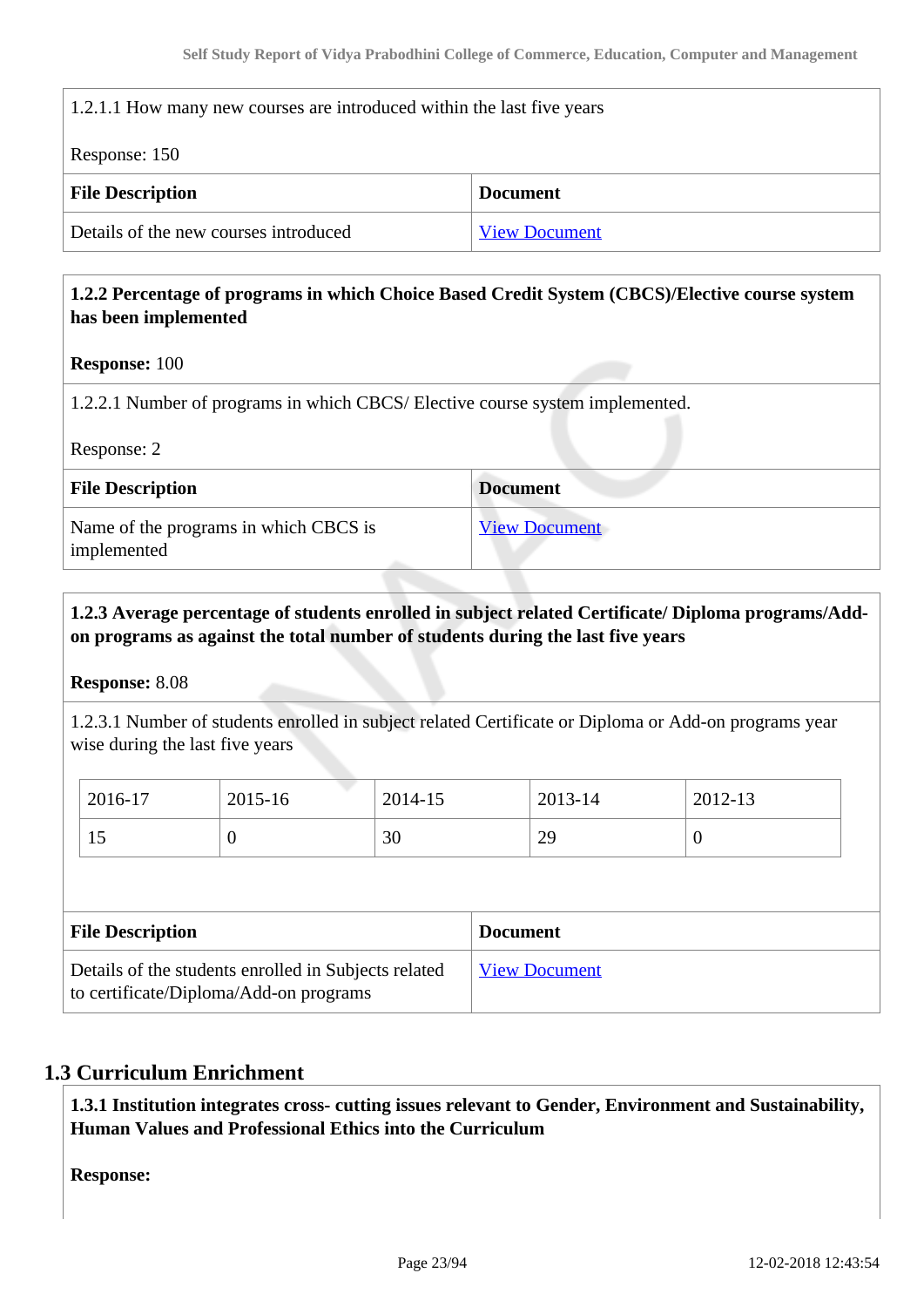- The institution lays tremendous emphasis on creating **better citizens** with strong **moral characters** and **social values**. This is reflected in the institution's Mission Statement and Objectives. To achieve these goals, the institution has listed focus areas that are integrated into the regular curriculum.
- A course titled 'Environmental Studies' is offered to the students at the First Year. To supplement the Environmental Studies course, students are taken on field trips and **nature trails**, where students are given a first-hand exposure to environmental issues.
- Teacher and student, under the auspices of the *Nisarg Club*, have undertaken the '**Green Campus'** project, under which they have donated one medicinal or flowering plant to the institution. Along with beautifying the campus, this has resulted in them learning more about the bounties and the salubrious nature of our ecosystem.
- The institution has taken up the **Community Greening** project, with over 1500 saplings being distributed to locals, and 600 saplings planted along Mandre beach in north Goa.
- Students have taken up projects such as **cloth and paper bag-making** for distribution in local communities.
- The **Swacch Bharat** program is also observed with lot of zest, where students, teachers and nonteaching staff participate in cleanliness drives conducted in institutional campus as well as other places **across six talukas** of the state.
- The institution has an **NSS unit** with 100% enrolment of students as volunteers. The NSS unit conducts Annual **Special Camps**, where values of **patriotism**, **social responsibility**, **ethics** and **dignity of labour** are instilled through talks and activities. The unit also conducts rallies and organises social awareness talks and drives such as on **road safety**, **afforestation**, **AIDS awareness**, **anti-plastic usage**, **voters' awareness** etc.
- The institution has instituted a **Red Ribbon Club**, which conducts a **blood donation** drive for students, their parents and faculty members in association with the NSS unit and Goa Medical College, every year. The Red Ribbon Club maintains a record of all the donors, their blood groups and contact details, if required in case of emergencies. Students, faculty members, their families, friends and the local inhabitants of Parvari have availed of this facility.
- The institution takes pride in conducting the **morning assembly**, wherein students sing the 'Saraswati Vandana' and the national anthem, read out daily news, important articles related to their areas of study, poems, sing patriotic songs, etc.
- The Career Guidance Cell of the College organises talks by industry experts from time to time.
- The institution offers courses such as **Guidance and Counselling***,* **Self Development Skills**, **Gender Issues in Education**, **Population Education**, **Education for Human Rights and Peace**, **Inclusive Education**, **Event Management** and **Disaster Management** to build self-sufficiency and social awareness among students.
- Courses like Co-Curricular Activities, Working with the Community and Work Experience, encourage students to reach out to the community through various projects. Courses in Fine Arts and Performing Arts encourage them to explore their hobbies, learn craft-making and develop their aesthetic potential.

#### **1.3.2 Number of valued added courses imparting transferable and life skills offered during the last five years**

#### **Response:** 1

1.3.2.1 Number of value-added courses imparting transferable and life skills offered during the last five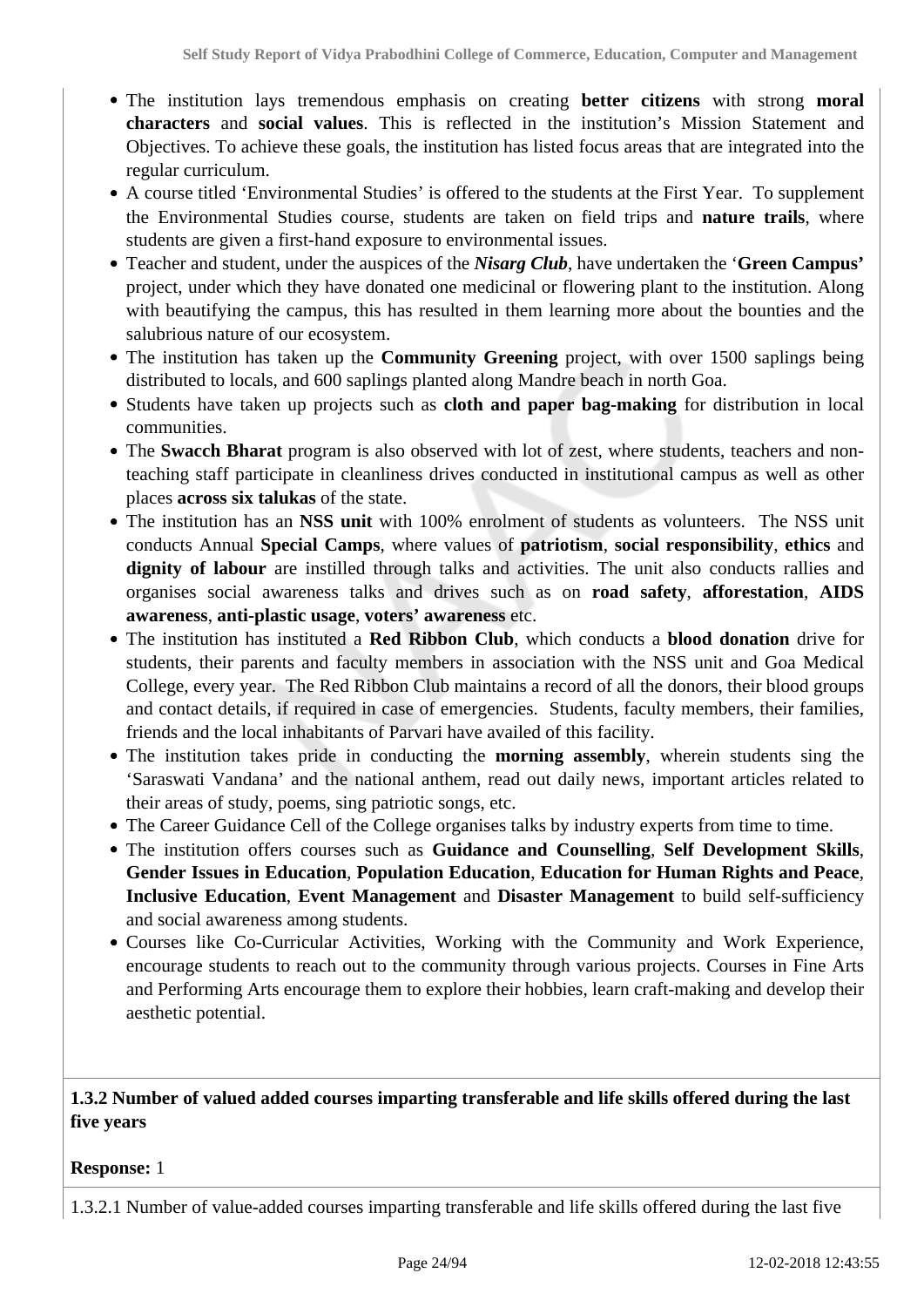years

Response: 1

| <b>File Description</b>                                                      | <b>Document</b>      |
|------------------------------------------------------------------------------|----------------------|
| Details of the value-added courses imparting<br>transferable and life skills | <b>View Document</b> |

#### **1.3.3 Percentage of students undertaking field projects / internships**

#### **Response:** 31.68

1.3.3.1 Number of students undertaking field projects or internships

Response: 185

| $\sim$                                  |                      |  |
|-----------------------------------------|----------------------|--|
| <b>File Description</b>                 | <b>Document</b>      |  |
| Institutional data in prescribed format | <b>View Document</b> |  |

#### **1.4 Feedback System**

| 1.4.1 Structured feedback on curriculum obtained from 1) Students 2) Teachers 3) Employers 4) |
|-----------------------------------------------------------------------------------------------|
| Alumni 5) Parents For design and review of syllabus semester wise/ year wise                  |
| A.Any 4 of the above                                                                          |
|                                                                                               |

**B.Any 3 of the above**

**C. Any 2 of the above**

**D. Any 1 of the above**

**Response:** A.Any 4 of the above

| <b>File Description</b>             | <b>Document</b>      |  |  |
|-------------------------------------|----------------------|--|--|
| URL for stakeholder feedback report | <b>View Document</b> |  |  |

#### **1.4.2 Feedback processes of the institution may be classified as follows: A. Feedback collected, analysed and action taken and feedback available on website**

**B. Feedback collected, analysed and action has been taken**

**C. Feedback collected and analysed**

**D. Feedback collected**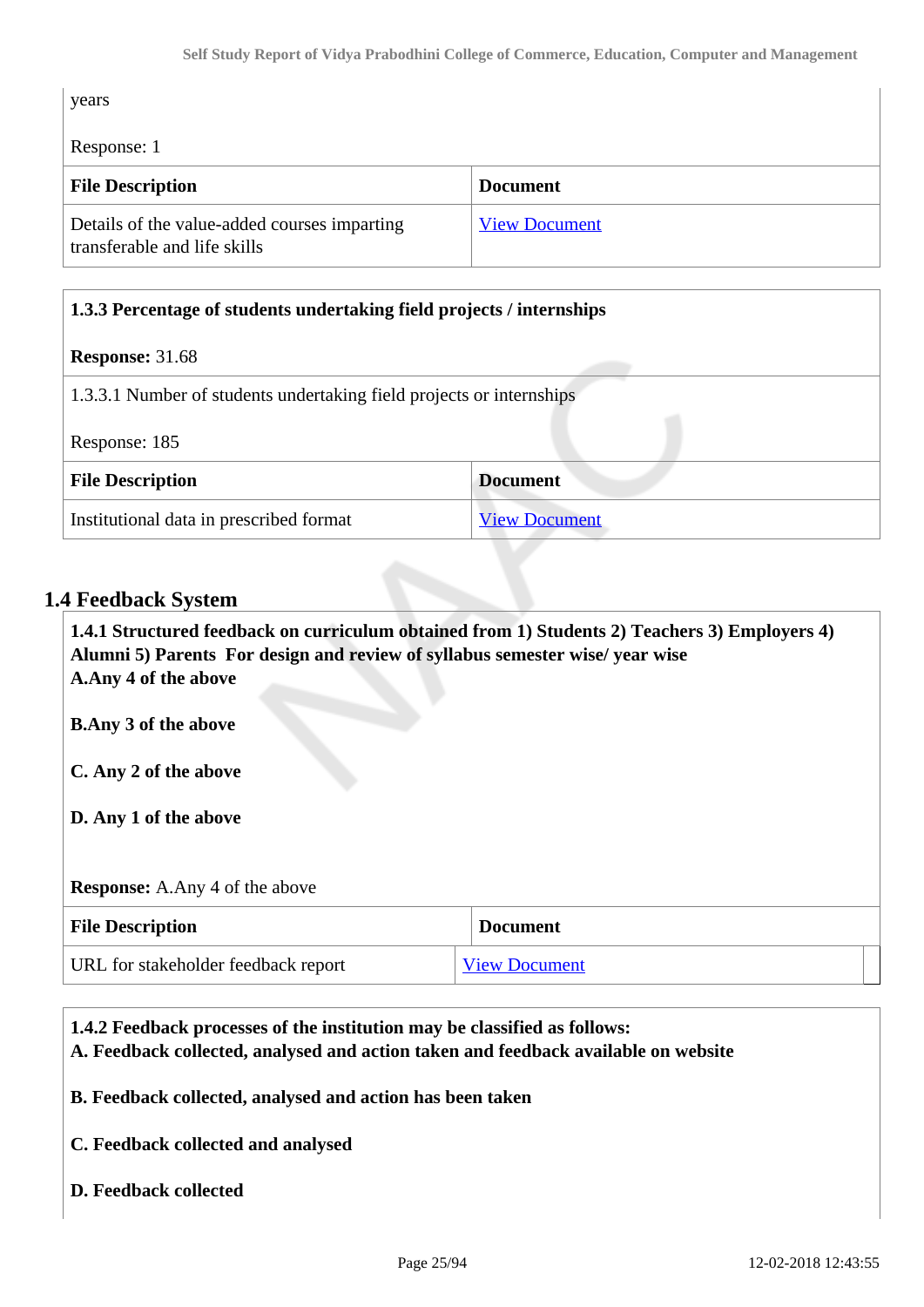| <b>Response:</b> C. Feedback collected and analysed |                      |
|-----------------------------------------------------|----------------------|
| <b>File Description</b>                             | <b>Document</b>      |
| URL for feedback report                             | <b>View Document</b> |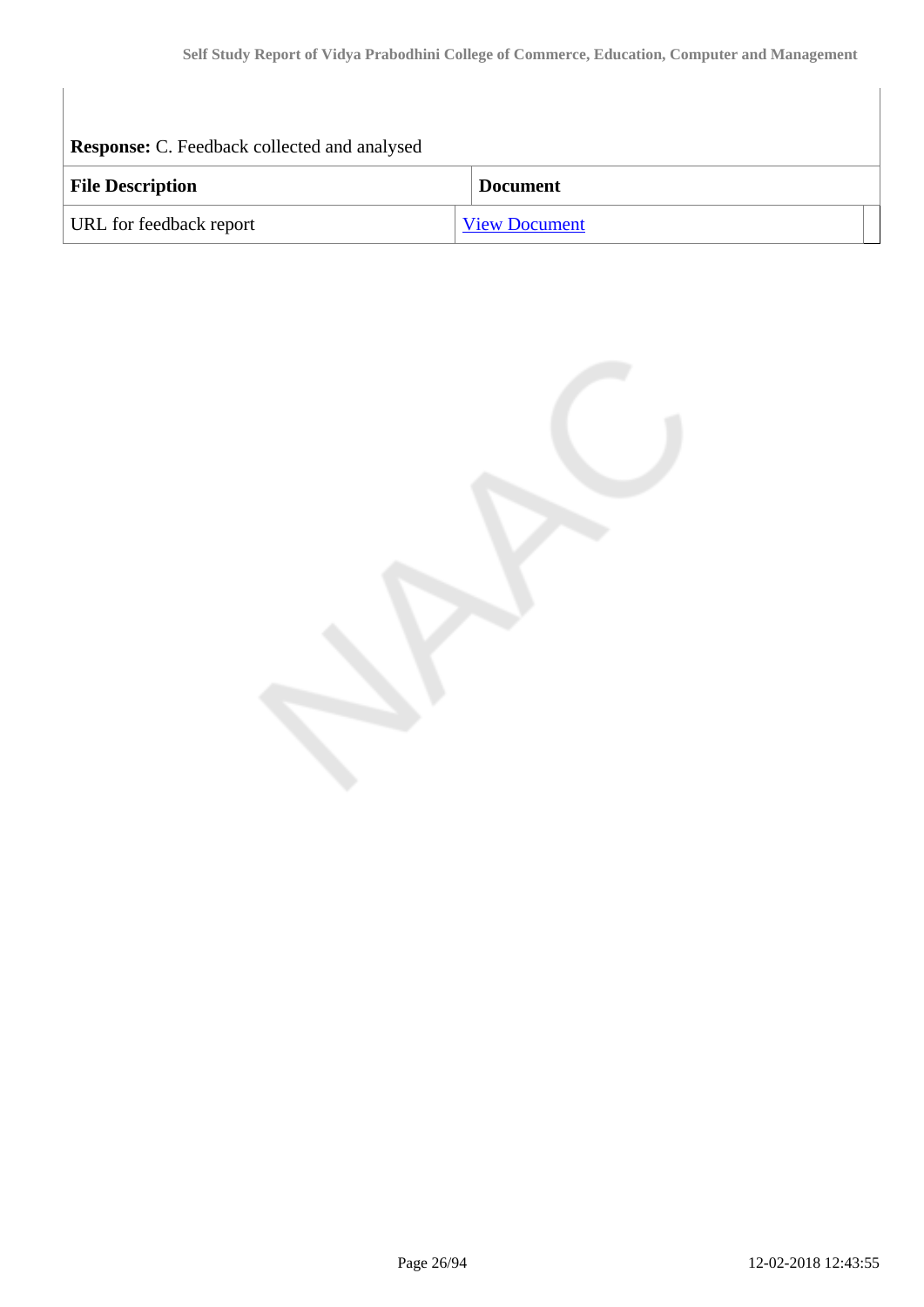## **Criterion 2 - Teaching-learning and Evaluation**

#### **2.1 Student Enrollment and Profile**

#### **2.1.1 Average percentage of students from other States and Countries during the last five years**

#### **Response:** 2.62

2.1.1.1 Number of students from other states and countries year wise during the last five years

| 2016-17 | 2015-16 | 2014-15 | 2013-14 | 2012-13 |
|---------|---------|---------|---------|---------|
| -       | . .     |         | ັ       |         |

| <b>File Description</b>                       | <b>Document</b>      |
|-----------------------------------------------|----------------------|
| List of students (other states and countries) | <b>View Document</b> |
| Institutional data in prescribed format       | <b>View Document</b> |

#### **2.1.2 Average Enrollment percentage (Average of last five years)**

#### **Response:** 64.21

2.1.2.1 Number of students admitted year wise during the last five years

| 2016-17 | $2015 - 16$ | 2014-15 | 2013-14 | 2012-13 |
|---------|-------------|---------|---------|---------|
| 486     | 357         | 205     | 128     | 58      |

2.1.2.2 Number of sanctioned seats year wise during the last five years

| 2016-17 | 2015-16 | 2014-15 | 2013-14 | 2012-13 |
|---------|---------|---------|---------|---------|
| 560     | 472     | 360     | 240     | 120     |

| <b>File Description</b>                 | <b>Document</b>      |
|-----------------------------------------|----------------------|
| Institutional data in prescribed format | <b>View Document</b> |

#### **2.1.3 Average percentage of seats filled against seats reserved for various categories as per applicable reservation policy during the last five years**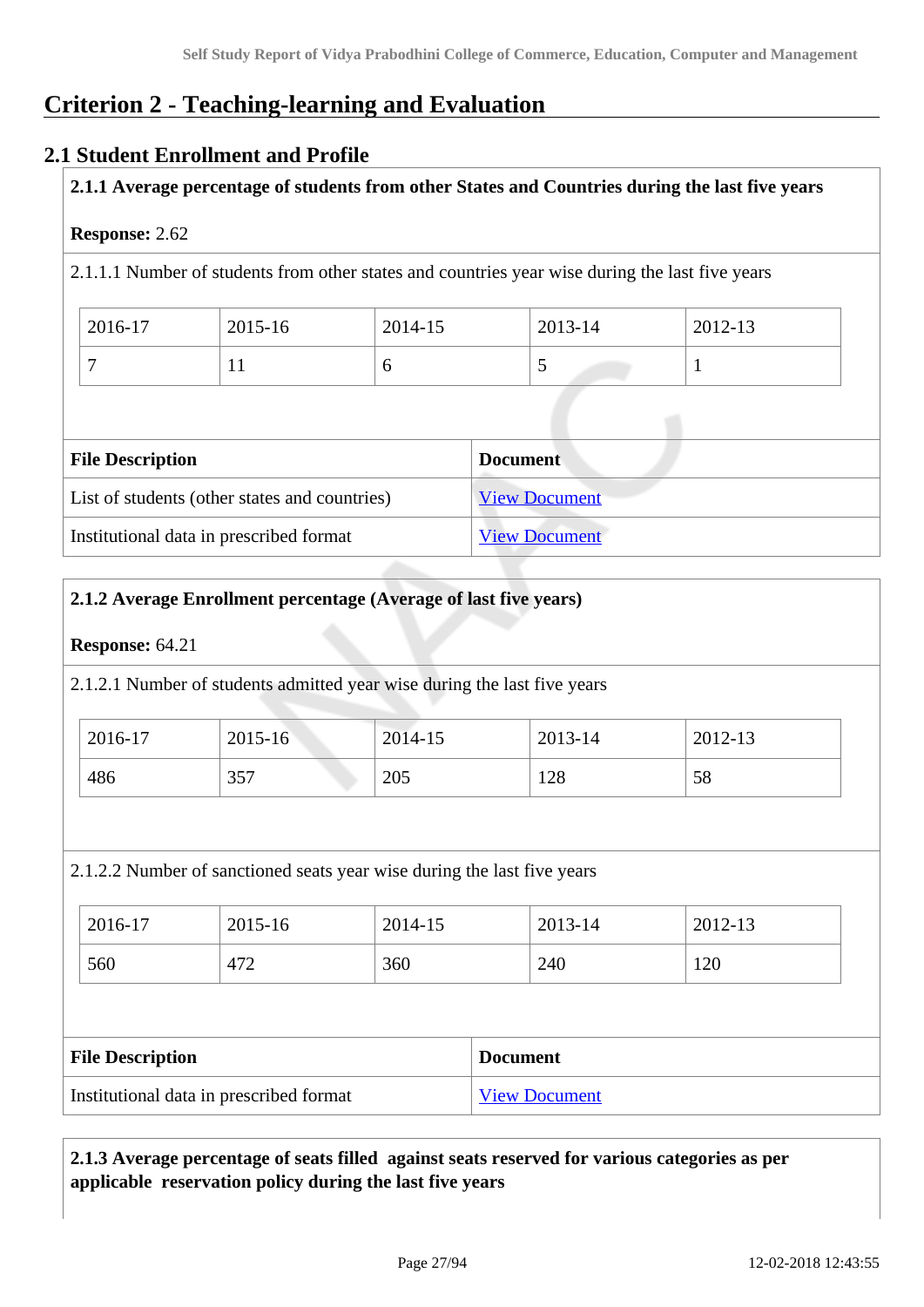#### **Response:** 31.38

2.1.3.1 Number of actual students admitted from the reserved categories year wise during the last five years

| 2016-17                 | 2015-16 | 2014-15 |                 | 2013-14 | 2012-13 |
|-------------------------|---------|---------|-----------------|---------|---------|
| 120                     | 68      | 34      |                 | 23      | 10      |
|                         |         |         |                 |         |         |
|                         |         |         |                 |         |         |
| <b>File Description</b> |         |         | <b>Document</b> |         |         |

#### **2.2 Catering to Student Diversity**

 **2.2.1 The institution assesses the learning levels of the students, after admission and organises special programs for advanced learners and slow learners**

- The institution has enforced an informal mechanism to assess the differential learning abilities of the students to avoid labeling and categorizing students into such groups, as that may lead to stigma for the slow learners.
- The Admission Committee interacts with the student and parents during admission in order to know the student's background, such as financial status, whether the student is a first generation learner, parent's occupation, etc.
- The interaction continues in class, with teachers using creative ways to assess the student's capabilities.
- ISAs are conducted with theoretical and application-oriented questions and the answers analyzed to identify slow learners. The teachers also assess the inclination of each student in their subject.
- Slow learners are assisted by the faculty in learning and are encouraged to participate at Collegelevel competitions. They are gradually urged to participate in intercollegiate/state-level competitions, and workshops/seminars to boost their self-confidence.
- Students are nudged to take up various roles and responsibilities in college activities such as participating in the democratic process of electing the Students' Council, conducting morning assemblies, conducting and participating '*Srujanotsav'* and other interclass cultural competitions, to aid their holistic development.
- Motivational videos, talks, documentaries etc. are periodically screened to develop soft skills such as interpersonal skills, leadership and group dynamics in students.
- Remedial Classes are periodically scheduled for slow learners in subjects like Economics, Accounting, and Mathematics, with students showing heartening results.
- The Career Guidance & Placement Cell also organizes talks, workshops and seminars for its students, such as Communication Skills, CV-writing, and Interview techniques.
- Slow learners are encouraged to read the daily newspaper to improve their language skills, domain knowledge and vocabulary, with quizzes, spontaneous questioning and discussions on topics in the newspaper taken up in an incidental way by the faculty.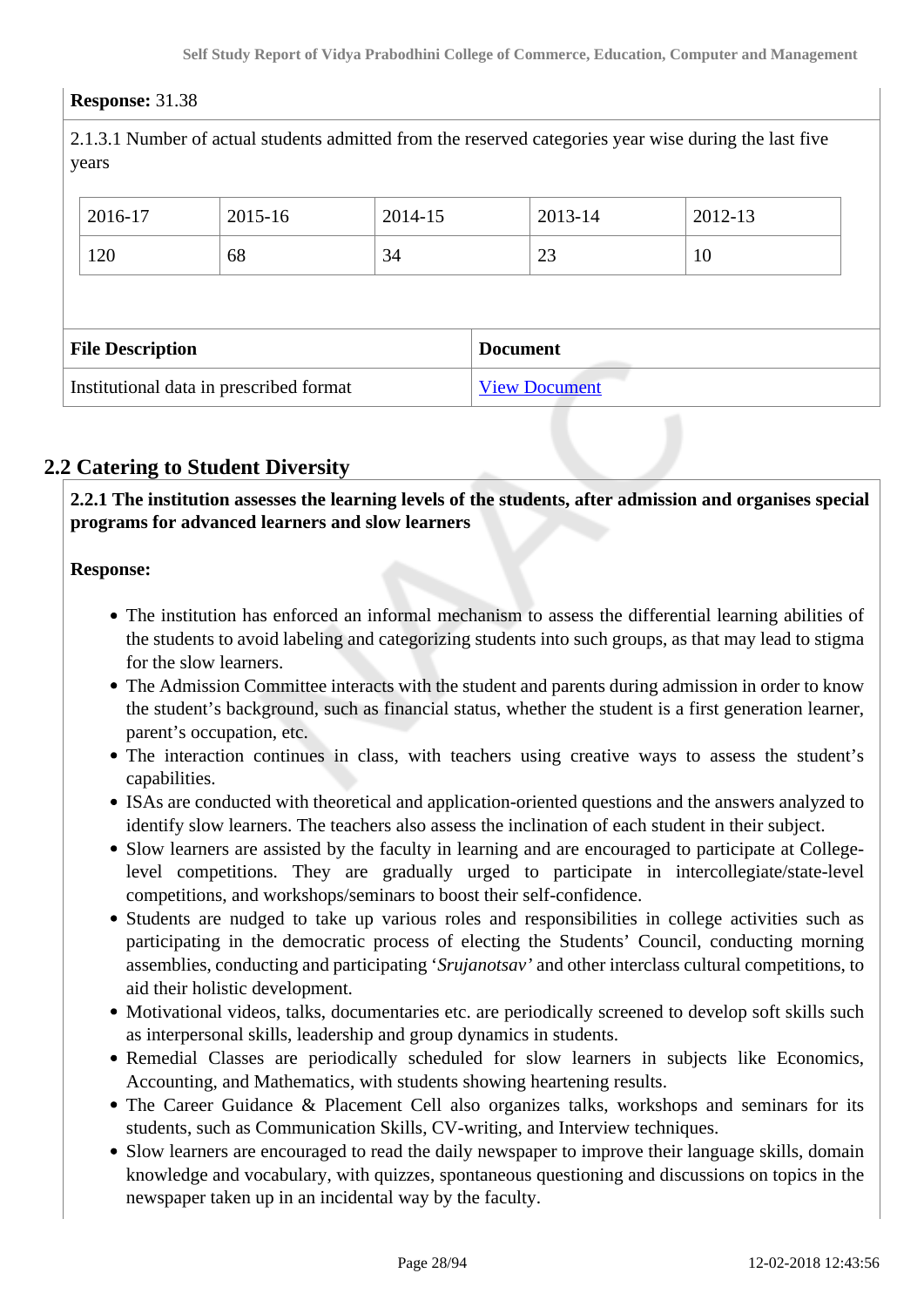- The institution has a Mentoring system which gives individual attention to its students. Performance of the students in the examination and other related issues are discussed at the time of mentoring.
- The Sports Committee has been successful in helping academically slow learners, in exploring their potential, with several students, who have previously never participated in sports, winning medals for the institution.
- The College has instituted a Student Welfare Fund. All teaching and non-teaching staff of the College voluntarily contributes monthly to the student welfare fund. Financial assistance is extended to the needy students through the Student Welfare Fund.
- Advanced learners are groomed by the faculty to write academic papers, articles, short stories, poems etc. These articles and papers are displayed on the College wallpaper and are presented in Seminars and other academic competitions.
- Advanced learners are identified and counseled to join professional programs such as Associate Company Secretary, ICWA, Chartered Accountantship, Management etc.
- The Internship Committee identifies opportunities for students who show leadership qualities or have a willingness to learn something new.
- Interactions with parents are scheduled at the time of examination results, Parent-Teacher Association meetings, over telephonic calls, and through home visits. Additional sessions are held with the parents of slow learners.

#### **2.2.2 Student - Full time teacher ratio**

**Response:** 15.37

| <b>File Description</b>                 | <b>Document</b>      |
|-----------------------------------------|----------------------|
| Institutional data in prescribed format | <b>View Document</b> |

#### **2.2.3 Percentage of differently abled students (Divyangjan) on rolls**

**Response:** 0.17

2.2.3.1 Number of differently abled students on rolls

Response: 1

| <b>File Description</b>                 | <b>Document</b>      |
|-----------------------------------------|----------------------|
| List of students (differently abled)    | <b>View Document</b> |
| Institutional data in prescribed format | <b>View Document</b> |

#### **2.3 Teaching- Learning Process**

 **2.3.1 Student centric methods, such as experiential learning, participative learning and problem solving methodologies are used for enhancing learning experiences**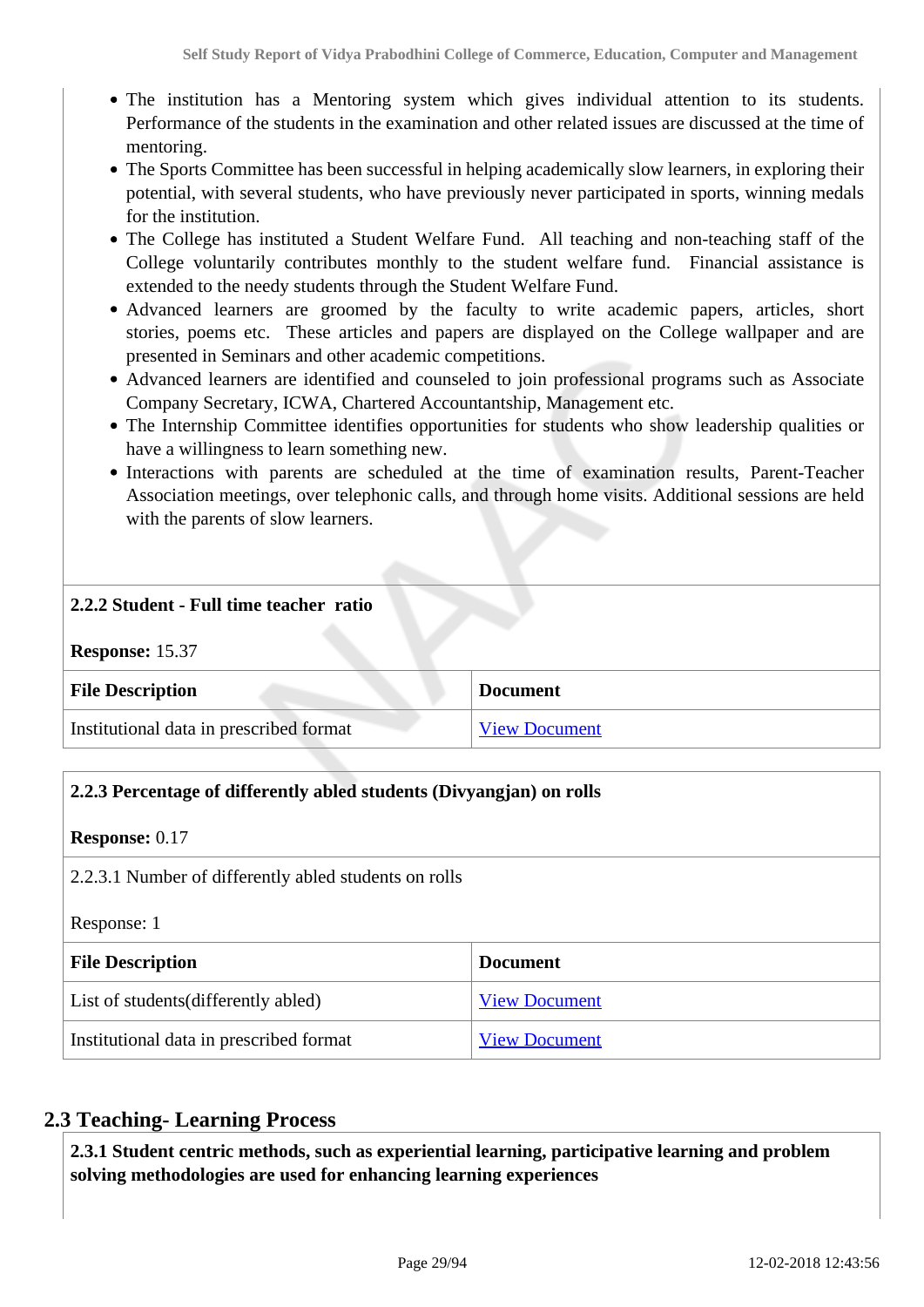#### **Response:**

The faculty use multifarious techniques to ensure effective curriculum delivery and student-centric teaching. Students are exposed to a wide and diverse range of activities to help them grasp academic fundamentals better, while inculcating social, environmental and moral values in them. For instance:

#### **EXPERIENTIAL LEARNING**

- Students are taught topics like Banking by making them open and operate bank accounts, and subjects like Business Communication by writing and filing RTI applications. Students of Entrepreneurship are taken to sculpting workshops, where they try their hand at sculpting. Students participate in Students' Parliament competition organized by the Goa Legislative Assembly, wherein they experience firsthand, the democratic process of conducting House proceedings.
- Students undergo internships at organizations and events, such as the International Center-Goa
- Students are also taught craft and skills such as ceramic art, mosaic art, puppet-making, short films and documentary making.
- The NSS, through Special and National camps, offer unique opportunities to live a life away from the daily humdrum and reinforce human bonds and values.
- Students are involved in organizing events and competitions under the Students Council and various clubs such as Communication Club, Nisarg Club and History Club.
- <sup>o</sup> Going beyond classroom teaching on environment, and to inculcate love for nature, students are encouraged to not merely plant, but also nurture at least one sapling over the three years that they are in College. The activity is monitored in the form of photo-documentation of the plant's growth.
- Students are taken on field trips to places around Goa such as on the Kushawati heritage trail, Goa Biodiversity Board and the Garbage Treatment Plant.Similarly, students were taken to a *GauShala*(cow shelter), where they helped clean, wash and feed the cattle.
- Secondary experiential learning is facilitated by screening movies, documentaries and television panel discussions.

#### **PARTICIPATIVE LEARNING**

- Group discussions, subject-related case-study discussion, role-playing and brainstorming sessions are conducted to encourage students to participate in classroom sessions.
- Students attend seminars, academic festivals and competitions at national and state-level.
- Play-reading and read-aloud sessions, group and individual presentations instill in students, team work, reading & interactive skills, and self-confidence.
- Students participate in workshops conducted by the institution and other bodies to improve their professional skills.
- Students are asked to download financial statements of various companies and analyze them using tools taught.
- <sup>o</sup> Student-Teachers deliver micro-lectures in class, and their batch-mates turn observers.

#### **PROBLEM SOLVING METHODOLOGIES**

- Live and hypothetical case-studies are discussed in class and students are encouraged to work on them.
- In subjects like Mathematics and Accounting, students are invited to the black board to solve problems and provide explanation of the same.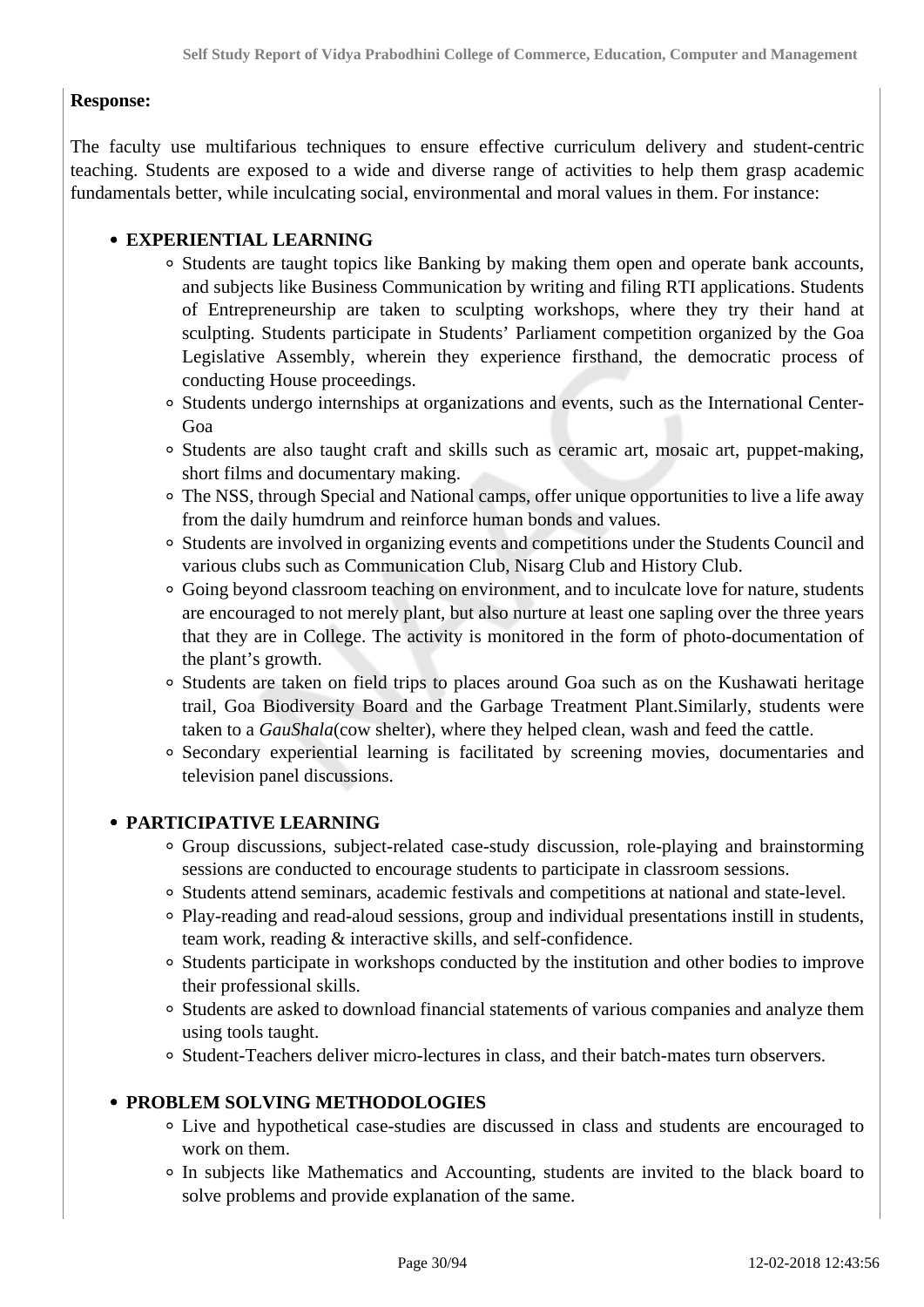- Group discussion and brain storming sessions, with presentation of solutions by students on hypothetical and real-case scenarios are held.
- Remedial classes and mentoring helps students overcome learning obstacles.

Students are encouraged to identify subject-related beyond the curriculum, and approach the faculty for discussion.

 **2.3.2 Percentage of teachers using ICT for effective teaching with Learning Management Systems (LMS), E-learning resources etc.**

**Response:** 84.21

| 2.3.2.1 Number of teachers using ICT      |                      |  |  |  |
|-------------------------------------------|----------------------|--|--|--|
| Response: 32                              |                      |  |  |  |
| <b>File Description</b>                   | <b>Document</b>      |  |  |  |
| List of teachers (using ICT for teaching) | <b>View Document</b> |  |  |  |
|                                           |                      |  |  |  |

| 2.3.3 Ratio of students to mentor for academic and stress related issues                 |                      |  |  |
|------------------------------------------------------------------------------------------|----------------------|--|--|
| <b>Response: 26.55</b>                                                                   |                      |  |  |
| 2.3.3.1 Number of mentors                                                                |                      |  |  |
| Response: 22                                                                             |                      |  |  |
| <b>File Description</b>                                                                  | <b>Document</b>      |  |  |
| Year wise list of number of students, full time<br>teachers and students to mentor ratio | <b>View Document</b> |  |  |

#### **2.3.4 Innovation and creativity in teaching-learning**

#### **Response:**

An idea is the genesis to any invention. Inculcating creative appetite in students as well as using the same for effective teaching and learning is an important aspect of education. Some methods we follow are as below:

- Visual Arts students learn audio-visual creative skills like stop motion videos, lesson illustrations, story boarding and shadow puppetry.
- Economics teachers regularly conduct quizzes to assess the learning abilities of the students. Students are taught to access, download and analyze data from electronic databases of RBI websites.
- Visual and creative techniques such as adaptation of texts, Story boarding, Vocabulary games, Just-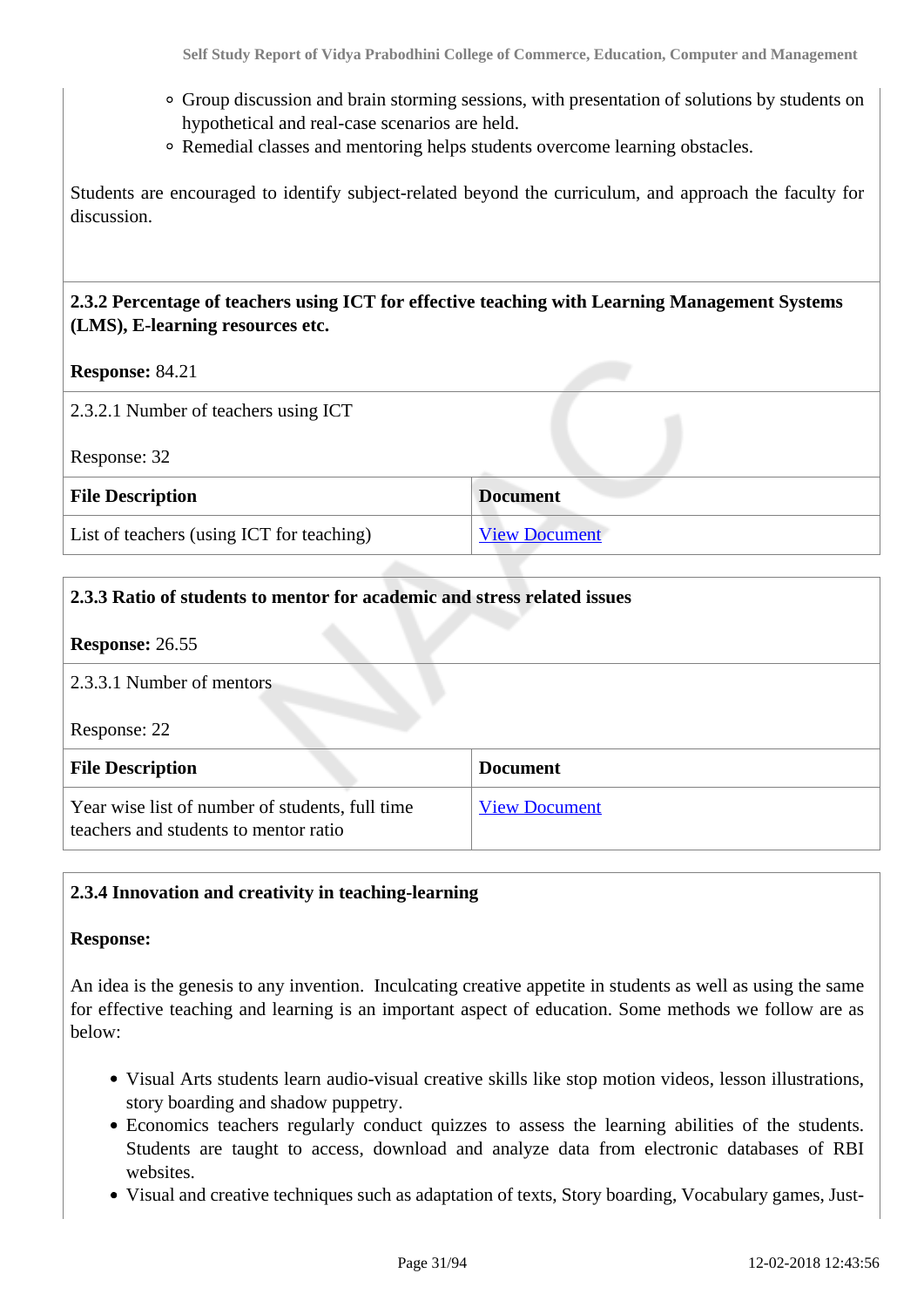a-Minute sessions, Dumb Charades, etc. are adapted to teach grammar, verbal and non-verbal communication etc.

- Reverse order techniques, creative walls such as 'Kaleidoscope' and '*Urba',* and social media resources like blog-making hone the writing skills of students.
- Screening of videos of conversations, Ted Talks, panel discussions from news channels, awardwinning documentaries impart creative and intellectual appetite in students.
- Students are taught typing in Unicode for Indian Languages, as an add-on to the syllabus, which is useful for translation, and preparing assignments, dissertations and reports in the Devanagri script.
- Collaborative and Cooperative learning techniques such as group discussions and class-based activities encourage students' participation.
- Role play is used in subjects like Accounting and Human Resources Management to relate them to usage in daily life.
- Regular lectures are sometimes reinforced in the native tongue, especially for students who are slow learners or when students' second language is an obstacle in learning efficiently.
- Internal assessments of students are based on skills of performing arts such as poetry enactment, storytelling etc. The Withholding Information principle is used, wherein students also listen to audio clips of poems and fill in the blanks of the missing lyrics provided to them on a worksheet. Plays are enacted, in order to improve their skills of reading, speaking and expression.
- Fine Arts students are taught to gather and combine all their teaching-learning activities and learn the art of making a Portfolio, an essential presentation skill.
- Assignments given to the students connect their classroom lectures to their daily lives and help inculcate social responsibility in them. Examples include clearing of garbage in the vicinity of their homes, wherein they segregate the garbage by themselves, clean that area and also plant a sapling if possible. Such activities of students are recorded in form of photographs and a small write up, which is then e-mailed by each student to the teacher. Another similar activity includes making of disposal dustbin bags made out of old newspapers.
- Mock test peer evaluation introduces students' experience towards assessment and evaluation.
- Other faculty members beyond the subject teacher also contribute with their domain knowledge to provide a holistic teaching-learning experience. For instance, a Commerce faculty member, also an accomplished singer, helps students compose songs and music for competitive events the students participate in, while the Creative Arts faculty regularly assist students for academic events with choreography, song composition and visual art.

### **2.4 Teacher Profile and Quality**

**2.4.1 Average percentage of full time teachers against sanctioned posts during the last five years**

#### **Response:** 73

| <b>File Description</b>                                          | <b>Document</b>      |
|------------------------------------------------------------------|----------------------|
| Year wise full time teachers and sanctioned posts<br>for 5 years | <b>View Document</b> |

**2.4.2 Average percentage of full time teachers with Ph.D. during the last five years**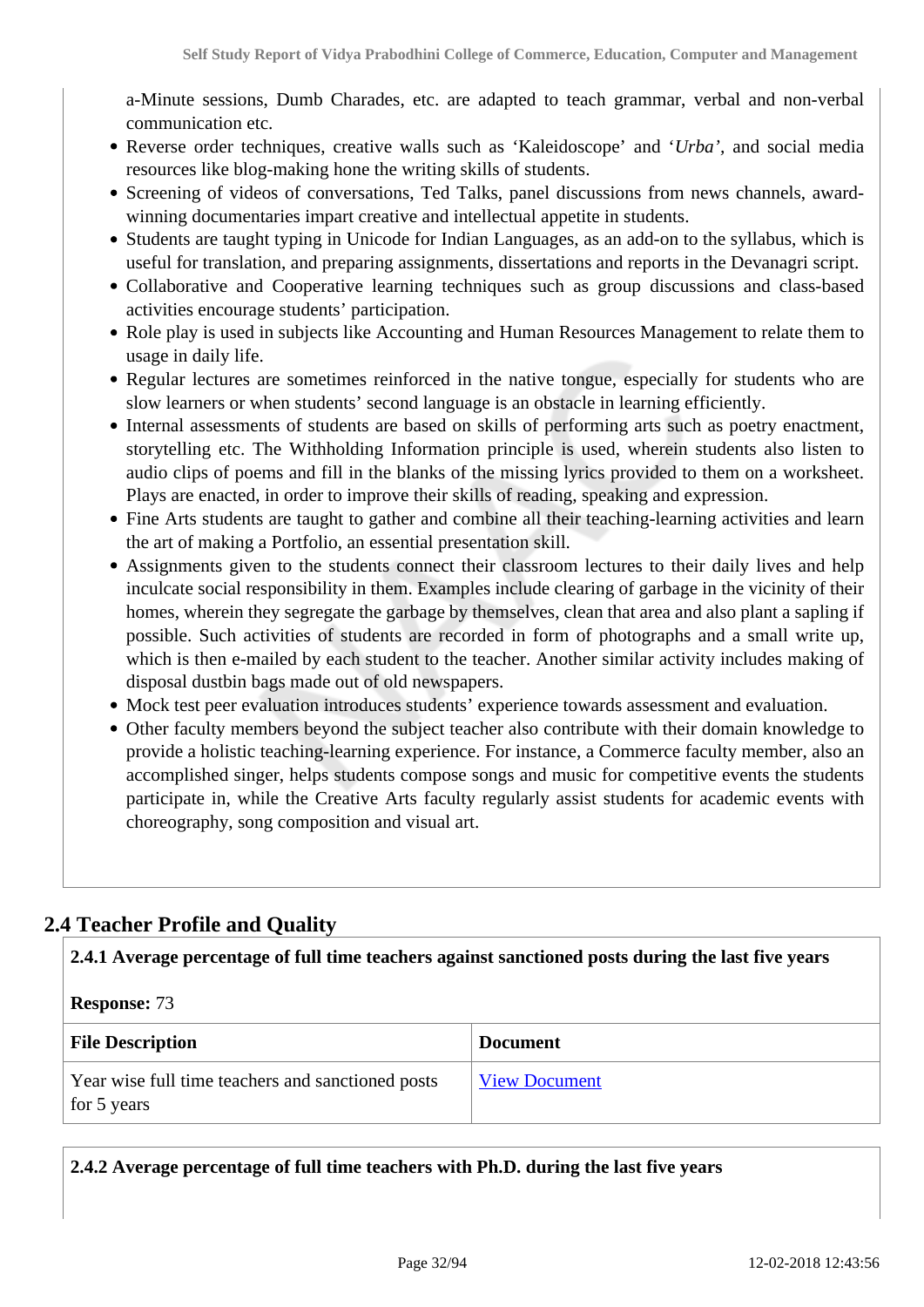#### **Response:** 7.4

|                                                                                               |         |          | 2.4.2.1 Number of full time teachers with Ph.D. year wise during the last five years |          |  |  |  |
|-----------------------------------------------------------------------------------------------|---------|----------|--------------------------------------------------------------------------------------|----------|--|--|--|
| 2016-17                                                                                       | 2015-16 | 2014-15  | 2013-14                                                                              | 2012-13  |  |  |  |
| 5                                                                                             | 2       | $\Omega$ | $\theta$                                                                             | $\theta$ |  |  |  |
|                                                                                               |         |          |                                                                                      |          |  |  |  |
| <b>File Description</b><br><b>Document</b>                                                    |         |          |                                                                                      |          |  |  |  |
| List of number of full time teachers with PhD and<br>number of full time teachers for 5 years |         |          | <b>View Document</b>                                                                 |          |  |  |  |

| 2.4.3 Teaching experience of full time teachers in number of years                |                      |  |  |  |  |  |
|-----------------------------------------------------------------------------------|----------------------|--|--|--|--|--|
| <b>Response: 5.76</b>                                                             |                      |  |  |  |  |  |
| <b>File Description</b>                                                           | <b>Document</b>      |  |  |  |  |  |
| List of Teachers including their PAN,<br>designation, dept and experience details | <b>View Document</b> |  |  |  |  |  |

#### **2.4.4 Average percentage of full time teachers who received awards, recognition, fellowships at State, National, International level from Government, recognised bodies during the last five years**

**Response:** 24.19

2.4.4.1 Number of full time teachers receiving awards from state /national /international level from Government recognised bodies year wise during the last five years

| 2016-17                                          | 2015-16 | 2014-15 |                      | 2013-14        | 2012-13 |  |
|--------------------------------------------------|---------|---------|----------------------|----------------|---------|--|
| 16                                               | 5       |         |                      | $\overline{0}$ | U       |  |
|                                                  |         |         |                      |                |         |  |
| <b>File Description</b>                          |         |         | <b>Document</b>      |                |         |  |
| Institutional data in prescribed format          |         |         | <b>View Document</b> |                |         |  |
| e-copies of award letters (scanned or soft copy) |         |         | <b>View Document</b> |                |         |  |

 **2.4.5 Average percentage of full time teachers from other States against sanctioned posts during the last five years**

**Response:** 3.33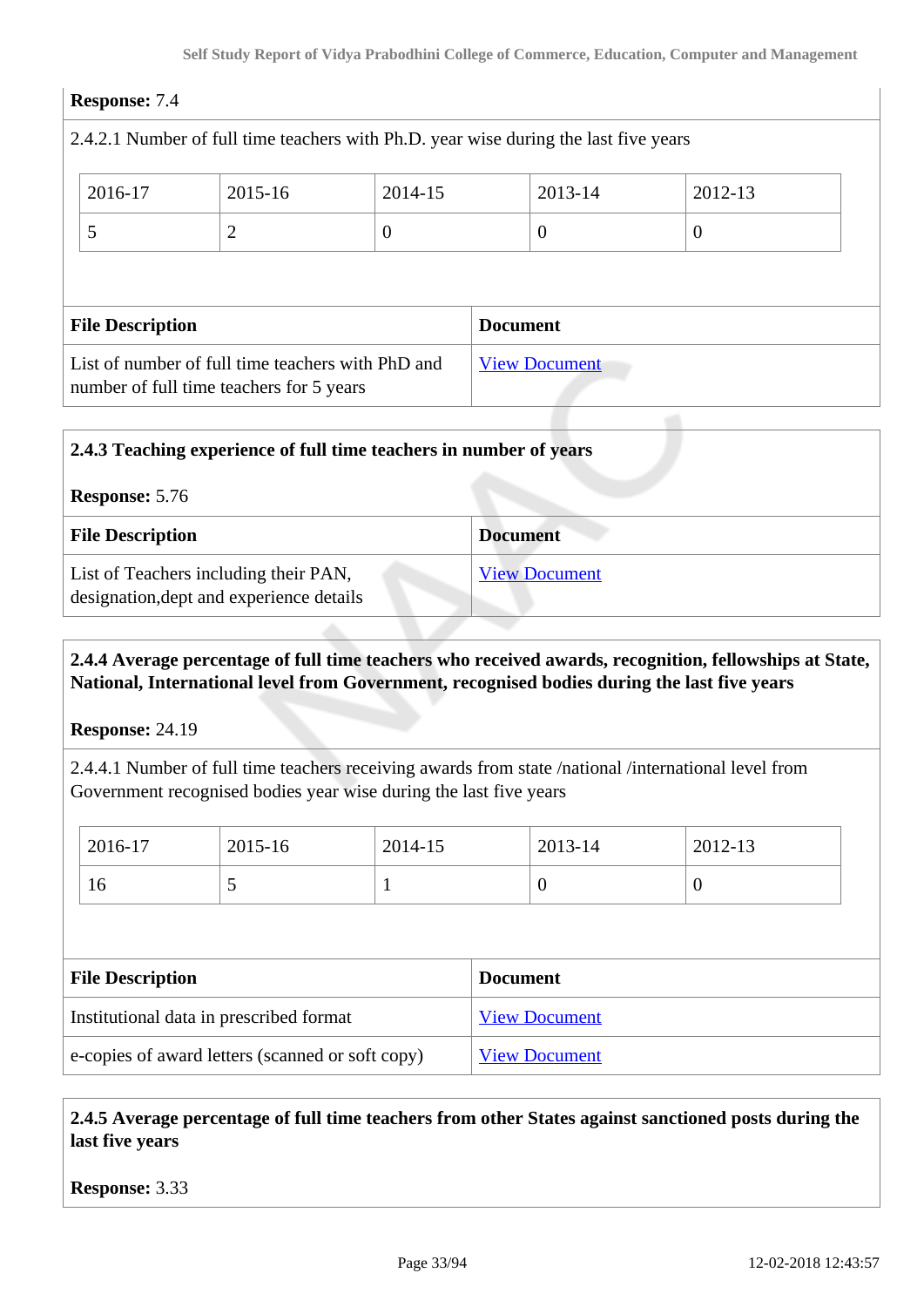|                                                                                                    | 2.4.5.1 Number of full time teachers from other states year wise during the last five years |         |                      |         |          |  |
|----------------------------------------------------------------------------------------------------|---------------------------------------------------------------------------------------------|---------|----------------------|---------|----------|--|
| 2016-17                                                                                            | 2015-16                                                                                     | 2014-15 |                      | 2013-14 | 2012-13  |  |
| $\overline{4}$                                                                                     | $\theta$                                                                                    | 0       |                      | 0       | $\theta$ |  |
|                                                                                                    |                                                                                             |         |                      |         |          |  |
| <b>File Description</b>                                                                            |                                                                                             |         | <b>Document</b>      |         |          |  |
| List of full time teachers from other state and state<br>from which qualifying degree was obtained |                                                                                             |         | <b>View Document</b> |         |          |  |

#### **2.5 Evaluation Process and Reforms**

#### **2.5.1 Reforms in Continuous Internal Evaluation(CIE) system at the institutional level**

#### **Response:**

- In the reforms initiated by the College, students in each course are compulsorily required to take up at least one presentation, either in a group or at an individual level so as to bolster their confidence levels.
- Student's performance in the first ISA is discussed one-on-one with the student and necessary guidance is given for improvement in the performance for the second component of the ISA. Answer books are given to students to analyze the mistakes. These evaluations allow the students to improve themselves before the final exams.
- Besides the ISA, periodic tests (written, oral, open book test) are also conducted by the faculty at their level.
- Previous years' question papers are also solved in class from time to time, with the students being provided with the solutions and asked to self-evaluate.
- Periodic checking of students' notebooks and other study material is also conducted.
- Calling students to the board and asking them to solve problems makes student more confident about his/her understanding.
- Students are divided into groups, and asked to make a list of questions on each assigned topic. The students then ask these questions to each other and get them answered.

#### **2.5.2 Mechanism of internal assessment is transparent and robust in terms of frequency and variety**

#### **Response:**

Three statutory committees are constituted to handle matters related to examinations of the First Year and the Second Year of the B.Com and B.A.B.Ed. programs:

- 1.Examination Committee
- 2.Unfair Means Inquiry Committee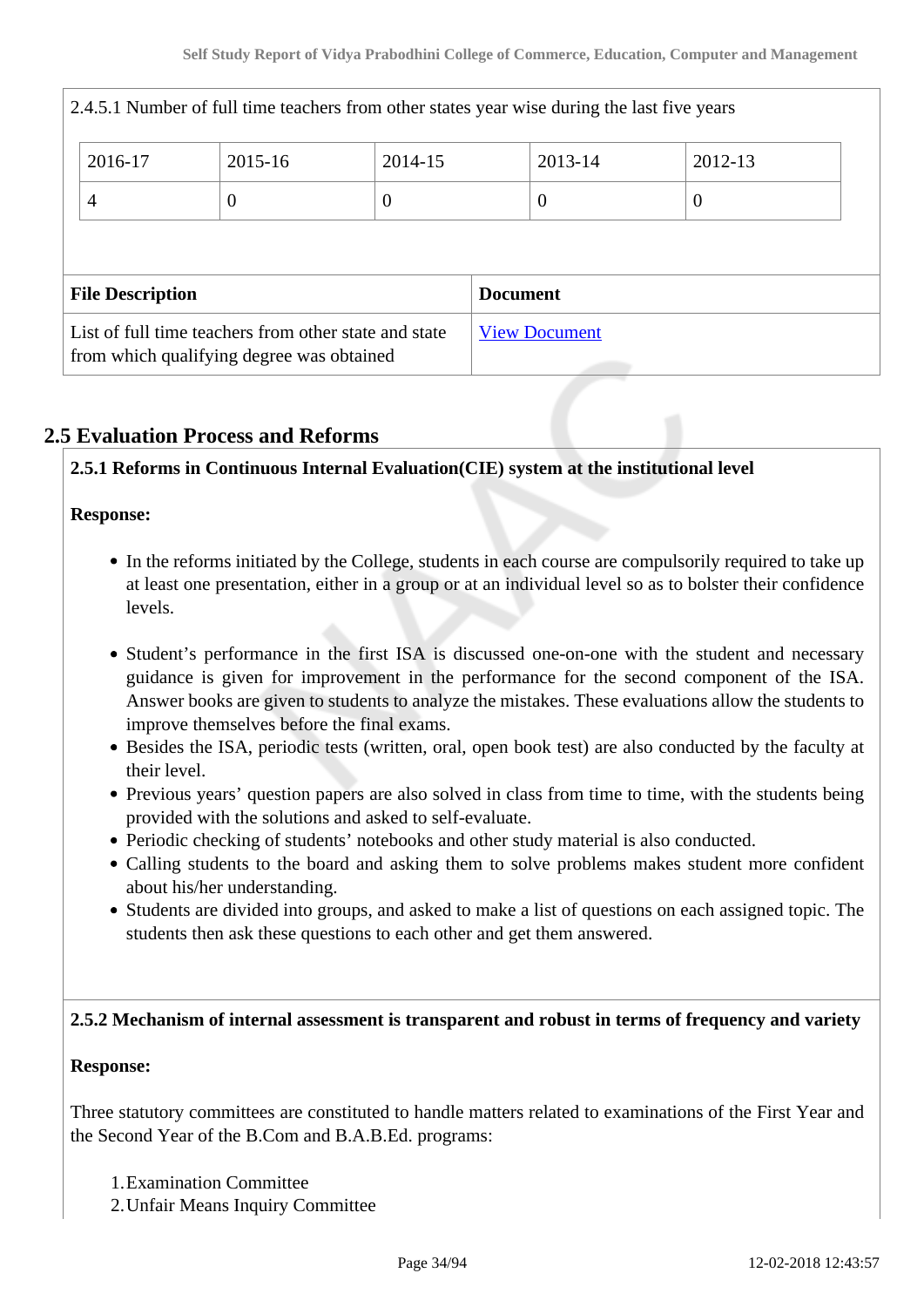#### 3.Grievance Committee

- The CIE component of the Bachelor of Commerce program is governed by Goa University ordinance OC-45, under which, Section OC-45.4 deals with the Scheme of Examination for the B. Com. Program.
- Similarly, the CIE component of the integrated Bachelor of Arts Bachelor of Education program is governed by Goa University ordinance OC-54, under which, Section OC-54.3 deals with the Scheme of Examination for the. B.A.B.Ed. program.
- The College appoints a three-member committee to monitor the ISA in the College, with one faculty appointed in-charge of each program.
- Under both the ordinances, the ISA (Intra-Semester Assessment) is conducted twice in a given Semester, once through a written test and the other by using alternate modes of evaluation such as assignments, group and individual presentation, orals, open book tests, role play, debates, field activities, field trips, participation in activities, etc. The other mode of ISA is completed as decided by the teacher but before the end of the semester.
- The ISA for the given course is conducted by the teacher/s teaching that paper. ISA is not conducted for the practical component of a paper.
- The schedule for the ISAs is notified to all at the beginning of the semester by publishing the same in the prospectuses of the two programs. The marks of ISA are communicated to the students within two weeks. The ISA tests carries 20% of maximum marks allotted for the paper/course.
- The test is generally completed by the end of July for odd Semesters and end of January for even Semesters.
- Students, who fail to appear for the test due to genuine reasons such as due to a medical emergency or due to the student being deputed on College duty, are given another opportunity by the end of August/February on a date pre-determined by the College.
- A student who does not appear for a minimum of two ISA of a paper is considered ineligible to answer the SEE of that paper.
- The Written ISA schedule incorporates:
	- Declaration of subject-wise time-table 10 days before the ISA begins
	- Two sets of question papers for two batches of each class
		- Time table for students
			- 1.Time table
			- 2.Question paper drafting with evaluation parameters and deadline
			- 3.Time bound evaluation
	- Drafting of a systematic student attendance sheet, ISA mark sheets, which are handed over to concerned faculty.
	- Declaring the dates of completing ISA component and submitting results
- Once the ISA papers are assessed, the paper is solved and discussed in class.
- Each student is then individually shown their assessed ISA test paper and assignment report and their performance discussed. In case of group discussion, presentation and the like, feedback is provided to the students after the discussion/presentation.

#### **2.5.3 Mechanism to deal with examination related grievances is transparent, time-bound and efficient**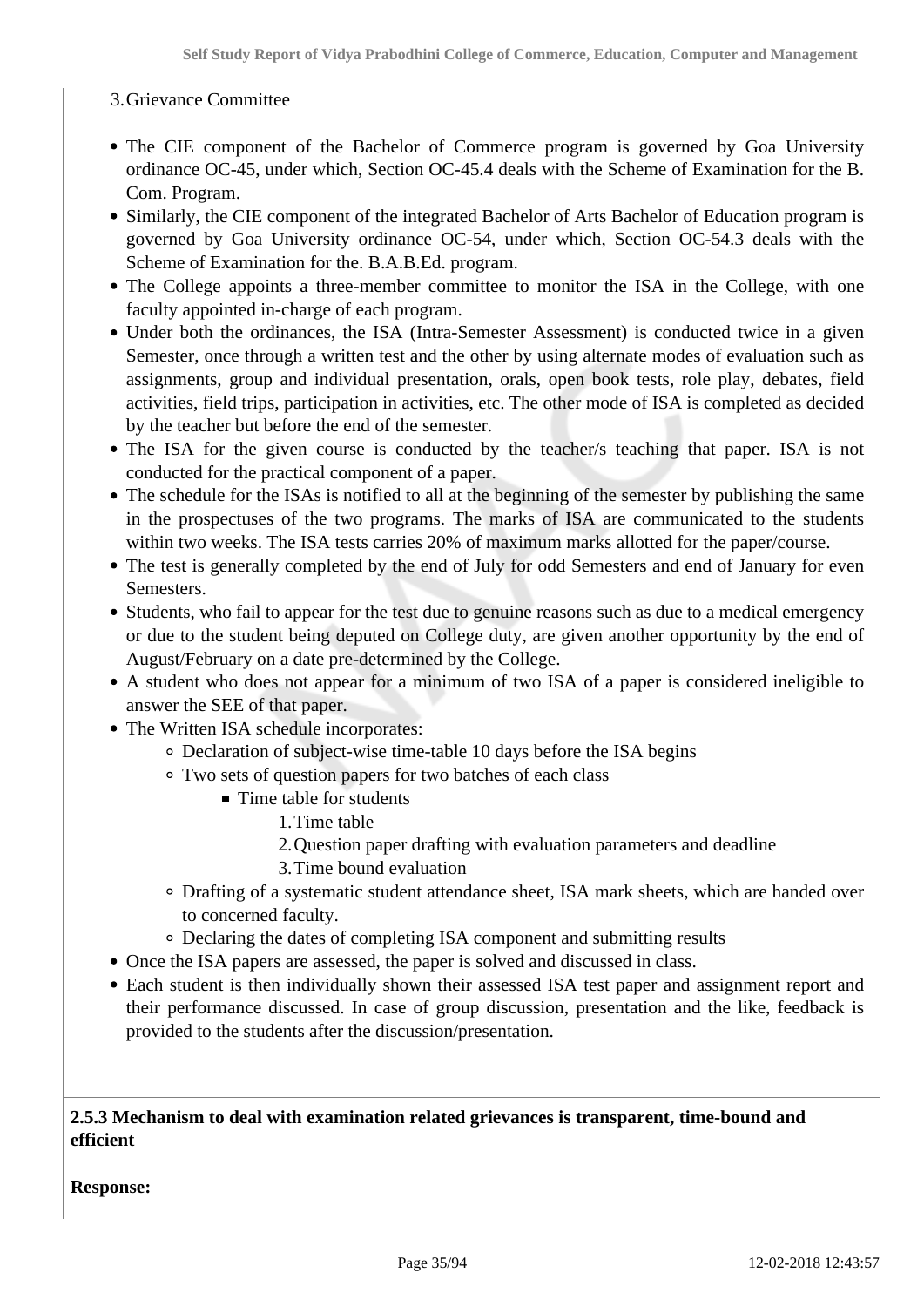The mechanism to deal with examination-related grievance is as per the provisions of Goa University Ordinance OC-45, clause OC-45.4.4., and Goa University Ordinance OC-54, clause OC-54.3.4, which stipulates that:

There shall be no revaluation of answer books of the candidates at Semester-I to Semester-IV examinations. However the existing provisions in the University for revaluation/verification shall be applicable to Semesters V, VI, VII and VIII. Personal verification of marks shall be granted to the candidate in the presence of the Principal/Vice-Principal and the concerned Examiner, provided he has applied for the same along with payment of prescribed fees within one week of the declaration of result. The following shall be the procedure for the verification of marks:

(a) On a notified day and time, which should be not later than 10 days after the receipt of application from the candidate, the candidate shall be shown the answer book in the chamber of the Principal/Vice-Principal in the presence of the Examiner concerned.

(b) If the candidate is not satisfied with the result on personal verification of answer book, he may apply to College Grievance Committee within a week.

(c) The College Grievance Committee shall take appropriate action as per the relevant Ordinance and inform the candidate of the decision taken accordingly.

#### **Procedure for Investigation of Grievance by the College Grievance Committee under OC-45.4.15.3and OC-54.3.13.3**

- 1.The committee shall consider the written complaint by a student on the conduct of examination provided that (i) the complaint is submitted by the student within 15 days after the declaration of results; (ii) the complaint is accompanied with a fee of Rs.200/- (refundable if the complaint is found genuine); and (iii) the matter is referred to the committee by the Principal. The committee shall invite a reply to the allegations, if any, made by the student from the concerned party.
- 2.After considering the reply of the concerned party, the committee shall recommend a course of action in writing to the Principal.
- 3.The Principal may inform the student, the findings of the committee and shall take appropriate action including reassessment of the said answer book. However, if the marks are reduced after revaluation of the said answer book the original marks shall be retained and the student to be communicated that there is no change in his/her result.
- 4.A minimum fine of Rs.200/- which shall not exceed Rs.500/-, shall be imposed on the student complainant, if the said allegation(s) is (are) found to be a deliberate attempt at casting aspersions on the teacher(s) concerned. If the allegations are found to be genuine and the same is recorded giving reasons, the action shall be taken as provided under OA-5.2.6. [sic]

#### **2.5.4 The institution adheres to the academic calendar for the conduct of CIE**

#### **Response:**

The Institute has a well- defined standard operating process to develop academic plans and follow the same through a well–defined annual academic calendar.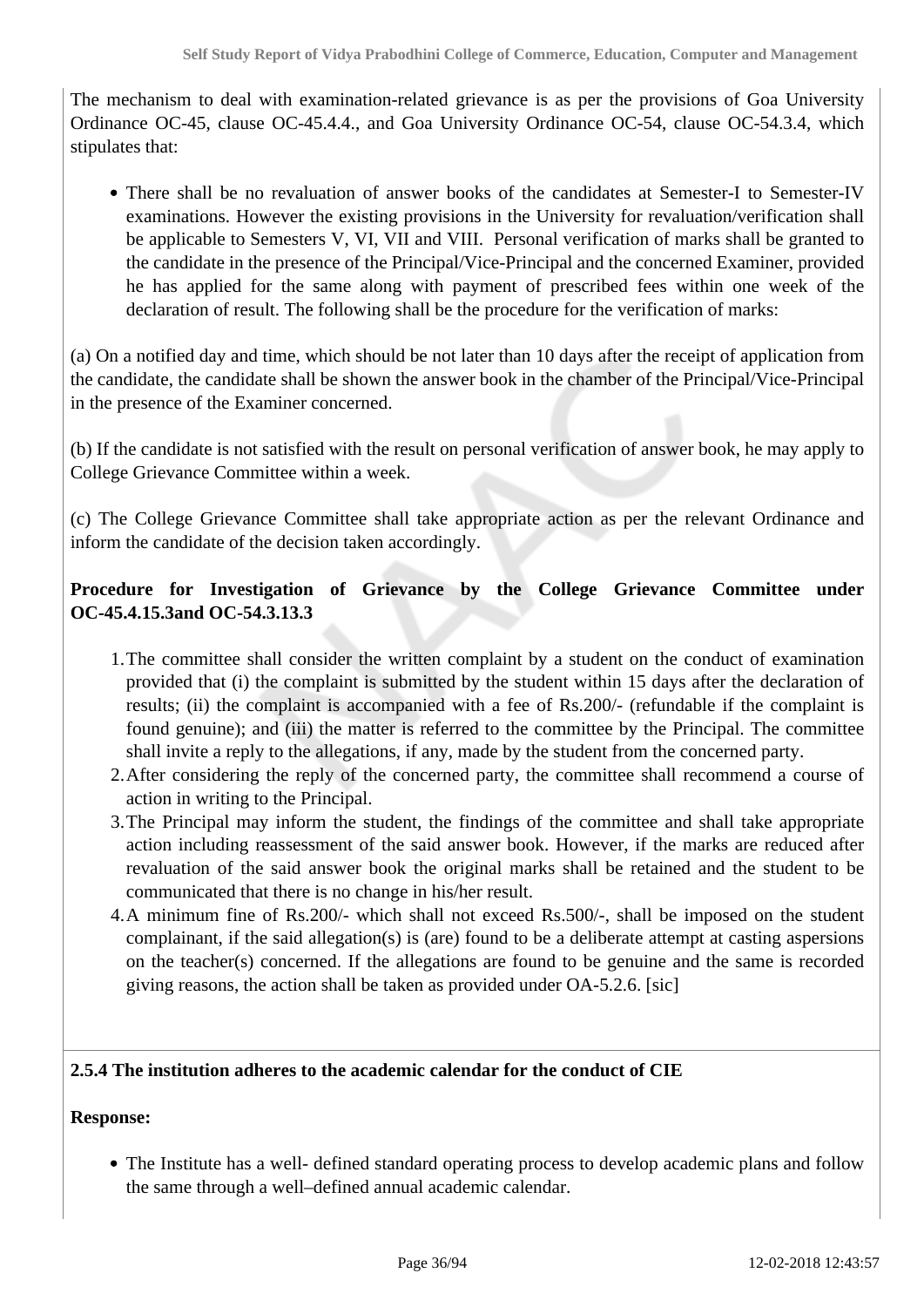- The Principal calls a meeting of all the staff before the end of the previous academic calendar to discuss the formation of committees and organizing of activities for the forthcoming year.
- Based on the inputs provided, a staff member is entrusted the responsibility of drafting the academic calendar. This is then circulated among all the staff members for inputs and suggestions. The approved academic calendar is circulated to all the faculty and students by publishing it in the institution's prospectus before the academic year commences.
- The activity calendar shows the start and end of each semester, technical events, expert talks, camps, commemorative days, sporting, co-curricular and extracurricular activities, activities planned, and holidays. The internal evaluation schedule and the tentative schedule of external evaluation are also displayed.
- The institution endeavours to adhere to the academic calendar for the conduct of the CIE, with class tests conducted as per the schedule.

# **2.6 Student Performance and Learning Outcomes**

 **2.6.1 Program outcomes, program specific outcomes and course outcomes for all programs offered by the Institution are stated and displayed on website and communicated to teachers and students**

## **Response:**

The College has two programs, B.COM and B.A.B.Ed., the details of which are communicated to students in the following ways:

- Course details are uploaded on the College website for the convenience of students, parents and teachers. Along with the course structures, the website carries course objectives, course outcomes and program outcomes to enable students to make an informed choice of the program they want to enroll in.
- The faculty of the College conducts counseling sessions with the students and parents to acquaint them with course details and learning outcomes, during the time of admission.
- The College organises an orientation program *'Diksha Samaaroh '*at the beginning of the academic year to inform the students of the course details, examination pattern, student related activities, clubs etc.

 **2.6.2 Attainment of program outcomes, program specific outcomes and course outcomes are evaluated by the institution**

### **Response:**

The college follows a clearly stated syllabus with course structure, course objectives and program objectives displayed on the institutional website for easy access to students and parents. The institution focuses on attainment of these objectives through regular evaluation and monitoring. The College believes that an integrated approach between academic curriculum and co-curricular/extra-curricular activities is important for the successful achievement of program and course outcomes.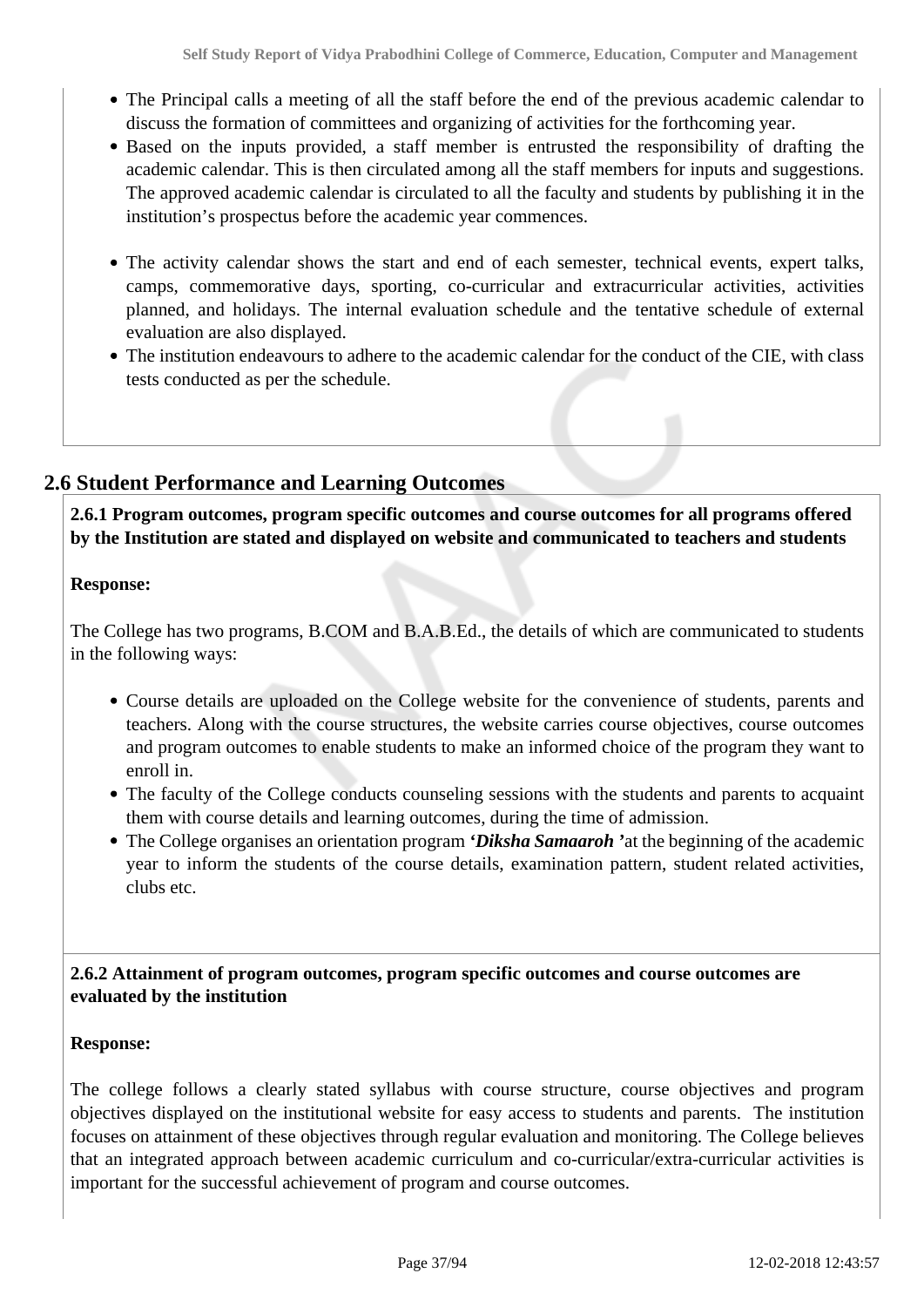**Academics**: The institution evaluates the students' learning and performance through a regular internal and external examination scheme, assignment submission, group discussion, teacher-student interactions etc. Final year students' projects ensure that students get a working experience of the real environment, training them for their future career opportunities.

Workshops, seminars, guest lectures are regularly organised for the benefit of student's academic performance. They are also encouraged to participate in student seminars and workshop conducted by other Colleges for academic exposure and experience. Some of them are:

- Workshops like 'Communication Skills, C.V Writing and Interview Techniques' and 'Teaching, Learning and Evaluation of Languages in Secondary Education'.
- Field trips, screening of subject specific films, role plays, group discussions, poetry recitations etc. for better learning.
- A guest lecture on 'Career Opportunities for Graduates'
- Teaching students Unicode which helps them to type in Devnagari script.
- Visual Arts students learn creative techniques like Stop Motion Video, Shadow Puppetry, and Cold Ceramic etc.

**Social Awareness activities**: Through several voluntary initiatives of the College and through NSS activities, students are exposed to the social environment and are made aware of their social responsibilities. Some of them are as follows:

- Voters' Awareness Drive
- Cleaning drive as part of Swachh Bharat Abhiyan every year on 2nd October.
- Blood Donation camp in association with Goa Medical College.
- Anti-plastic Drive encouraging the public to use cloth and paper bags.

**Co-curricular and extra-curricular activities:** The institution organises co-curricular and extracurricular activities which aid students to learn and hone their personality, talents and skills and help them with their peripheral awareness.

- The college has constituted various clubs like the Nisarg Club, Communication Club, History Club etc. to ensure that students are exposed to these activities.
- The annual three-day annual students' fest "Srujanotsav" is one more initiative by the College to encourage students' participation and involvement.
- Apart from the intra-class activities, the college regularly sends students for various inter-collegiate events. The college recognises that such involvement of students is necessary to prepare them to the challenges of the real world.
- Students participated in a One-Act play competition organised by Kala Academy, Panaji. The play 'Gaaj' (Konkani) and 'System' (Marathi) got awards for best actor, music, script, set, makeup etc. Both the plays were directed and scripted by teachers.

**Mentoring/counselling:** Class teachers constantly monitor and mentor individual students assigned to them, to ensure the mental and physical health of the students. Mentoring helps students to focus on their academic requirements and challenges more easily thus enhancing their academic performance.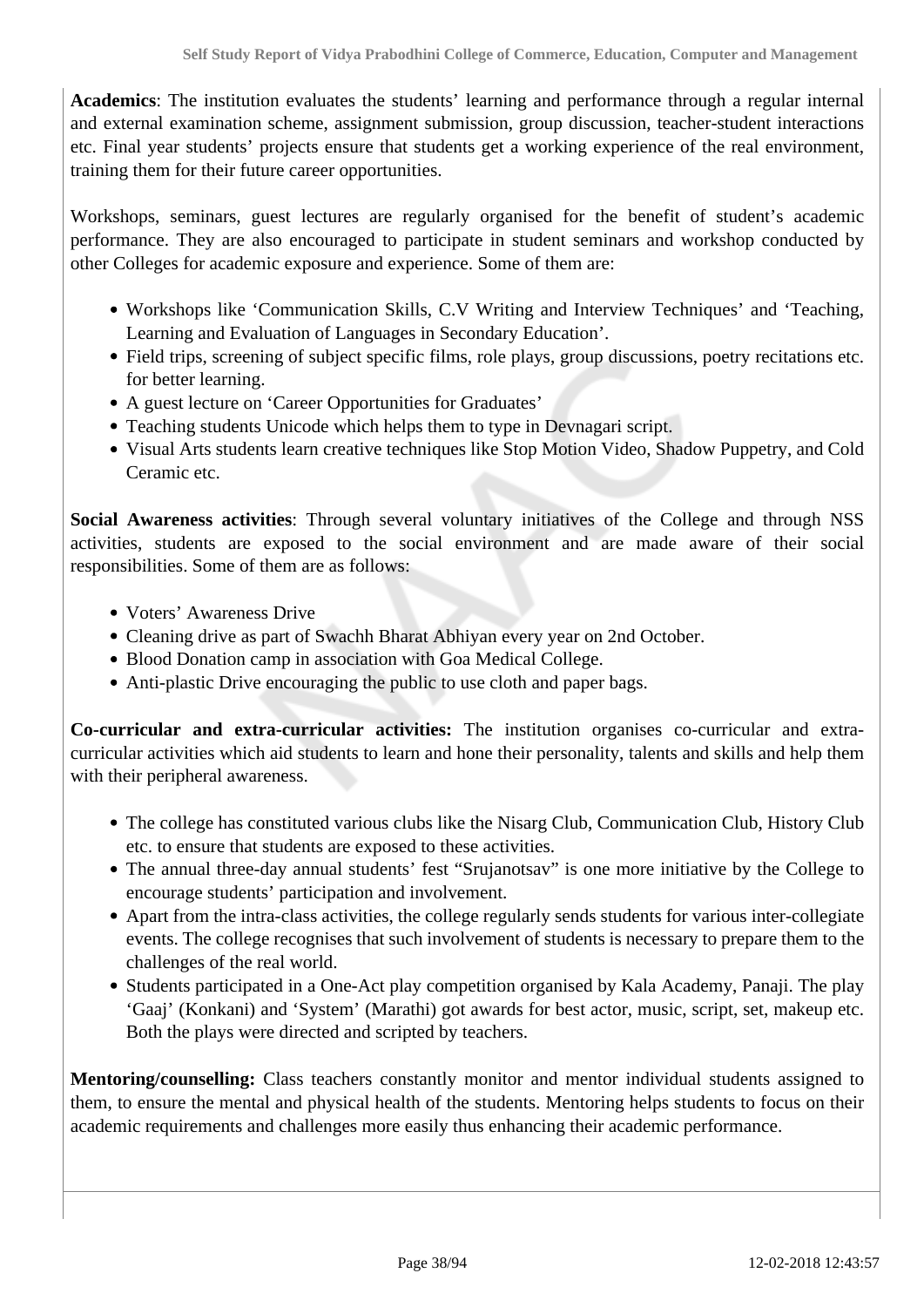| 2.6.3 Average pass percentage of Students                                         |                      |  |  |  |
|-----------------------------------------------------------------------------------|----------------------|--|--|--|
| Response: 88.65                                                                   |                      |  |  |  |
| 2.6.3.1 Total number of final year students who passed the university examination |                      |  |  |  |
| Response: 164                                                                     |                      |  |  |  |
| 2.6.3.2 Total number of final year students who appeared for the examination      |                      |  |  |  |
| Response: 185                                                                     |                      |  |  |  |
| <b>File Description</b>                                                           | <b>Document</b>      |  |  |  |
| Institutional data in prescribed format                                           | <b>View Document</b> |  |  |  |

# **2.7 Student Satisfaction Survey**

| 2.7.1 Online student satisfaction survey regarding teaching learning process |                      |  |  |
|------------------------------------------------------------------------------|----------------------|--|--|
| <b>Response:</b>                                                             |                      |  |  |
| <b>File Description</b>                                                      | <b>Document</b>      |  |  |
| Database of all currently enrolled students                                  | <b>View Document</b> |  |  |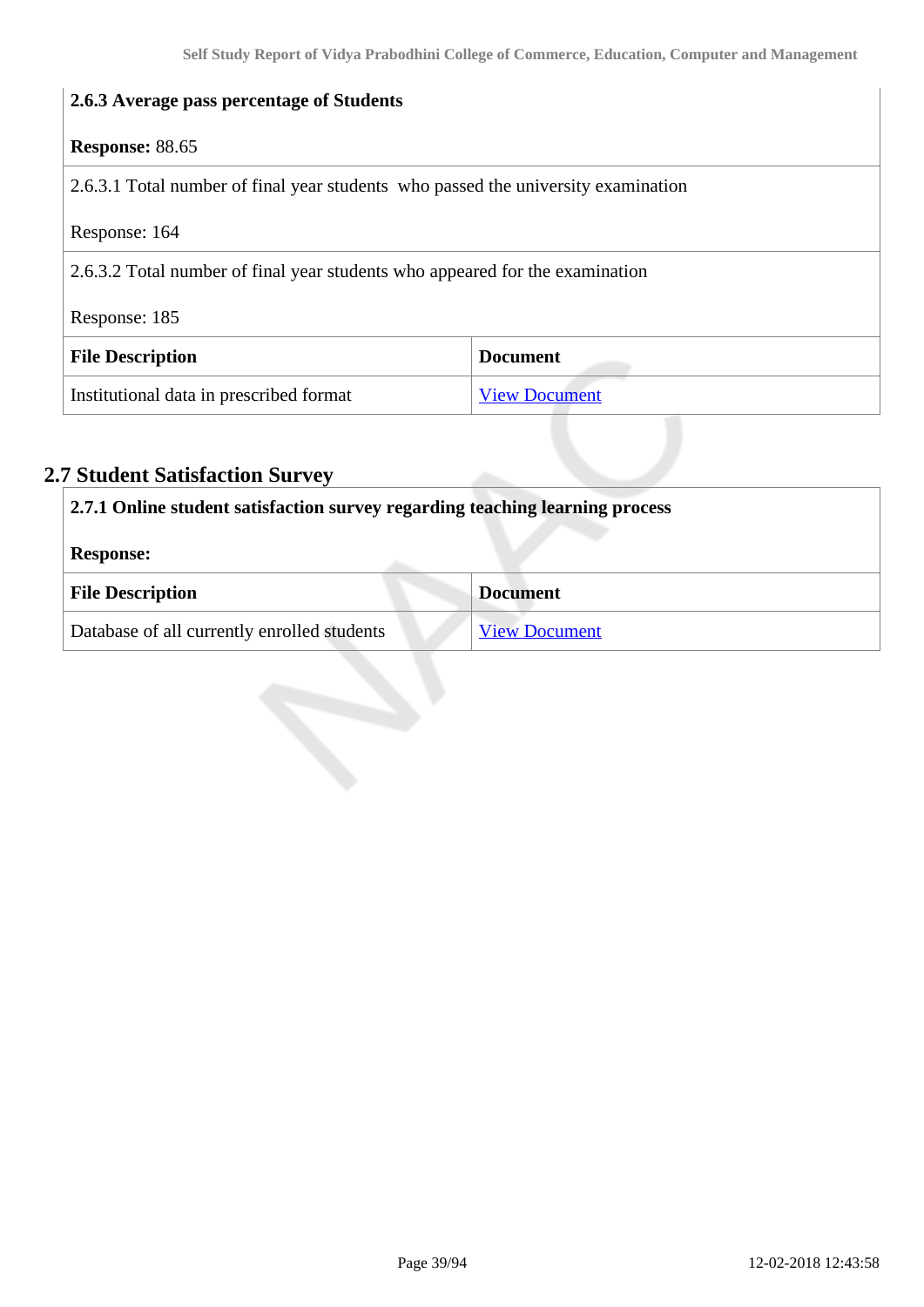# **Criterion 3 - Research, Innovations and Extension**

# **3.1 Resource Mobilization for Research**

 **3.1.1 Grants for research projects sponsored by government/non government sources such as industry ,corporate houses, international bodies, endowment, chairs in the institution during the last five years**

### **Response:** 0

3.1.1.1 Total Grants for research projects sponsored by the government/non-government sources such as industry, corporate houses, international bodies, endowments, Chairs in the institution year wise during the last five years(INR in Lakhs)

| 2016-17 | 2015-16 | 2014-15 | 2013-14 | 2012-13        |
|---------|---------|---------|---------|----------------|
|         |         |         | 0       | $\overline{0}$ |

| <b>File Description</b>           | <b>Document</b>      |
|-----------------------------------|----------------------|
| List of project and grant details | <b>View Document</b> |

## **3.1.2 Average number of research projects per teacher funded by government and non government agencies during the last five years**

#### **Response:** 0

3.1.2.1 Number of research projects funded by government and non-government agencies during the last five years

| <b>File Description</b>                       | <b>Document</b>      |
|-----------------------------------------------|----------------------|
| List of research projects and funding details | <b>View Document</b> |

# **3.2 Innovation Ecosystem**

 **3.2.1 Institution has created an ecosystem for innovations including incubation centre and other initiatives for creation and transfer of knowledge**

**Response:** 

- The College has created inter-institutional network of resources through MOU's
- The college provides a conducive Environment for Teaching and Learning process.
- The Teachers motivate the students to take up assignments, where in outcomes of the assignments are shared through a display of findings on notice boards and college website.
- In the morning assembly, information about moral values, ethics and important news of the day is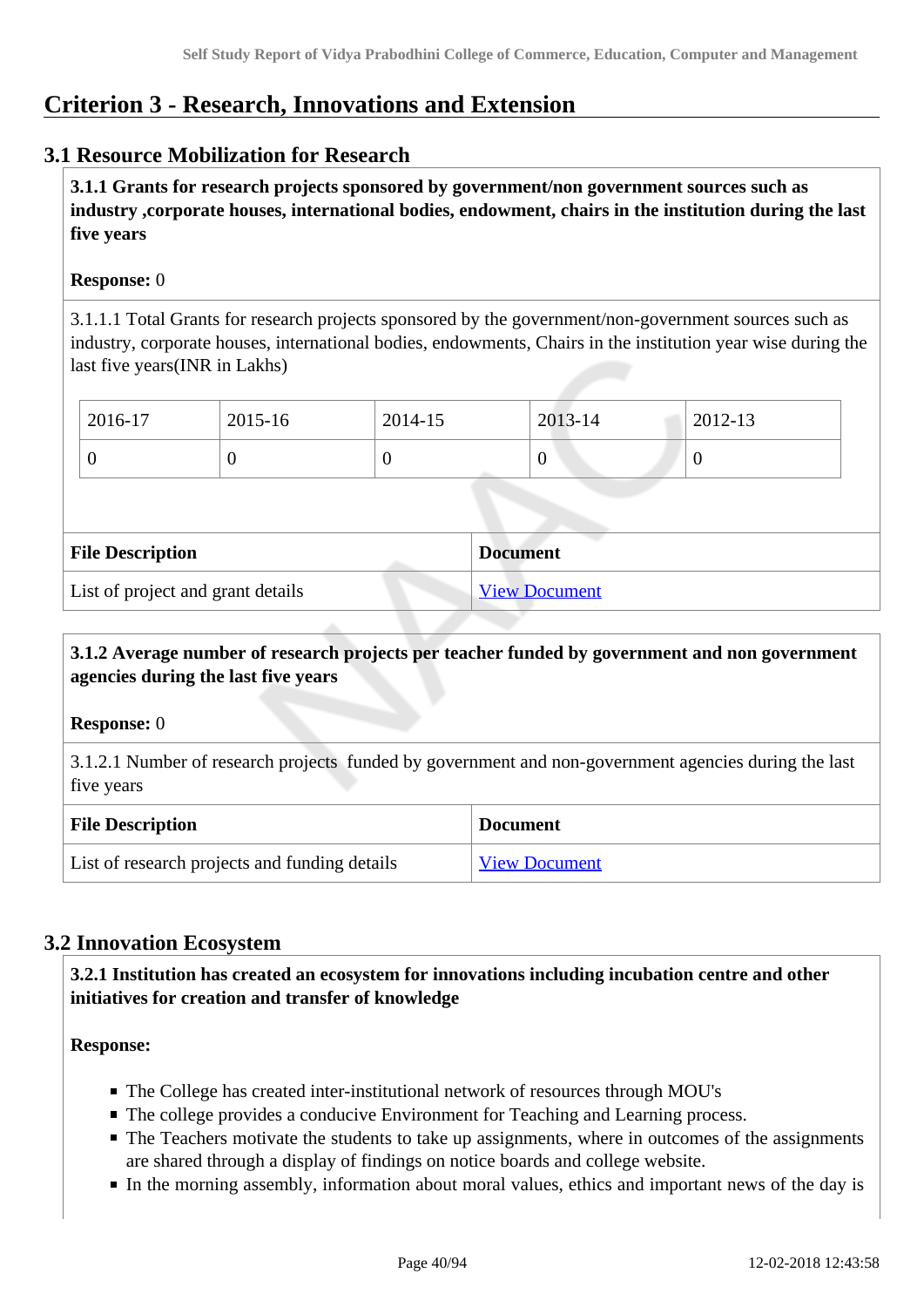shared with faculty and students on a daily basis.

The college, during the last five years has organized **12 seminars and workshops** for students and teachers. The list is as under:

#### **International Events**

1.The college in Association with Asian Association for Biology Education organized **26th Biennial Conference on "Trends in Biology Education and Research: Practices and Challenges"** at International Centre Goa (ICG), 20th- 23rd September, 2016. 125 researchers from seven countries participated.

#### **National Events**

1.Workshop on **"Teaching, Learning and Evaluation of Languages in Higher Education Institutions"** in association with the Directorate of Official Languages, Govt. of Goa, was held (10th December, 2016). 40 different language teachers participated.

#### **State Level Events**

- 1.Workshop on **"Time Series Econometrics"** (30th and 31st January, 2017). 10 faculty members availed of the benefit.
- 2.Workshop on **"Communication Skills, C.V. Writing and Interview Techniques"** (28th September, 2016). 36 students from different colleges participated.
- 3.Workshop on **"Research in Social Science Disciplines"** in association with Vidya Bharti, Goa (30th August, 2016). 32 High School teachers participated.
- 4.Workshop on **"Teaching, Learning and Evaluation of Languages in Secondary Education: Issues and Innovations"** in association with the Directorate of Official Languages, Govt. of Goa, Goa (03rd March, 2016). 71 high school teachers availed of the benefit.
- 5.Workshop on "**Writing Effective Research Proposal in Commerce and Management for Ph.D Registration and for Research Projects" (**09th October, 2015). 24 participated.
- 6.Workshop on **"Practical Skills for Getting Industry Ready" (**11th September, 2015). 73 Undergraduate and Postgraduate students participated.

### **Local Events**

- 1.Talk on **"Positive Thinking"** (26th April, 2017). 21 teaching and 12 non-teaching staff participated.
- 2.Talk on "**Academic Performance Indicators**" (12th April 2017). 22 faculty members participated.
- 3.Talk on **"Relevance and Objectives of IQAC**" (15th March, 2016). 20 faculty members availed the benefit.
- 4.Four Day Workshop on **"Project Paper for T.Y.B.Com. Students"** organized (18th to 23rd August, 2016). 36 T.Y. B.Com students participated.

### **MOUs**

- The College has **three MOUs** with other Colleges and Industrial Training Institutes.
- **Press notes of each activity are regularly prepared and the same are to different local newspapers** there by knowledge is shared with community.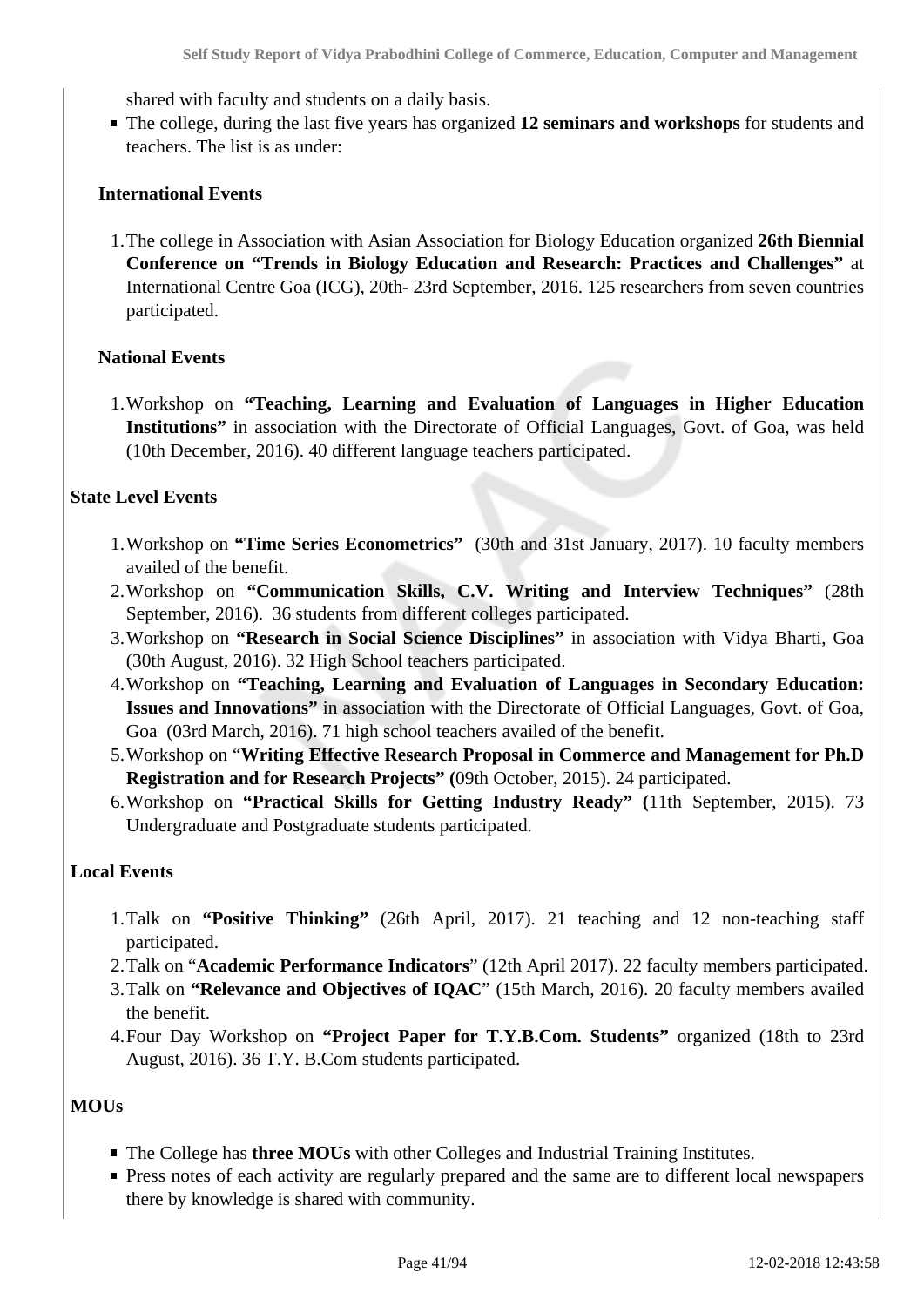- The College provides full support to faculty members and students for organizing state and National level events, competitions.
- The Physical Education and Sports Department of the College provides training to students for participating in different games and sport activities by inviting professional coaches from the respective fields.

## **Others**

- The faculty members are invited as Resource Persons at National Workshops, Seminars and Conference organized by Colleges and Universities in the state of Goa and other States
- The important functions and programme videos of the College are uploaded on the College website.
- The Library through its website provides links of different websites for e-learning resources.

 **3.2.2 Number of workshops/seminars conducted on Intellectual Property Rights (IPR) and Industry-Academia Innovative practices during the last five years**

#### **Response:** 0

3.2.2.1 Total number of workshops/seminars conducted on Intellectual Property Rights (IPR) and Industry-Academia Innovative practices year wise during the last five years

| 2016-17                 | 2015-16                                            | 2014-15  |                 | 2013-14              | 2012-13  |  |
|-------------------------|----------------------------------------------------|----------|-----------------|----------------------|----------|--|
| $\theta$                | O                                                  | $\theta$ |                 | v                    | $\theta$ |  |
|                         |                                                    |          |                 |                      |          |  |
| <b>File Description</b> |                                                    |          | <b>Document</b> |                      |          |  |
|                         | List of workshops/seminars during the last 5 years |          |                 | <b>View Document</b> |          |  |

# **3.3 Research Publications and Awards**

 **3.3.1 The institution has a stated Code of Ethics to check malpractices and plagiarism in Research Response:** Yes **File Description Document** Institutional data in prescribed format [View Document](https://assessmentonline.naac.gov.in/storage/app/hei/SSR/100731/3.3.1_1516718371_715.xlsx)

 **3.3.2 The institution provides incentives to teachers who receive state, national and international recognition/awards**

**Response:** Yes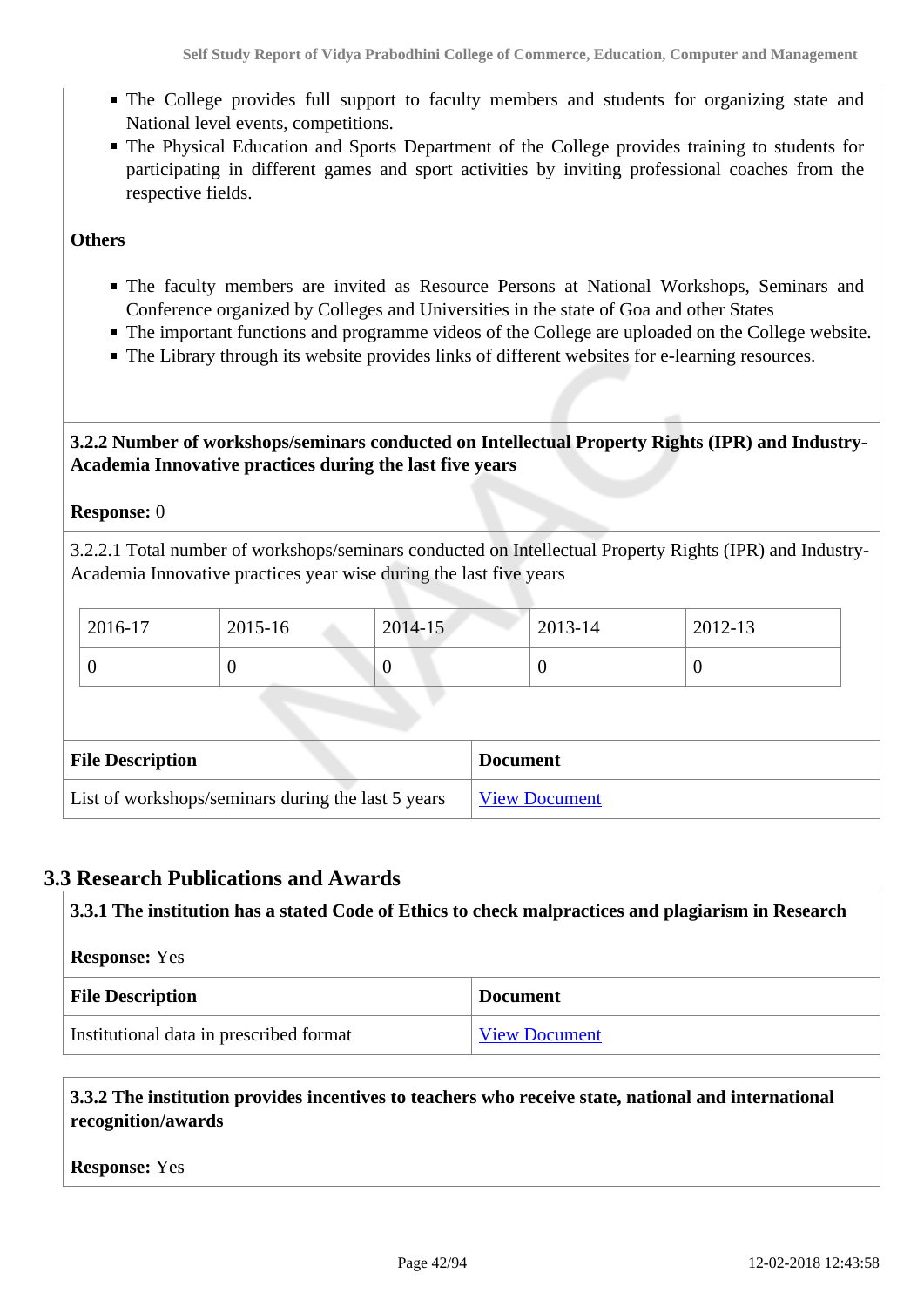| <b>File Description</b>            | <b>Document</b>      |
|------------------------------------|----------------------|
| List of Awardees and Award details | <b>View Document</b> |
| e-copies of the letters of awards  | <b>View Document</b> |

# **3.3.3 Number of research papers per teacher in the Journals notified on UGC website during the last five years**

#### **Response:** 0.75

3.3.3.1 Number of research papers in the Journals notified on UGC website during the last five years

| 2016-17                                                                               | 2015-16 | 2014-15 |                 | 2013-14              | 2012-13 |  |
|---------------------------------------------------------------------------------------|---------|---------|-----------------|----------------------|---------|--|
| 7                                                                                     | 6       | 8       |                 | $\overline{4}$       |         |  |
|                                                                                       |         |         |                 |                      |         |  |
| <b>File Description</b>                                                               |         |         | <b>Document</b> |                      |         |  |
| List of research papers by title, author, department,<br>name and year of publication |         |         |                 | <b>View Document</b> |         |  |
| Any additional information                                                            |         |         |                 | <b>View Document</b> |         |  |

## **3.3.4 Number of books and chapters in edited volumes/books published and papers in national/international conference proceedings per teacher during the last five years**

**Response:** 0.71

3.3.4.1 Total number of books and chapters in edited volumes / books published, and papers in national/international conference-proceedings year wise during the last five years

| 2016-17                    | 2015-16 | 2014-15 | 2013-14              | 2012-13 |  |
|----------------------------|---------|---------|----------------------|---------|--|
| 8                          | 6       | 6       | 4                    |         |  |
|                            |         |         |                      |         |  |
|                            |         |         |                      |         |  |
| <b>File Description</b>    |         |         | <b>Document</b>      |         |  |
| Any additional information |         |         | <b>View Document</b> |         |  |

# **3.4 Extension Activities**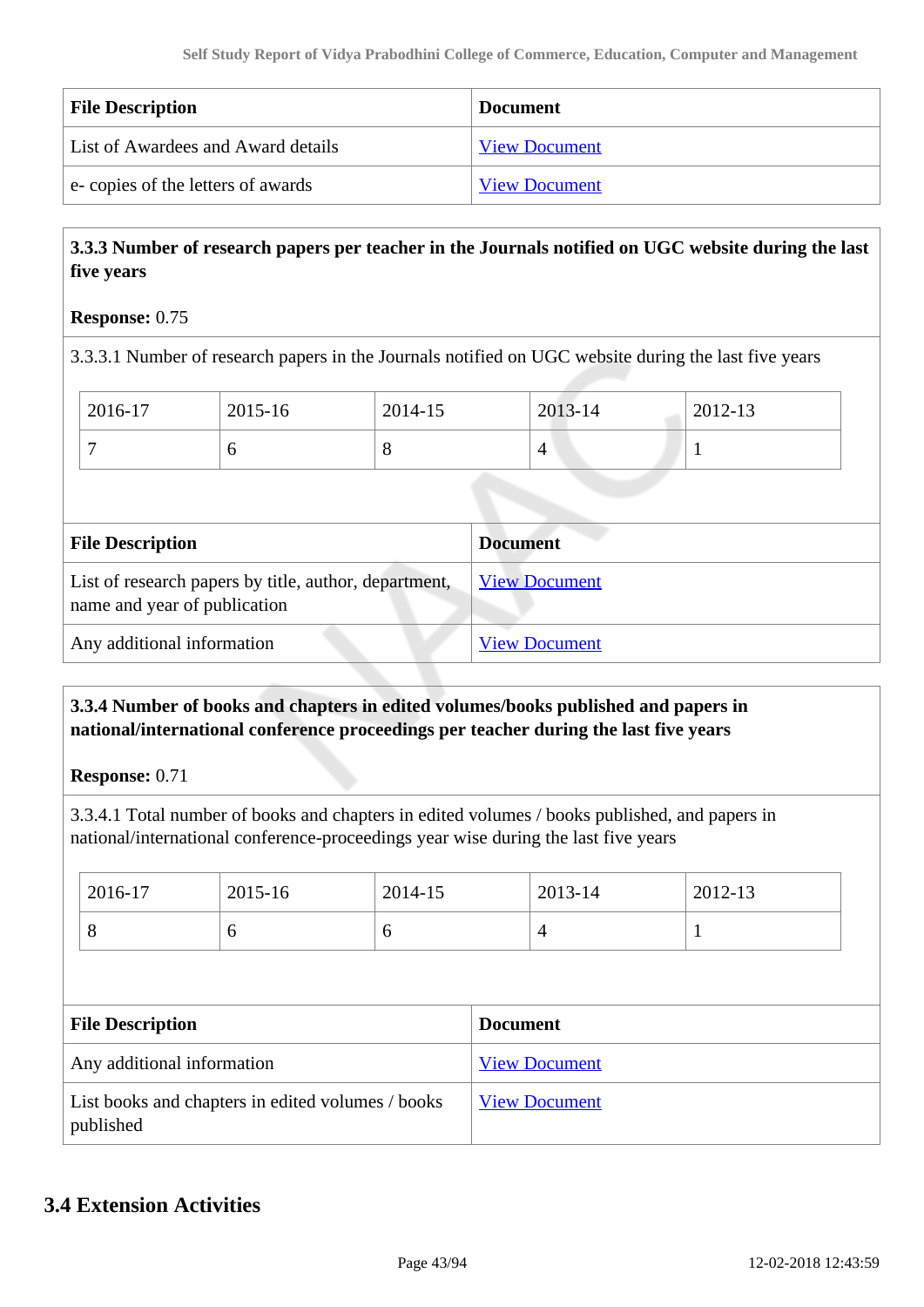# **3.4.1 Extension activities in the neighbourhood community in terms of impact and sensitising students to social issues and holistic development during the last five years**

## **Response:**

The College provides holistic education concerned with the development of every student's intellectual, emotional, social, physical and spiritual potentials. It emphasizes on relationships and primary human values within the learning environment. Towards this , the College provides platforms through various clubs and associations for students to participate in various activities mentioned below

- Voters Enrolment Drive for students and people from the neighborhood community are organized, wherein all the stakeholders are made aware about their voting rights and how the enrollment process strengthens democratic process.
- The NSS volunteers undertake projects where in they prepare paper and cloth bags for distribution to commercial establishments and residents in the neighborhood community as a part of anti-plastic awareness campaign.
- The students and NSS volunteers participate in Polio Awareness Drive and Mission Rabies Programme where they work in association with International Non-Government Organization and Primary Health Centre for creating awareness among community.
- The NSS unit is actively involved in social service and welfare and tries to promote better relations with community through an efficient network. The students have been actively involved in campaigns such as health check-up programs, eye check-up programs, etc.
- The College has established Nisarg Club as an initiative to generate, create and ensure adequate awareness about environment among youth and community. The Club organizes talks, competitions, field trips, for sensitizing students on social and environmental issues faced by the society. The Nisarg Club works with the motto "We Nurture Nature"
- The Students' Council and Theatre Club provide a platform to students to display their talents. It also encourages students to participate in cultural activities organized within and outside the State. The participation in such activities leads to holistic development of the students.
- Street plays are organized by the College to create awareness about social issues. Rallies are also organized by the students for creating awareness about important issues relating to welfare and wellbeing of the Community.
- The College through NSS unit has raised and donated funds to Uttarakand Relief Fund and Jammu and Kashmir Relief Fund.
- **As a part of Swacch Bharat Abhiyan students and teachers have organized massive cleanliness drives in north Goa.**
- The NSS unit of the College in association with Directorate of Transport, Mapusa-Goa has organized awareness programme on Road Safety and Traffic Rules for students
- Every year, the Red Ribbon Club of the College, in association with NSS unit organizes Blood Donation Camp, where students, teachers, non-teaching staff, ex-students and parents donate blood. **The total participants in blood donation camps are 41, 32, 53 and 70 for the years 2013-14, 2014-15, 2015-16 and 2016-17 respectively.** A list of bloods donors is also maintained by the College and the same information is provided to individuals who are in urgent need of blood.

 **3.4.2 Number of awards and recognition received for extension activities from Government /recognised bodies during the last five years**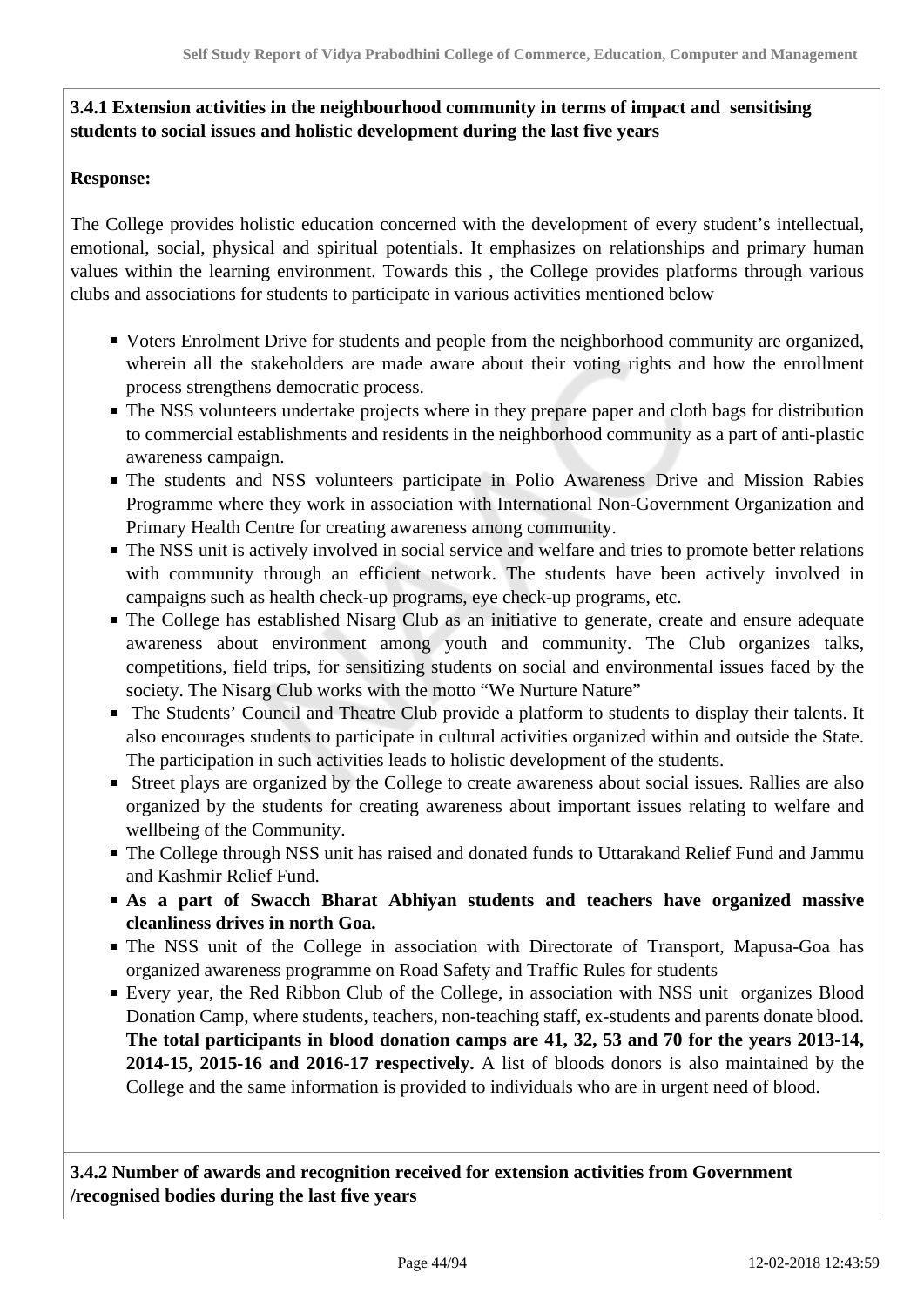# **Response:** 5

3.4.2.1 Total number of awards and recognition received for extension activities from Government /recognised bodies year wise during the last five years

| 2016-17                 | 2015-16                                             | 2014-15 |                 | 2013-14              | 2012-13  |
|-------------------------|-----------------------------------------------------|---------|-----------------|----------------------|----------|
| 01                      | 02                                                  | 01      |                 | 01                   | $\theta$ |
|                         |                                                     |         |                 |                      |          |
|                         |                                                     |         |                 |                      |          |
| <b>File Description</b> |                                                     |         | <b>Document</b> |                      |          |
| years                   | Number of awards for extension activities in last 5 |         |                 | <b>View Document</b> |          |

# **3.4.3 Number of extension and outreach programs conducted in collaboration with industry, community and Non-Government Organisations through NSS/NCC/Red cross/YRC etc., during the last five years**

#### **Response:** 25

3.4.3.1 Number of extension and outreach programs conducted in collaboration with industry,community and Non-Government Organisations through NSS/NCC/Red cross/YRC etc.,year wise during the last five years

| 2016-17 | 2015-16 | 2014-15 | 2013-14 | 2012-13 |
|---------|---------|---------|---------|---------|
| 09      | 06      | 06      | 03      | 01      |

| <b>File Description</b>                                                                                        | <b>Document</b>      |
|----------------------------------------------------------------------------------------------------------------|----------------------|
| Number of extension and outreach programs<br>conducted with industry, community etc for the last<br>five years | <b>View Document</b> |
| Reports of the event organized                                                                                 | <b>View Document</b> |

## **3.4.4 Average percentage of students participating in extension activities with Government Organisations, Non-Government Organisations and programs such as Swachh Bharat, Aids Awareness, Gender Issue, etc. during the last five years**

**Response:** 41.66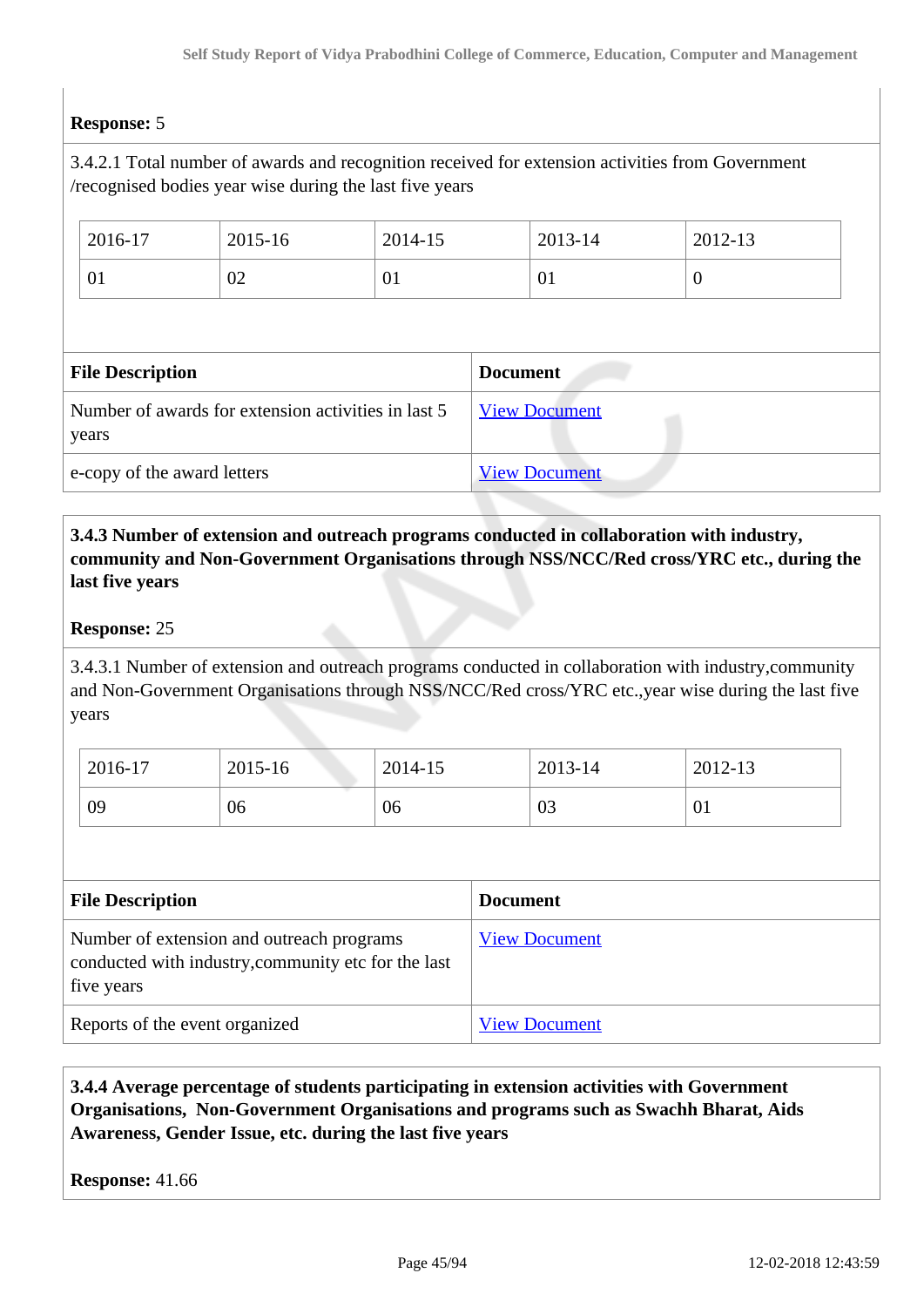3.4.4.1 Total number of students participating in extension activities with Government Organisations, Non-Government Organisations and programs such as Swachh Bharat, Aids Awareness, Gender Issue, etc. year wise during the last five years

| 2016-17                 | 2015-16 | 2014-15 |                 | 2013-14              | 2012-13 |  |
|-------------------------|---------|---------|-----------------|----------------------|---------|--|
| 124                     | 94      | 71      |                 | 50                   | 48      |  |
|                         |         |         |                 |                      |         |  |
|                         |         |         |                 |                      |         |  |
| <b>File Description</b> |         |         | <b>Document</b> |                      |         |  |
| Report of the event     |         |         |                 | <b>View Document</b> |         |  |

# **3.5 Collaboration**

 **3.5.1 Number of linkages for faculty exchange, student exchange, internship, field trip, on-the-job training, research, etc during the last five years**

## **Response:** 14

3.5.1.1 Number of linkages for faculty exchange, student exchange, internship, field trip, on-the-job training, research, etc year-wise during the last five years

| 2016-17 | $2015 - 16$ | $2014 - 15$ | 2013-14 | 2012-13 |
|---------|-------------|-------------|---------|---------|
| $\sim$  |             |             |         | U       |

| <b>File Description</b>                                          | <b>Document</b>      |
|------------------------------------------------------------------|----------------------|
| Number of Collaborative activities for research,<br>faculty etc. | <b>View Document</b> |
| Any additional information                                       | <b>View Document</b> |

 **3.5.2 Number of functional MoUs with institutions of national, international importance, other universities, industries, corporate houses etc. during the last five years (only functional MoUs with ongoing activities to be considered)**

### **Response:** 3

3.5.2.1 Number of functional MoUs with institutions of national, international importance, other universities, industries, corporate houses etc. year wise during the last five years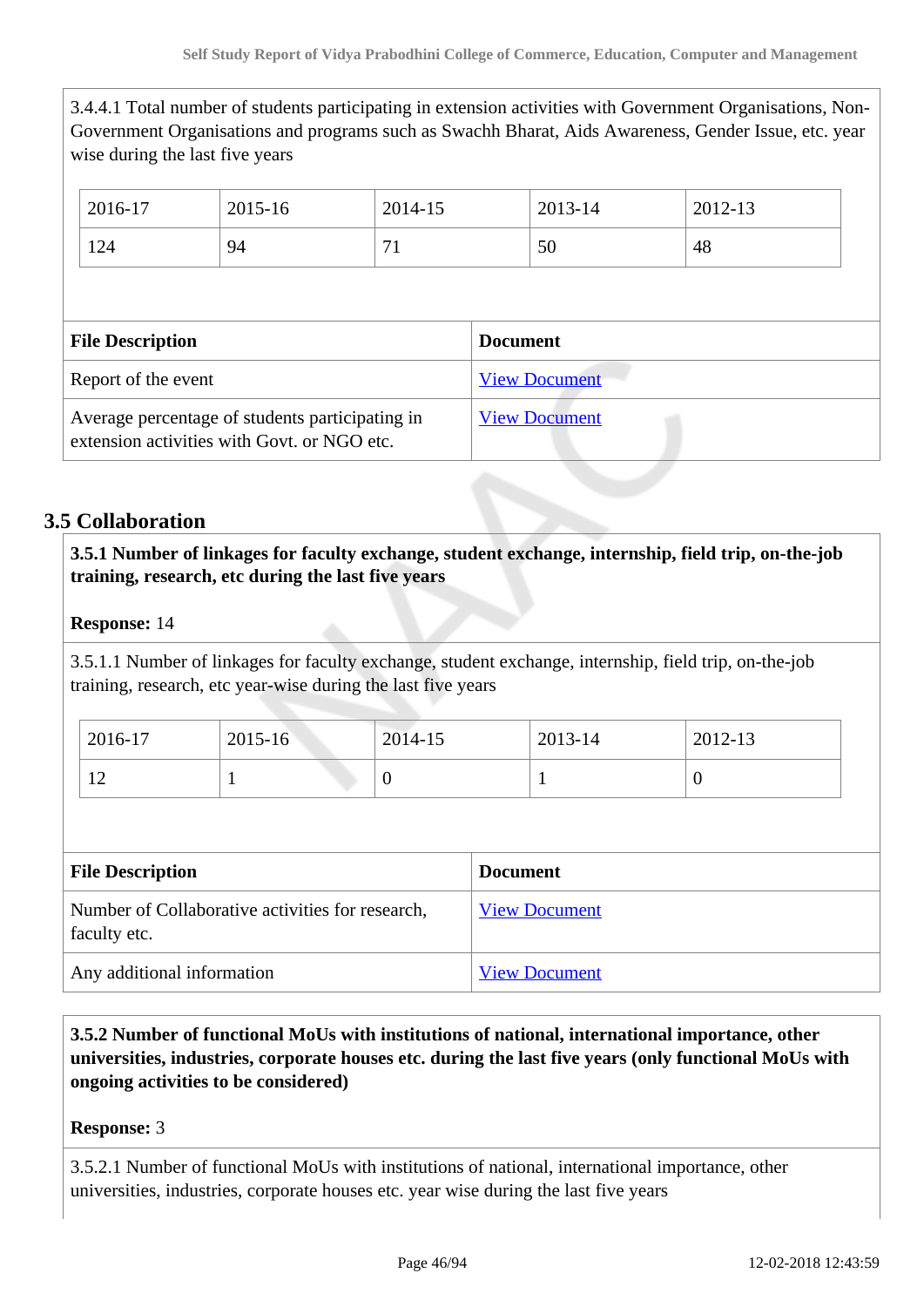|                                                                                                                                              | 2016-17                                                            | $2015 - 16$    | 2014-15  |                      | 2013-14        | 2012-13  |  |
|----------------------------------------------------------------------------------------------------------------------------------------------|--------------------------------------------------------------------|----------------|----------|----------------------|----------------|----------|--|
|                                                                                                                                              | 3                                                                  | $\overline{0}$ | $\theta$ |                      | $\overline{0}$ | $\theta$ |  |
|                                                                                                                                              |                                                                    |                |          |                      |                |          |  |
|                                                                                                                                              | <b>File Description</b>                                            |                |          | <b>Document</b>      |                |          |  |
|                                                                                                                                              | e-copies of the MoUs with institution/industry/<br>corporate house |                |          | <b>View Document</b> |                |          |  |
| Details of functional MoUs with institutions of<br>national, international importance, other universities<br>etc. during the last five years |                                                                    |                |          | <b>View Document</b> |                |          |  |
| Any additional information                                                                                                                   |                                                                    |                |          | <b>View Document</b> |                |          |  |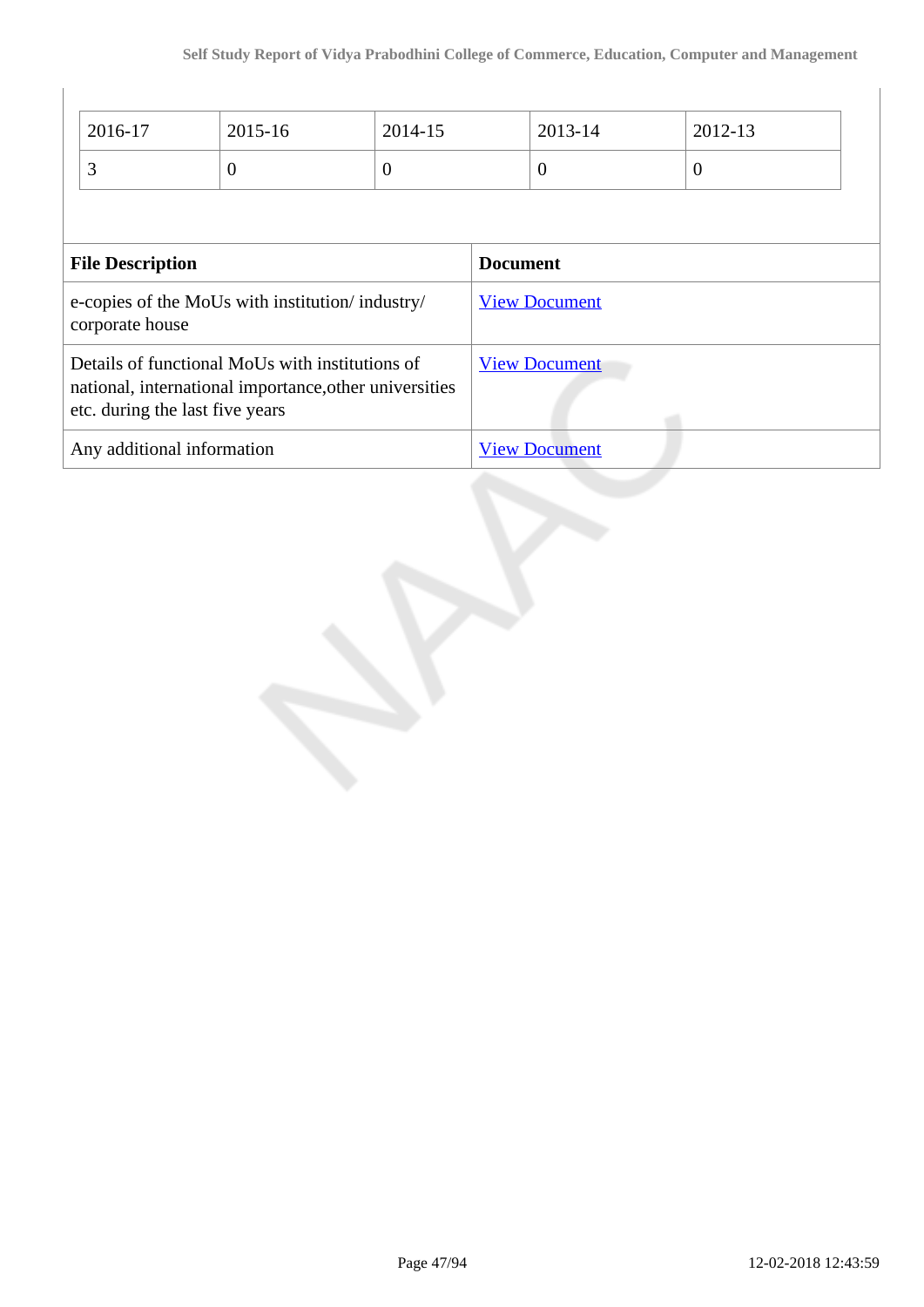# **Criterion 4 - Infrastructure and Learning Resources**

# **4.1 Physical Facilities**

 **4.1.1 The institution has adequate facilities for teaching- learning. viz., classrooms, laboratories, computing equipment, etc.**

## **Response:**

The Institution offers excellent infrastructural facilities for a conducive learning environment.

- The self-owned **building**, with a total built up area of 5772 sq.mt. houses the Principal's, Vice-Principal's and HoD's cabin, Administrative office, and well-furnished, well-ventilated, state-ofthe-art classrooms equipped with technological aid such as ICT facilities, free high-speed Wi-Fi, LCD projectors, smart boards, sound systems and modern two-seater tables with chairs. A separate playground admeasures 4670 sq.mt.
- The Institutional **Library**, admeasuring 162.40 sq.mt., serves the need of students and faculty with a diversity of reading resources. The well-stocked Library, having 2,245 titles (and 3,603 copies), 14 journals, 8 magazines and 13 newspapers, provides photocopying services to students at a nominal price. An independent Reading Room, equipped with 5 desktop computers with high speed internet, gives students access to the latest of e-resources from around the world.
- The **ICT Laboratory** is well-furnished and is equipped with 26 desktops with internet access and modern specialized independent computer tables with modern revolving office chairs, and provides printing and scanning facilities.
- The **Geography Laboratory** accommodates 20 students at a time, and is adequately furnished with apparatus and equipment, such as 2 GPS receivers, 18 Pocket Stereoscopes, 6 Mirror stereoscopes and two tracing tables, required for the Geography Graduate Programme.
- **'Swami Vivekanand Hall'**, a self-contained multipurpose hall admeasuring 474 sq.mt., has a total seating capacity for 300 people.
- The **Department of Physical Education and Sports,** comprising of a sports room, indoor sports hall, and a gymnasium area, is equipped to respond to the needs of almost 600 students.
- The institution currently runs **6 NSS Units**, and has an NSS Room, and a store-room adequately stocked with tools and equipment.
- A room is set aside for **Socially Useful Productive Work**.
- The **Counseling Room** provides privacy, confidentiality, quietude, and a comfortable space for counseling students.
- A **Creative Arts Room,** equipped with musical instruments, also serves as a rehearsal space for theater and performing arts activities.
- The Institution provides a fertile environment to encourage research amongst its stakeholders through a **Research and Consultancy Room.**
- The **Canteen** provides students and staff with healthy snacks and meals during working hours.
- The Wi-Fi enabled **Faculty Room** is provided with tables and modern office chairs, individual lockers and attached independent washroom facility for Ladies and Gents staff.
- Independent **Common Rooms** are assigned for girls and boys. A wooden cot with fresh linen, mattress and pillow is made available in the Girls Common Room. Seating facilities, with tables are available in both the Common Rooms.
- **2 Ladies** and **2 Gentswashrooms** admeasuring 60 sq.mt. each, serves the need of students and visitors.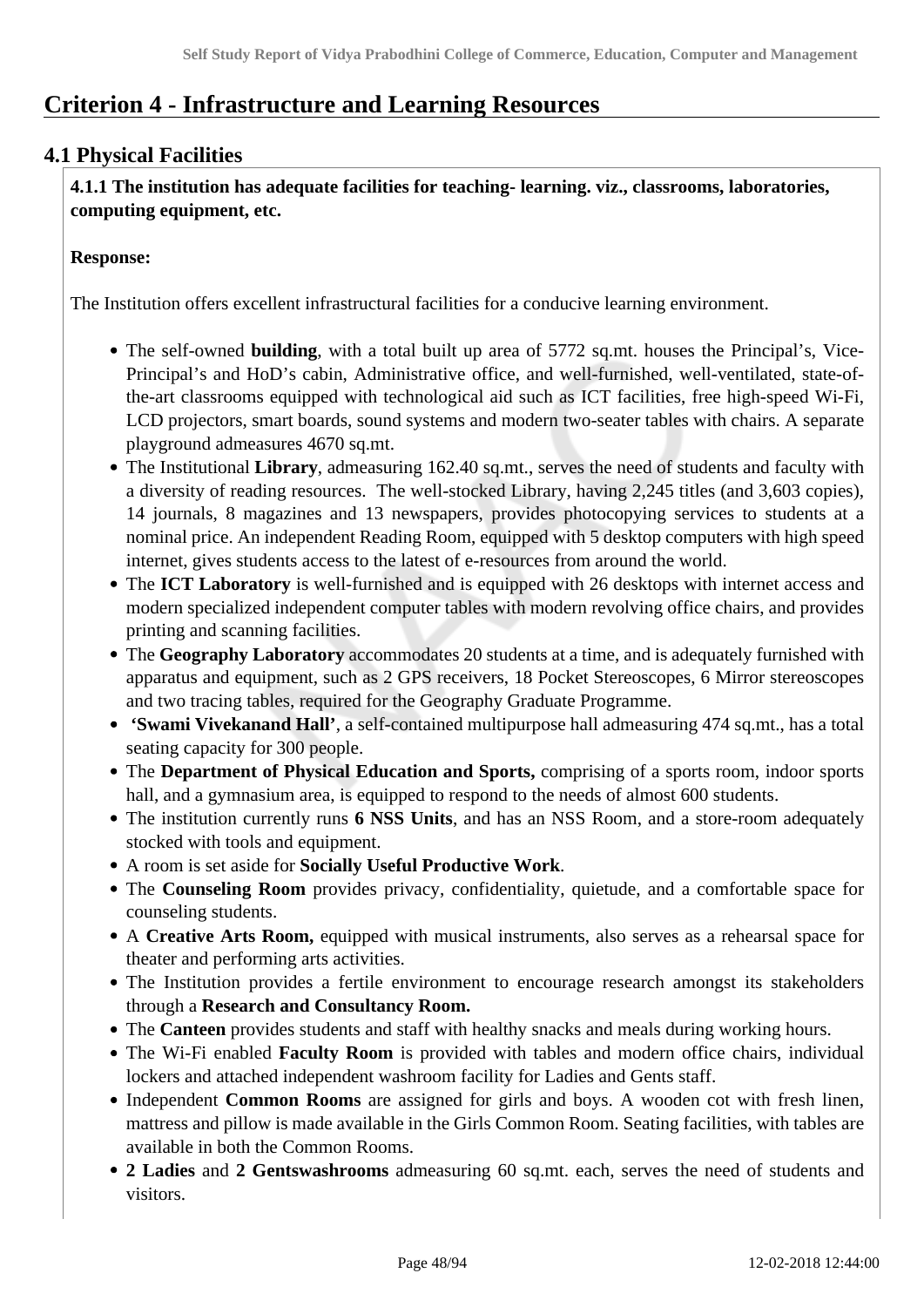- **1 bus** caters to the transportation needs of the students.
- **Potable Water** is made available to students through RO system for water purification and 2 water filters with hot and cold water facility.
- **Medical Response Facility** equipped with a stretcher and basic first aid.
- An integrated **Biometric System** is installed to record daily attendance of students and staff alike.

Composite **Multimedia Systems** support the teaching-learning process and helps in documentation.

| <b>File Description</b>    | <b>Document</b>      |
|----------------------------|----------------------|
| Any additional information | <b>View Document</b> |

## **4.1.2 The institution has adequate facilities for sports, games (indoor, outdoor) gymnasium, yoga centre etc. and cultural activities**

#### **Response:**

With an aim to fulfill the Institution's vision, *"Excellence Everywhere Everytime,"* students are offered facilities for Co-curricular and Extracurricular activities for their all-round development.

- **Swami Vivekanand Hall:** The institution has a multipurpose hall named, "Swami Vivekanand Hall" admeasuring 474 sq.mt. that is used for conferences, seminars, as well as curricular, extracurricular and co-curricular activities. The hall has a seating capacity of 300, and is furnished with 200 portable chairs, 2 rest rooms and 2 changing rooms with attached washrooms. The space also serves as a venue for indoor competitions.
- **Physical Education and Sports:** The Institution has appointed a full time **'College Director of Physical Education and Sports'** to look after the Sports Department. The institution has adequate sports infrastructure catering to the almost 600 students enrolled in the college, and consists of a sports room, indoor sports hall, a gymnasium area, and the 4000 sq.mt. play-ground. The Institution has made available the best of sports equipment for its students. This is evidenced through the 22 National Medals, 22 State Medals, 47 University Medals and 2 intercollegiate championships won since inception.
- **Service Activities:** The institution has implemented the **National Service Scheme(NSS)** right from its first year of inception. It has 6 fully functional units of 100 volunteers each, working dedicatedly to serve society, and in the process shaping the lives of the volunteers through social service. The units are led by motivated and experienced NSS Program Officers, 4 of whom have undergone the Programme Officers Orientation Course at NSS-Empanelled Training Institute. The NSS Unit, with a well-stocked inventory of tools and equipment, has been found to be selfsufficient to successfully conduct Annual Special Camps with up to 120-volunteer capacity and other social activities. The institution has made available, the best of camping and working equipment that have made our volunteers to participate in community service activities. Volunteers have made the Institution proud on many occasions, with over 18 of them having attended national level camps in a short span of time.
- **Multimedia Facilities:** The institution has **Multimedia System** comprising of Studio Master ER AIR-8 sound mixer, two 400-watt Studio Master B400 active speakers, 2 cordless microphones, 6 microphones, 1 handy-cam, 1 digital camera, Public Address systems from Ahuja, with 4 output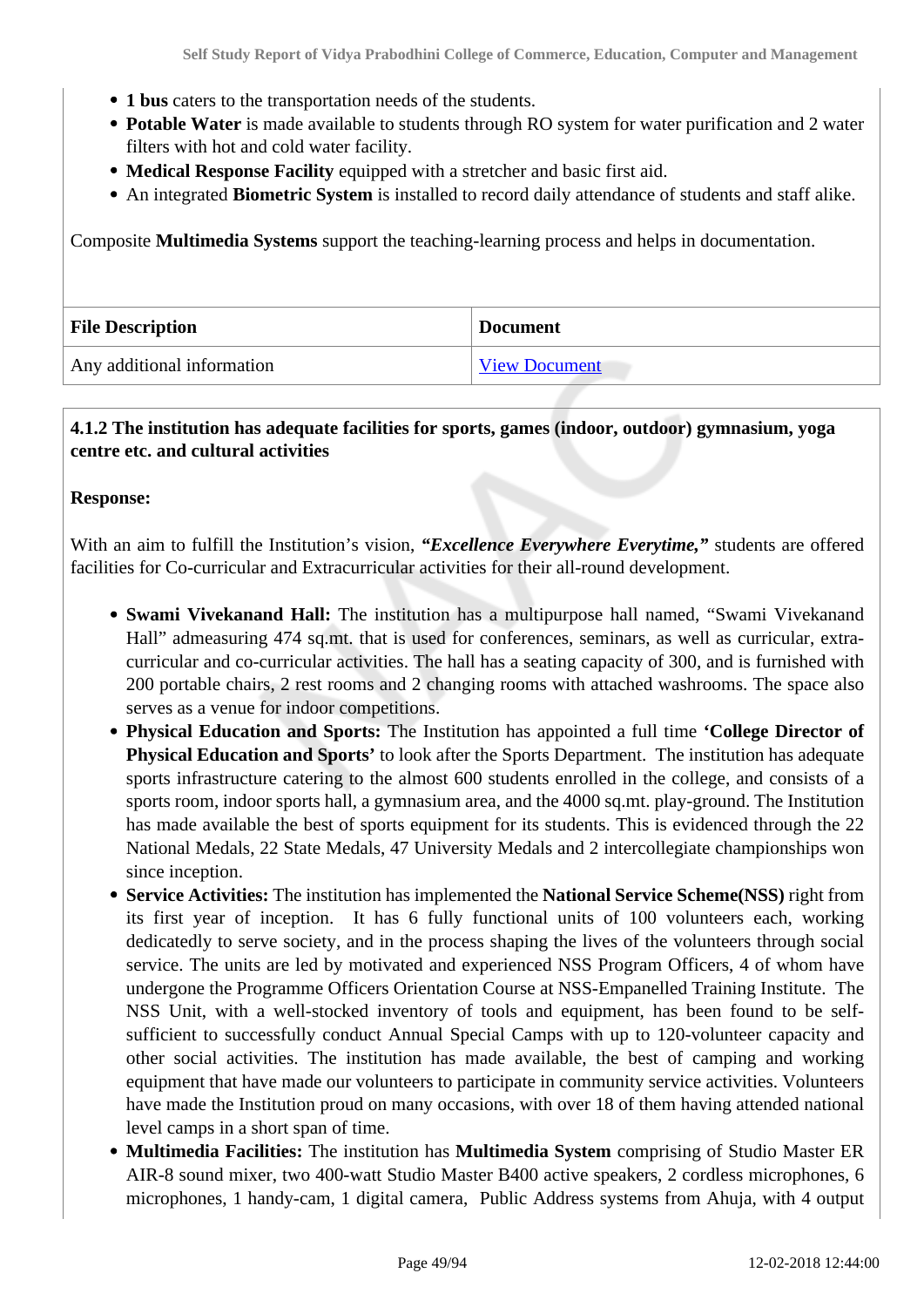units, 1 tripod, 4 microphones stand etc. Students and staff alike have excelled in the field of short film-making and multimedia presentations with this support.

- **Medical Response Facility:** Institution has a **medical response facility,** and is equipped with a stretcher and basic first aid.
- **Socially Useful Productive Work Facility:** Institution has set a room aside for **Socially Useful Productive Work** for students to learn craft-making under the Work Experience subject.
- **Department of Creative Arts and Performing Arts:** The Institution has excelled in theater, singing, creative arts and other performing arts, all of which have its roots in the Creative Arts and Performing Arts Room. It is equipped with musical instruments like Harmonium, Tabla and Tambourine, etc. and also serves as a rehearsal space for theater and performing arts activities.

| <b>File Description</b>    | <b>Document</b>      |
|----------------------------|----------------------|
| Any additional information | <b>View Document</b> |

# **4.1.3 Percentage of classrooms and seminar halls with ICT - enabled facilities such as smart class, LMS, etc**

#### **Response:** 100

4.1.3.1 Number of classrooms and seminar halls with ICT facilities

Response: 19

| <b>File Description</b>                                               | <b>Document</b>      |
|-----------------------------------------------------------------------|----------------------|
| Number of classrooms and seminar halls with ICT<br>enabled facilities | <b>View Document</b> |

## **4.1.4 Average percentage of budget allocation, excluding salary for infrastructure augmentation during the last five years.**

**Response:** 54.46

4.1.4.1 Budget allocation for infrastructure augmentation, excluding salary year wise during the last five years (INR in Lakhs)

| $2016-17$ | 2015-16 | 2014-15 | 2013-14 | 2012-13 |
|-----------|---------|---------|---------|---------|
| 11.05     | 21.05   | 21.05   | 33.55   | 5.05    |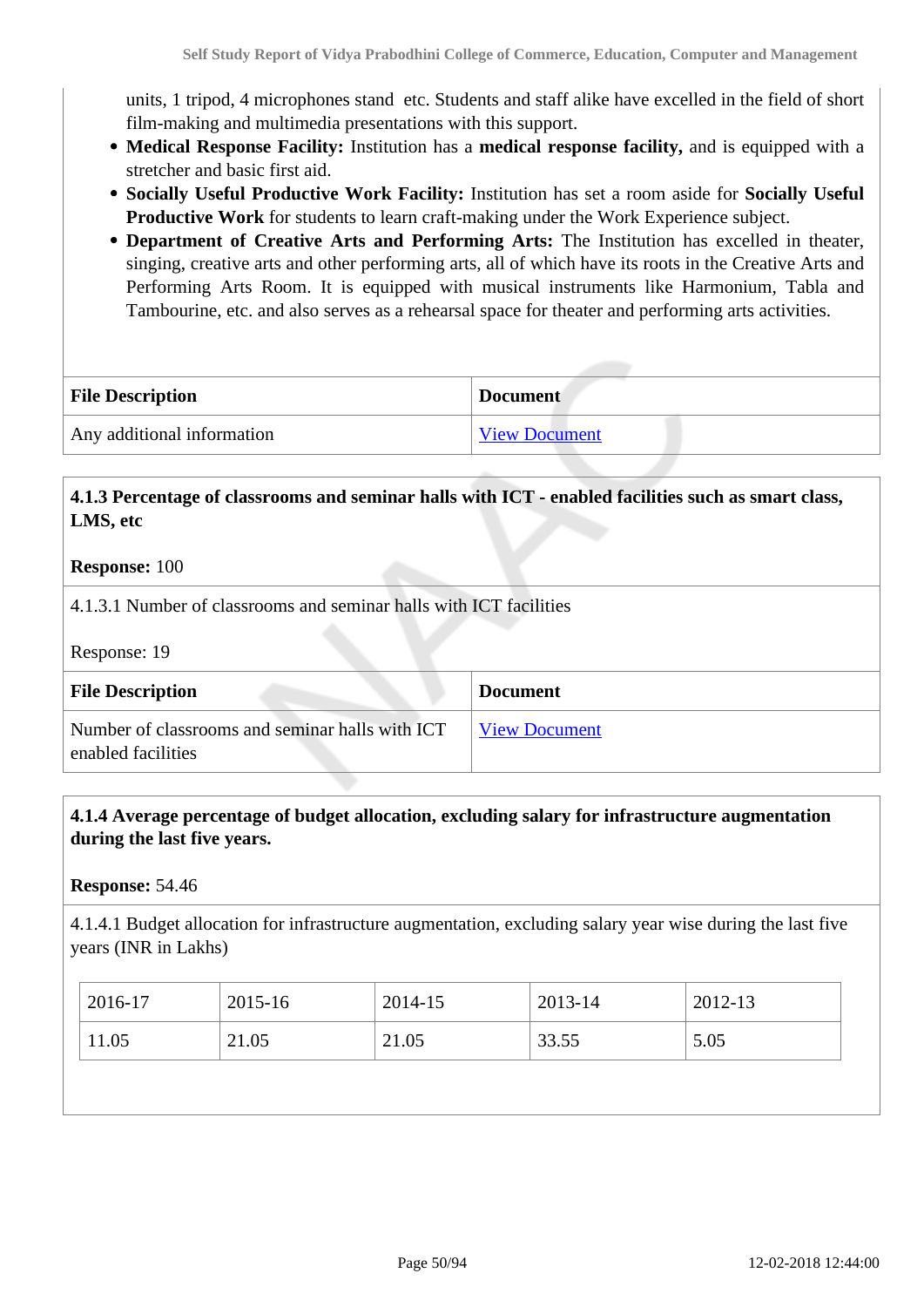| <b>File Description</b>                                                                      | <b>Document</b>      |
|----------------------------------------------------------------------------------------------|----------------------|
| Details of budget allocation, excluding salary during   View Document<br>the last five years |                      |
| Audited utilization statements                                                               | <b>View Document</b> |

# **4.2 Library as a Learning Resource**

## **4.2.1 Library is automated using Integrated Library Management System (ILMS)**

## **Response:**

The institutional library uses **e-Granthalaya** (an Integrated Library Management Software version 3.0 (2007) developed by National Informatics Centre). The Library is equipped with one server and one client machine. The software has eight important modules:

- 1.**Admin :** to take backup and import catalogue records in the software
- 2.**Book Acquisition:** to Check Duplicate titles before new purchase, and get approval from Library **Committees**
- 3.**Cataloguing:** for data entry of books. All the details of a book like Authors name, Title of the book, Sub title , Edition, ISBN, Publisher, Publishing Place, Publishing Year, Subjects of the book, Keywords, Series, Classification number , Number of copies etc. are entered
- 4.**Circulation:** for entering users records. All the details of students and staff members are entered. Books are issued, received, and renewed using this module.
- 5.**Serials:** to enter details of journals available in library.
- 6.**Micro Documents:** to enter newspaper clipping indexing from newspapers.
- 7.**Budget:** to enter Library budget data.
- 8.**Search:** to search details of books available in library and the status of books.

At present the library is using Admin, Cataloguing, Circulation, Serials and Search Modules. The library books are registered online using **Cataloguing module**. Till date, more than 3600 copies and 2200 titles have been entered registered. The process of issuing and receiving of books is done by using **Circulation module**. All the books are barcoded using **Generate Barcode Labels**.

**Online Public Access Catalogue (OPAC)** access is given to students through computers from the Digital Library. The Link of OPAC is available on the institutional website.

| Year<br>Name of the ILMS |                                                                          | <b>Nature of automation</b> |  |
|--------------------------|--------------------------------------------------------------------------|-----------------------------|--|
|                          |                                                                          | (fully or partly)           |  |
| 2012-2013                | Nil                                                                      | Nil                         |  |
| 2013-2014                | <b>Nil</b>                                                               | <b>Nil</b>                  |  |
| 2014-2015                | e-Granthalaya: A digital agenda for Library<br>automation and networking | Partly                      |  |
| 2015-2016                | e-Granthalaya: A digital agenda for Library                              | Partly                      |  |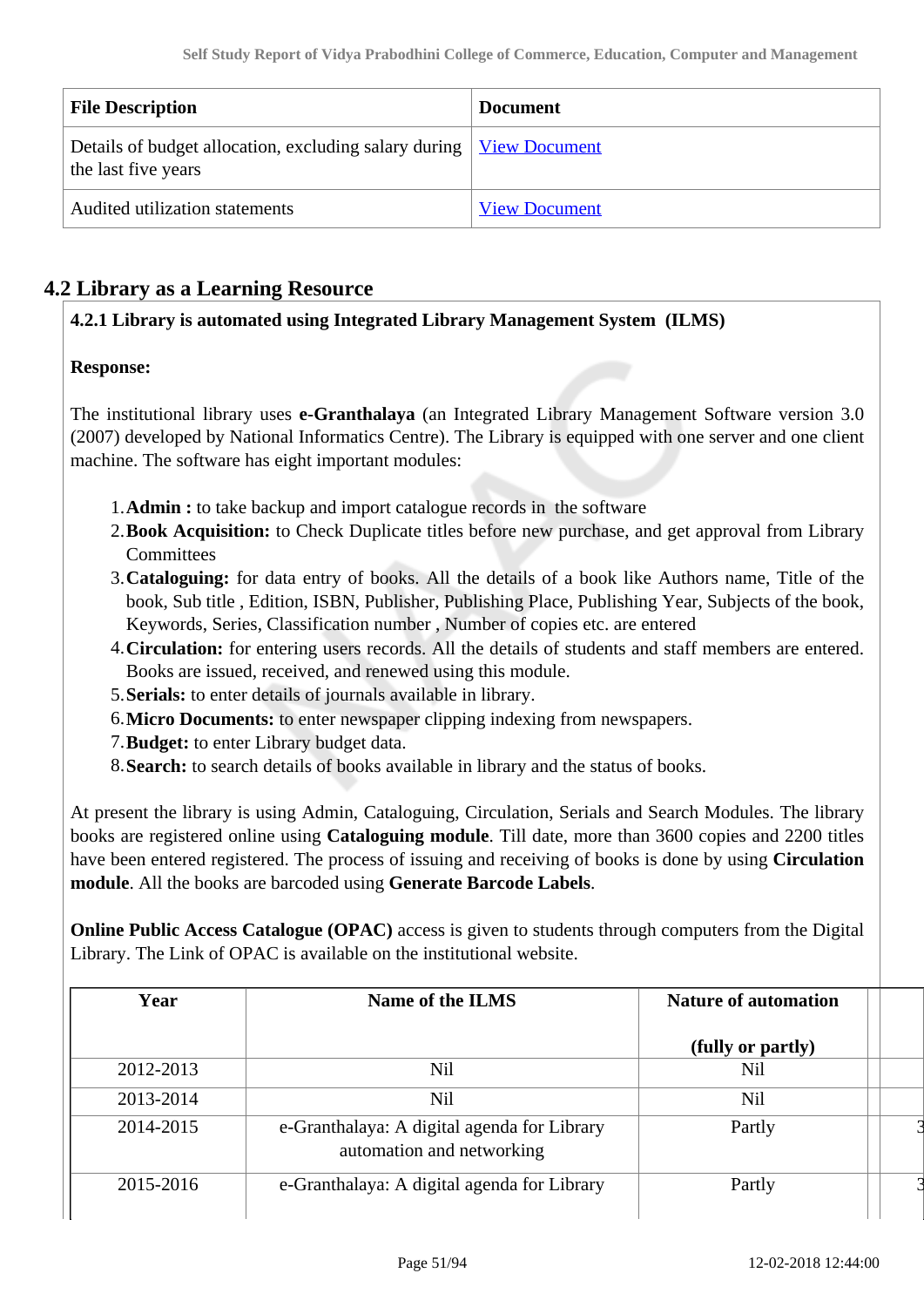|           | automation and networking                   |        |  |
|-----------|---------------------------------------------|--------|--|
| 2016-2017 | e-Granthalaya: A digital agenda for Library | Partly |  |
|           | automation and networking                   |        |  |
|           |                                             |        |  |

# **4.2.2 Collection of rare books, manuscripts, special reports or any other knowledge resources for library enrichment**

#### **Response:**

| Year         | <b>Name</b>                   | <b>of</b>                     | the Name of the Publisher                                         | <b>of</b><br><b>Name</b> | the No. of Year | of                |
|--------------|-------------------------------|-------------------------------|-------------------------------------------------------------------|--------------------------|-----------------|-------------------|
|              | <b>Book/Manuscript</b>        |                               |                                                                   | Author                   |                 | copies publishing |
| 2012-201     |                               |                               |                                                                   |                          |                 |                   |
| B            |                               |                               |                                                                   |                          |                 |                   |
| $2013 - 201$ |                               |                               |                                                                   |                          |                 |                   |
| 1            |                               |                               |                                                                   |                          |                 |                   |
|              | $2014 - 201$ Jeevan Jyot      |                               | ChinmayPrakashan                                                  | Chinmayananda,           | 1               | 1980              |
| 5            |                               |                               |                                                                   | Swami                    |                 |                   |
|              | Goa                           | Daman                         | DiuGoa<br>Daman<br>and                                            | DiuSardessai,            |                 | 1986              |
|              |                               | SwatantryaladhyachaIthihas    | Sarkar                                                            | ManoharHirba             |                 |                   |
|              | Speeches and writings         |                               | Tipografia Rangel                                                 | Furtado, Antonio         | 1               | 1980              |
|              |                               |                               | Youth of the USSR and India: Novosti Press Agency Blagonravova, M |                          | $\vert$ 1       | 1974              |
|              | Friendship                    |                               | cooperationPublishing House                                       |                          |                 |                   |
|              | solidarity                    |                               |                                                                   |                          |                 |                   |
|              |                               | <b>Educational Psychology</b> | VinodPustakMandir                                                 | Mathur, S. S.            |                 | 1975              |
|              |                               |                               | Six English Poets: Tennyson, Macmillan India Ltd.                 | Ed.                      |                 | 1978              |
|              |                               | Browning, Arnold, Hopkins,    |                                                                   | Sachithanandan,          |                 |                   |
|              | Yeat, Eliot                   |                               |                                                                   | V.                       |                 |                   |
|              |                               |                               |                                                                   |                          |                 |                   |
|              | 2015-201 Kavyafullam          |                               | MitraPrakashan                                                    | Gaonkar,                 |                 | 2008              |
| 6            |                               |                               |                                                                   | <b>Bhalchandra</b>       |                 |                   |
|              | Swati                         |                               | JaagPrakashan                                                     | Nayak, Vishnu            | 1               | 1992              |
|              | Kavaso                        |                               | Ajay Prakashan                                                    | Danayat, Jaimala         |                 | 1978              |
|              | 2016-201 Stories for Colleges |                               | Macmillan                                                         |                          | 5               |                   |
| 17           |                               |                               |                                                                   |                          |                 |                   |

#### **4.2.3 Does the institution have the following:**

#### **1.e-journals**

- **2.e-ShodhSindhu**
- **3.Shodhganga Membership**
- **4.e-books**
- **5.Databases**

### **A. Any 4 of the above**

**B. Any 3 of the above**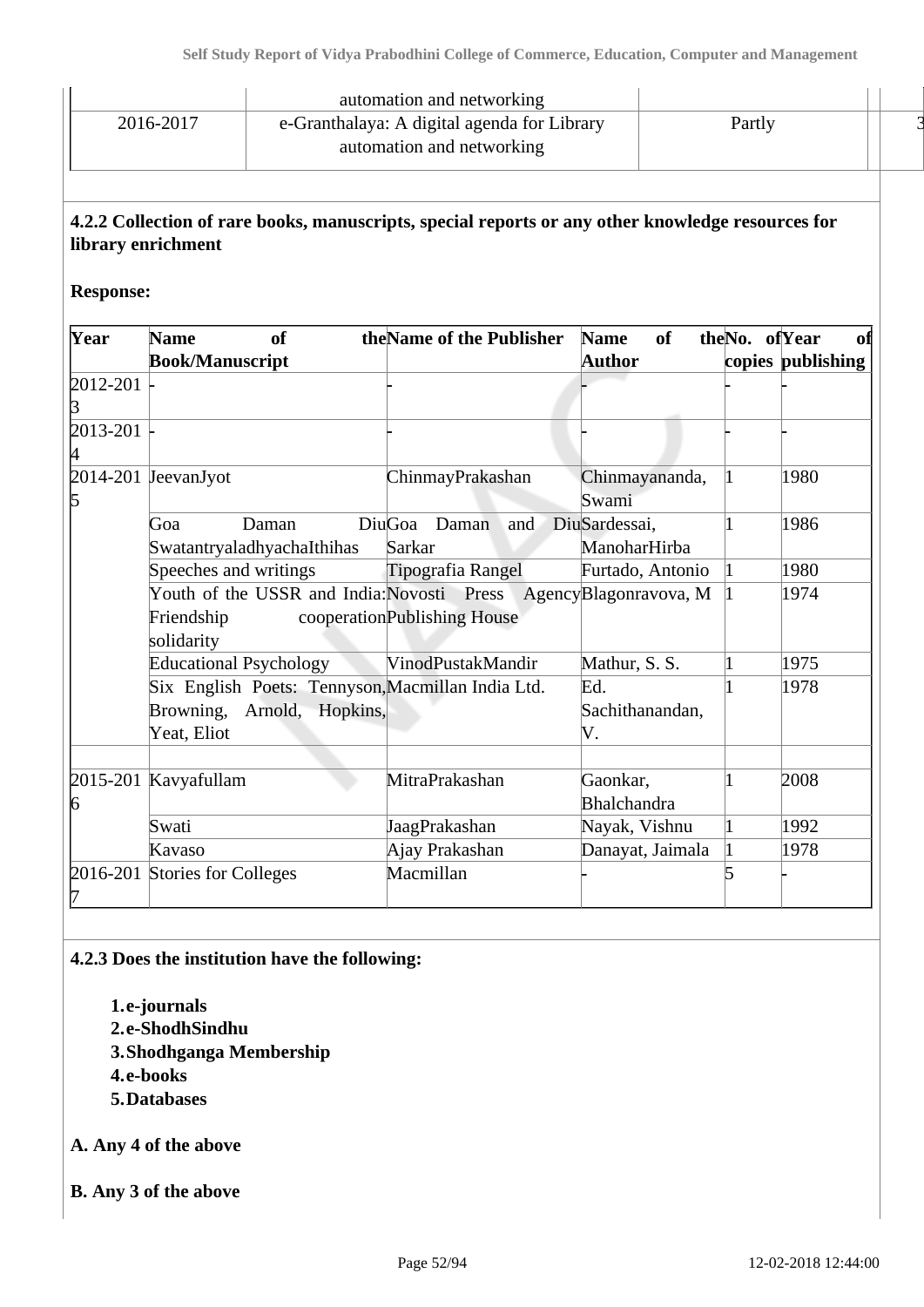# **C. Any 2 of the above**

# **D. Any 1 of the above**

### **Response:** C. Any 2 of the above

| <b>File Description</b>                                                                | <b>Document</b>      |
|----------------------------------------------------------------------------------------|----------------------|
| Details of subscriptions like e-journals, e-<br>ShodhSindhu,Shodhganga Membership etc. | <b>View Document</b> |

# **4.2.4 Average annual expenditure for purchase of books and journals during the last five years (INR in Lakhs)**

### **Response:** 1.16

4.2.4.1 Annual expenditure for purchase of books and journals year wise during the last five years (INR in Lakhs)

| 2016-17 | 2015-16 | 2014-15 | 2013-14 | 2012-13 |
|---------|---------|---------|---------|---------|
| 2.34853 | .58512  | 0.79600 | 0.76709 | 0.30479 |

| <b>File Description</b>                                                                        | <b>Document</b>      |
|------------------------------------------------------------------------------------------------|----------------------|
| Details of annual expenditure for purchase of books<br>and journals during the last five years | <b>View Document</b> |
| Audited statements of accounts                                                                 | <b>View Document</b> |

## **4.2.5 Availability of remote access to e-resources of the library**

| <b>Response:</b> Yes                                                   |                 |
|------------------------------------------------------------------------|-----------------|
| <b>File Description</b>                                                | <b>Document</b> |
| Details of remote access to e-resources of the library   View Document |                 |

# **4.2.6 Percentage per day usage of library by teachers and students**

### **Response:** 7.23

4.2.6.1 Average number of teachers and students using library per day over last one year

#### Response: 45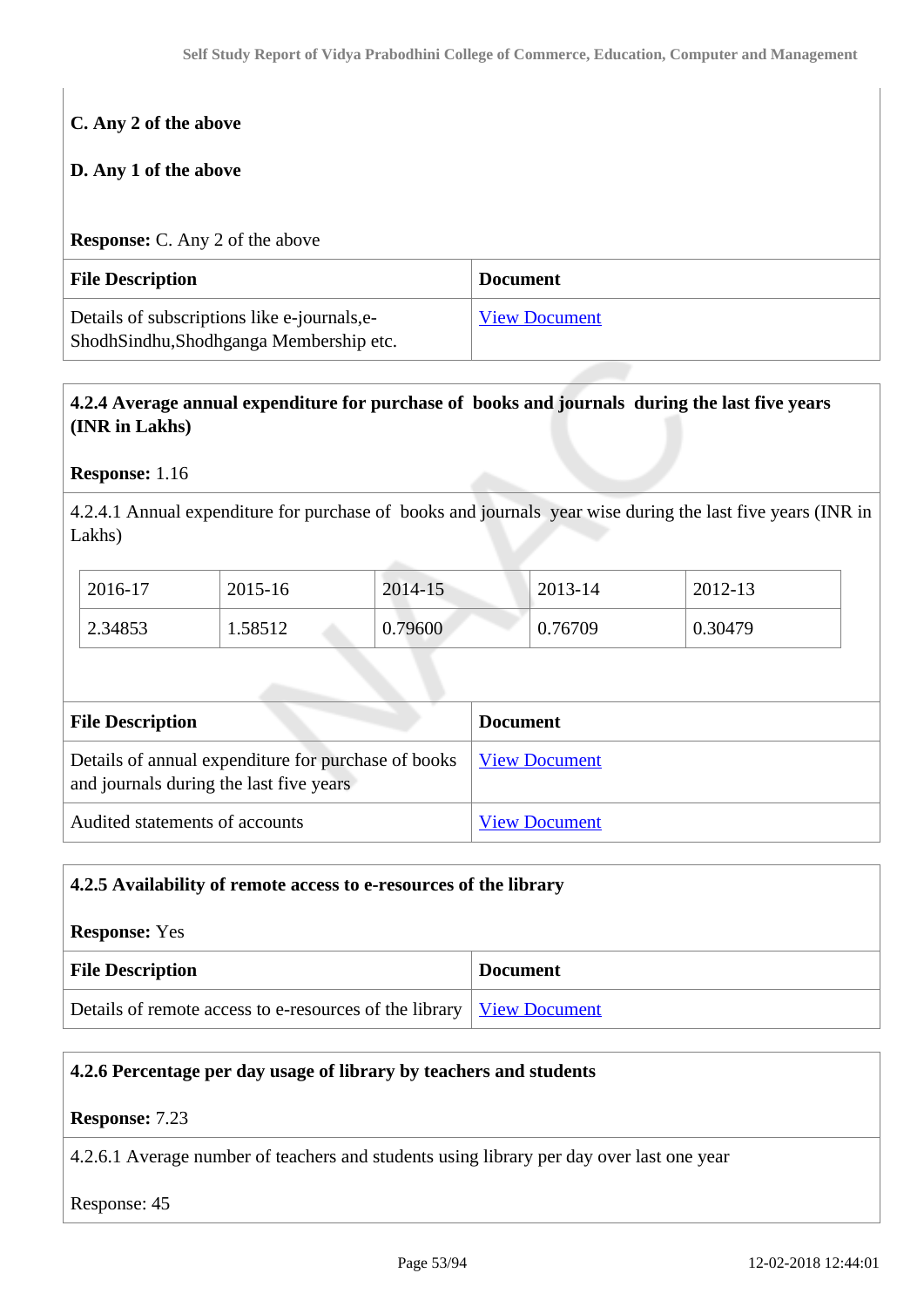| <b>File Description</b>                           | <b>Document</b>      |
|---------------------------------------------------|----------------------|
| Details of library usage by teachers and students | <b>View Document</b> |

# **4.3 IT Infrastructure**

## **4.3.1 Institution frequently updates its IT facilities including Wi-Fi**

## **Response:**

Institution has proactive policy for updating its IT facilities including Wi-Fi and other related facilities.

- The institution believes in providing the best facilities to its stakeholders. The institution began its journey with its very first lecture being delivered in an ICT enabled classroom. The ICT Laboratory was established in the year of inception itself, and with student base growing, the Laboratory was also upgraded. The current Laboratory currently houses 26 working Wi-Fi enabled and LAN-based computer systems with three printers.
- The Institutional Advisory Committee identifies and recommends upgrading required in ICT laboratory.
- The Institution upgrades its ICT facilities (physical/virtual assets) on a timely basis. Decisions pertaining to purchase/maintenance/upgrading/usage of facilities are arrived at using the following procedure:
- 1.Needs/opportunities/challenges/issues are identified by the Principal /other stakeholders.
- 2.Requisition/proposal/application is sought from the stakeholders.
- 3.Principal studies the requisition/proposal, and seeks further clarification if required.
- 4.Principal consults the Vice-Principal, senior faculty members and other stakeholders about the feasibility and viability of the concerned proposal.
- 5.In case of non-routine/significant matters, the same is forwarded to the Managing Committee for their approval; in case of routine matters, decisions are taken by the Principal.
- 6.On approval, the Principal sends the proposal to the concerned officials for necessary action and execution.
- The institution has appointed a **Full-Time Computer Laboratory Assistant**, who, along with an MTS staff member, is assigned the task of operation, maintenance, and upgrading the ICT laboratory, and developing the institutional website.
- The institution had opted for BSNL broadband connection through its three landline connections in 2013; this was upgraded to G-Wave broadband with 6MBps plan. Since 2017, the plan has been upgraded to 8MBps considering the increase in the workload and expanded users limit.
- The Institution has also installed Jio Wi-Fi facilities, adding it as a backup internet facility to both, students and staff.
- The Institution has a functional Local Area Network (LAN), with its computers and printers logged into it via Wi-Fi.
- Access points and Wi-Fi routers are placed at periodic intervals throughout the building thereby offering internet access in across the campus.
- Systems have pre-activated licensed operating systems with Linux-based Open Source operating systems including Open Source software for data entry and audio-video editing.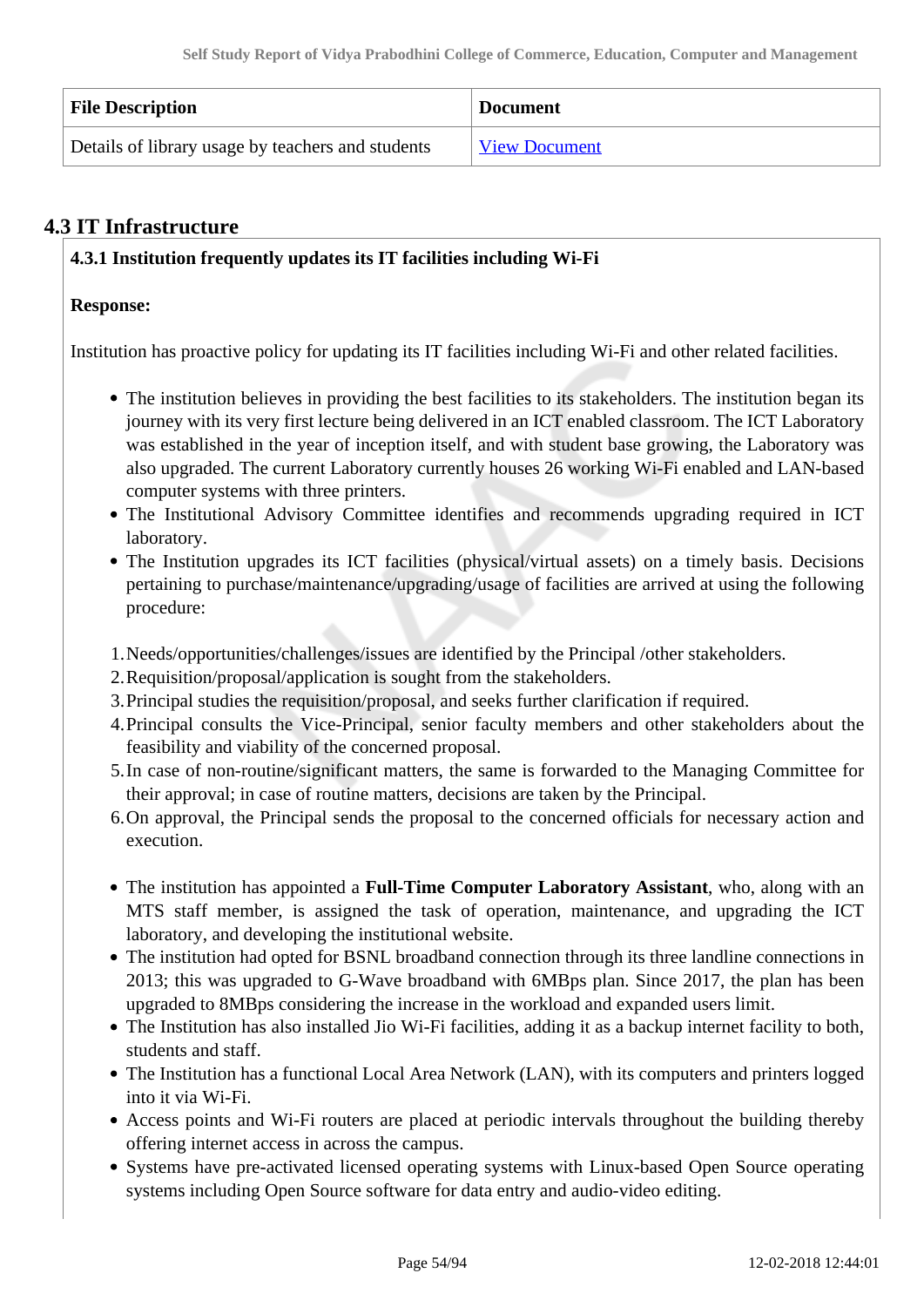- Accounting transactions are carried out through a licensed copy of Tally ERP 9.
- As a part of the automation process, the institution has installed a biometric attendance system; using this, the institution is able to generate monthly reports and monitor employee attendance.
- The automation system also allows the staff to upload and generate activity reports.
- The Faculty Feedback survey for students has been upgraded from manual to online system.
- The Laboratory Assistant conducts regular inspection of all the ICT facilities and troubleshoots minor issues; major issues are reported to the office.

#### **4.3.2 Student - Computer ratio**

**Response:** 12.7

| <b>File Description</b>    | <b>Document</b>      |
|----------------------------|----------------------|
| Any additional information | <b>View Document</b> |
| Student - Computer ratio   | <b>View Document</b> |

# **4.3.3 Available bandwidth of internet connection in the Institution (Lease line) <5 MBPS**

**5-20 MBPS**

**20-35 MBPS**

**35-50 MBPS**

#### **Response:** 5-20 MBPS

| <b>File Description</b>                                                     | <b>Document</b>      |
|-----------------------------------------------------------------------------|----------------------|
| Details of available bandwidth of internet<br>connection in the Institution | <b>View Document</b> |

## **4.3.4 Facilities for e-content development such as Media Centre, Recording facility, Lecture Capturing System (LCS)**

#### **Response:** Yes

| <b>File Description</b>                                                               | <b>Document</b>      |
|---------------------------------------------------------------------------------------|----------------------|
| Facilities for e-content development such as Media<br>Centre, Recording facility, LCS | <b>View Document</b> |
| Link to photographs                                                                   | <b>View Document</b> |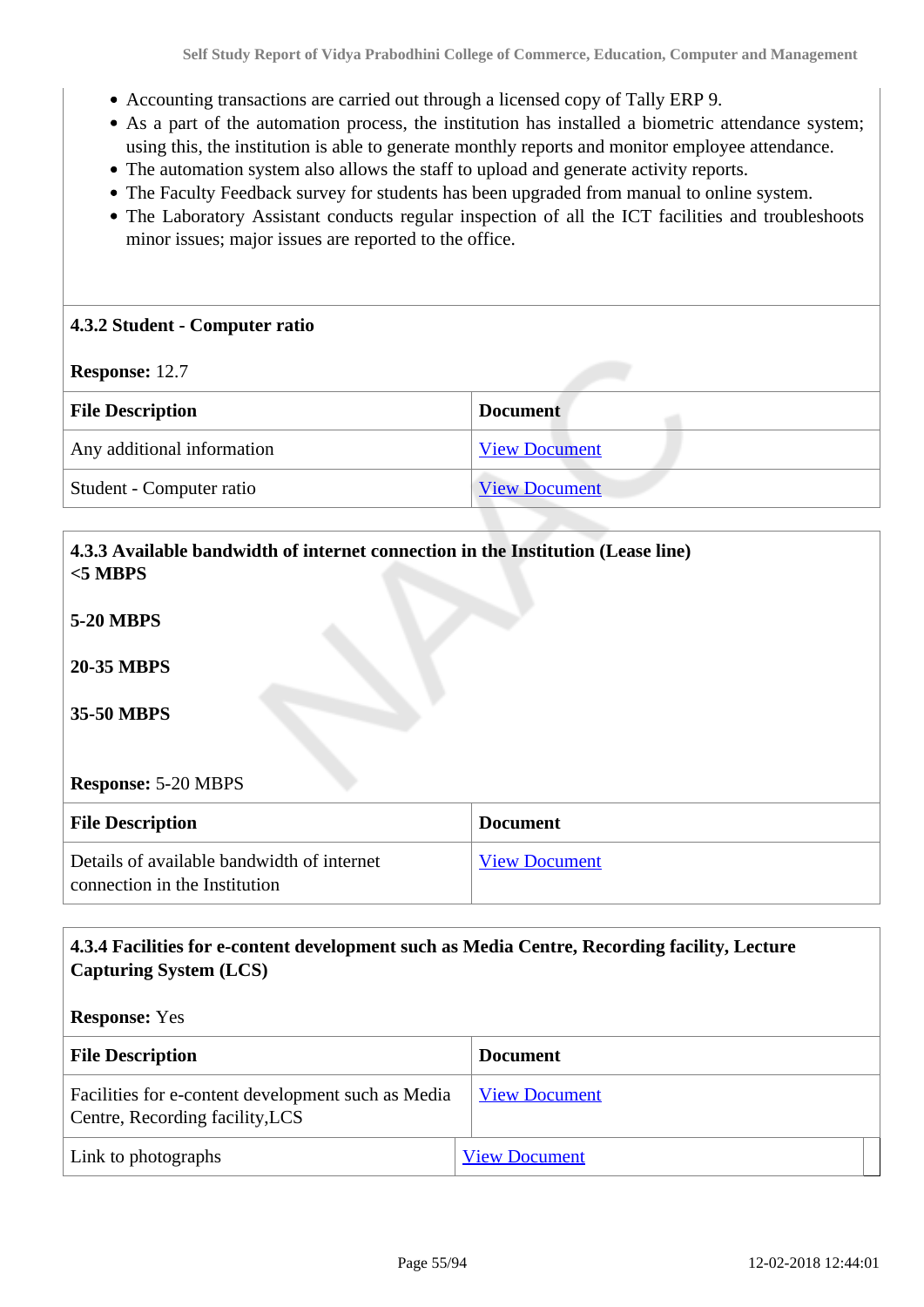# **4.4 Maintenance of Campus Infrastructure**

## **4.4.1 Average Expenditure incurred on maintenance of physical facilities and academic support facilities excluding salary component, as a percentage during the last five years**

### **Response:** 100

4.4.1.1 Expenditure incurred on maintenance of physical facilities and academic support facilities excluding salary component year wise during the last five years (INR in Lakhs)

| 2016-17  | 2015-16  | 2014-15  | 2013-14  | 2012-13 |
|----------|----------|----------|----------|---------|
| 40.74543 | 51.46687 | 34.84967 | 42.44277 | 7.79236 |

| <b>File Description</b>                                                                         | <b>Document</b>      |
|-------------------------------------------------------------------------------------------------|----------------------|
| Audited statements of accounts.                                                                 | <b>View Document</b> |
| Details about assigned budget and expenditure on<br>physical facilities and academic facilities | <b>View Document</b> |

# **4.4.2 There are established systems and procedures for maintaining and utilizing physical, academic and support facilities - laboratory, library, sports complex, computers, classrooms etc.**

### **Response:**

The Policy and the Procedure for maintaining and utilizing Physical, academic and the support facilities is as follows

- The institution makes provision in its budget from non-salary grants for maintenance of facilities such as Library, Computer Laboratory, Geography Laboratory, sports facilities etc. Fees paid by students are used for upgrading and maintenance of respective facilities.
- The ICT-enabled classrooms are used for multiple purposes. The primary purpose is to conduct regular and remedial lectures for students as per the academic timetable.
- The institution believes in community service and so offers its classrooms, when not in use, to various government/non-government organizations for conducting competitive exams like CA/CS/SET and other academic and instructive purposes.
- The support and Multi-Tasking Staff assist in the process of teaching-learning. Maintenance of a salubrious and positive environment in the campus is achieved by the efforts of the support staff. The classrooms, library, computer laboratory, office, and other facilities are mopped and swept on a daily basis.
- The office in-charge conducts an inspection of the campus on a daily basis, and any discrepancy noticed is immediately reported.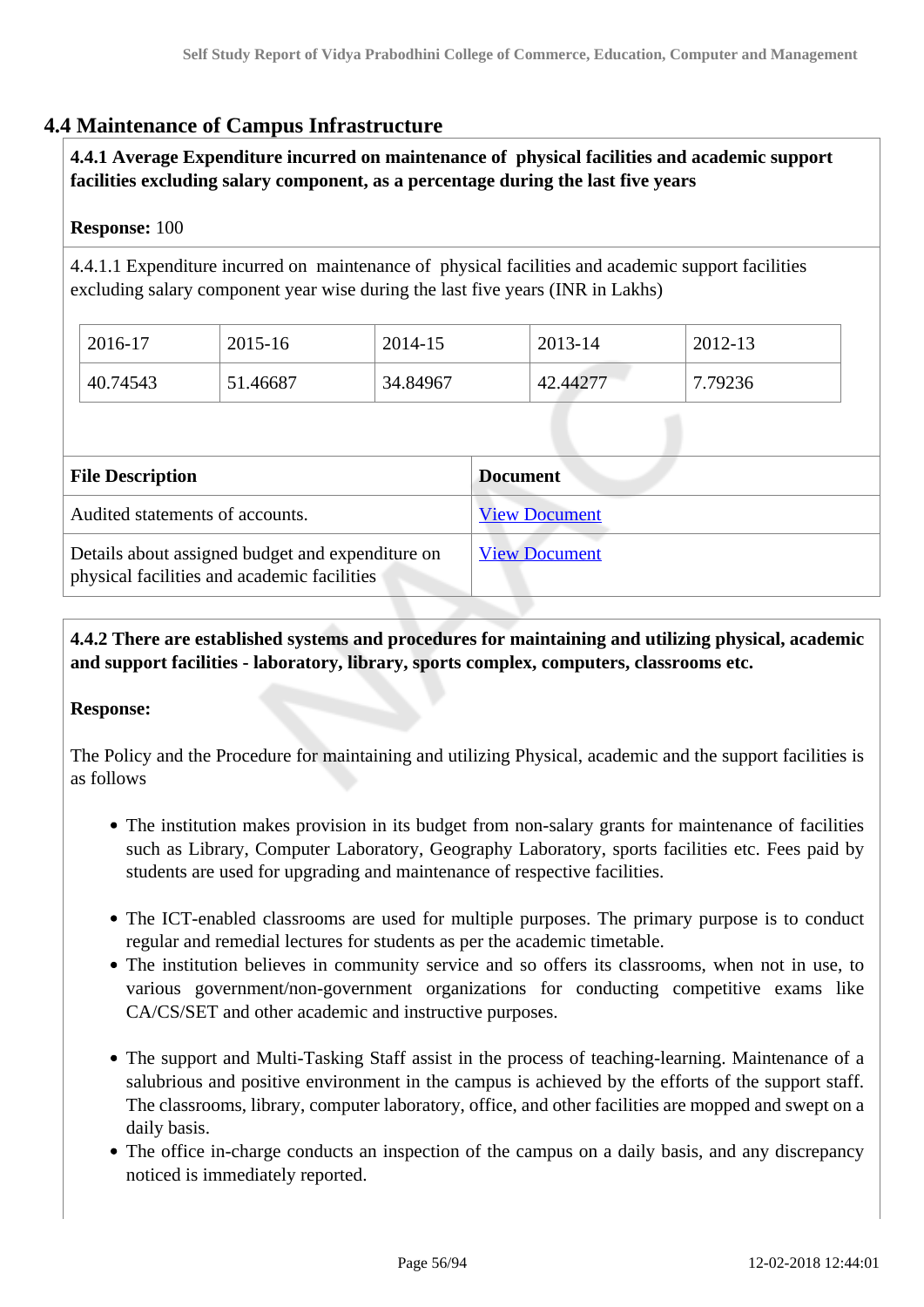- A daily-wage worker has been appointed for maintenance of hygiene in the washrooms.
- The Institution has appointed a **Full-Time Librarian** and an MTS staff member.
- The Library is open from 8.30 am to 5.30 pm for all its stakeholders. Books, journals and newspapers can be referred to physically as well as virtually, with a maximum of 3 books being issued to each student for a week's period.
- Special provision in the budget is made for library upgradation and maintenance.
- Photocopying facility is available to all the stakeholders.
- A **Fulltime Laboratory Assistant** and an MTS staff member are appointed to look after the operation, upgrading and maintenance of the ICT Laboratory.
- The ICT Laboratory can be used by all stakeholders as per the rules and regulations of the institution. It serves a dual purpose of conducting ICT-related lectures with practical and as a virtual reference point.
- Staff members and students can access the Wi-Fi facility by registering their devices.
- The institution website has been upgraded and maintained by the Laboratory Assistant.
- Other academic support facilities (Sports/NSS/Creative Arts etc.) are available to all students during non-lecturing hours, and to other stakeholders with prior permission of the authority.

#### **Decision making process**

Decisions pertaining to Purchasing/Maintenance/up gradation/usage of facilities are arrived at using the following procedure:

- 1.Needs/opportunities/challenges/issues are identified by the Principal /other stakeholders.
- 2.Requisition/proposal/application is sought from the stakeholders.
- 3.Principal studies the requisition/proposal, and seeks further clarification if required.
- 4.Principal consults the Vice-Principal, senior faculty members and other stakeholders about the feasibility and viability of the concerned proposal.
- 5.In case of non-routine/significant matters, the same is forwarded to the Managing Committee for their approval; in case of routine matters, decisions are taken by the Principal.
- 6.On approval, the Principal sends the proposal to the concerned officials for necessary action and execution.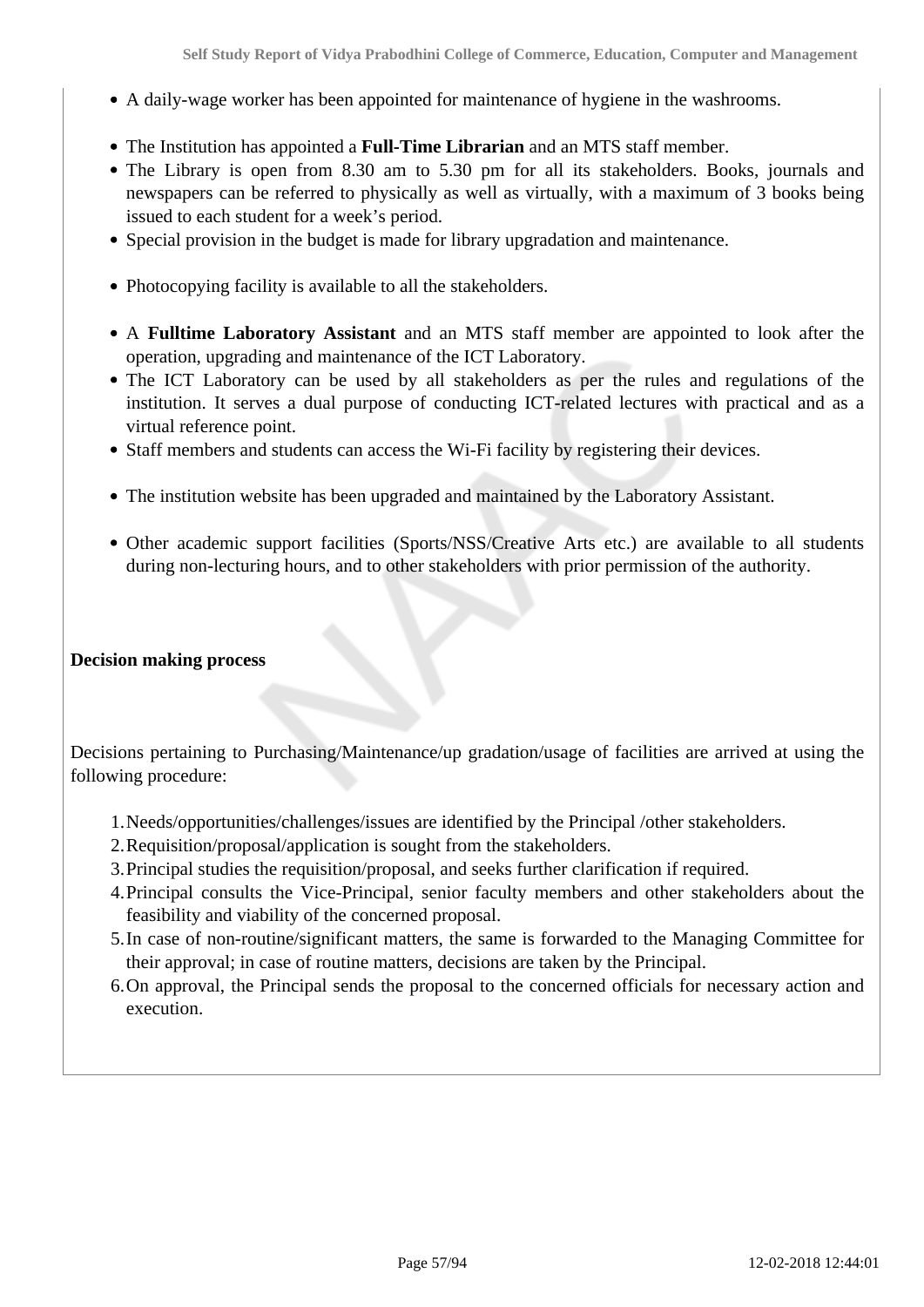# **Criterion 5 - Student Support and Progression**

# **5.1 Student Support**

## **5.1.1 Average percentage of students benefited by scholarships and freeships provided by the Government during the last five years**

#### **Response:** 9.95

5.1.1.1 Number of students benefited by scholarships and freeships provided by the Government year wise during the last five years

| 2016-17 | 2015-16     | 2014-15 | $2013 - 14$ | 2012-13 |
|---------|-------------|---------|-------------|---------|
| 80      | $\sim$<br>◡ | ⊥J      | 20          | ν       |

| <b>File Description</b>                                                                                                            | <b>Document</b>      |
|------------------------------------------------------------------------------------------------------------------------------------|----------------------|
| Average percentage of students benefited by<br>scholarships and freeships provided by the<br>Government during the last five years | <b>View Document</b> |
| Upload self attested letter with the list of students<br>sanctioned scholarships                                                   | <b>View Document</b> |

## **5.1.2 Average percentage of students benefited by scholarships, freeships, etc. provided by the institution besides government schemes during the last five years**

**Response:** 7.01

5.1.2.1 Total number of students benefited by scholarships, freeships, etc provided by the institution besides government schemes year wise during the last five years

|                                                                                                             | 2016-17 | 2015-16 | 2014-15         |  | 2013-14              | 2012-13 |  |
|-------------------------------------------------------------------------------------------------------------|---------|---------|-----------------|--|----------------------|---------|--|
|                                                                                                             | 5       | 2       | 5               |  | $\overline{0}$       | 18      |  |
|                                                                                                             |         |         |                 |  |                      |         |  |
| <b>File Description</b>                                                                                     |         |         | <b>Document</b> |  |                      |         |  |
| Number of students benefited by scholarships and<br>freeships besides government schemes in last 5<br>years |         |         |                 |  |                      |         |  |
|                                                                                                             |         |         |                 |  | <b>View Document</b> |         |  |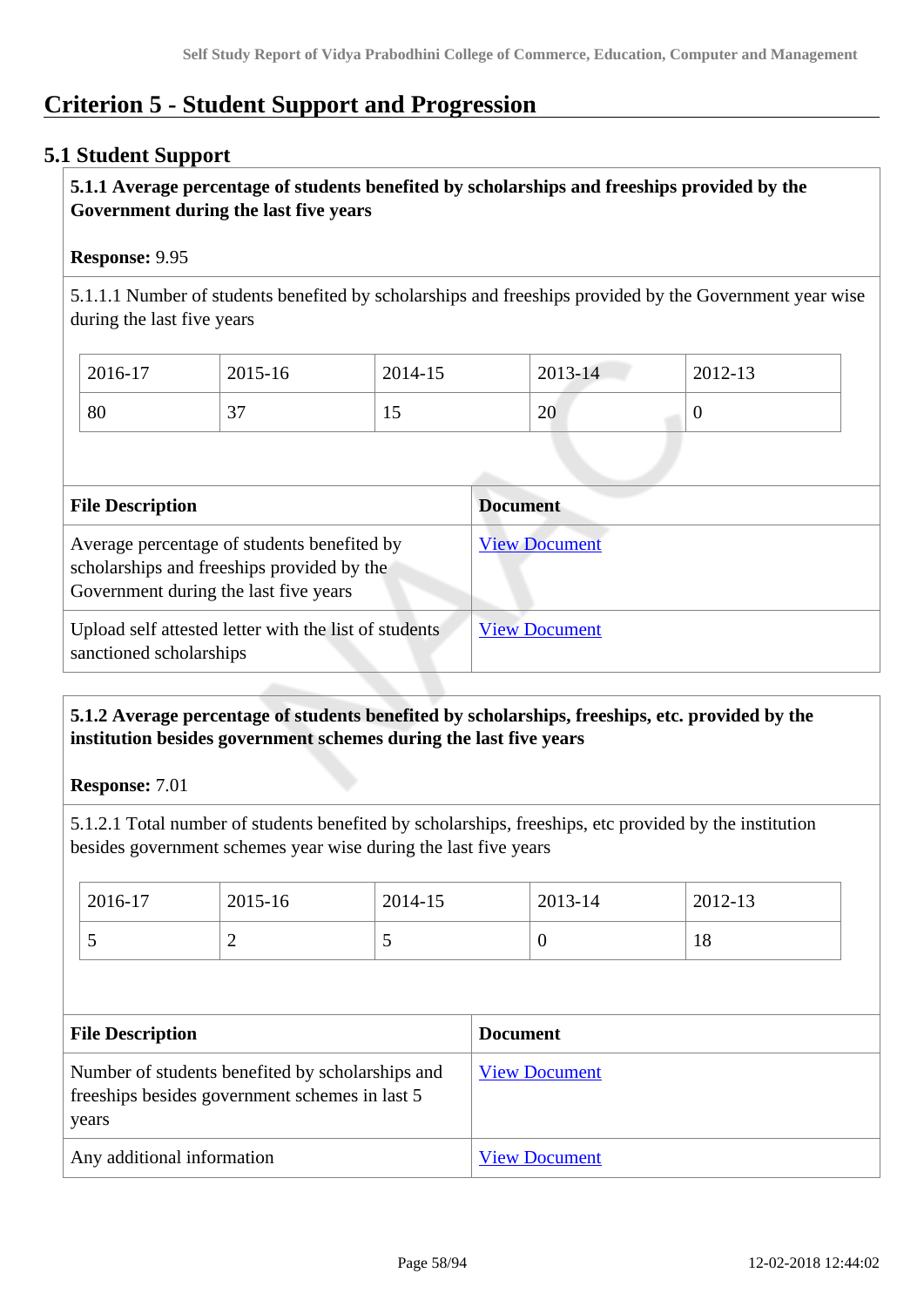| 5.1.3 Number of capability enhancement and development schemes - |                      |
|------------------------------------------------------------------|----------------------|
| 1. For competitive examinations                                  |                      |
| 2. Career counselling                                            |                      |
| 3. Soft skill development                                        |                      |
| <b>4. Remedial coaching</b>                                      |                      |
| 5. Language lab                                                  |                      |
| <b>6. Bridge courses</b>                                         |                      |
| 7. Yoga and meditation                                           |                      |
| <b>8. Personal Counselling</b>                                   |                      |
| A. 7 or more of the above                                        |                      |
| <b>B.</b> Any 6 of the above                                     |                      |
| C. Any 5 of the above                                            |                      |
| D. Any 4 of the above                                            |                      |
|                                                                  |                      |
| <b>Response:</b> D. Any 4 of the above                           |                      |
| <b>File Description</b>                                          | <b>Document</b>      |
| Details of capability enhancement and development<br>schemes     | <b>View Document</b> |
| Any additional information                                       | <b>View Document</b> |

Link to Institutional website [View Document](http://vidyaprabodhinicollege.edu.in/VPC/CEDS)

# **5.1.4 Average percentage of student benefited by guidance for competitive examinations and career counselling offered by the institution during the last five years**

#### **Response:** 30.54

5.1.4.1 Number of students benefited by guidance for competitive examinations and career counselling offered by the institution year wise during the last five years

| 2016-17 | 2015-16    | 2014-15 | 2013-14 | 2012-13 |
|---------|------------|---------|---------|---------|
| 153     | 271<br>211 | ν       | 58      | υ       |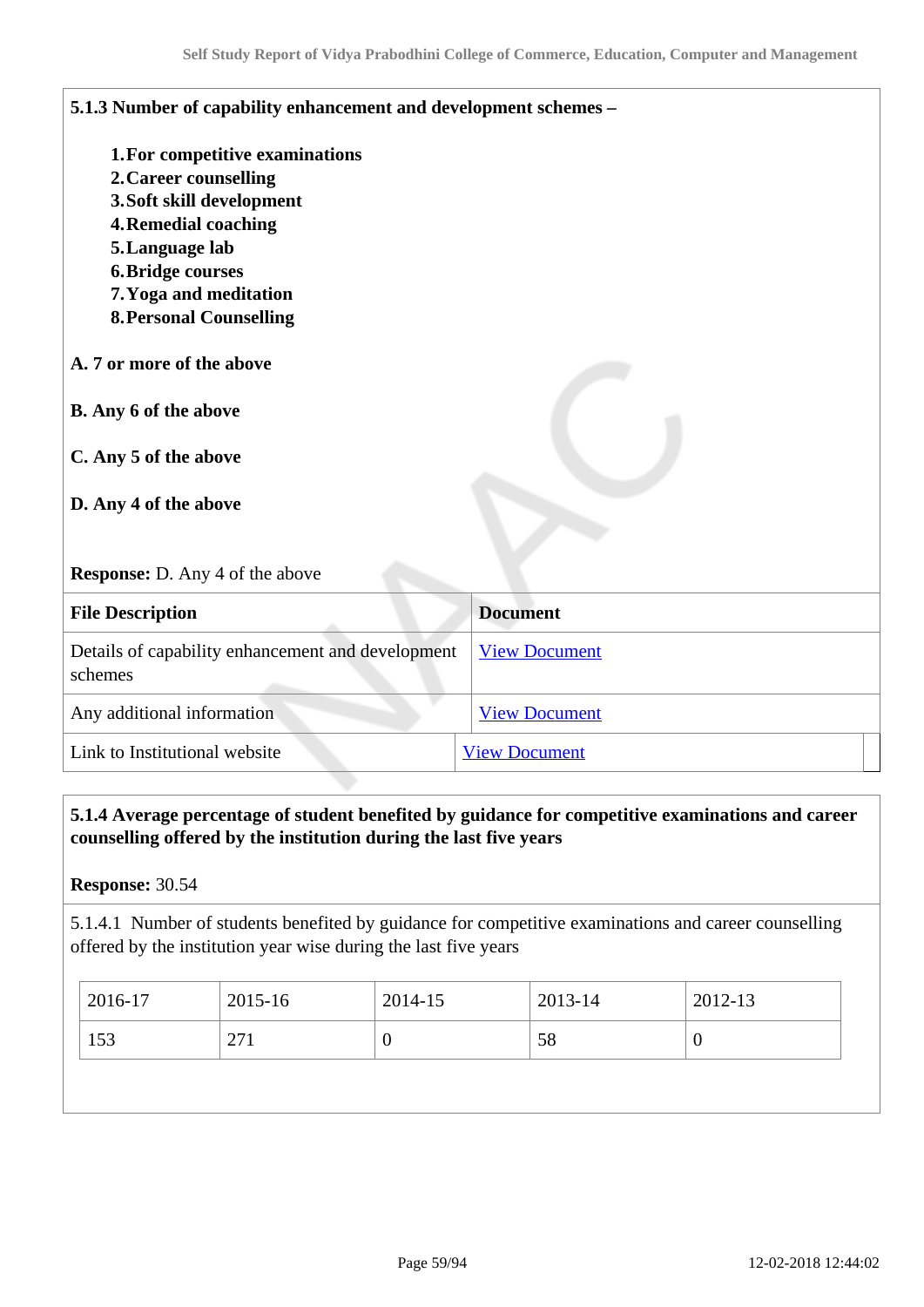| <b>File Description</b>                                                                                                       | <b>Document</b>      |
|-------------------------------------------------------------------------------------------------------------------------------|----------------------|
| Number of students benefited by guidance for<br>competitive examinations and career counselling<br>during the last five years | <b>View Document</b> |

## **5.1.5 Average percentage of students benefited by Vocational Education and Training (VET) during the last five years**

## **Response:** 8.28

5.1.5.1 Number of students attending VET year wise during the last five years

| 2016-17                                   | 2015-16 | 2014-15  | 2013-14              | 2012-13          |  |
|-------------------------------------------|---------|----------|----------------------|------------------|--|
| $\boldsymbol{0}$                          |         | $\theta$ | 53                   | $\boldsymbol{0}$ |  |
|                                           |         |          |                      |                  |  |
| <b>File Description</b>                   |         |          | <b>Document</b>      |                  |  |
| Details of the students benifitted by VET |         |          | <b>View Document</b> |                  |  |

# **5.1.6 The institution has a transparent mechanism for timely redressal of student grievances including sexual harassment and ragging cases**

**Response:** Yes

| <b>File Description</b>                                                        | <b>Document</b>      |
|--------------------------------------------------------------------------------|----------------------|
| Details of student grievances including sexual<br>harassment and ragging cases | <b>View Document</b> |

# **5.2 Student Progression**

| <b>Response: 70.53</b><br>5.2.1.1 Number of outgoing students placed year wise during the last five years |             |         |         |         |
|-----------------------------------------------------------------------------------------------------------|-------------|---------|---------|---------|
|                                                                                                           |             |         |         |         |
| 2016-17                                                                                                   | $2015 - 16$ | 2014-15 | 2013-14 | 2012-13 |
| 28                                                                                                        | 35          | 29      |         | -1      |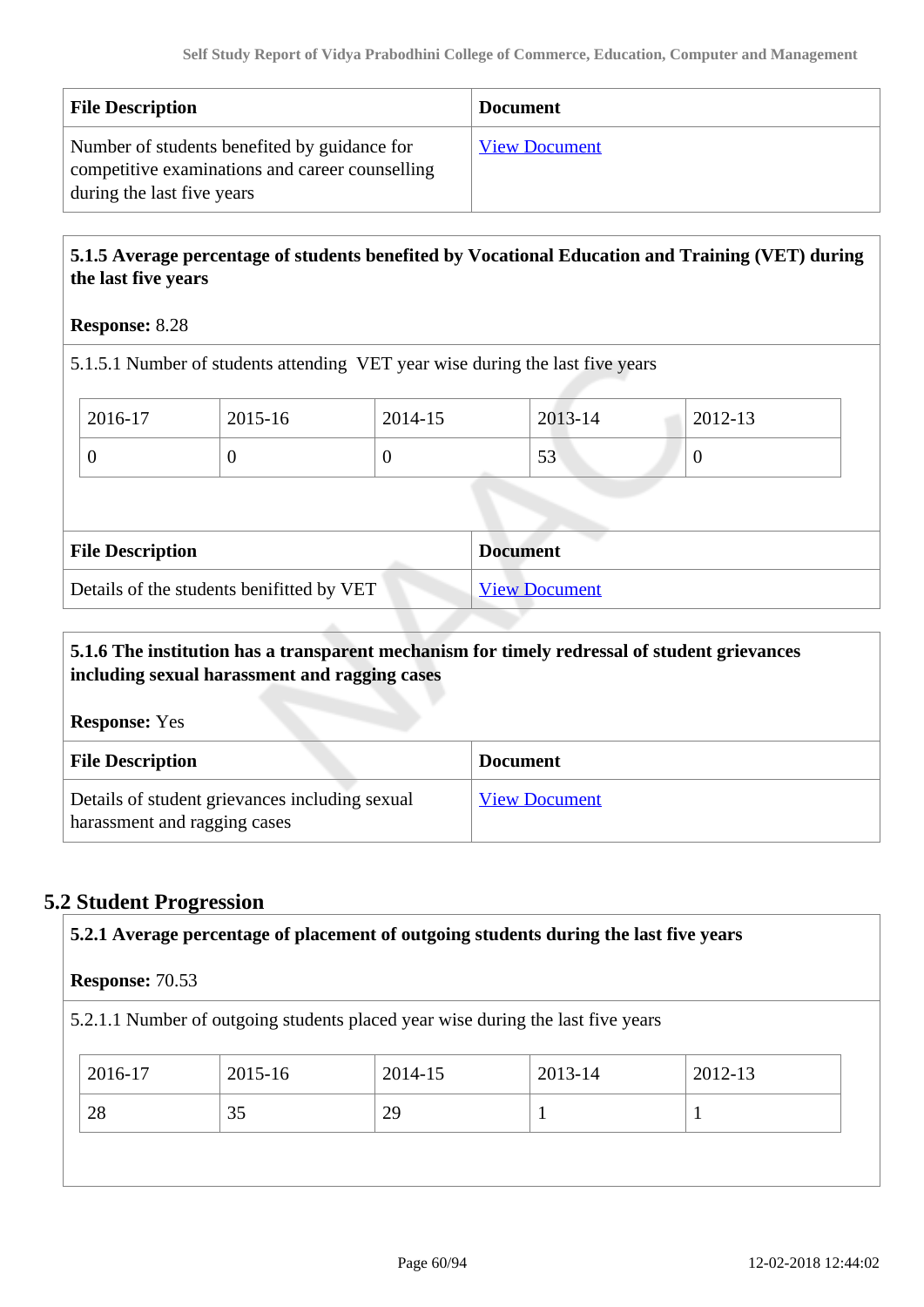| <b>File Description</b>                                    | <b>Document</b>      |
|------------------------------------------------------------|----------------------|
| Self attested list of students placed                      | <b>View Document</b> |
| Any additional information                                 | <b>View Document</b> |
| Details of student placement during the last five<br>years | <b>View Document</b> |

#### **5.2.2 Percentage of student progression to higher education (previous graduating batch)**

### **Response:** 37.14

5.2.2.1 Number of outgoing students progressing to higher education

| Response: 26                                       |                      |  |  |
|----------------------------------------------------|----------------------|--|--|
| <b>File Description</b>                            | <b>Document</b>      |  |  |
| Any additional information                         | <b>View Document</b> |  |  |
| Details of student progression to higher education | <b>View Document</b> |  |  |
| Upload supporting data for student/alumni          | <b>View Document</b> |  |  |

## **5.2.3 Average percentage of students qualifying in state/national/ international level examinations during the last five years (eg: NET/SLET/GATE/ GMAT/CAT, GRE/ TOFEL/ Civil Services/State government examinations)**

#### **Response:** 20

5.2.3.1 Number of students qualifying in state/ national/ international level examinations (eg: NET/SLET/GATE/GMAT/CAT, GRE/TOFEL/Civil Services/State government examinations) year wise during the last five years

| 2016-17 | 2015-16 | 2014-15 | 2013-14 | $2012 - 13$ |
|---------|---------|---------|---------|-------------|
|         |         |         |         | ◡           |

## 5.2.3.2 Number of students who have appeared for the exams year wise during the last five years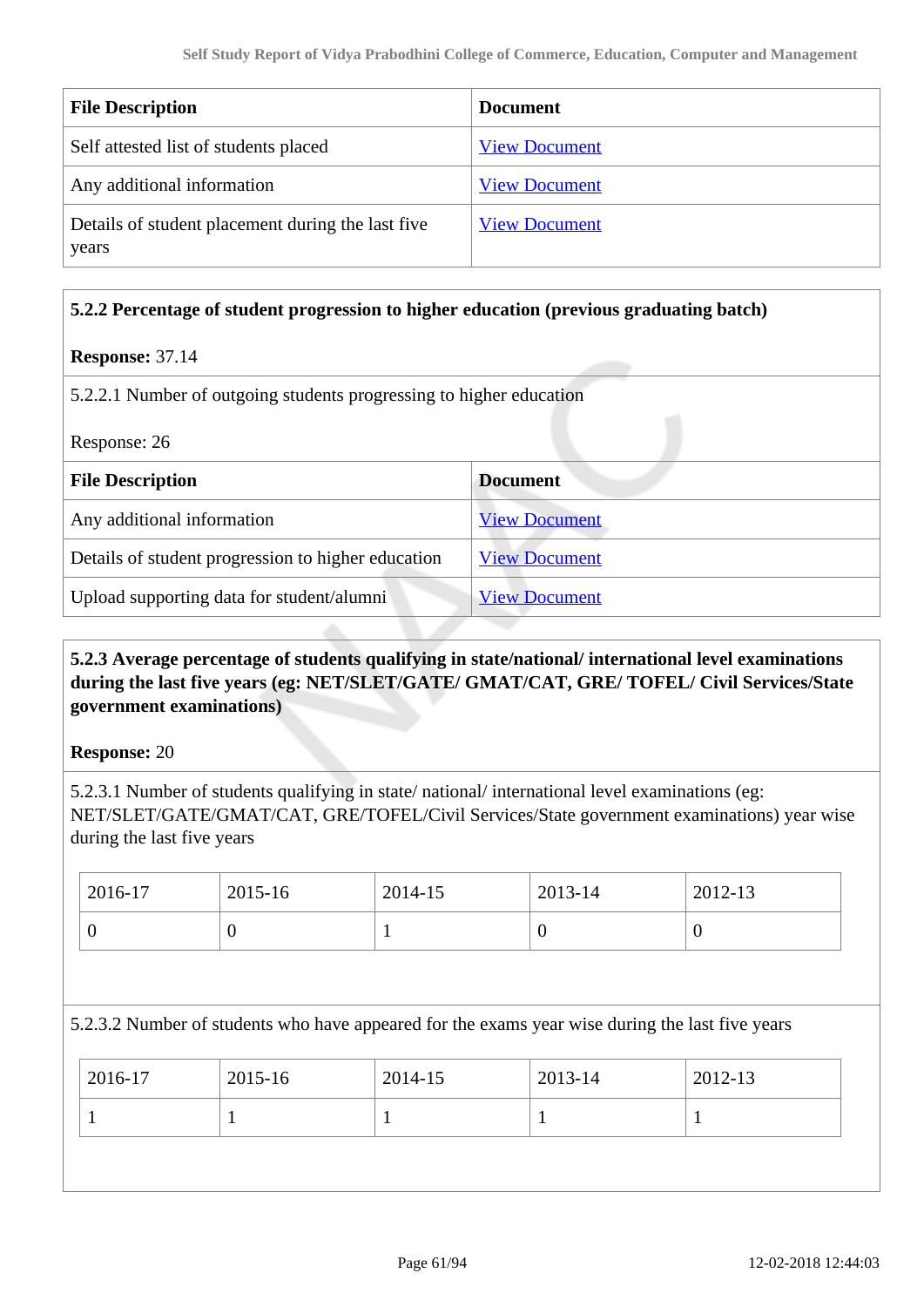| <b>File Description</b>                                                                                            | <b>Document</b>      |
|--------------------------------------------------------------------------------------------------------------------|----------------------|
| Upload supporting data for the same                                                                                | <b>View Document</b> |
| Number of students qualifying in state/national/<br>international level examinations during the last five<br>years | <b>View Document</b> |

# **5.3 Student Participation and Activities**

 **5.3.1 Number of awards/medals for outstanding performance in sports/cultural activities at national / international level (award for a team event should be counted as one) during the last five years.**

#### **Response:** 22

5.3.1.1 Number of awards/medals for outstanding performance in sports/cultural activities at national/international level (award for a team event should be counted as one) year wise during the last five years

| 2016-17 | 2015-16           | 2014-15 | 2013-14           | 2012-13 |
|---------|-------------------|---------|-------------------|---------|
| 06      | $\cap \Box$<br>v, | 08      | $\,^{\circ}0_{1}$ | v       |

| <b>File Description</b>                                                                                                                            | <b>Document</b>      |
|----------------------------------------------------------------------------------------------------------------------------------------------------|----------------------|
| Any additional information                                                                                                                         | <b>View Document</b> |
| e-copies of award letters and certificates                                                                                                         | <b>View Document</b> |
| Number of awards/medals for outstanding<br>performance in sports/cultural activities at<br>national/international level during the last five years | <b>View Document</b> |

## **5.3.2 Presence of an active Student Council & representation of students on academic & administrative bodies/committees of the institution**

#### **Response:**

The Students' Council is an important constituent of the college structure. An emboldened Students' Council strengthens the institution and makes it truly democratic. Vidya Prabodhini College Students' Council is governed by Goa University statutes and bye-laws for transparent functioning. It functions as below:

- The elections are held by ballot in accordance to the system of simple majority votes.
- Every student of the college has the right to vote in the election of the various positions of Students' Council like General Secretary, Ladies Representative, Class Representatives etc.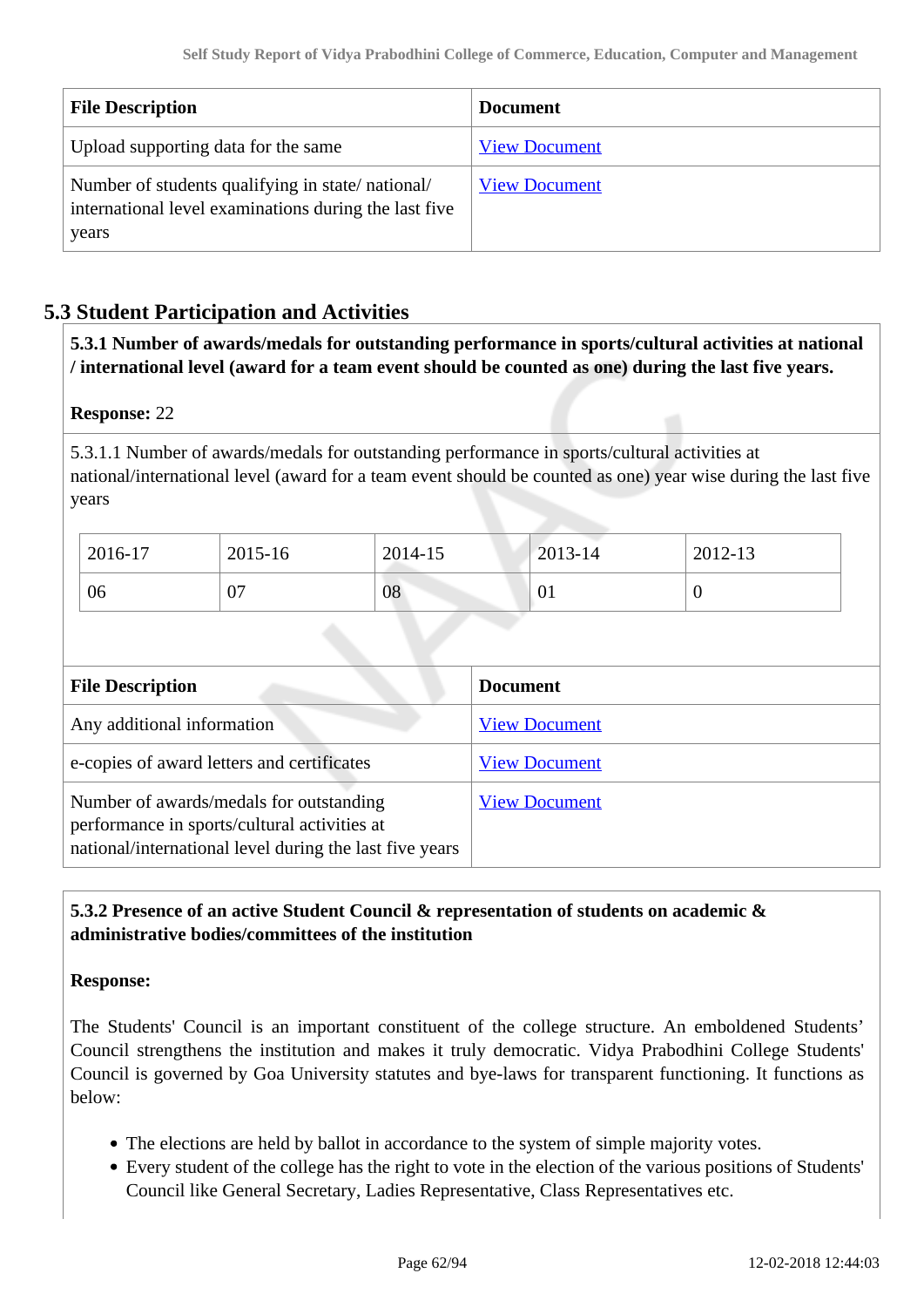- The Students' Council has no political affiliation.
- Student candidate contesting the election must be a regular student of the college and must fulfil the required conditions for the elections.

It is constituted under the guidance of the Principal and Vice-Principal. It comprises of :

1. General Secretary

- 2. Lady Representatives
- 3. Division Representatives
- 4. Sports Secretary
- 5. Cultural Secretary

At the university level, a University Class Representatives (UCR) is elected who function as the representatives of the students of this college at the affiliating University.

The Students' Council of the college is vibrant and dynamic. It takes the lead in extra-curricular activities of the college. It organizes a Talent Hunt programme (3 days)-"Srujanostav" which is an inter-class competition. It also conducts various activities which promote students talent, creativity and skills and also trains them to shoulder responsibilities such as planning, organizing and executing events and competitions. Students are also responsible for maintaining discipline, spirit of co-operation and competition, budgeting, managing resources and accountability.

The academic and administrative bodies that have student representatives are as follows:

- The Students' Council
- Internal Complaints Committee
- Student's Aid Fund
- IOAC

 **5.3.3 Average number of sports and cultural activities/ competitions organised at the institution level per year**

#### **Response:** 18.8

5.3.3.1 Number of sports and cultural activities / competitions organised at the institution level year wise during the last five years

| 2016-17 | 2015-16 | 2014-15      | 2013-14 | 2012-13 |
|---------|---------|--------------|---------|---------|
| 24      | 20      | $\cap$<br>∠∠ | ◢       |         |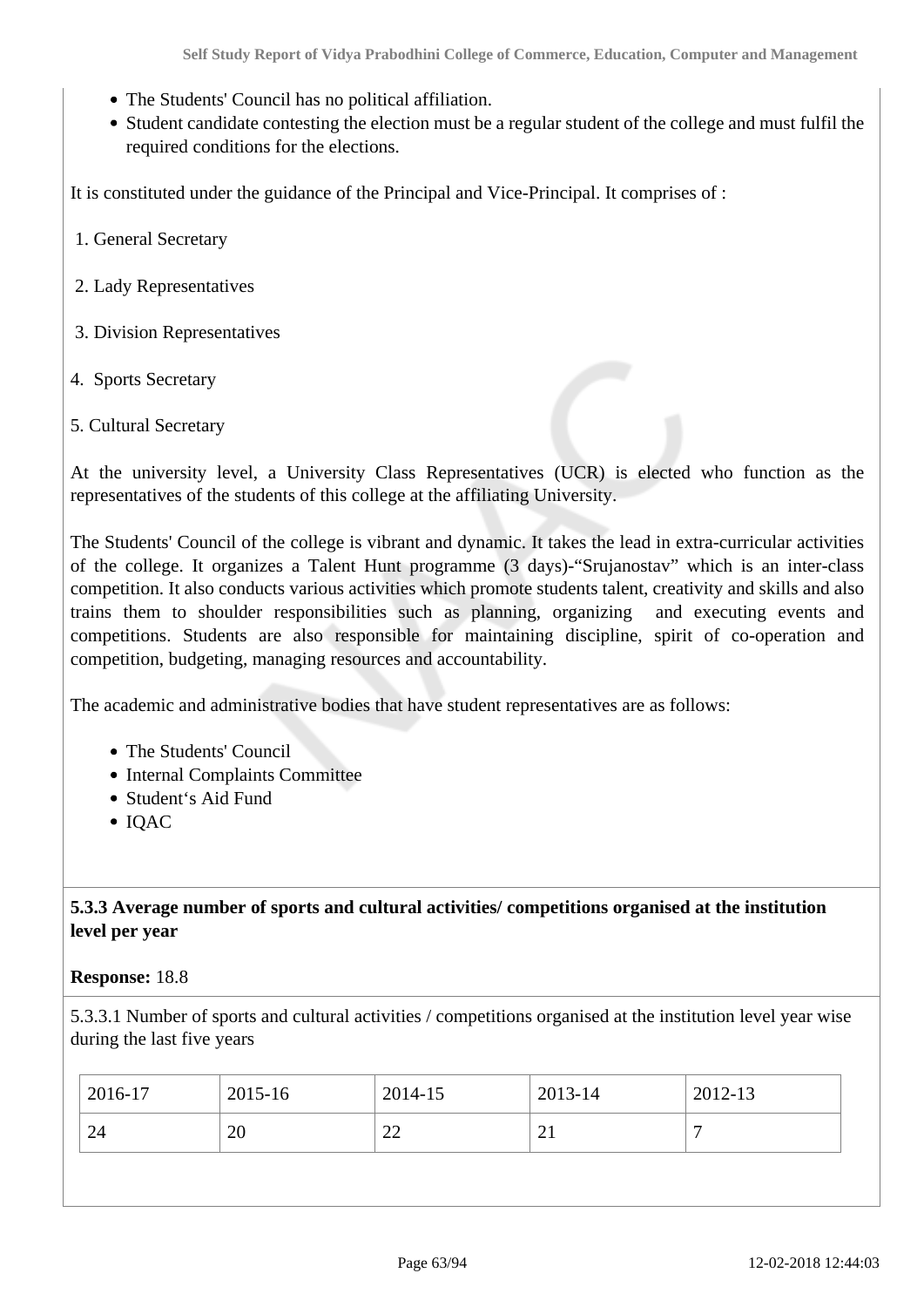| <b>File Description</b>                                                       | <b>Document</b>      |
|-------------------------------------------------------------------------------|----------------------|
| Any additional information                                                    | <b>View Document</b> |
| Number of sports and cultural activities /<br>competitions organised per year | <b>View Document</b> |

# **5.4 Alumni Engagement**

 **5.4.1 The Alumni Association/Chapters (registered and functional) contributes significantly to the development of the institution through financial and non financial means during the last five years**

#### **Response:**

Alumni play an important role in academic and institutional development. The college has an active and registered alumni association with Bye-Laws.

- The Alumni Association has 113 registered members.
- The alumni meet at least once a year.

The alumni support the institution and contribute to its institutional, academic and infrastructural development. Each batch has contributed a certain amount which was utilized for purchasing Samai, idol of goddess Saraswati and Tabla. There is also active participation of the alumnus in social activities. A group of ex-students are associated with NAYA SWARG-NGO.

| 5.4.2 Alumni contribution during the last five years<br>$<$ 1 Lakh |                 |  |  |  |
|--------------------------------------------------------------------|-----------------|--|--|--|
| 1 Lakh - 3 Lakhs                                                   |                 |  |  |  |
| 3 Lakhs - 4 Lakhs                                                  |                 |  |  |  |
| 4 Lakhs - 5 Lakhs                                                  |                 |  |  |  |
| <b>Response:</b> <1 Lakh                                           |                 |  |  |  |
| <b>File Description</b>                                            | <b>Document</b> |  |  |  |
|                                                                    |                 |  |  |  |

**5.4.3 Number of Alumni Association / Chapters meetings held during the last five years**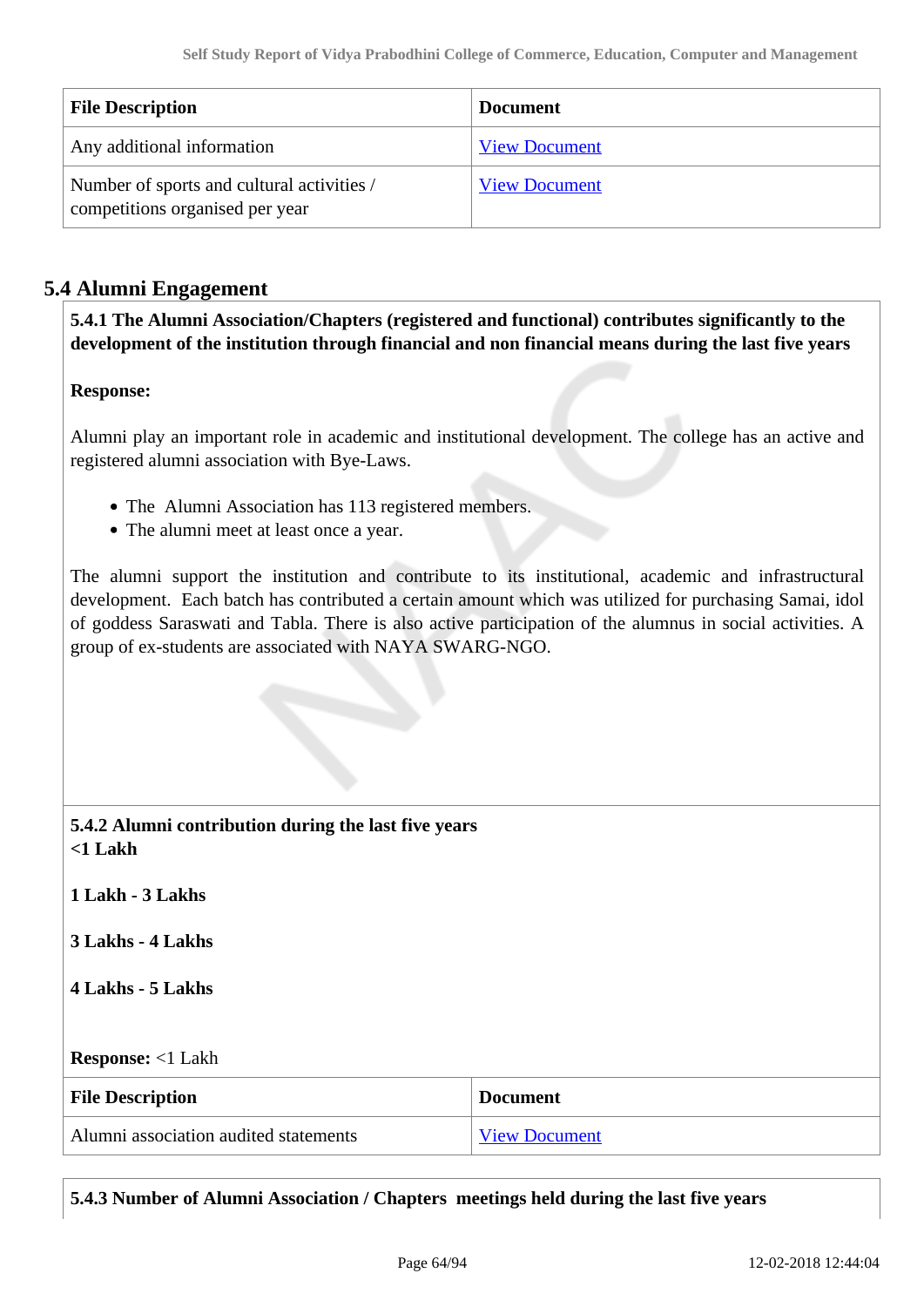# **Response:** 2

|                                                                                           | 5.4.3.1 Number of Alumni Association / Chapters meetings held year wise during the last five years |             |                      |                 |         |         |  |
|-------------------------------------------------------------------------------------------|----------------------------------------------------------------------------------------------------|-------------|----------------------|-----------------|---------|---------|--|
|                                                                                           | 2016-17                                                                                            | $2015 - 16$ | 2014-15              |                 | 2013-14 | 2012-13 |  |
|                                                                                           | 01                                                                                                 | 01          | 00                   | 00              |         | 00      |  |
|                                                                                           |                                                                                                    |             |                      |                 |         |         |  |
|                                                                                           | <b>File Description</b>                                                                            |             |                      | <b>Document</b> |         |         |  |
| Number of Alumni Association / Chapters meetings<br>conducted during the last five years. |                                                                                                    |             | <b>View Document</b> |                 |         |         |  |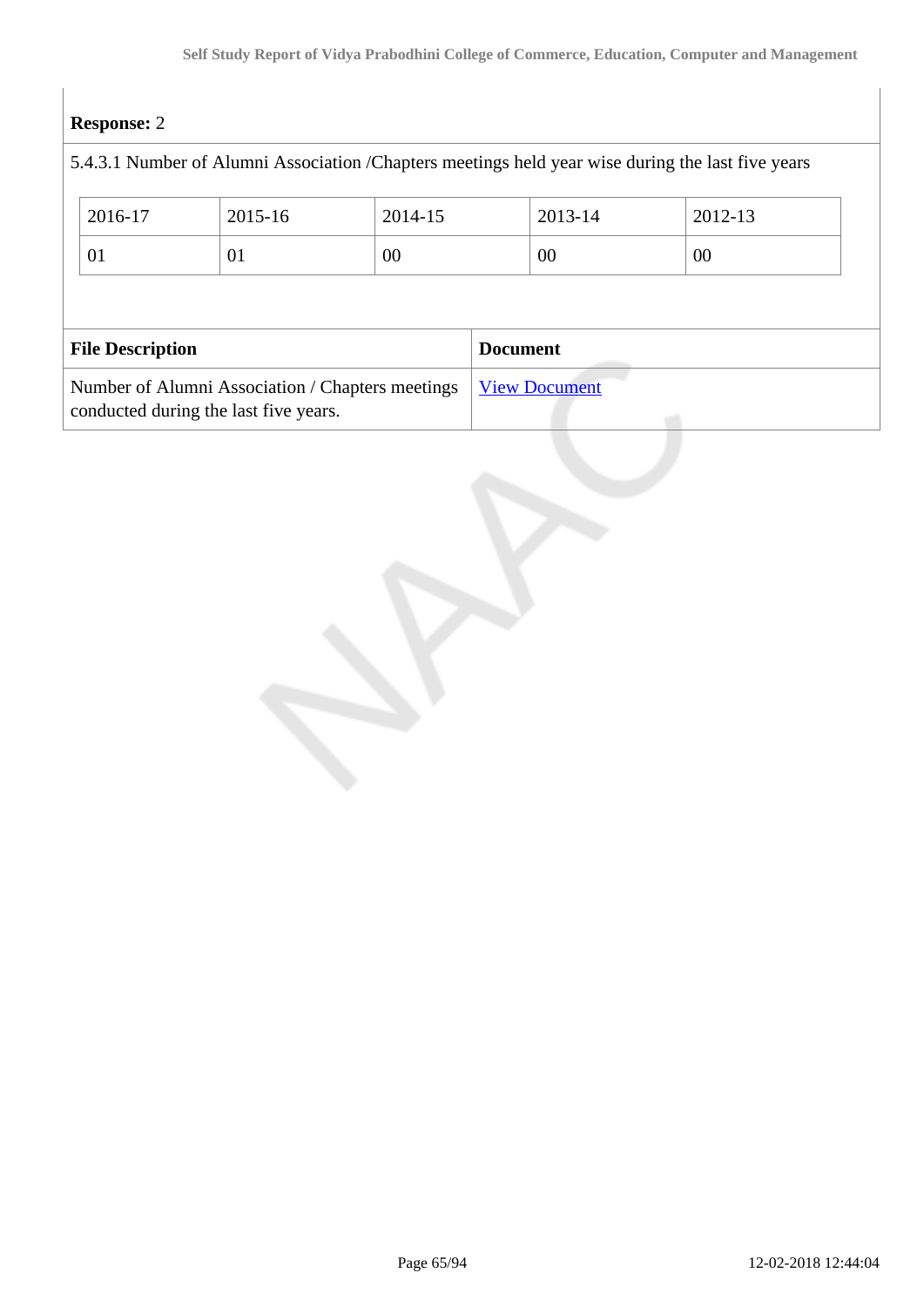# **Criterion 6 - Governance, Leadership and Management**

# **6.1 Institutional Vision and Leadership**

 **6.1.1 The governance of the institution is reflective of an effective leadership in tune with the vision and mission of the institution**

**Response:** 

**OUR VISION:** Excellence Everywhere Everytime

**OUR MISSION:** To create and develop a quality environment through the integration of conceptual knowledge, application of skills, basic human values and field realities, thereby nurturing competent, value based and resourceful citizens, who selflessly contribute to Nation Building by serving the nation above self.

## **NATURE OF GOVERNANCE**

Keeping the institutional vision and mission at the forefront, the institution has strived to make its governance **consultative and participative** in nature. The head of the institution takes significant and routine decisions pertaining to different matters of the institution, such as purchase, organizing events, maintenance, teacher and student related issues, and institutional related matters are arrived at, and the stages that are followed in decision making are as under:

- 1.Needs/opportunities/challenges/issues are identified by the Principal /other stakeholders.
- 2.Requisition/proposal/application is sought from the stakeholders.
- 3.Principal studies the requisition/proposal, and seeks further clarification if required.
- 4.Principal consults the Vice-Principal, senior faculty members and other stakeholders about the feasibility and viability of the concerned proposal.
- 5.In case of non-routine/significant matters, the same is forwarded to the Managing Committee for their approval; in case of routine matters, decisions are taken by the Principal.
- 6.On approval, the Principal sends the proposal to the concerned officials for necessary action and execution.

The institution takes following measures to maintain positive work culture in consonance with the institutional Vision & Mission:

- 1.Management convenes joint staff meetings to keep abreast of the institutional functioning, while infusing the staff members with new ideas and motivation.
- 2.The Principal, in co-ordination with Vice-Principal and faculty, looks after the smooth functioning of the regular activities of the Institution.
- 3.Meetings are held with committees/bodies comprising of representatives of staff, student, parent, industry and alumni of the institution to conduct curricular, co-curricular and extra-curricular activities.
- 4.The Principal consults and seeks advice from the College Advisory Committee, Parent-Teachers Association and Local Managing Committee of the Institution in formulation of institutional policies.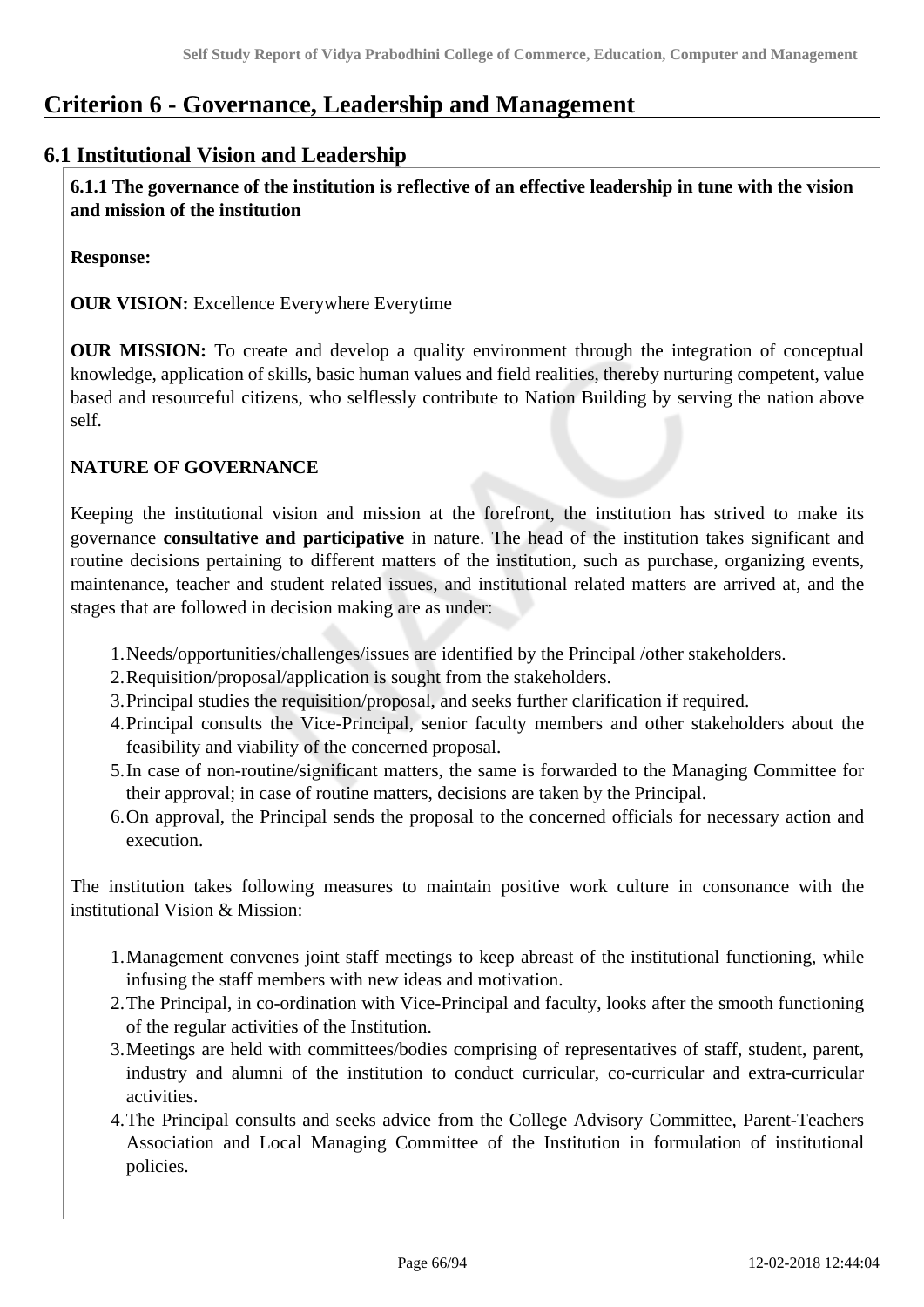### **PERSPECTIVE PLANS**

- 1.To start degree courses in Bachelor of Computer Application & Bachelor of Business Administration. Necessary permission has been obtained from the concerned authorities.
- 2.To start an M.Com program.
- 3.To incubate a research culture in teachers and students, through formation of "Anusandhan Prabodhini" Research Centre.
- 4.To start skill enhancement and add-on courses.
- 5.To start "Natya Prabodhini", "Sangeet Prabodhini" and "Vyavsay Margdarshan Prabodhini".
- 6.To start IGNOU Center for undergraduate and post graduate programs.

### **TEACHERS IN DECISION MAKING BODIES**

- 1.The Principal and Vice-Principal execute the institutional roadmap through different committees and bodies.
- 2.The teachers actively participate in various academic, co-curricular, extra-curricular activities and administrative functions.
- 3.Conveners/Chairperson of various cells/committees such as Discipline Committee, Examination Committee, NSS Unit, Sports Council, Students' Council, Research & Consultancy Cell are empowered to formulate plans and guide committee in accordance with the UGC/University guidelines and the Institutional vision and mission.

#### **6.1.2 The institution practices decentralization and participative management**

#### **Response:**

The management believes in collaborative and co-operative work culture and the Institutional practices are designed along these lines. The process of de-centralization has helped the Institution in nurturing healthy management practices.

The process of **participative management** is achieved through the induction of teaching and non-teaching members in the Local Managing Committee. Suggestions and views put forth by the teaching and administrative staff and other stakeholders are given due place in the decision-making process. Joint meetings of the management, staff members and other stakeholders provide forums for consensus oriented discussions on major issues. Decisions are subsequently taken by the Managing Committee.

### **CASE:**

#### **Student Welfare Fund**

#### **Situation:**

The Institution was set up and is managed by common citizens mostly from the field of education, who have no financial might. The issue of a lack of funds, especially with regard to student welfare fund, posed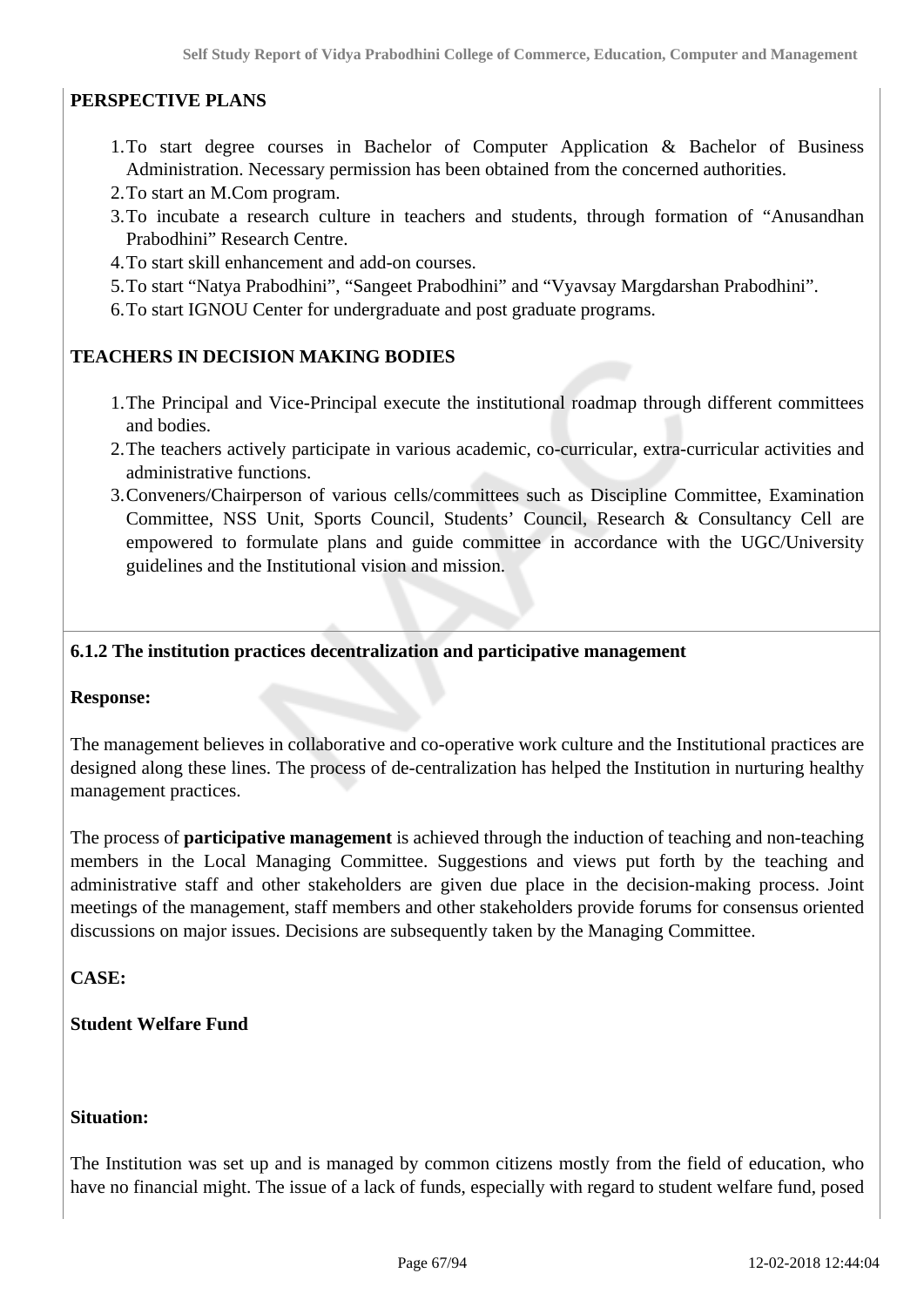a great challenge to the college.

#### **Objectives:**

- 1.To facilitate the welfare and development of the students particularly for those coming from economically weaker sections as well as socially backward classes.
- 2.To support infrastructure development of the institution.

#### **Strategy:**

Create an alternate source of funds for students and institution.

#### **Action:**

The then Officiating Principal took the initiative in holding a staff meeting. The members put forth their candid views, giving suggestions to achieve the goal of establishment of a student welfare fund. The deliberations, carried out in a democratic and participative manner, led to a decision based on consensus wherein, it was decided that the teaching and administrative staff would contribute a fixed amount every month from salary, towards the setting up of the student welfare fund. The teaching faculty volunteered to contribute Rs. 200 each month and the non-teaching faculty volunteered to contribute Rs. 100 every month towards the student welfare fund. As on today, the same stands at Rs. 600, Rs. 400 and Rs. 200. The total corpus generated for the purpose is Rs. 2,36,000/- as on 31st December, 2017.

#### **Measurement of Success:**

From the date of inception of the fund till 31st December, 2017, **Six students** have availed benefit to pay their **admission fees**. Students' welfare Fund was also utilize to provide facilities like **Backdrop curtain and window curtains**, **Cupboards for Examination Section and Geography laboratory** , **Digital Point & Shoot camera**, **Video Camera with Tripod** and **Sofa set**.

This approach of **jointly working towards helping the students** further strengthens the Institutional **esprit de corp**.

# **6.2 Strategy Development and Deployment**

**6.2.1 Perspective/Strategic plan and Deployment documents are available in the institution**

**Response:** 

**CASE:** 

# **STRENGTHENING STUDENT ENROLLMENT**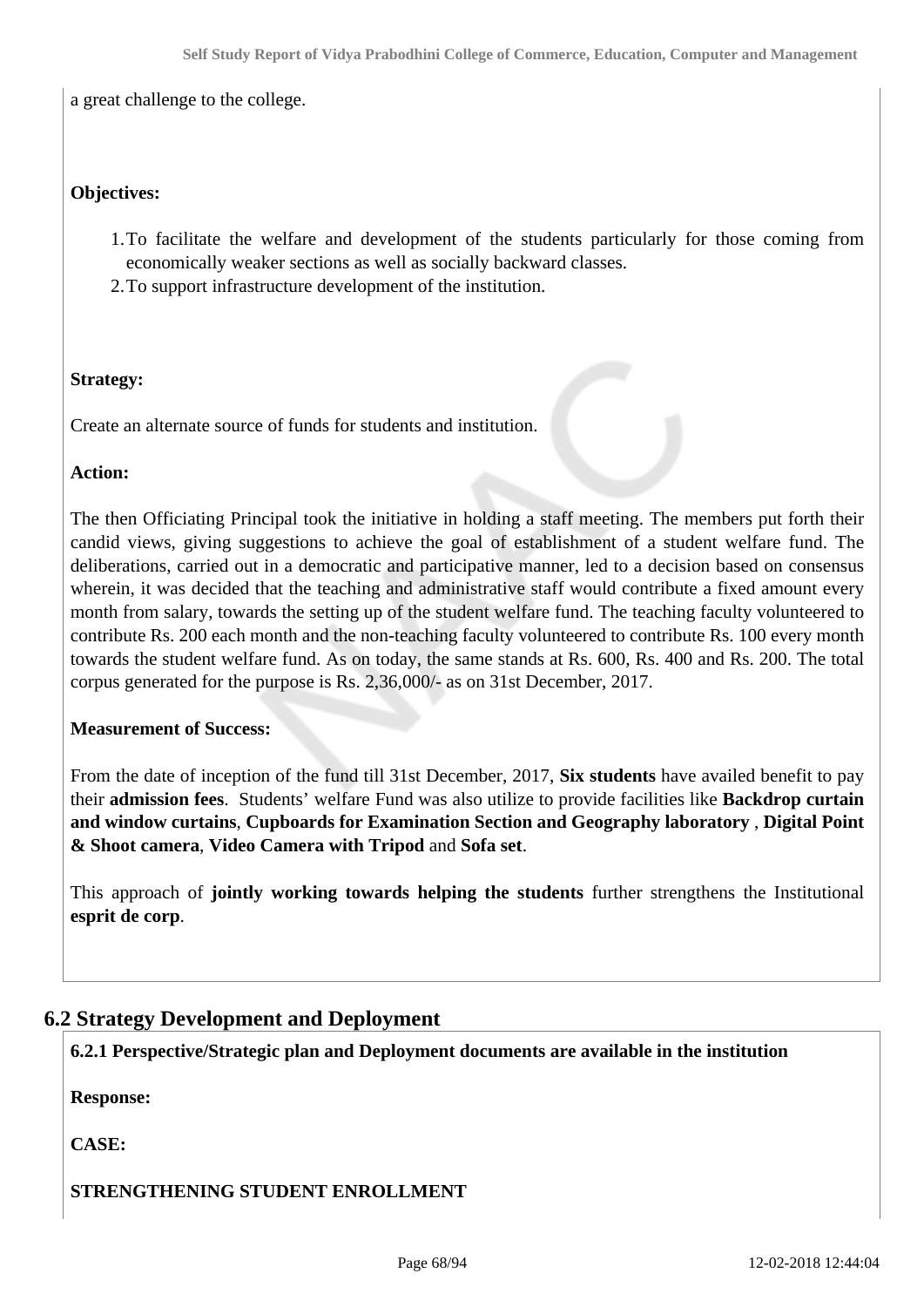## **Situation:**

The institution is the youngest college in the region, and is located between two major cities of Panaji and Mhapsa. Along with, the institution is flanked by four established and reputed colleges in the district. Due to these reasons, students have traditionally gravitated towards these urban centres and colleges. Hence, building upon the reputation of the institution and attracting students to the college was a challenging proposition.

## **Objectives:**

- 1.To build institutional reputation and goodwill.
- 2.To increase and sustain the number of students' admission.
- 3.To make the institution centre of excellence for learning.

### **Strategy:**

To build up the institutional reputation and academic goodwill, and In order to create a unique identity for the College by creating contact points between the institution and the local communities by undertaking wide-ranging outreach activities.

### **Tactics:**

- 1.Participate in intercollegiate events and competitions, and organize community-oriented events with an aim to make a mark.
- 2.Use the success to focus the limelight on the college by getting the print/social/electronic media to cover the activities, achievements and events of the college.
- 3.Approach journalists for exclusive college-centric articles
- 4.Exploit the locational advantage of the institution thereby increasing its visibility.
- 5.Leverage the buzz thus created to attract more students and parents to the educational and cocurricular opportunities the college offered

### **Action:**

- 1.The National Service Scheme is the bedrock of its **community outreach program**, with volunteers participating in several community-service activities. **18 NSS volunteers** have attended **nationallevel camps**.
- 2.The institution provides the best of coaching and equipment for students; **22 National Medals, 22 State Medals, 47 University Medals and 2 inter-collegiate championships** testify to the results**.**
- 3.The Institution, through its Students' Council and Department of Sports organizes **state-level competitions** for students and faculty; and also motivates and trains its own faculty and students to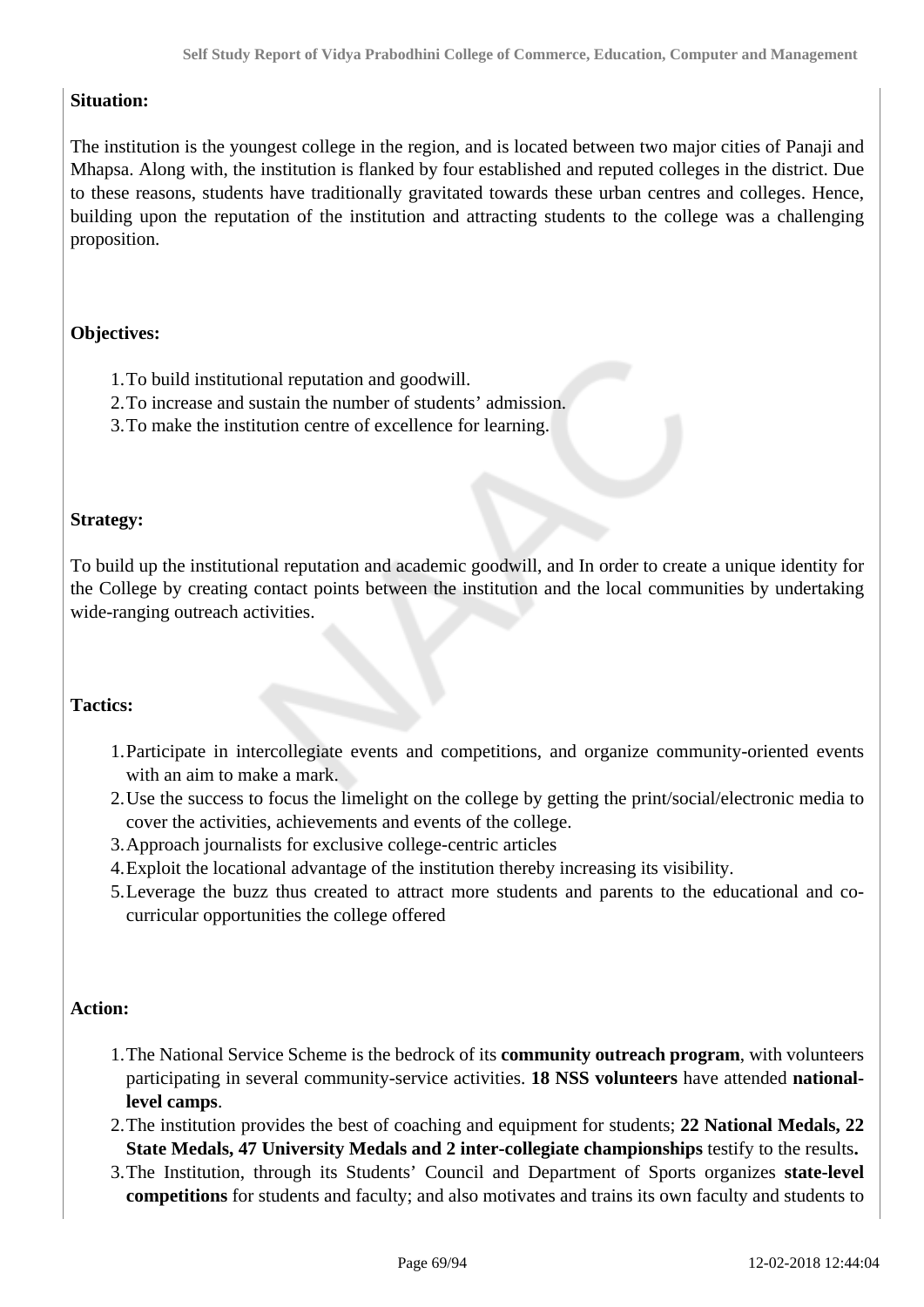participate in various inter-collegiate and state-level events.

- 4.The institution is an established **Hub of Exam and Study Centre,** being recognised as a Centre for Company Secretary Examination conducted by Institution of Company Secretaries of India; State Eligibility Test (SET) conducted by Savitribai Phule Pune University; National Accounting Talent Search Examination conducted by Indian Accounting Association. The institution is also a Study Centre for IGNOU and National Institution of Open Schooling of MHRD.
- 5.The institution has organized over ten international, national and state-level **workshops, conferences/seminars, talks, and certificate courses** for academic staff and students of different institutions, unfurling the institution's standard in the academic and research arena.
- 6.**Press & Publicity:** The institution disseminates press-releases in news media in Goa. Advertising media like banners, pamphlets and newspaper advertisements, social media like Facebook is judiciously used to upload activity reports of the institution tagging students. Faculty members have visited higher secondary schools to orient students on various institutional, academic and extracurricular activities.

#### **Measurement of Success:**

The strategy has achieved success, as can be seen in the rise in the number of admissions so much so that aspiring candidates are today on the waiting-list.

 **6.2.2 Organizational structure of the institution including governing body, administrative setup, and functions of various bodies, service rules, procedures, recruitment, promotional policies as well as grievance redressal mechanism**

#### **Response:**

STRUCTURE OF ACADEMIC AND ADMINISTRATIVE GOVERNANCE

| <b>ACADEMIC</b>             | <b>ADMINISTRATIVE</b>       | <b>FINANCIAL</b>            |
|-----------------------------|-----------------------------|-----------------------------|
| $\vert$ 1. Management       | 1. Management               | 1. Management               |
| 2. Advisory Committee       | 2. Advisory Committee       | 2. Advisory Committee       |
| 3. Local Managing Committee | 3. Local Managing Committee | 3. Local Managing Committee |
| $ 4.$ Principal             | 4. Principal                | $ 4$ . Principal            |
| 5. IQAC                     | 5. IQAC                     | 5. IQAC                     |
| 6. H.O.D                    | 6. Accountant               | 6. Accountant               |
| 7. Teaching Faculty         | 7. UDC                      | 7. UDC                      |
|                             | $8.$ LDC                    | $8.$ LDC                    |
|                             | 9. MTS                      | 9. MTS                      |

The Institution consults & seeks advice from the following governing bodies:

- 1.The College Managing Committee.
- 2.The College Advisory Committee.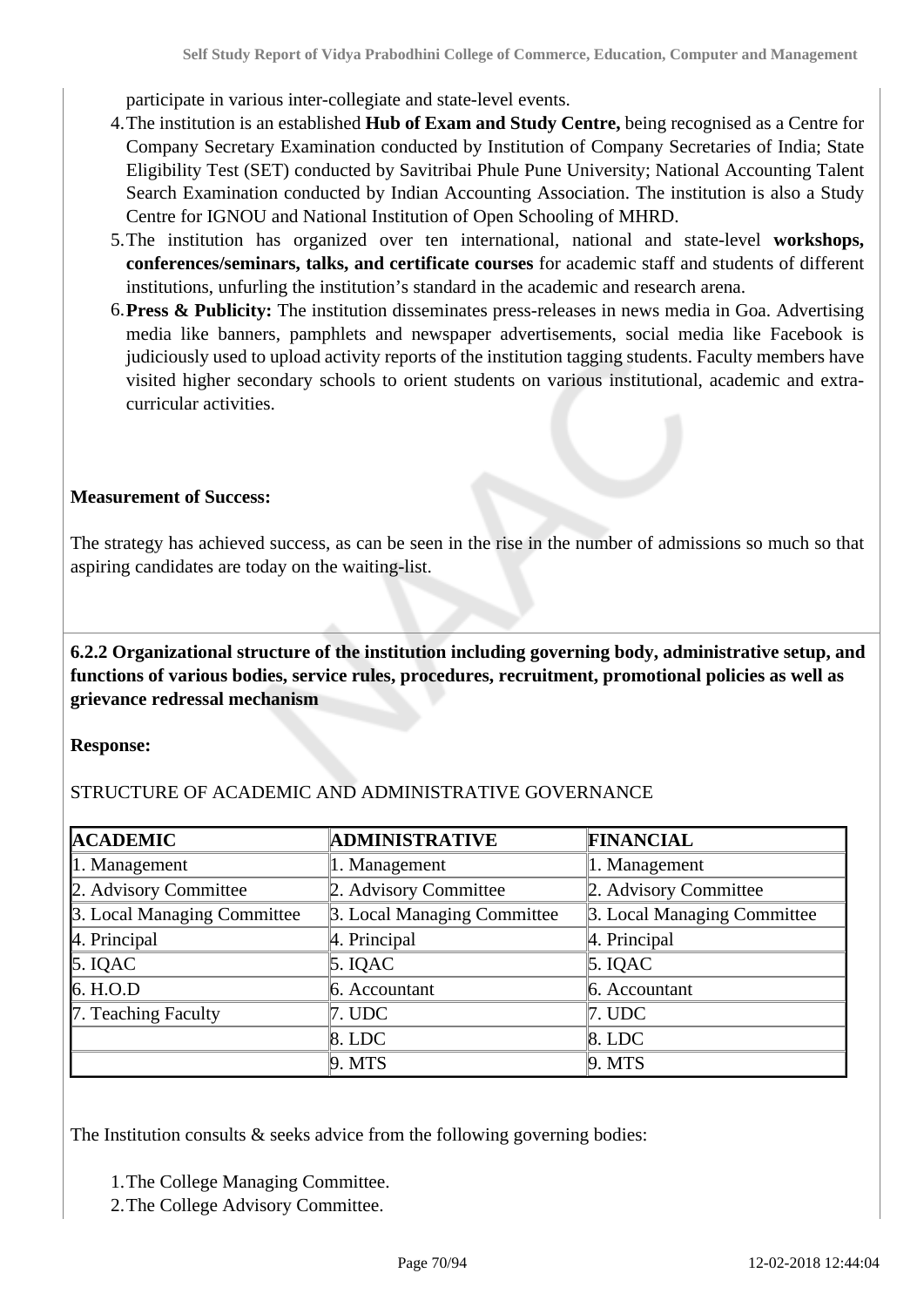3.The College Local Managing Committee.

#### **Other Working Committees:**

- 1.**Admission Committee:** Counsels applicants & their parents, and serves as a source of information, helping them with the admission process.
- 2.**Students' Council Committee**:The Institution encourages self-governance for growth & leadership through a representative body of the student community.
- 3.**Examination Committee:**The Committee is in-charge of all matters pertaining to the intra semester assessment (ISA) and the semester end examinations (SEE) of the First and Second Years of the B.Com and B.A.B.Ed. programs. The committee is also well supported by **Unfair Means Committee, Grievance Committee:**
- 4.**ISA Monitoring Committee:** The Committee monitors conduct of ISA.
- 5.**Time Table Committee:** The Committee prepares & monitors the allocation of class hours and structures the academic program.
- 6.**Anti-Ragging Squad:** Constituted as per statutory norms.
- 7.**Research & Consultancy Cell:** The Cell promotes research culture amongst teachers and students by conducting varied research related activities.
- 8.**Internal Quality Assurance Cell (IQAC):** Formed as per the guidelines, the institution has a proactive IQAC cell.
- 9.**Career Guidance and Placement Cell:** The purpose of this Cell is to apprise students of the emerging work related/job opportunities and impart to them sound counsel for effective career planning.
- 10.**Parents Teachers Association (PTA):** The Association provides the parents a forum to voice their opinions and participate in policy making of the Institution.
- 11.**Alumni Association:** It provides a forum to our ex-students to share their experiences, information and views in pursuit of further strengthening of the institution.
- 12.**Committee for Other Backward Class (OBC):** The Committee looks into all matters related to OBC students.
- 13.**Committee for SC/ST:** The Committee looks into all matters related to SC/ST students.
- 14.**Internal Complaint Committee:** Constituted as per statutory norms.
- 15.A**nti-Ragging Committee:** Constituted as per statutory norms.
- 16.**Discipline Committee:** The students who engage in academic misconduct or violate the discipline of the Institution are brought before the Discipline Committee.

#### **Service Rules, Procedures, Recruitment, Promotional Policies**

The Institution is affiliated to Goa University, Goa and recognised by the Govt. of Goa and NCTE, Bhopal and UGC New Delhi. The Institution follows the following rules and regulations for the smooth and effective functioning:

1.Statutes and ordinances of Goa University, Goa.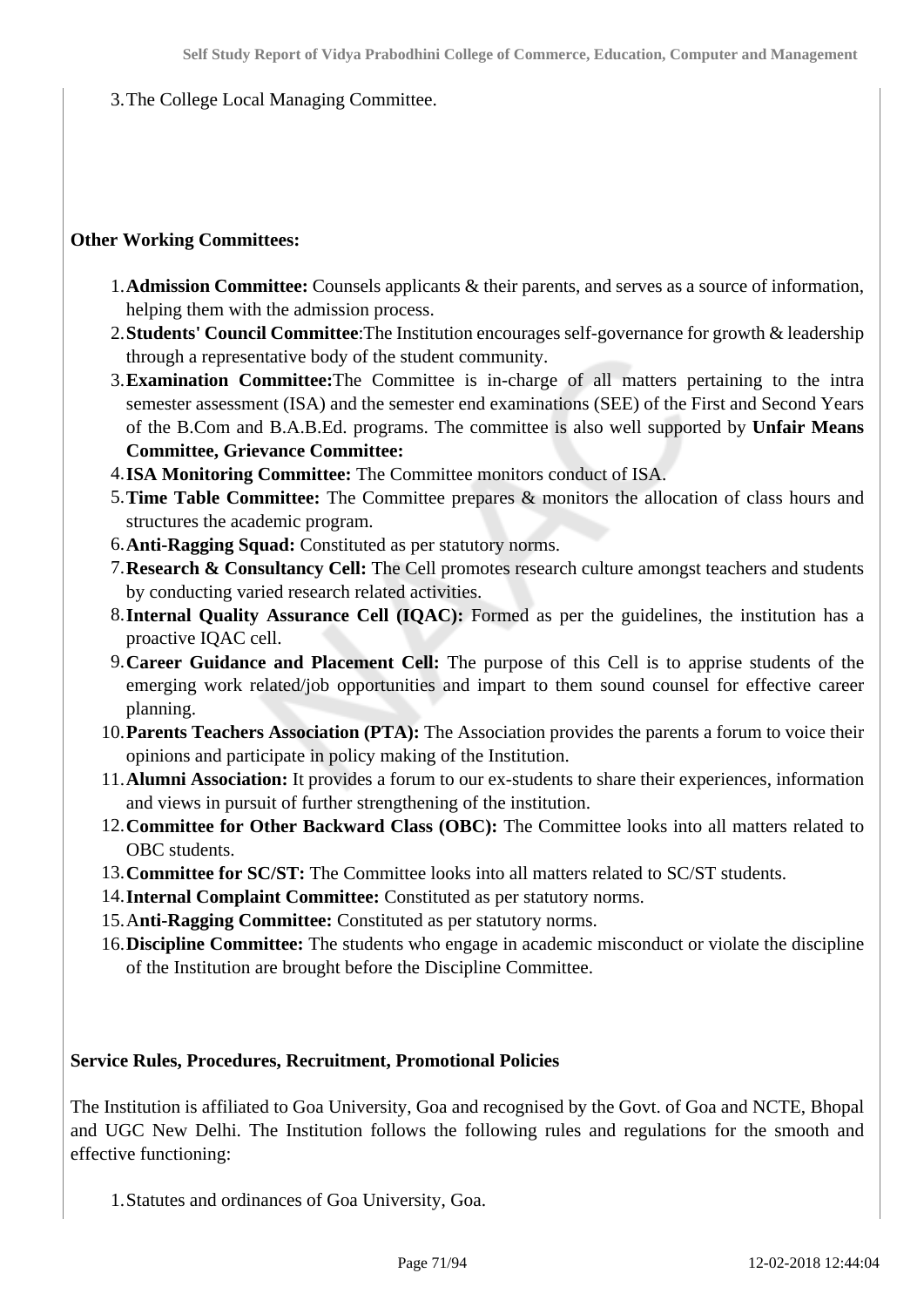- 2.Recruitment rules made applicable by the Goa University and Government of Goa.
- 3.Central Civil Service Rules (CCSR) rules made applicable by the Government of Goa.
- 4.NCTE norms and regulations made applicable to B.A.B.Ed course.
- 5.Government circulars, notifications and gazette as applicable.
- 6.UGC circulars/notifications as applicable.
- 7.Policies and rules of Prabodhan Education Society.

 **6.2.3 Implementation of e-governance in areas of operation: 1.Planning and Development 2. Administration 3. Finance and Accounts 4. Student Admission and Support 5.Examination A. All 5 of the above**

**B. Any 4 of the above**

**C. Any 3 of the above**

**D. Any 2 of the above**

#### **Response:** B. Any 4 of the above

| <b>File Description</b>                                                                                            | <b>Document</b>      |
|--------------------------------------------------------------------------------------------------------------------|----------------------|
| Details of implementation of e-governance in areas<br>of operation Planning and<br>Development, Administration etc | <b>View Document</b> |
| Screen shots of user interfaces                                                                                    | <b>View Document</b> |

 **6.2.4 Effectiveness of various bodies/cells/committees is evident through minutes of meetings and implementation of their resolutions** 

**Response:** 

### **CASE:**

A case of student indiscipline pertaining to three students of the F.Y.B.Com program arose in the college. The students displayed arrogant behaviour, flaunted a careless and casual approach, used abusive language, creating nuisance in the class and showing disrespect to teachers, thereby setting a bad example to peers. As the Institution believes in transforming the students' behaviour through a process of counseling and not by punishing, the authorities decided to look into this issue, and find a solution which would help to bring positive change in the students. The Principal had an informal interaction with the Attendance and Discipline committees and requested their conveners to look into the issue.

A special meeting of the Attendance and Discipline committees was convened to study the case. The members were clear that for the efforts to bear fruit, parents and teachers would have to go hand-in-hand.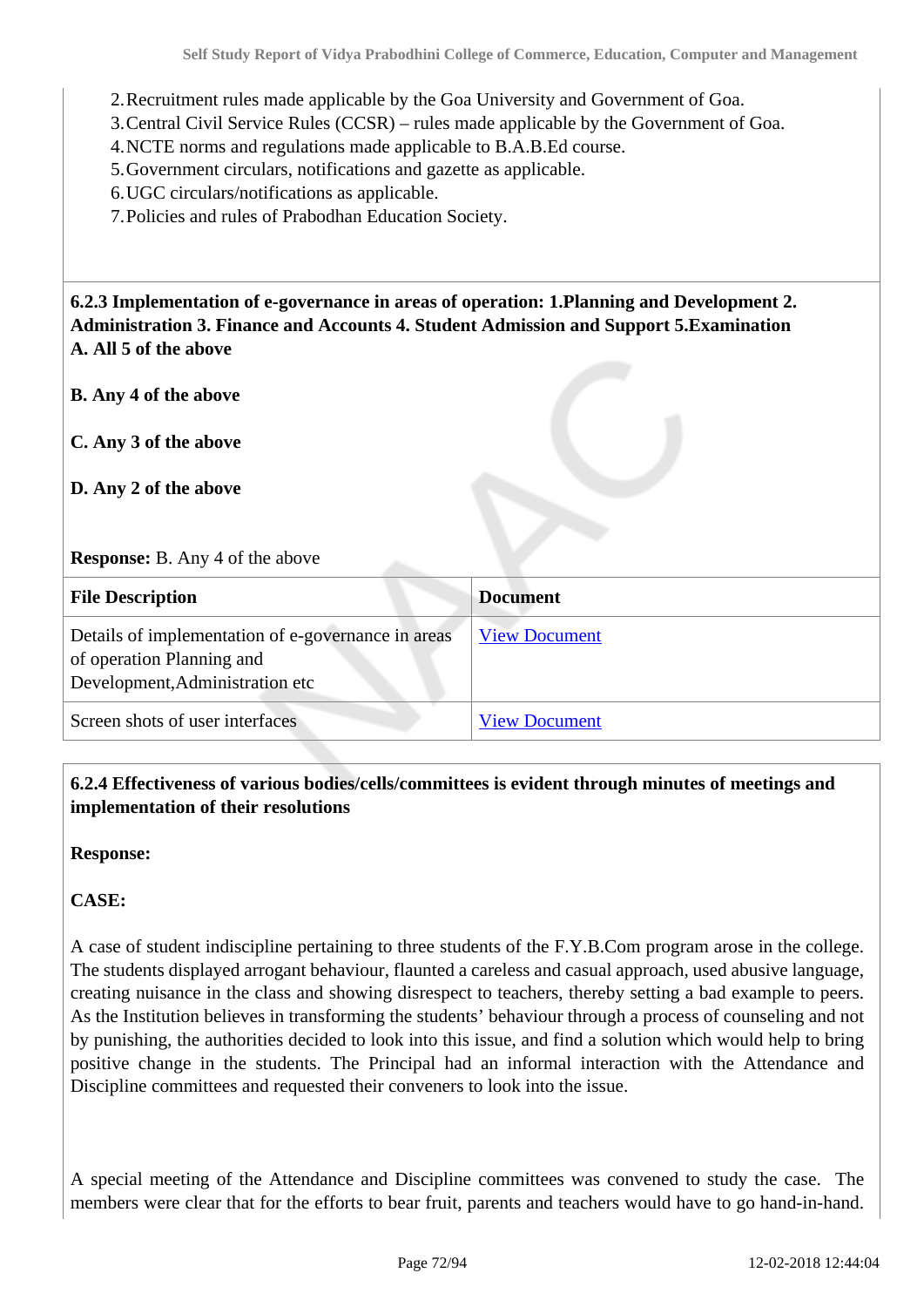The members decided to take recourse to a humane and positive approach by attempting to understand the root cause of the behaviour, over delivering retributive punishment, to transform the students' behaviour.

The following measures were recommended:

- 1.Home visits to interact with parents, and inviting parents to college on a regular basis.
- 2.The students were to be counseled by the members of the two committees every week to keep a check on their progress.
- 3.Consistent effort to create self-realization about the consequences of their behaviour and to bring about transformation in behaviour and attitude through a friendly and informal approach was to be focused on.
- 4.A clear picture regarding the university requirements pertaining to the attendance was to be given to the students.
- 5.The students were to be explained about the consequences of their actions such as absenteeism.
- 6.Moderate warning to be given to the students regarding the consequences of their action.
- 7.An undertaking from the parents and the students was to be taken to ensure that the present undisciplined behaviour of the students did not continue. However, the focus was on getting the students to commit to a change in behaviour, rather than just the written undertaking.
- 8.The students were to be given a clear picture of the possible adverse consequences of their actions.

Impact of the implementations of the decision of the above two Committees:

- 1.The students showed marked improvement in their behaviour in class and also towards other students and teachers
- 2.The parents-child relationship became more affectionate and caring.
- 3.Their attendance showed improvement as they began to attend college regularly
- 4.These students attended remedial classes
- 5.The results of the students improved over their previous semesters.

These Committees worked in a co-ordinated manner and were effective in achieving the objectives for which they were set up. The resolutions adopted by the Committees and as recorded in their minutes have been effectively implemented with positive result and outcomes which have helped the institution in functioning as per its vision and mission.

## **6.3 Faculty Empowerment Strategies**

## **6.3.1 The institution has effective welfare measures for teaching and non-teaching staff**

## **Response:**

- 1.**Co-operative Credit Society**: The employees can avail of credit at a significantly lower interest rate in comparison to bank interest rates. Interest rate on RD and FD accounts are higher than that offered by banks.
- 2.The institution provides **financial assistance** to staff members for attending W**orkshops,**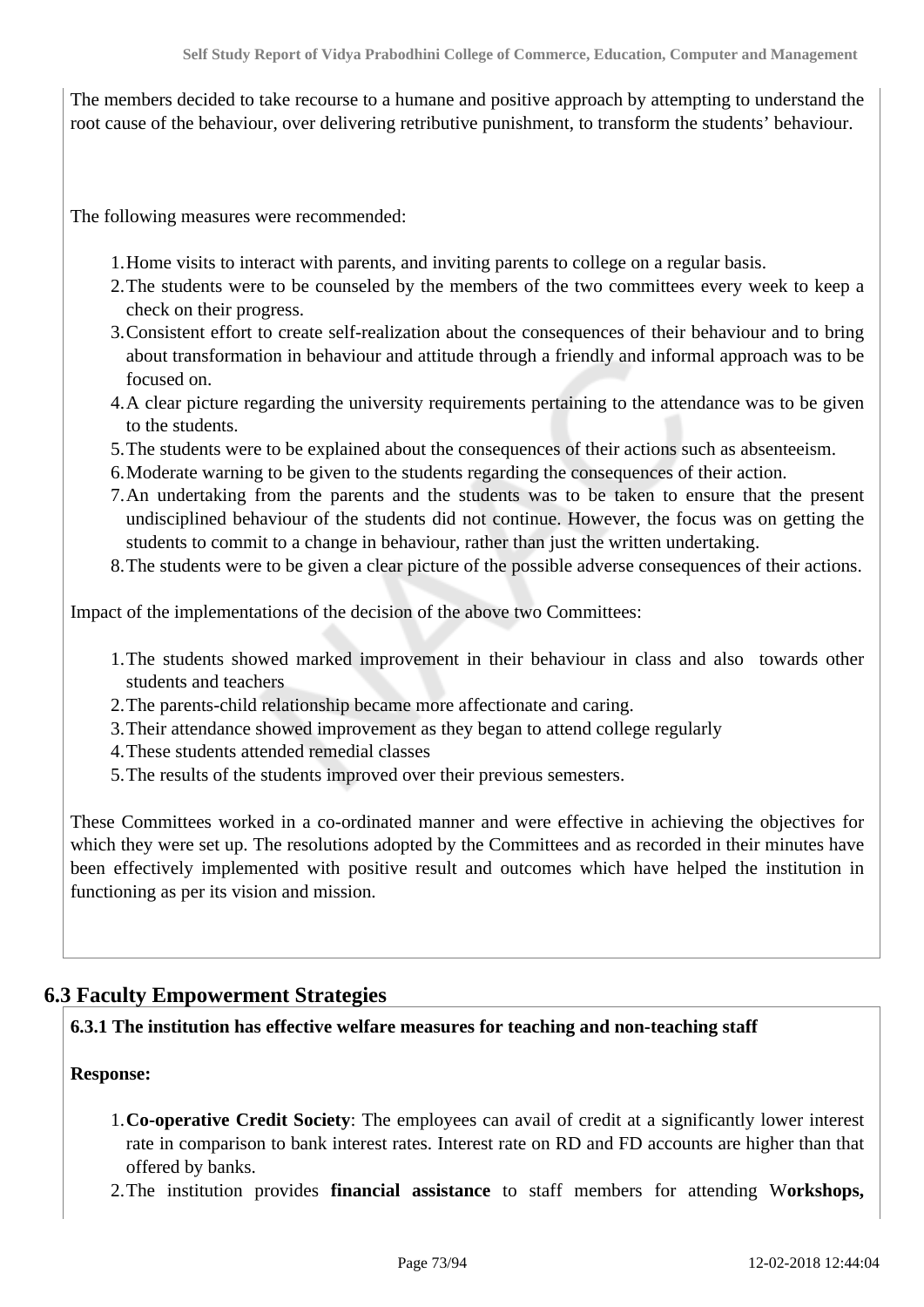## **Seminars, Symposiums and Conferences.**

- 3.**All leaves** (Earned Leave, Casual Leave, Maternity Leave, Child Care Leave, Paternity Leave, Study Leave, leave for Faculty Improvement Program - FIP, Extraordinary Leave, Medical Leave, Duty Leave, Sabbatical, Leave Not Due), **Lien on posts, allowances** (Dearness Allowance, Traveling Allowance, House Rent Allowance) and **concessions** (Leave Travel Concession) are made available to employees as per Goa University statutes, Government of Goa and Central Government regulations.
- 4.A second **Reading Room,** with four computers equipped with Online Public Access Catalogue (OPAC) and internet facilities, is provided in addition to the seating facilities in the Library.
- 5.**Canteen:** The institution has a canteen which provides good quality food at reasonable price.
- 6.**Birthday Celebrations:** The institution celebrates staff-members' birthdays, thereby creating belongingness amongst the staff.
- 7.**Wedding Gift**: Staff members contribute towards a common wedding gift.
- 8.**Free internet facility** is made available to teaching as well as non-teaching staff to enhance work efficiency, update knowledge as well as to pursue higher education.
- 9.The Management organizes **staff lunches** during joint staff meetings and celebrates festivities for the faculty members, to keep up the spirit of camaraderie amongst them.
- 10.**Water purifier**: The institution has provided water purifiers, which are equipped with hot and cold water facility. Along with, the institution has also installed an RO water purifier system.
- 11.Staffroom is provided with separate **Ladies and Gents washrooms**.

## **6.3.2 Average percentage of teachers provided with financial support to attend conferences/workshops and towards membership fee of professional bodies during the last five years**

#### **Response:** 42.37

6.3.2.1 Number of teachers provided with financial support to attend conferences / workshops and towards membership fee of professional bodies year wise during the last five years

| 2016-17  | 2015-16 | 2014-15 | 2013-14 | 2012-13 |
|----------|---------|---------|---------|---------|
| <u>ب</u> |         | ັ       |         | U       |

| <b>File Description</b>                                                                                                    | <b>Document</b>      |
|----------------------------------------------------------------------------------------------------------------------------|----------------------|
| Details of teachers provided with financial support<br>to attend conferences, workshops etc. during the last<br>five years | <b>View Document</b> |

## **6.3.3 Average number of professional development /administrative training programs organized by the institution for teaching and non teaching staff during the last five years**

#### **Response:** 1.8

6.3.3.1 Total number of professional development / administrative training programs organized by the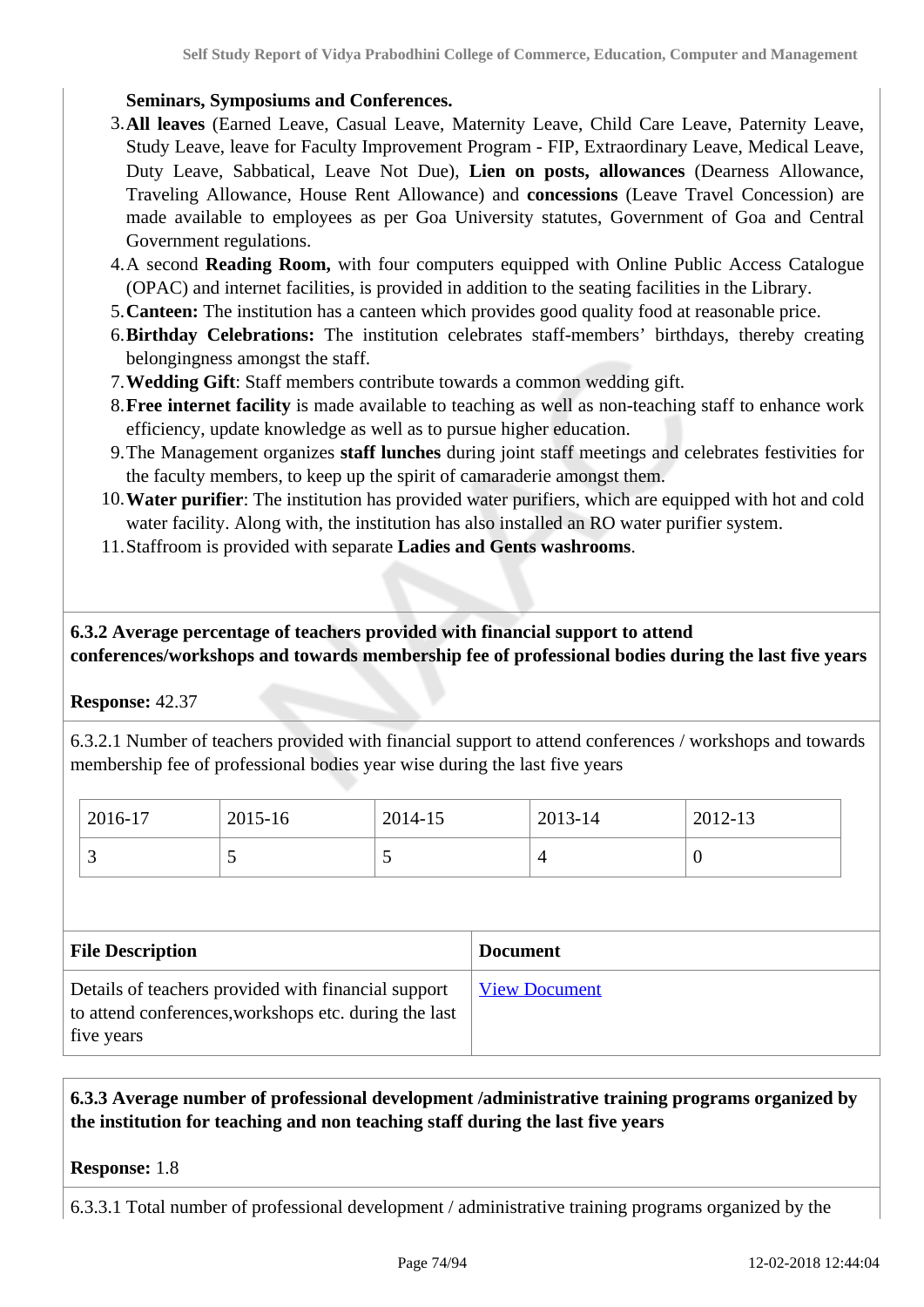## Institution for teaching and non teaching staff year wise during the last five years

| 2016-17 | 2015-16 | 2014-15 | 2013-14 | $2012 - 13$ |
|---------|---------|---------|---------|-------------|
|         |         | ν       |         |             |

| <b>File Description</b>                                                                                                                                              | <b>Document</b> |
|----------------------------------------------------------------------------------------------------------------------------------------------------------------------|-----------------|
| Details of professional development / administrative   <u>View Document</u><br>training programs organized by the Institution for<br>teaching and non teaching staff |                 |

## **6.3.4 Average percentage of teachers attending professional development programmes viz., Orientation Programme, Refresher Course, Short Term Course, Faculty Development Programme during the last five years**

#### **Response:** 33.67

6.3.4.1 Total number of teachers attending professional development programs, viz., Orientation Program, Refresher Course, Short Term Course, Faculty Development Programs year wise during the last five years

| 2016-17 | 2015-16 | 2014-15 | 2013-14 | 2012-13 |
|---------|---------|---------|---------|---------|
| v       |         |         |         |         |

| <b>File Description</b>                                                                       | <b>Document</b>      |
|-----------------------------------------------------------------------------------------------|----------------------|
| Details of teachers attending professional<br>development programs during the last five years | <b>View Document</b> |

## **6.3.5 Institution has Performance Appraisal System for teaching and non-teaching staff**

**Response:** 

## **Performance Appraisal for Staff**

Performance appraisal of the staff helps the institution to measure the Key Performance Area of the faculty, map the career progression of staff members, and evaluate the contribution of each staff member to the institution. This allows the institution to guide them to overcome their deficiencies and improve upon their performance. The following mechanisms allow the institution to gather data on faculty performance:

1.**Six-monthly Progress reports:** The teacher on probation is required to prepare and submit a report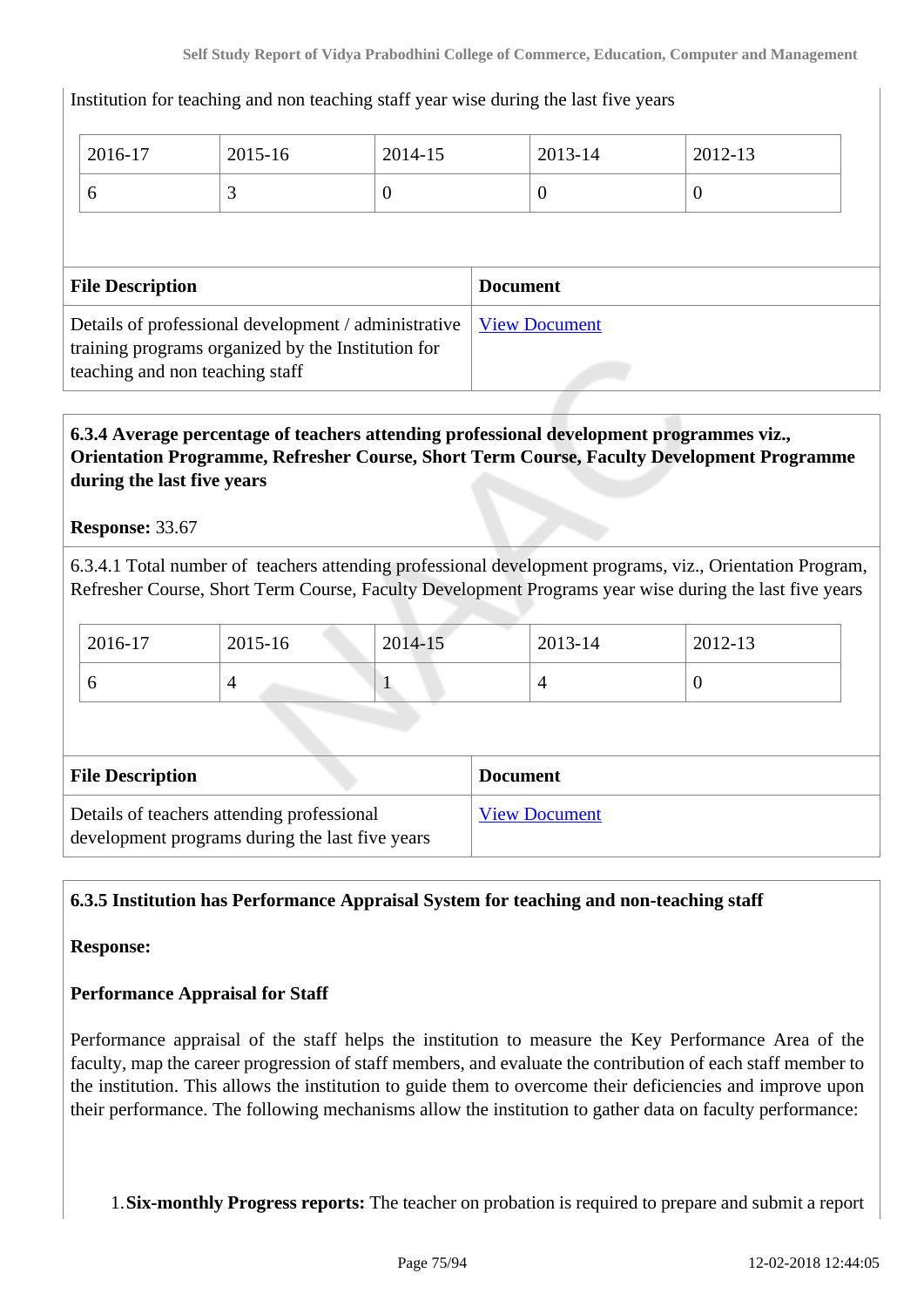of the work executed by him/her to the Principal at the end of six months. The assessment reports of the teachers is maintained by the Principal of the College in the forms as provided in Statute SC-5 of Goa University.

- 2.**Self-Appraisal report:** Each regular teacher is required to submit self-appraisal report at the end of each academic year which comprises of the work done, workshops/ seminars/ conferences/ paper published by the teacher, innovations/ contributions in teaching and other information as per the norms.
- 3.**Service Book:** A service book of each teacher is maintained by the Principal in the prescribed form as laid by the Goa Government to its employee.
- 4.**Promotions** are based on Career Advancement Scheme **(CAS)** and Academic Performance Indicators **(API score)** as required by the University Grants Commission**.**
- 5.**Confidential Report for Performance Appraisal of Non-Teaching Staff:** A confidential Report of all the non-teaching staff is maintained as per the Goa Government service rules.
- 6.**Student Feedback:** The academic faculty is evaluated by students on various criteria, at the end of each semester, and based on the analysis, the Principal guides the concerned faculty.
- 7.**Teaching Plan:** At the beginning of each term, each teacher prepares and submits a course-wise academic plan to the Principal, who appraises it at the end of each semester. A self-declaration on syllabus completion as per the teaching plan is submitted by the faculty to the Principal.
- 8.**Monthly Report:** Course-wise monthly reports on lectures scheduled, engaged and missed, along with extra lectures taken are submitted to the Principal.

## **6.4 Financial Management and Resource Mobilization**

## **6.4.1 Institution conducts internal and external financial audits regularly**

## **Response:**

The institution has been conducting regular external financial audit since the financial year 2012-13. The College Accountant prepares financial and other statements and supporting documents for the financial audit under the guidance of the Internal Audit Committee and presents it to a certified Chartered Accountant for audit. The College Accountant maintains a regular communication with the Auditor so as to clarify any queries on various aspects of the statement of accounts. Correcting these queries while audit is in progress reduces the scope for objections. Audit reports for the years 2012-13, 2013-14, 2014-15, 2015-16 and 2016-17 were found satisfactory by the Chartered Accountant.

 **6.4.2 Funds / Grants received from non-government bodies, individuals, Philanthropists during the last five years (not covered in Criterion III)**

## **Response:** 1.19

6.4.2.1 Total Grants received from non-government bodies, individuals, philanthropists year wise during the last five years (INR in Lakhs)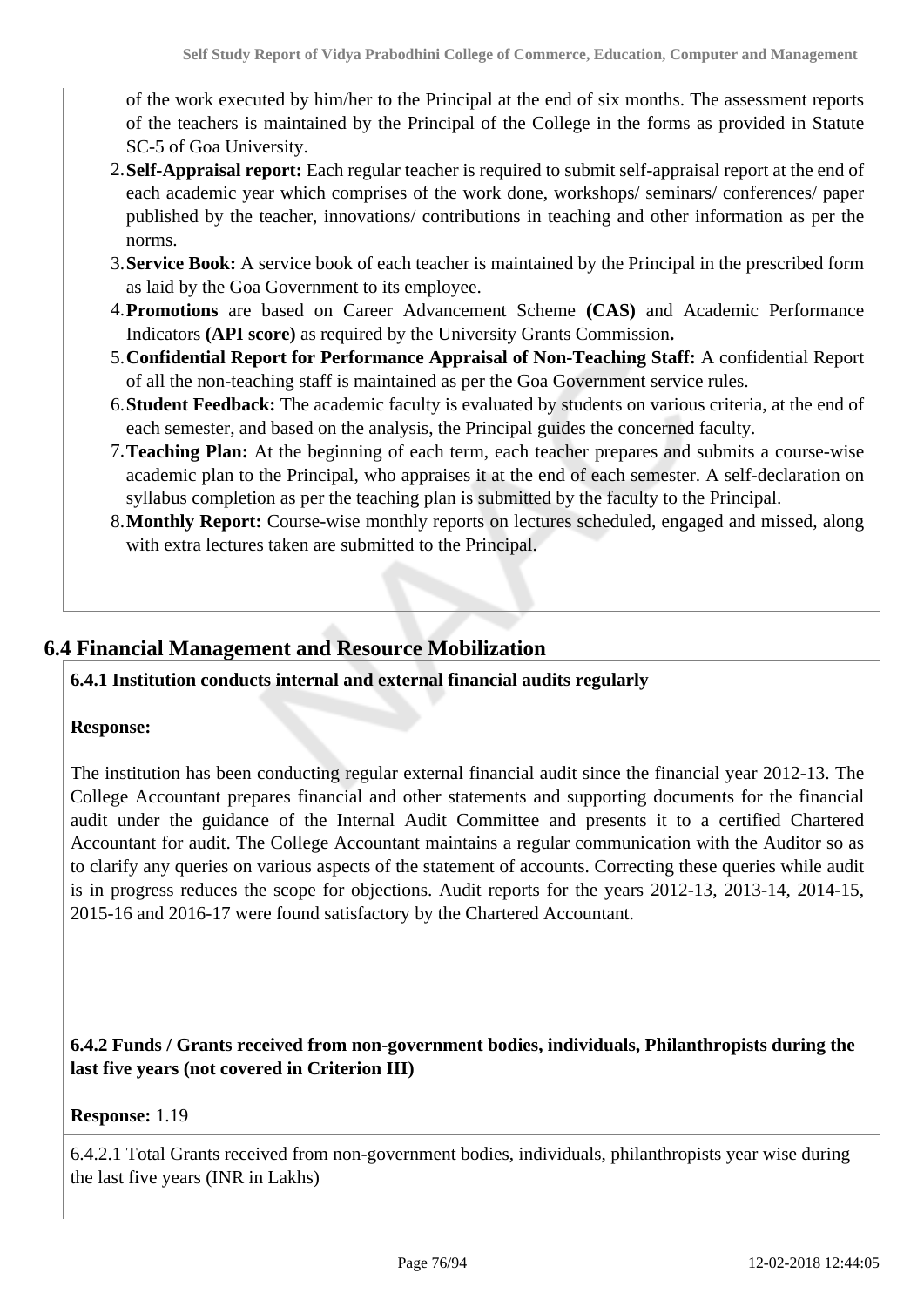| $^{\circ}$ 2016-17 | 2015-16 | 2014-15 | 2013-14 | 2012-13 |
|--------------------|---------|---------|---------|---------|
| 0.5                |         | $0.5\,$ |         | 0.189   |

| <b>File Description</b>                                                                      | <b>Document</b>      |
|----------------------------------------------------------------------------------------------|----------------------|
| Details of Funds / Grants received from non-<br>government bodies during the last five years | <b>View Document</b> |

## **6.4.3 Institutional strategies for mobilisation of funds and the optimal utilisation of resources**

#### **Response:**

The institution, being amongst the youngest colleges in Goa, in the year of its inception, had all its expenditure managed by Prabodhan Education Society, its parent institution, through optimum mobilization and utilisation of resources, primarily from various private sources such as donations and sponsorships.

The Institution, subsequently, was accorded the status of **Grant-In-Aid institution**, and presently receives grants (salary and maintenance) from the government of Goa through its nodal agency – the Directorate of Higher Education.

The Institution has also explored various approaches to mobilize resources from other sources to fulfill its short term and long term needs. The following strategies are adopted for mobilization of resources for the Institution:

**1) Renting out of the College Premises (Class Rooms):** The college rents out its premises, when they lie vacant such as during holidays and Sundays, to various other educational bodies for academic purposes. Our institution is a recognised Centre of Company Secretary Examination conducted by Institution of Company Secretaries of India; State Eligibility Test (SET) for Assistant Professor accredited by U.G.C. and conducted by Savitribai Phule Pune University; National Accounting Talent Search Examination conducted by Indian Accounting Association.

**2) Student Welfare Fund:** The members of the teaching and the non-teaching faculty contribute every month from their monthly salaries towards a student welfare fund, which helps in easing the educational expenditure of those students belonging to the financially weaker sections of society.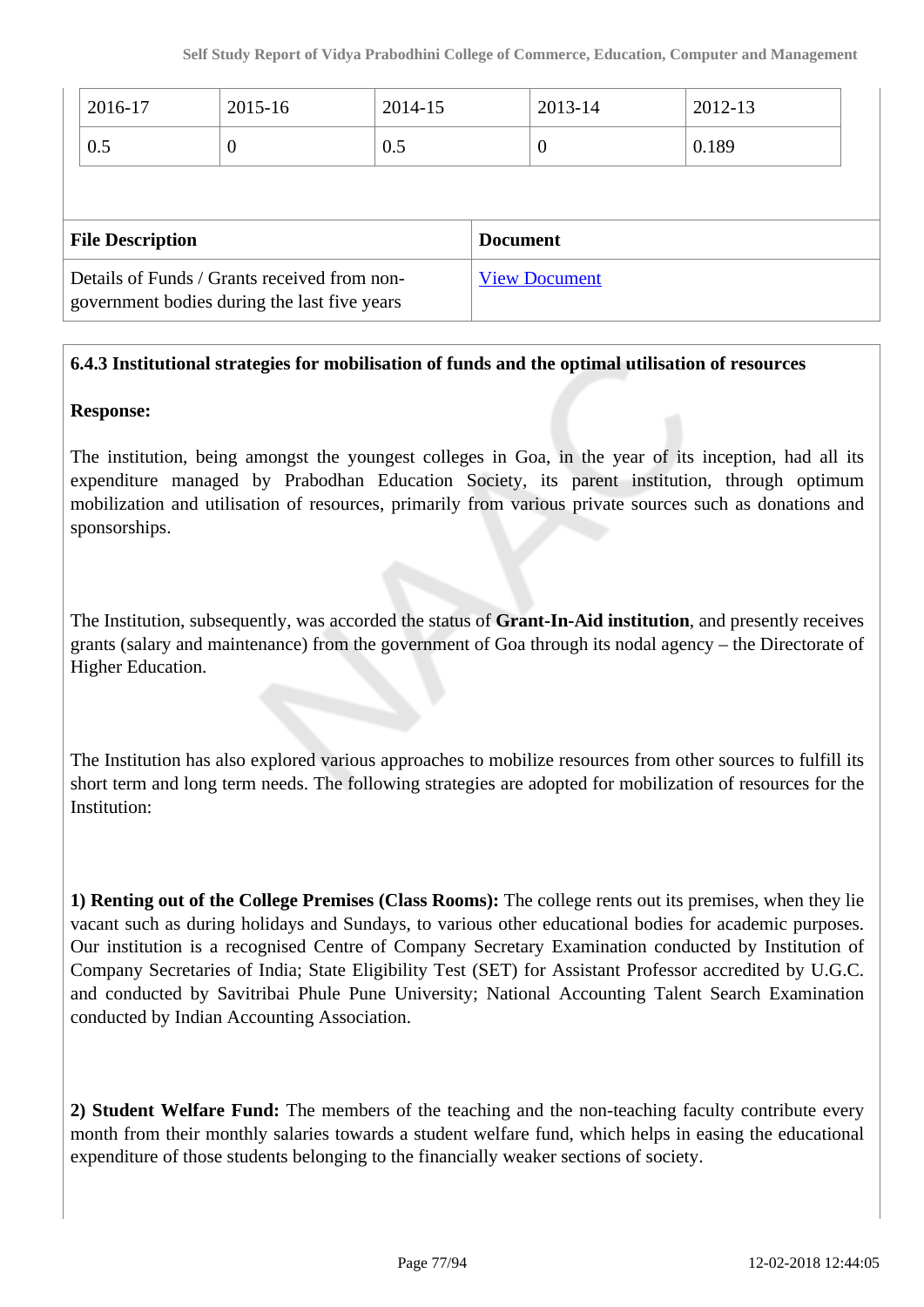The funds generated have been spent on achieving various developmental works for the Institution in order to achieve educational excellence for the students as well as for the expansion of infrastructural facilities for teaching purposes. The following was purchased from the amount generated through resource mobilization during the last five years.

- 1.Cupboards for Examination Section and Geography laboratory
- 2.Digital Point & Shoot camera
- 3.Video Camera with Tripod
- 4.P.A. sound system
- 5.Sofa set
- 6.Backdrop curtain and window curtains
- 7.Air conditioner

As can be seen from above, the institution managed to mobilize sufficient funds in spite of various constraints faced by the relatively new Institution, and the same has been utilized to bring about the necessary infrastructural development of educational facilities in the Institution.

## **6.5 Internal Quality Assurance System**

 **6.5.1 Internal Quality Assurance Cell (IQAC) has contributed significantly for institutionalizing the quality assurance strategies and processes**

## **Response:**

The IQAC Cell strives to promote measures for the Institutional functioning towards quality enhancement through improvement of internal quality culture, and by institutionalizing best practices. The IQAC of the College has arranged talks and introduced several practices to enhance quality of existing work culture. Following are two of the best practices recommended by the IQAC, which highlights the innovative and proactive nature of the Cell:

## **Student Home Visit Program:**

Students' academic success speaks volumes about the institutional quality. Besides developing a strong teacher-student relationship, the institution also believes in having a healthy teacher-parent rapport for encouraging healthy teaching-learning process; keeping this in mind, the IQAC suggested measures to create a formal framework for the nascent student home visit program. The Home Visit Program (HVP) is a unique practice wherein the teachers, after office hours, visits students' homes to build rapport with their parents and to update them about their ward's progress, since many students are first generation learners. The faculty members consciously avoid using a complaining tone while discussing their ward's performance. The home visits play a key role, helping the institution achieve its objective of seeking feedback from stakeholders for the improvement of the institution's performance.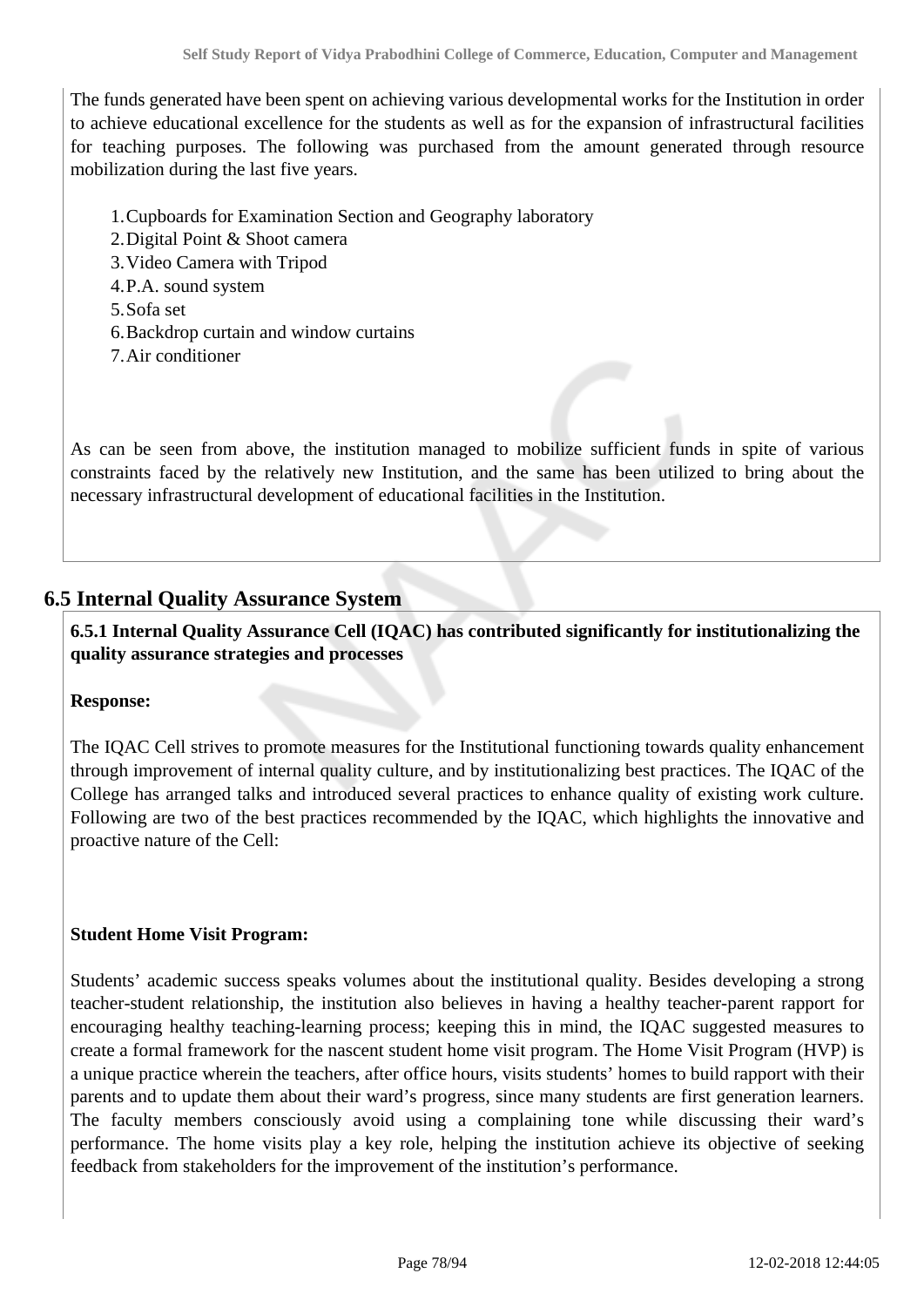## **Felicitation of Staff on Academic Achievements**

The quality of any organisation rests upon the quality of its human resource. The Institution takes pride not only in having highly qualified quality teaching staff but also in the quality of its non-teaching staff. The IQAC strives to enrich the quality of the Institutional human resource, not only by ensuring an environment conducive for further education, but also by nurturing a learning attitude through felicitation programs on academic achievements. The institution has a firm belief that the thrust of any college depends not only on quality of its teaching staff but also on the role played by its support staff; thereby initiating activities to groom teaching and non-teaching staff. The institution, based on IQAC suggestions, felicitates teaching as well as non-teaching staff for their academic achievements. The institution, besides planning felicitation programs, also invites esteemed dignitaries from academic field for felicitating the staff. Along with inspiring many of the teaching and non-teaching staff to pursue their further education, this thirst for education also motivates students to pursue their careers with zeal.

 **6.5.2 The institution reviews its teaching learning process, structures & methodologies of operations and learning outcomes at periodic intervals through IQAC set up as per norms**

**Response:** 

## **Multimedia-enabled Classrooms:**

In pursuit of quality education, the institution has provided the best of facilities which include modern chair tables, LCD projectors, interactive smart boards, and free internet facility, to mention a few.

The aim to enhance the teaching-learning process through sensory experience got an impetus, when IQAC recommended installing multimedia systems permanently in each class. The multimedia systems allow the teachers to show course related documentaries, interviews, movies and other related matter there by enhancing the learning experience of the students.

## **Online Student Feedback on Teacher Evaluation:**

The institution followed a manual system of collecting and analyzing the feedback, which was not only time-consuming but also an environmentally unfriendly practice. The IQAC proposed that the institution adopt an online feedback system, which would, along with saving paper and resources, make the process easier to implement, and simplify the analytic process. The institution took up on the suggestion, and using the resources available in-house, developed the software, giving the institution proprietary control over the software. The institution proposes to copyright the software in the near future.

**6.5.3 Average number of quality initiatives by IQAC for promoting quality culture per year**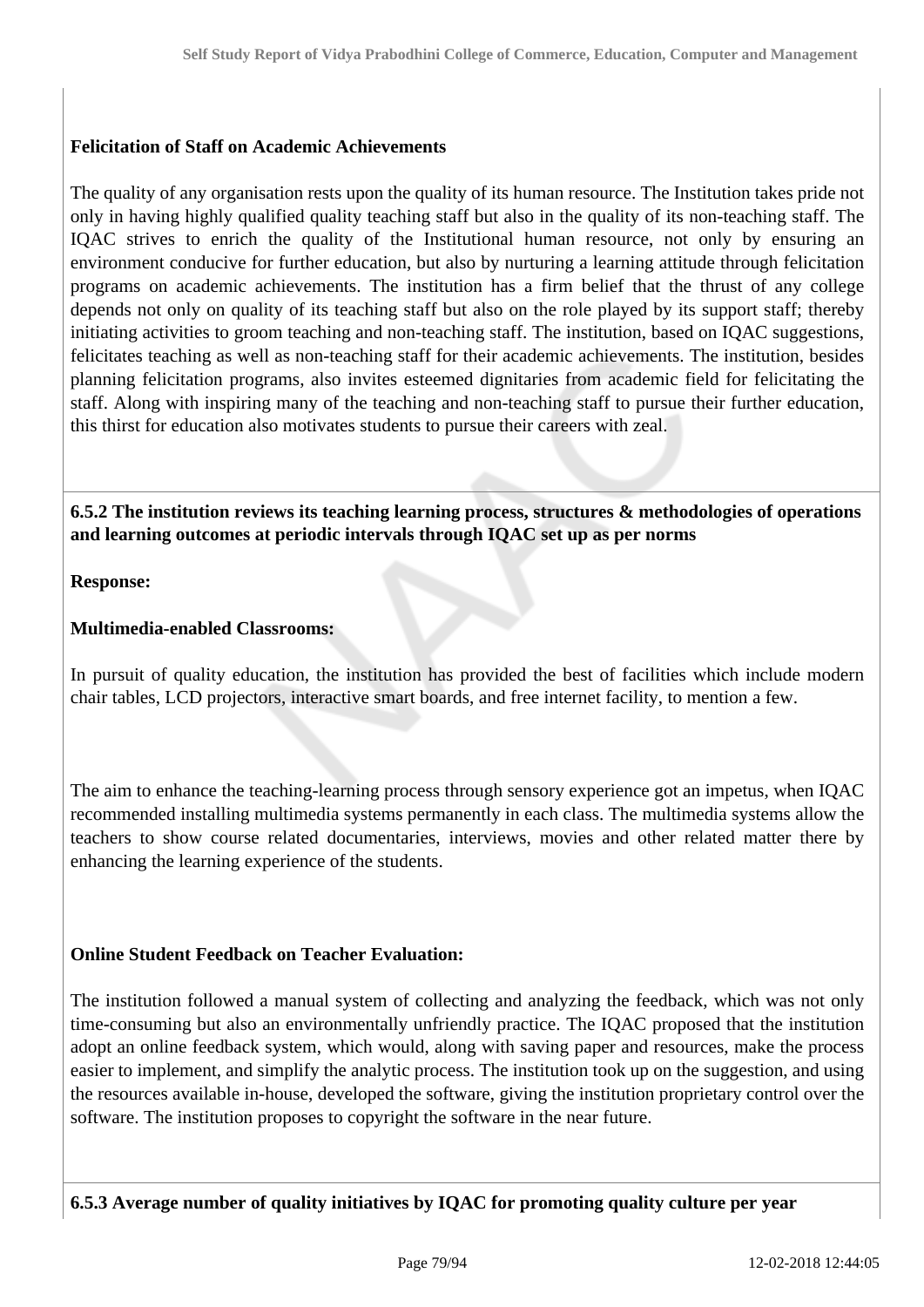## **Response:** 0.6

| $\overline{2}$          |                                                                                 |          |                      |          |
|-------------------------|---------------------------------------------------------------------------------|----------|----------------------|----------|
|                         | л                                                                               | $\theta$ | $\overline{0}$       | $\theta$ |
| <b>File Description</b> |                                                                                 |          | <b>Document</b>      |          |
|                         | Number of quality initiatives by IQAC per year for<br>promoting quality culture |          | <b>View Document</b> |          |

- **1.Regular meeting of Internal Quality Assurance Cell (IQAC); timely submission of Annual Quality Assurance Report (AQAR) to NAAC; Feedback collected, analysed and used for improvements**
- **2.Academic Administrative Audit (AAA) and initiation of follow up action**
- **3.Participation in NIRF**
- **4.ISO Certification**
- **5.NBA or any other quality audit**
- **A. Any 4 of the above**
- **B. Any 3 of the above**
- **C. Any 2 of the above**
- **D. Any 1 of the above**

## **Response:** E. None of the above

| <b>File Description</b>                                        | <b>Document</b>      |
|----------------------------------------------------------------|----------------------|
| Details of Quality assurance initiatives of the<br>institution | <b>View Document</b> |

## **6.5.5 Incremental improvements made during the preceding five years** *(in case of first cycle)* **Post accreditation quality initiatives** *(second and subsequent cycles)*

**Response:** 

**1. Professional Development Program organized for the Teaching Staff and Non-Teaching staff**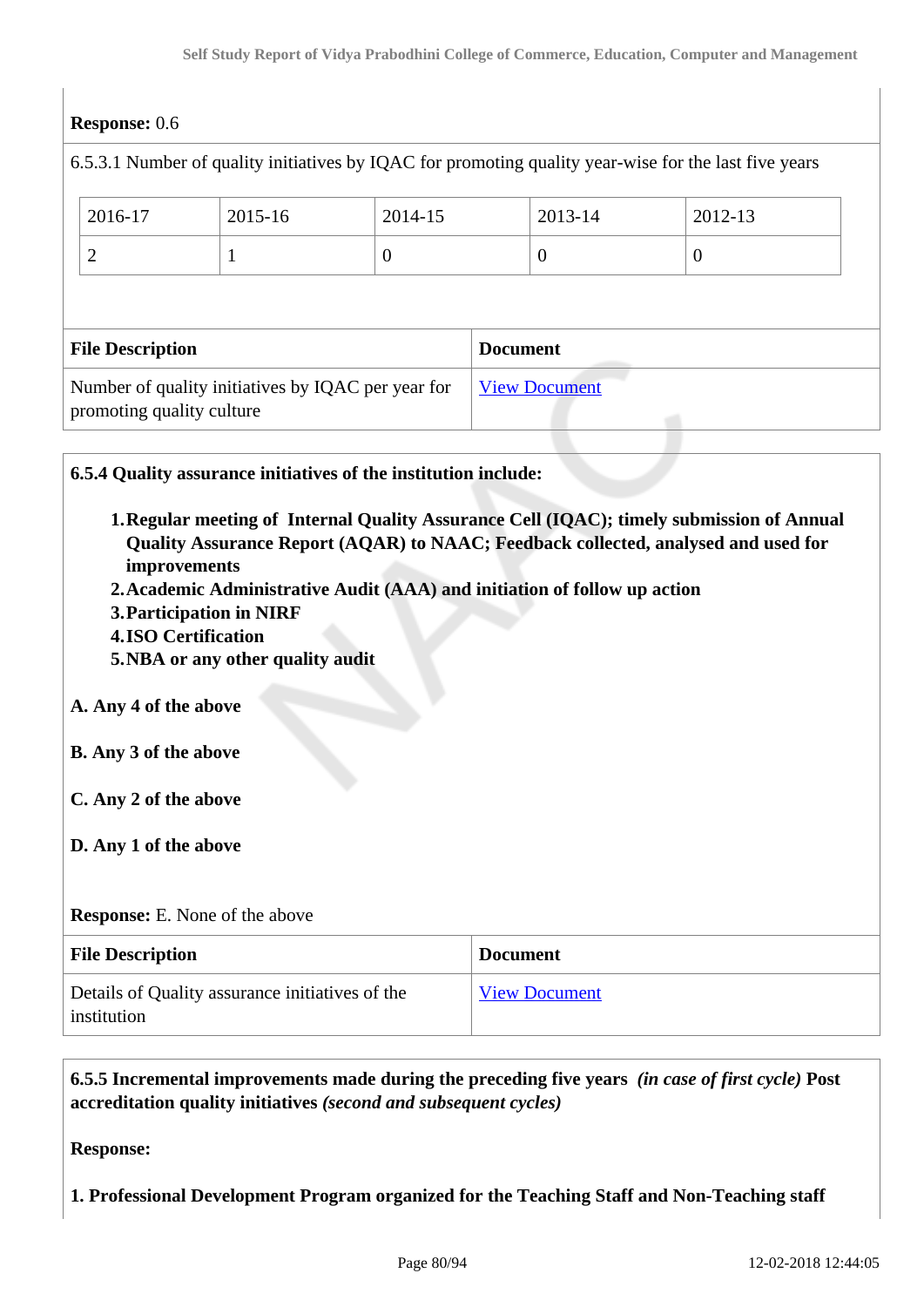The institution understands that creation and implementation of training and development strategies is essential in order to develop the efficiency and quality of human resources. The institution organizes training and development programs for its teaching staff every year to boost the morale of the staff, and also motivate them towards successfully achieving their tasks. Workshops, conferences and talks on practical skills such as writing effective research proposal, academic performance indicators, and positive thinking are periodically organized. The institution invites experienced resource persons from various disciplines. Such workshops help the staff to face the educational and environmental challenges, improve efficiency, smoothens the communication flow, and motivates them to learn and give their best for overall development of students.

## **2. E-Governance in Exam Administration:**

The Institution has introduced 'College Administration ver 1.0' software to take care of examinationrelated work such as generating ISA attendance and mark-sheets, inputting NSS, Sports and general grace marks, and generating consolidated and individual mark-sheets for First Year and Second Year examinations. The software also helps to generate exam-related statistics such as the gender-wise breakup of students appearing for the examinations, result analysis and keeping track of students' progression.

## **3. Online Admissions**

The institutional website, along with providing institutional information and details, also facilitates MIS through the e-admission facility. Prospective students can fill out admission forms, scan related documents such as mark-sheets, and submit the same to the institution while downloading a copy for themselves, all at a click of a button. This not only enables the institution to maintain student data in a more organized manner, but also increases efficiency of the admission process.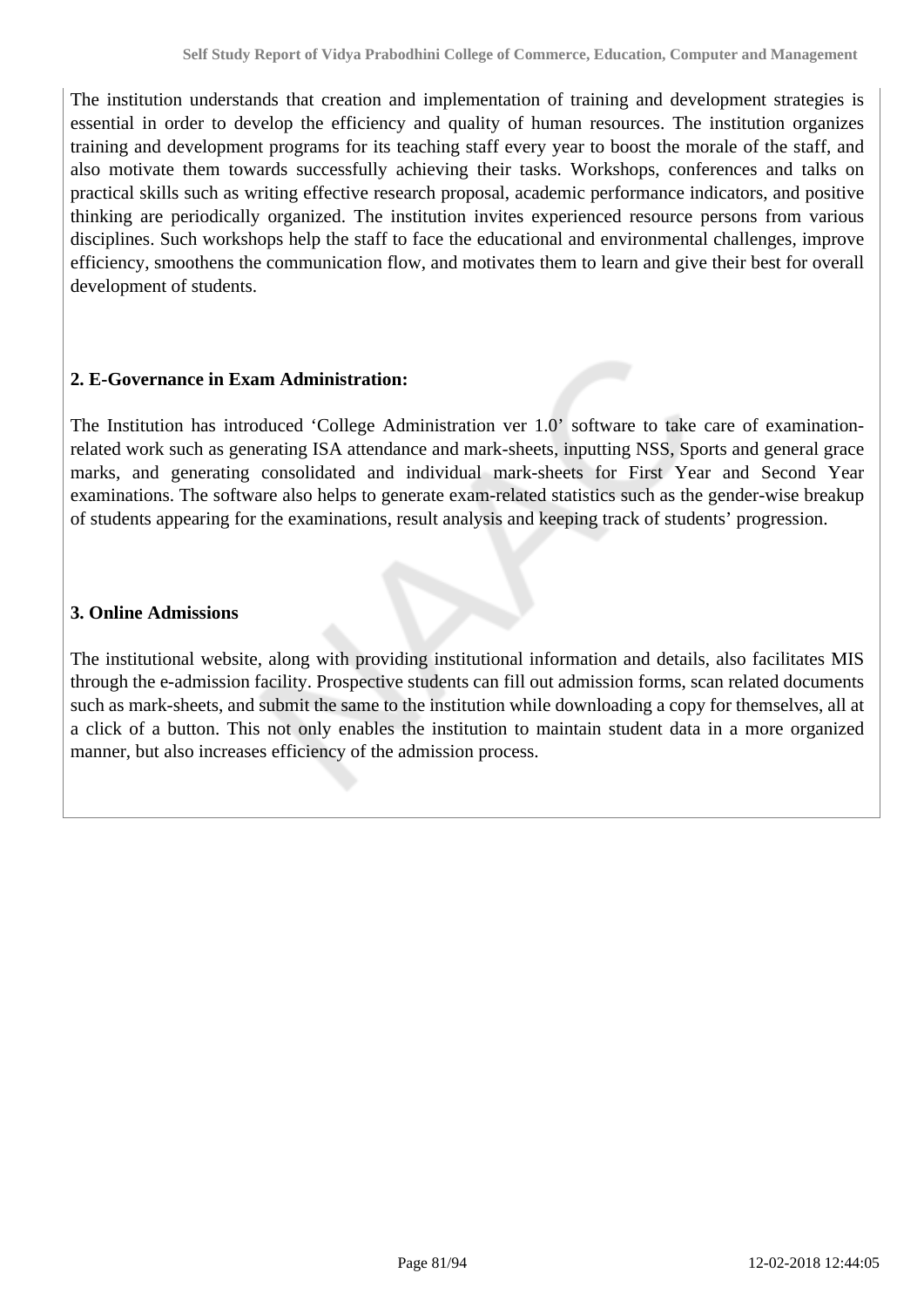## **Criterion 7 - Institutional Values and Best Practices**

## **7.1 Institutional Values and Social Responsibilities**

 **7.1.1 Number of gender equity promotion programs organized by the institution during the last five years** 

#### **Response:** 4

7.1.1.1 Number of gender equity promotion programs organized by the institution year wise during the last five years

| 2016-17 | 2015-16 | 2014-15 | 2013-14 | 2012-13 |
|---------|---------|---------|---------|---------|
|         |         |         |         |         |

| <b>File Description</b>                                                                  | <b>Document</b>      |
|------------------------------------------------------------------------------------------|----------------------|
| List of gender equity promotion programs organized   View Document<br>by the institution |                      |
| Report of the event                                                                      | <b>View Document</b> |

## **7.1.2**

**1.Institution shows gender sensitivity in providing facilities such as: 1.Safety and Security 2.Counselling**

**3.Common Room**

## **Response:**

With more than 50% of its students and staff comprising of girls and women, Vidya Prabodhini College has laid a consistent emphasis on inculcating gender-sensitivity in its actions. Utmost care is taken to provide safety and security to the students of the college. Faculty members are sensitized on the need to handle issues on a case-by-case basis, especially while counseling and catering to the medical needs of the students.

- Lady faculty members are charged with handling issues related to female students, whether in personal or academic matters. A qualified lady counselor is appointed for student counseling, to make girl students more comfortable with divulging their personal details.
- Besides providing immediate medical aid to a student, who falls ill while in college, s/he is taken to her/his home and is accompanied by a faculty and MTS staff; in the case of girl students, a lady teacher accompanies the student. In case of extreme medical emergencies, students have been taken to the State hospital, either in ambulance, or in personal cars of the faculty.
- Lady teachers are appointed as NSS Program Officers, and are deputed to the NSS Special Camps for the entire duration of the camp. Special counseling sessions are held for female volunteers by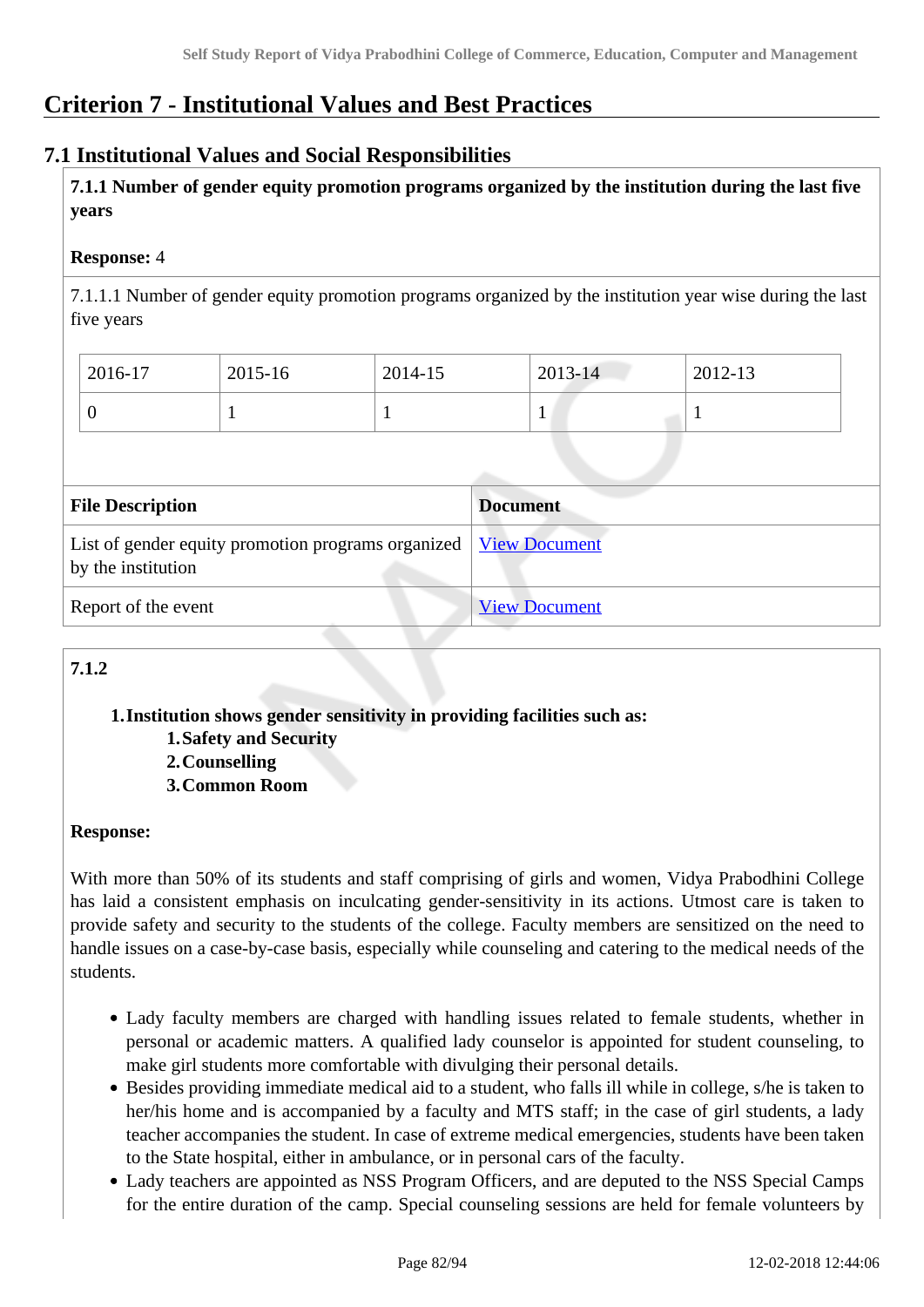lady teachers before NSS Special camps.

- Teachers accompany students for cultural and other activities outside the college; lady teachers are deputed in case girl students are participating. Once the event concludes, the teacher follows up on whether the student has reached home; in certain cases, the institution arranges transport for the student.
- Ladies Representatives are elected/nominated to the Students' Council, with one girl representative for First, Second and Third years each of B.Com and B.A.B.Ed programs.
- Talks on health and hygiene are periodically conducted by faculty and gynecologists; girls are addressed separately to help them overcome any shyness or embarrassment.
- A sanitary pad dispensing machine and an incinerator has been installed in the girls' washroom to achieve the twin purposes of providing affordable access to sanitary care and providing a hygienic disposal mechanism. A lady sweeper has been appointed on a daily-wage basis for cleaning the girls' washroom.
- Separate **common rooms,** one for the boys and for the girls, cater to the students requirements. The rooms are spacious and well-ventilated rooms, and have provisions for resting and dining, with a wooden cot, and seating facilities being made available. Other facilities include curtains, medical response facility, stretcher, and first aid.
- The institution has appointed a security guard; the campus is also under CCTV coverage.

Students are imparted training in judo and karate after college hours, with the college appointing qualified instructors in each discipline. The institution has organized a demonstration on self-defense techniques, with more to be scheduled as part of co-curricular activities.

## **7.1.3 Alternate Energy initiatives such as:**

## **1.Percentage of annual power requirement of the Institution met by the renewable energy sources**

## **Response:** 0

7.1.3.1 Annual power requirement met by the renewable energy sources (in KWH)

7.1.3.2 Total annual power requirement (in KWH)

Response: 47.26

| <b>File Description</b>                                                            | <b>Document</b>      |
|------------------------------------------------------------------------------------|----------------------|
| Details of power requirement of the Institution met<br>by renewable energy sources | <b>View Document</b> |

## **7.1.4 Percentage of annual lighting power requirements met through LED bulbs**

## **Response:** 21.2

7.1.4.1 Annual lighting power requirement met through LED bulbs (in KWH)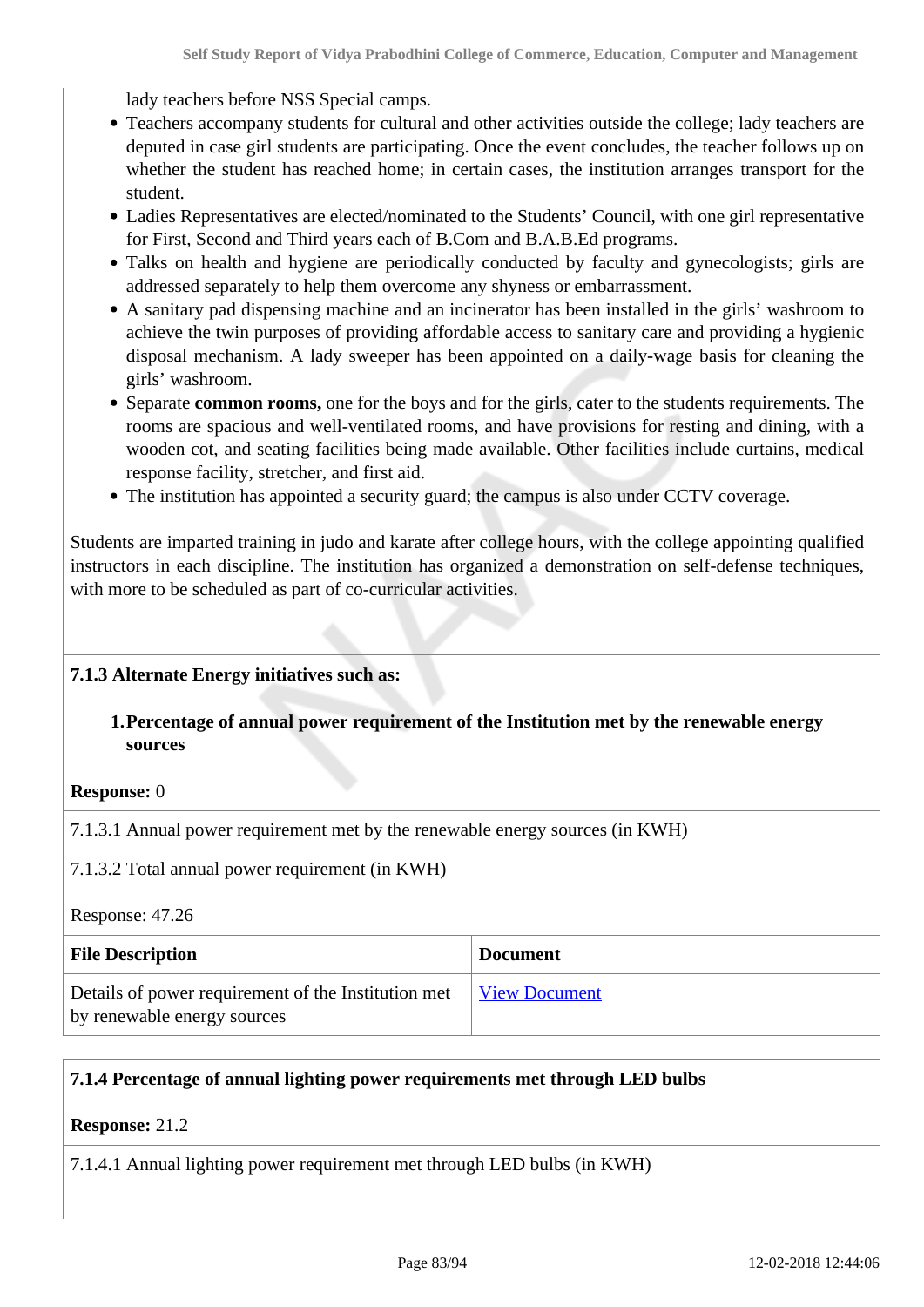#### Response: 1.84

| 7.1.4.2 Annual lighting power requirement (in KWH) |  |
|----------------------------------------------------|--|
|----------------------------------------------------|--|

#### Response: 8.68

| <b>File Description</b>                                         | <b>Document</b>      |
|-----------------------------------------------------------------|----------------------|
| Details of lighting power requirements met through<br>LED bulbs | <b>View Document</b> |

#### **7.1.5 Waste Management steps including:**

- **Solid waste management**
- **Liquid waste management**
- **E-waste management**

#### **Response:**

The institution has formulated a Waste Management Policy, which governs the effective collection, segregation, recycling, management and disposal of all waste.

Under this policy, the college complies with all central and state legislative requirements governing the disposal of waste to dispose of waste in a responsible and legal manner. Procedures are in place to facilitate compliance. Staff and students co-operate and support the College Waste Management Policy by reducing the volumes of waste produced on campus, re-using products wherever possible, and using the facilities provided to segregate waste at source to facilitate recycling.

Measures implemented include:

- Segregation and disposal of municipal solid waste (MSW) such as food waste, plastic, metal and glass, through color coded litter bins provided on campus. Along with, bins to dispose wet and dry waste are placed on each floor. The waste is later collected by the local panchayat officials.
- Selling of newspapers and paper waste to scrap-dealers for reuse or recycling.
- Disposal of e-waste generated at the institution at the state government recycling plant through a recycling agency, '**Group Ten Plus'**.
- Installation of an incinerator to dispose of sanitary pads and other bio-waste.
- Construction of a septic tank to dispose of sewage sludge.

Garbage collected and segregated during the cleanliness drives initiated in localities under the Swachch Bharat Abhiyan was disposed of by coordinating with local governmental bodies.

#### **7.1.6 Rain water harvesting structures and utilization in the campus**

**Response:**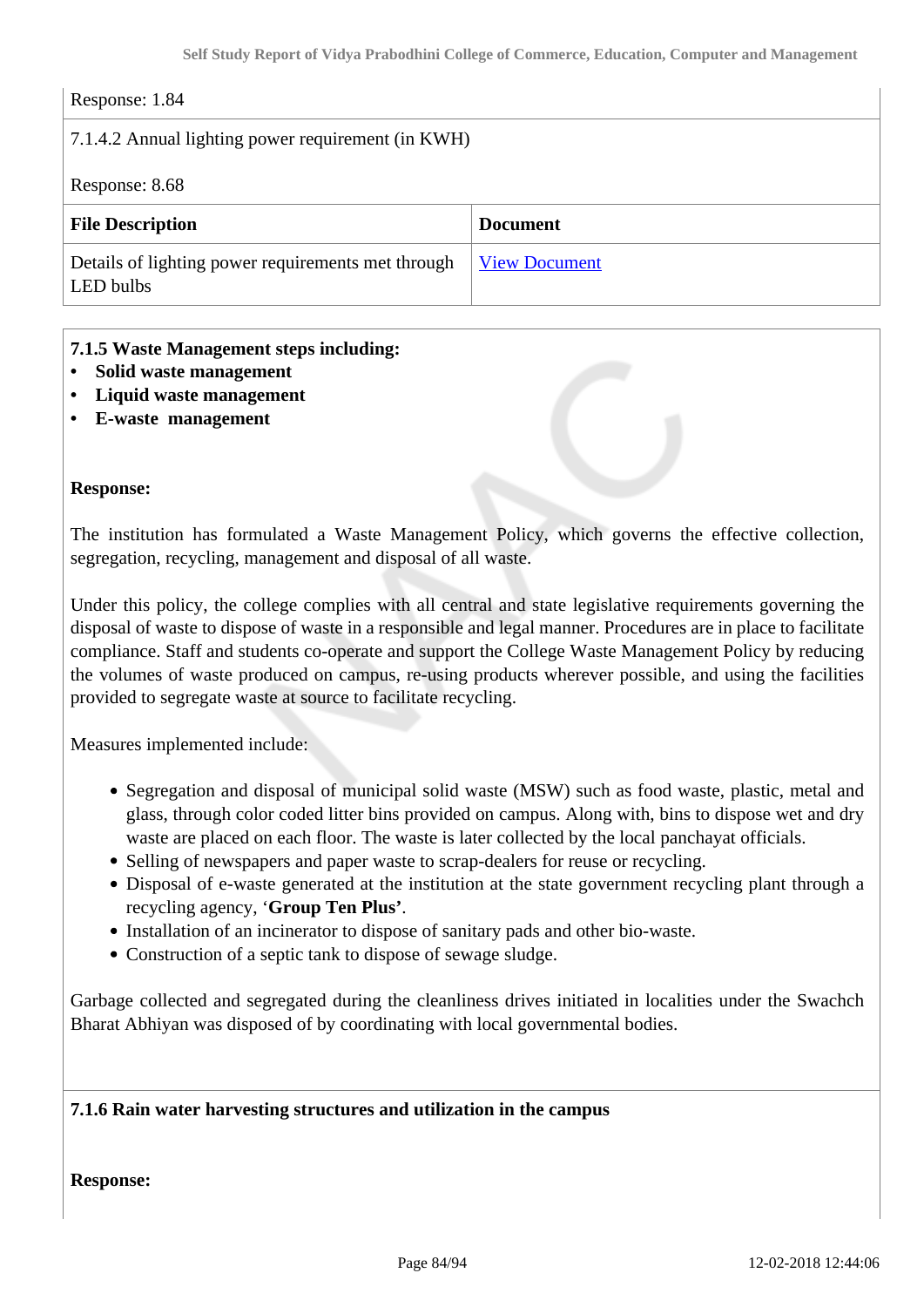The college is conscious of the necessity of having a rainwater harvesting mechanism within its campus. Provisions to channelize the rainwater collected on the rooftop to the ground are in place. The water is collected in an underground reservoir, and is utilized for gardening purpose. The high financial costs and heavy manpower required to cut into the rocky terrain of the area, however, prevents the college from implementing measures such as building groundwater recharging pits. Keeping these challenges in mind, the institution is exploring innovative measures to achieve the objectives.

However, this has not deterred the college from its goal to enforce water management and harvesting techniques. During tree-plantation drives conducted by the institution around the state, volunteers dig extra pits around the area to trap rainwater. Students are also encouraged to take up similar activities in their localities. Field trips to sites, where water harvesting measures have been implemented, are conducted to give students a first-hand experience of the techniques. Similarly, the college makes efforts to raise public awareness on the need for water conservation and rainwater harvesting through a range of activities such as street plays, rallies and poster-making competitions.

## **7.1.7 Green Practices**

- **Students, staff using**
- **a) Bicycles**
- **b) Public Transport**
- **c) Pedestrian friendly roads**
- **Plastic-free campus**
- **Paperless office**
- **Green landscaping with trees and plants**

## **Response:**

The institution undertakes a number of measures to ensure an eco-friendly campus and to promote an ecofriendly attitude in students and other stakeholders.

- Students are encouraged to inculcate eco-friendly habits such as switching off lights, fans etc. when not in use and using water sparingly.
- The institution discourages the use of private vehicles among the students. Almost 60% of the students travel by **public transport** to the college; a few students travel on bicycle. Faculty members are encouraged to carpool wherever possible.
- The institution has initiated the process of shifting to LED lighting, and energy efficient electronic and electric equipment.
- Since the college is situated in a semi-urban area, the local government authorities have constructed wide, well-lit, pedestrian-friendly roads, with speed breakers and footpaths.
- The institution endeavors to achieve a plastic-free campus through measures such as discouraging the use of plastic in academic-related activities like assignment submission in plastic folders.
- Water filters have been installed to minimize the purchase of bottled drinking water by faculty and students.
- **Anti-Plastic Drives** are conducted, wherein plastic waste is collected from the students' residences and neighborhoods and sent to for recycling through the local governmental bodies such as the panchayat of Penha de Franca. The NSS Unit has successfully collected and sent for recycling more than 250 Kg of plastic waste. The college campus is plastic-free and the usage of plastic by staff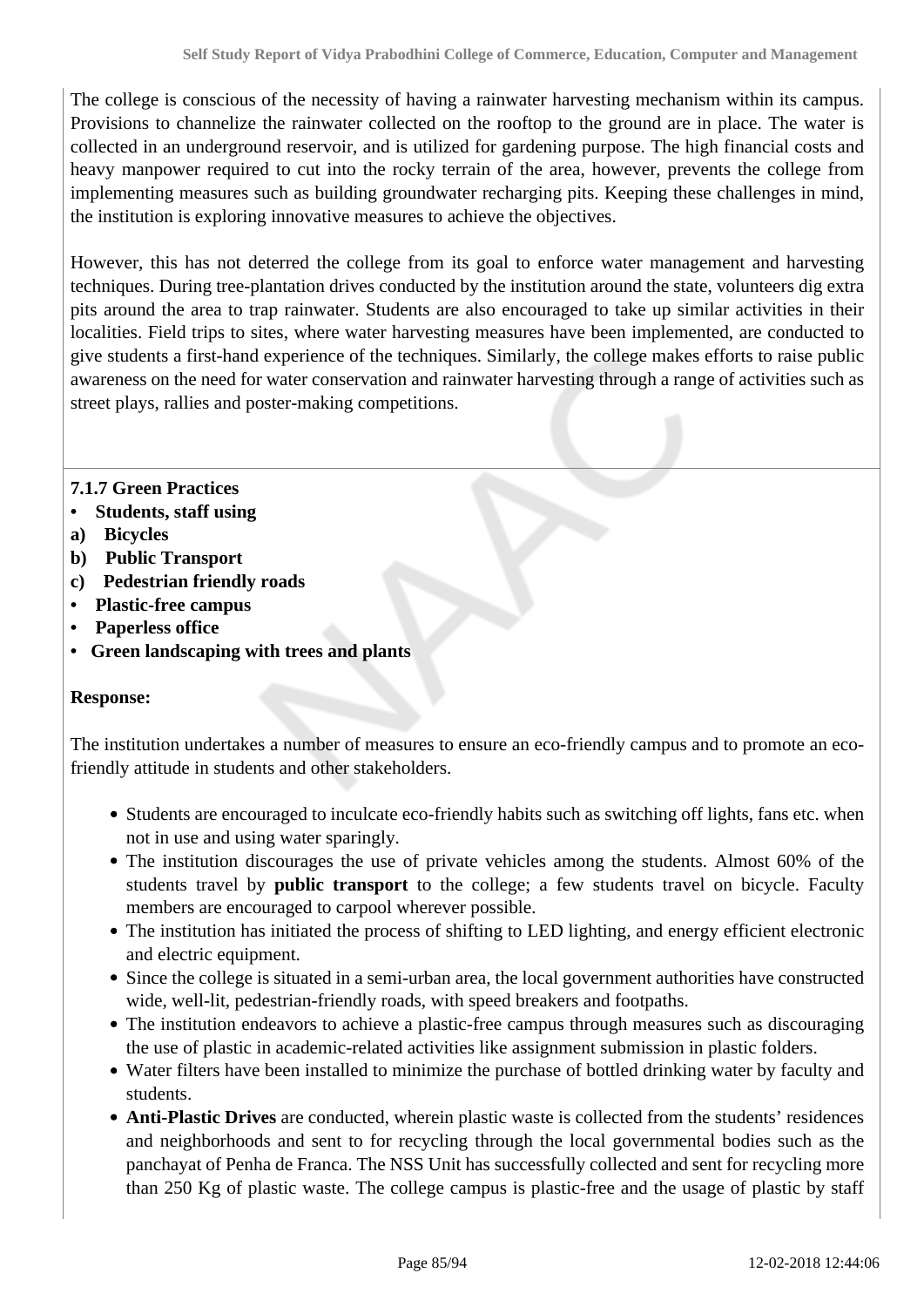and students is discouraged by the college.

- Use of paper is also discouraged at all levels by the Institution. Various initiatives like using social media, giving e-notes to the students and receiving online feedback for Teacher Evaluation have been taken to create a paperless environment. To implement the **paperless office concept,** notices, minutes of meetings, salary slips and such documents are e-mailed to staff members.
- For **green landscaping,** the college has set up a **nursery** of medicinal, ornamental and floral plants donated by teachers and students, to nurture saplings and keep a regular stock of plants in the college premises. The college also has initiated **Green Campus** project, wherein students donate one potted plant for campus beautification.
- The college 'Nisarg Club' forms the vehicle through which the institution associates with various organizations such as *Nisarg* NGO and housing society associations such as "Satellite Township Residents Association-Colvale", to provide landscaping and shade-giving saplings for plantation under its *Vanamahotsav* programme.
- The club also conducts and participates in activities like talks, street plays and rallies to encourage students to be environmentally conscious. Talks are focused on topics such as "*Environmental Pollution: Issues and Concerns"*, *'Biodiversity in Goa",* and **"The importance of Nature and Environment"**. An exhibition of Goa's unique biodiversity, with exhibits of an array of medicinal plants, was also held for students of the college and schools.

## **7.1.8 Average percentage expenditure on green initiatives and waste management excluding salary component during the last five years**

**Response:** 0.07

7.1.8.1 Total expenditure on green initiatives and waste management excluding salary component year wise during the last five years(INR in Lakhs)

| $2016-17$ | 2015-16 | 2014-15 | 2013-14 | 2012-13 |
|-----------|---------|---------|---------|---------|
| 0.040     | 0.018   | 0.055   | 0.028   |         |

| <b>File Description</b>                                                                                             | <b>Document</b> |
|---------------------------------------------------------------------------------------------------------------------|-----------------|
| Details of expenditure on green initiatives and waste <u>View Document</u><br>management during the last five years |                 |

## **7.1.9 Differently abled (Divyangjan) Friendliness Resources available in the institution:**

- **1.Physical facilities**
- **2.Provision for lift**
- **3.Ramp / Rails**
- **4.Braille Software/facilities**
- **5.Rest Rooms**
- **6.Scribes for examination**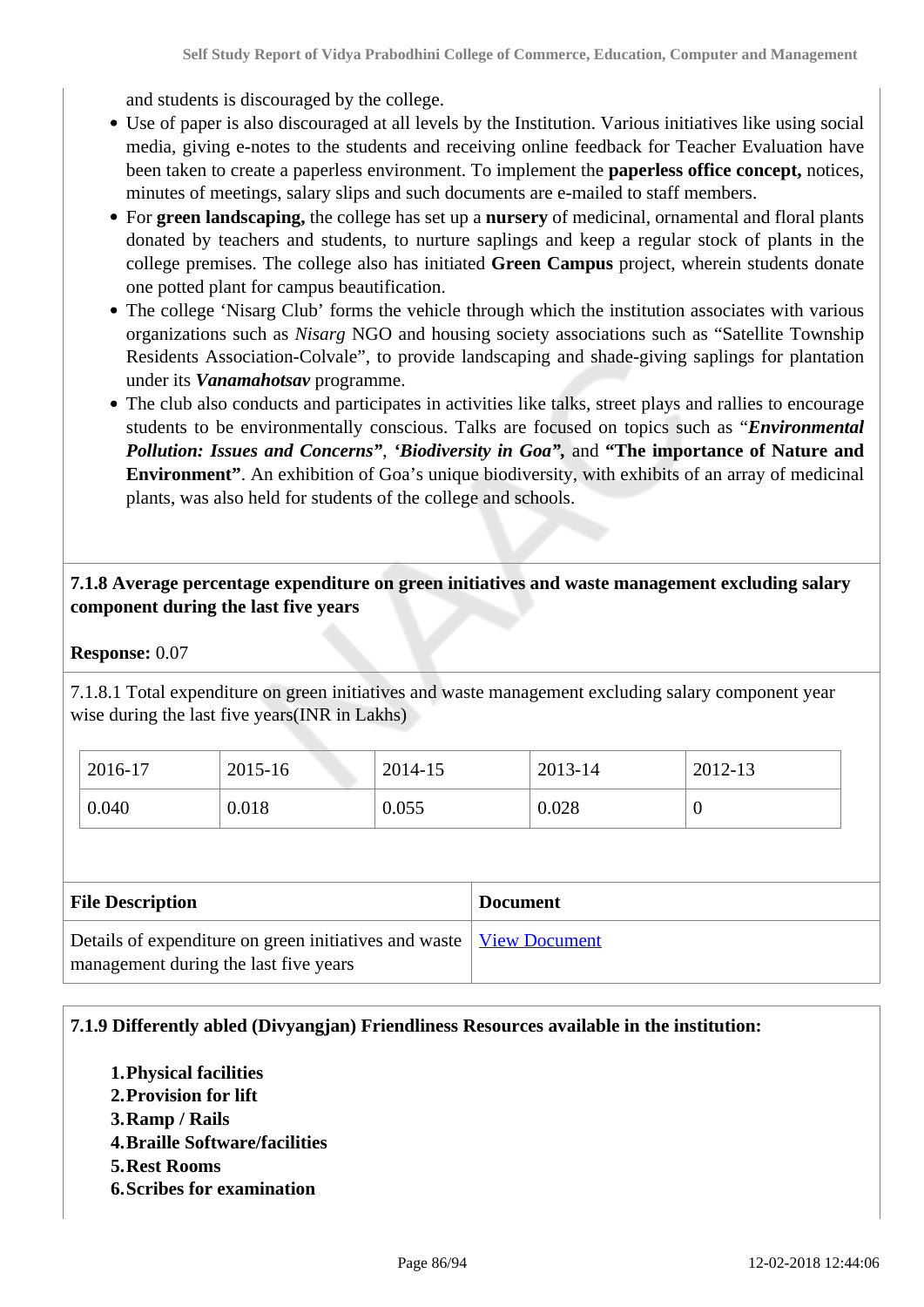## **7.Special skill development for differently abled students 8.Any other similar facility (Specify)**

- **A. 7 and more of the above**
- **B. At least 6 of the above**
- **C. At least 4 of the above**
- **D. At least 2 of the above**

**Response:** C. At least 4 of the above

| <b>File Description</b>                                  | <b>Document</b>      |
|----------------------------------------------------------|----------------------|
| Resources available in the institution for<br>Divyangjan | <b>View Document</b> |

## **7.1.10 Number of Specific initiatives to address locational advantages and disadvantages during the last five years**

#### **Response:** 17

7.1.10.1 Number of specific initiatives to address locational advantages and disadvantages year wise during the last five years

| 2016-17 | $2015 - 16$              | 2014-15 | 2013-14 | 2012-13 |
|---------|--------------------------|---------|---------|---------|
|         | $\overline{\phantom{0}}$ |         |         |         |

| <b>File Description</b>                                                              | <b>Document</b>      |
|--------------------------------------------------------------------------------------|----------------------|
| Number of Specific initiatives to address locational<br>advantages and disadvantages | <b>View Document</b> |

## **7.1.11 Number of initiatives taken to engage with and contribute to local community during the last five years (Not addressed elsewhere)**

#### **Response:** 22

7.1.11.1 Number of initiatives taken to engage with and contribute to local community year wise during the last five years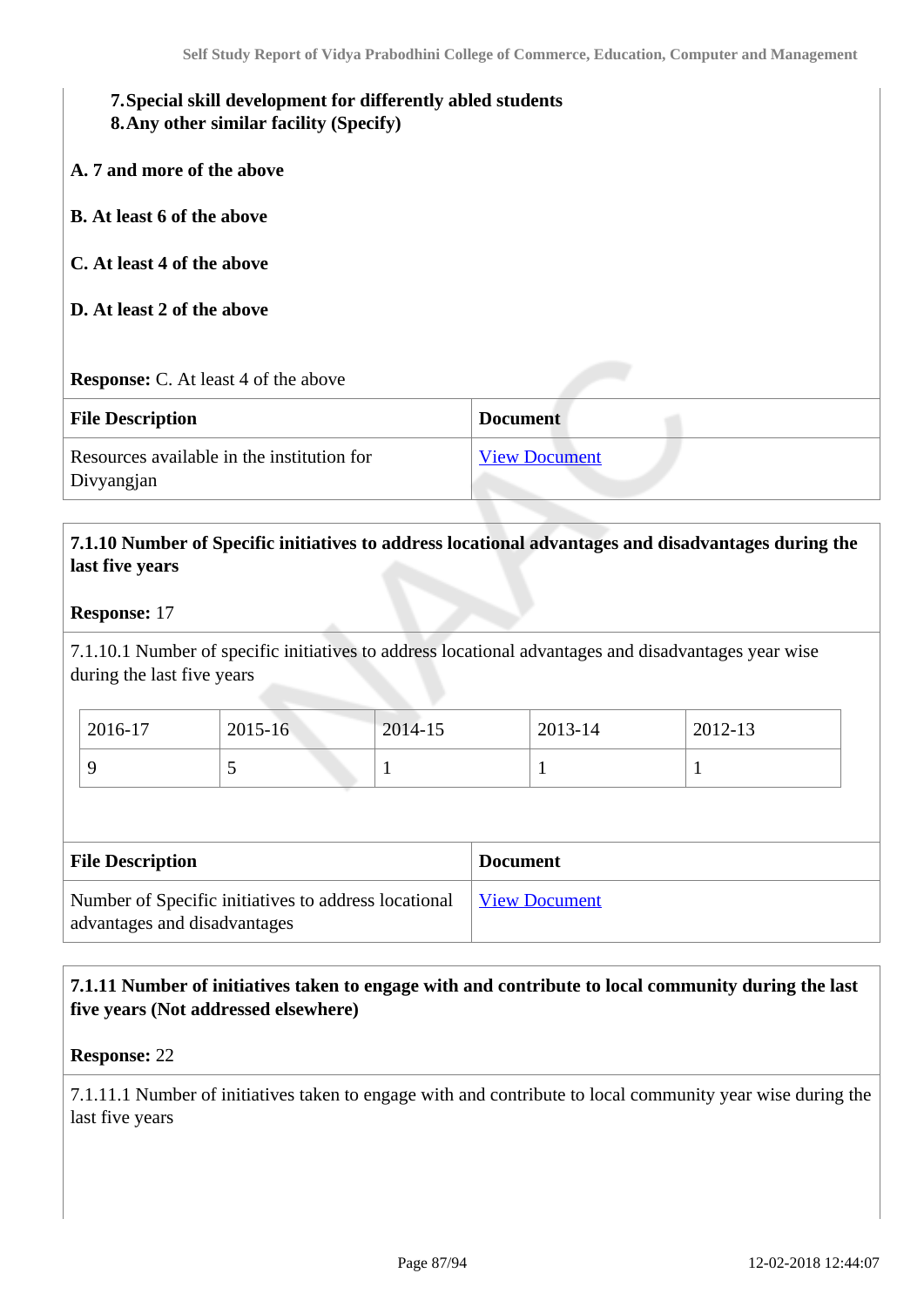| 2016-17                 | $2015 - 16$ | 2014-15 |                 | 2013-14              | 2012-13 |
|-------------------------|-------------|---------|-----------------|----------------------|---------|
| 5                       | 6           | 5       |                 | 5                    | 1       |
|                         |             |         |                 |                      |         |
| <b>File Description</b> |             |         | <b>Document</b> |                      |         |
|                         |             |         |                 |                      |         |
| Report of the event     |             |         |                 | <b>View Document</b> |         |

## **7.1.12**

**Code of conduct handbook exists for students, teachers, governing body, administration including Vice Chancellor / Director / Principal /Officials and support staff**

#### **Response:** Yes

| <b>Document</b>      |
|----------------------|
| <b>View Document</b> |
| <b>View Document</b> |
|                      |

| 7.1.13 Display of core values in the institution and on its website |                      |  |
|---------------------------------------------------------------------|----------------------|--|
| <b>Response:</b> Yes                                                |                      |  |
| <b>File Description</b>                                             | <b>Document</b>      |  |
| Any additional information                                          | <b>View Document</b> |  |
| Provide URL of website that displays core values                    | <b>View Document</b> |  |

## **7.1.14 The institution plans and organizes appropriate activities to increase consciousness about national identities and symbols; Fundamental Duties and Rights of Indian citizens and other constitutional obligations**

#### **Response:** Yes

| <b>File Description</b>                                                                            | <b>Document</b>      |
|----------------------------------------------------------------------------------------------------|----------------------|
| Details of activities organized to increase<br>consciousness about national identities and symbols | <b>View Document</b> |

## **7.1.15 The institution offers a course on Human Values and professional ethics**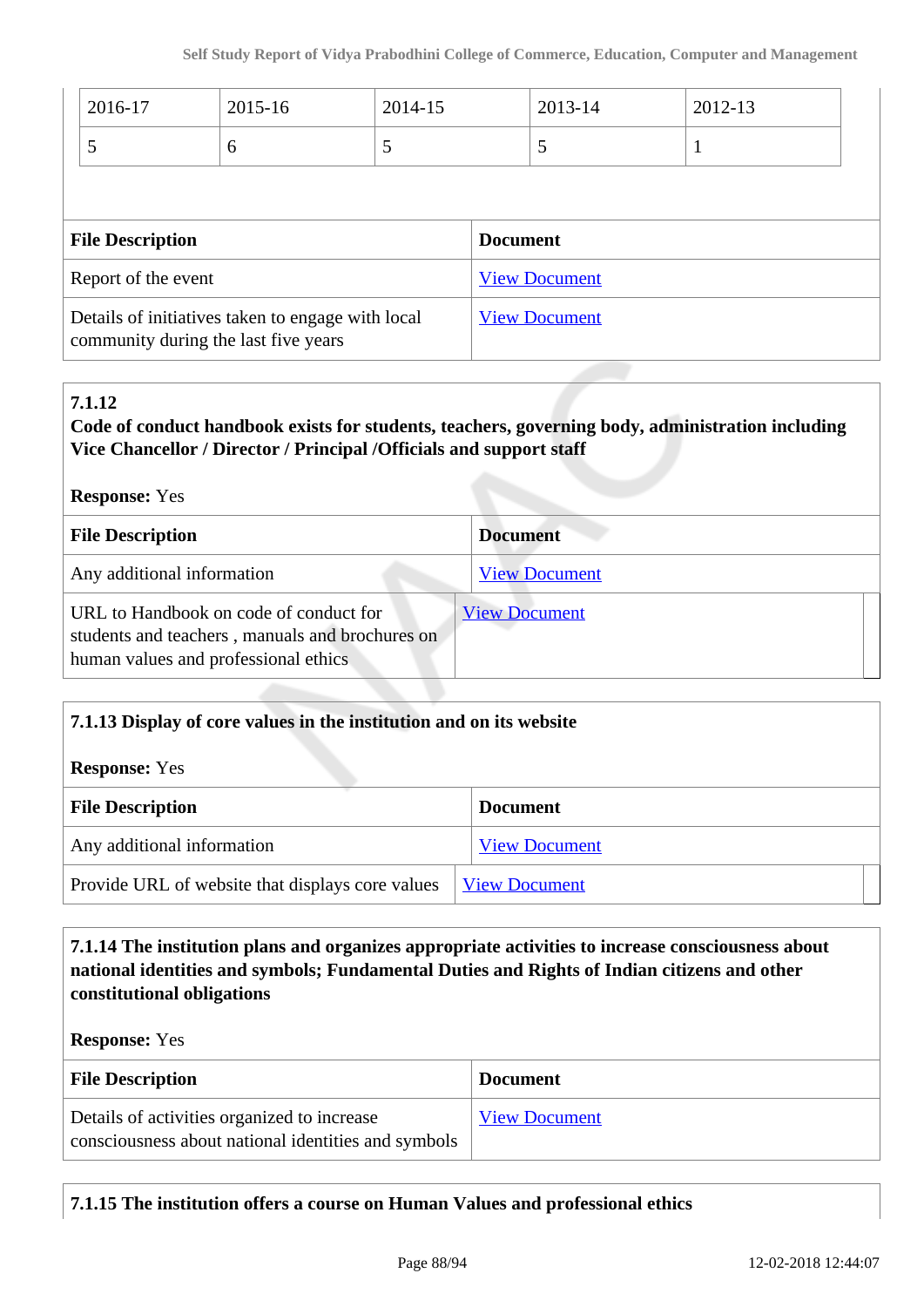| <b>Response:</b> Yes                                                                        |                      |  |
|---------------------------------------------------------------------------------------------|----------------------|--|
| <b>File Description</b>                                                                     | <b>Document</b>      |  |
| Any additional information                                                                  | <b>View Document</b> |  |
| Provide link to Courses on Human Values and<br>professional ethics on Institutional website | <b>View Document</b> |  |

## **7.1.16 The institution functioning is as per professional code of prescribed / suggested by statutory bodies / regulatory authorities for different professions**

**Response:** Yes

| <b>File Description</b>                                                                        | <b>Document</b>      |
|------------------------------------------------------------------------------------------------|----------------------|
| Any additional information                                                                     | <b>View Document</b> |
| Provide URL of supporting documents to prove<br>institution functions as per professional code | <b>View Document</b> |

 **7.1.17 Number of activities conducted for promotion of universal values (Truth, Righteous conduct, Love, Non-Violence and peace); national values, human values, national integration, communal harmony and social cohesion as well as for observance of fundamental duties during the last five years**

**Response:** 35

| <b>File Description</b>                                           | <b>Document</b>      |
|-------------------------------------------------------------------|----------------------|
| List of activities conducted for promotion of<br>universal values | <b>View Document</b> |

## **7.1.18 Institution organizes national festivals and birth / death anniversaries of the great Indian personalities**

## **Response:**

To harness and attune the potent energy of the students towards the right direction to create a progressive and prosperous nation, the college has rigorously pursued the motto of *Excellence Everywhere Everytime*. The college also celebrates national festivals and birth and death anniversaries of great Indian personalities with equal zeal.

National days, like Independence Day, Republic Day and Goa Liberation Day are celebrated with fervor. Birth and death anniversary celebrations of renowned Indian leaders like Chhatrapati Shivaji, Mahatma Gandhi, Swami Vivekananda, and Sardar Vallabhbhai Patel are organized with equal zeal.

Notified days such as Shiv Jayanti, Gandhi Jayanti, NSS Day, National Librarian's Day, Rashtriya Ekta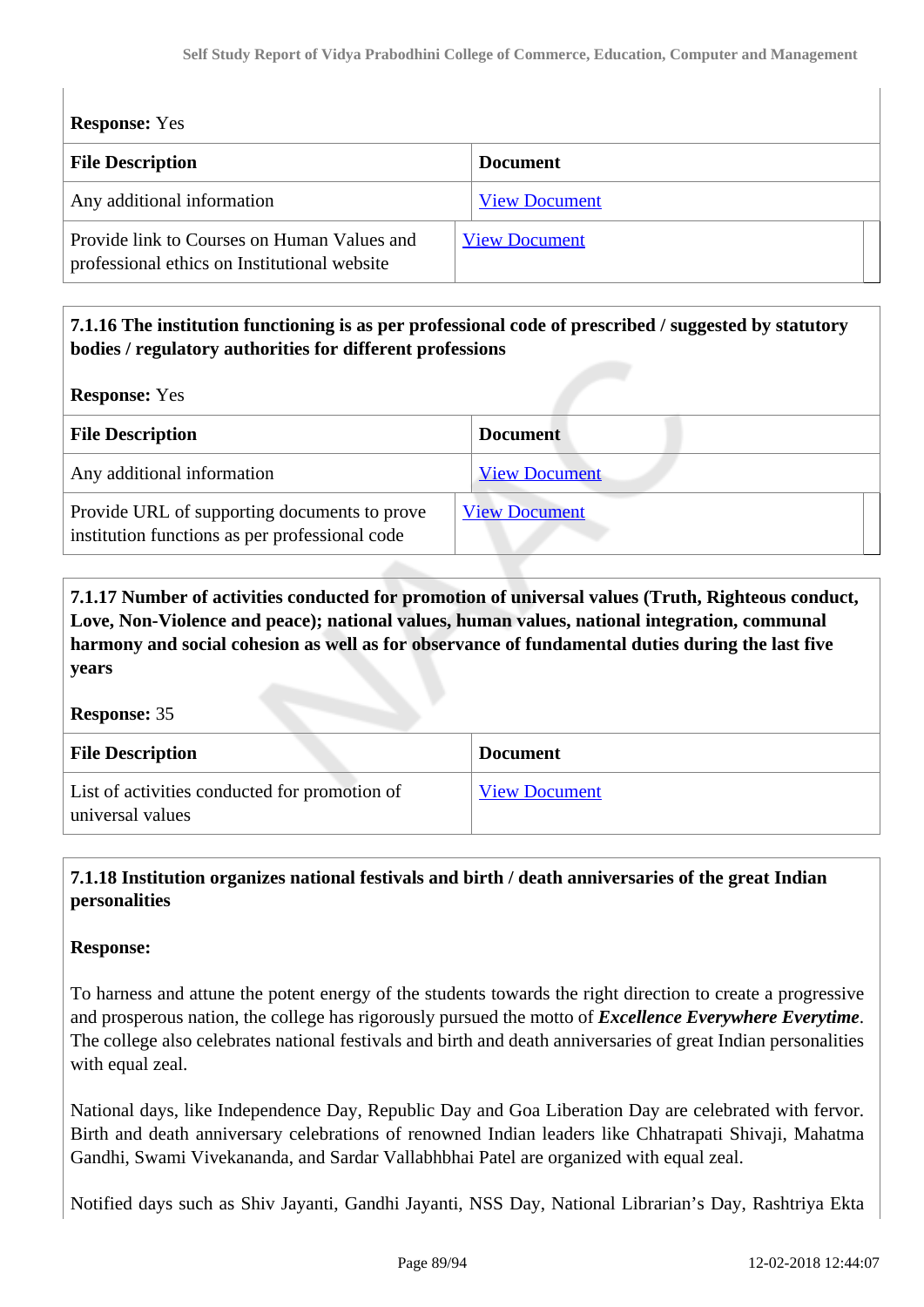Saptah, are observed by conducting various events and activities for the students of the college. **National Youth Day** is celebrated every year in which Swami Vivekanada's philosophy on education is highlighted and its importance to the students is foregrounded. A special talk on the occasion of Sharda Shanti Samaroh (150th birth anniversary celebration of Swami Vivekanand) was organized in the college. Similarly, **National Sports Day,** marked to commemorate the birthday of Major Dhyanchand, is celebrated with a day-long sports activities being conducted.

## **7.1.19 The institution maintains complete transparency in its financial, academic, administrative and auxiliary functions**

## **Response:**

The College is affiliated to Goa University under Statute SC-1 (Section 5(7) of Goa University Act, (1984), and is also recognized by University Grants Commission under Section 2(f) of the UGC Act, (1956). The Bachelor of Commerce program is governed by Ordinance OC-45, while the integrated Bachelor of Arts Bachelor of Education program is governed by Ordinance OC-54.

In the case of **staff recruitment**, the college follows the procedure laid out by the Government of Goa, and Union HRD ministry. In the case of a reserved category post, a representative from the same category is appointed on the Selection Committee. Advertisements are published in local and national newspapers, University News and on the college website. The entire process of recruitment is documented and submitted to the Directorate of Higher Education and Goa University.

The college comes under the purview of the Right to Information Act (2005), and has appointed a Public Information Officer (PIO), an Assistant Public Information Officer (APIO) and the First Appellate Authority (FAA) as mandated in the Act. Along with, the institution has implemented various provisions including proactive disclosure of certain kind of information such as information about the institution and the names of the PIO, APIO and the FAA on the institutional website. Additionally, the names of the PIO, APIO and the FAA are prominently displayed in the office, for the benefit of every citizen.

**Administrative** transparency is ensured by formulating standard operating practice manuals for all the committees constituted to ensure a smooth functioning of the college. Meetings are documented, and all administrative decisions are duly recorded.

To maintain **financial transparency,** an internal audit committee is constituted to look after the financial aspects of the college. The annual financial budget is prepared by the Principal, Vice-Principal, HoD, one teaching staff member and one non-teaching staff member and the Accountant. This is placed placed before the Local Managing Committee for consideration, which submits it to the Managing Committee for approval and utilization. The Accountant prepares the financial statement and other supporting documents for the external financial audit under the guidance of the Internal Audit Committee and presents it to a certified Chartered Accountant for audit.

**Student admissions** in B.A.B.Ed. are as per merit lists; seats are filled according to the reservation quota and as per statutory requirement. Along with the fee structure, the total number of available seats as per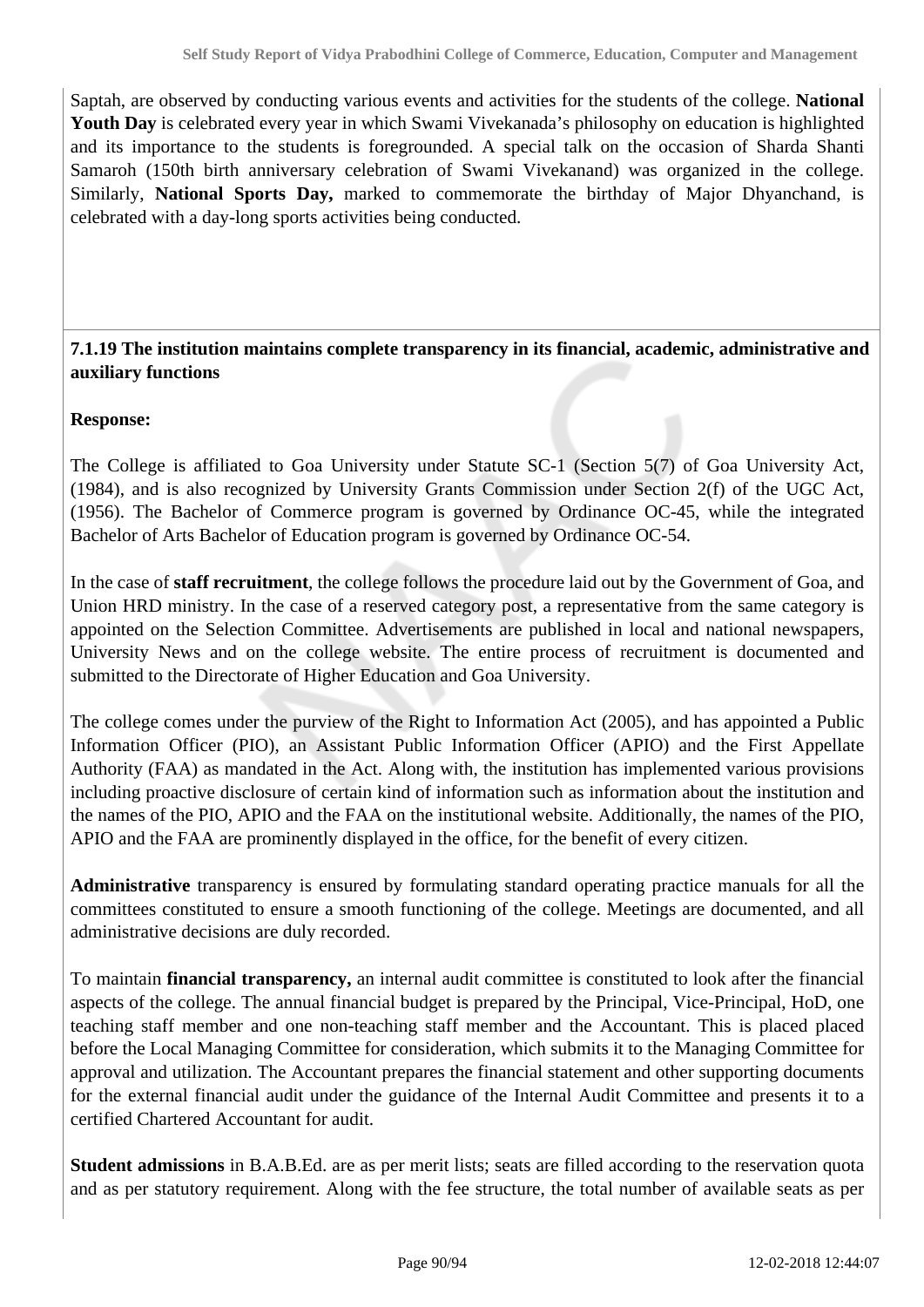reservation quota is published in the prospectus.

**Academic transparency** is achieved with the formation of the Examination, Grievance Redressal, and Unfair Means Inquiry committees, which follow standard operating practices. Setting of the exam question papers, conducting the examination process, and assessing answer books is executed under a well-laid out process. Transparency in curriculum execution is implemented with faculty submitting teaching plans and syllabus completion reports.

Student attendance is monitored using a manual roll call and bio-metric attendance; an attendance register along with biometric attendance is used for the teaching and non-teaching staff.

Records of staff are maintained in the form of service books and personal file.

## **7.2 Best Practices**

**7.2.1 Describe at least two institutional best practices (as per NAAC Format)**

**Response:** 

**Best Practice 1**:

**Title of the practice**: Swayam-Siddhah **(??????????: )** incorporating 'Deeksha' samaroh, the Morning Assembly and the 'Deekshant' samaroh.

The attainment of wisdom begins with 'Deeksha', or the initiation ceremony. Here, students commit themselves to follow the path laid down by the teachers. It is a spiritual experience to the student where they are addressed by the eminent personalities from the field of education, who guides them to keep positive and creative approach for lifetime learning. Students are oriented towards the institution, rules, regulations, norms and practices they must follow during their journey of learning.

The Morning Assembly is conducted everyday which helps to create healthy environment for teaching learning. It motivates students as well as faculty members to focus on teaching learning process. It has an organized structure that has been designed to facilitate the holistic growth of the student, and set a positive tone for the hectic day in the life of the student.

At the end of the degree program, the 'Deekshant' Samaroh (ceremony) is conducted. Here students are asked to share the experience about their journey during the degree program. On this day, the students are guided to take the first footstep towards their career and are urged to take every positive thing that they learned during their student life to create a footprint while walking on the path of their career, profession and social life.

**Best practice 2:**

## **Title of the practice**: *Ankur* **– Personalized Student Care and Support**

When the college was instituted, faculty members, with their experience in previous colleges, foresaw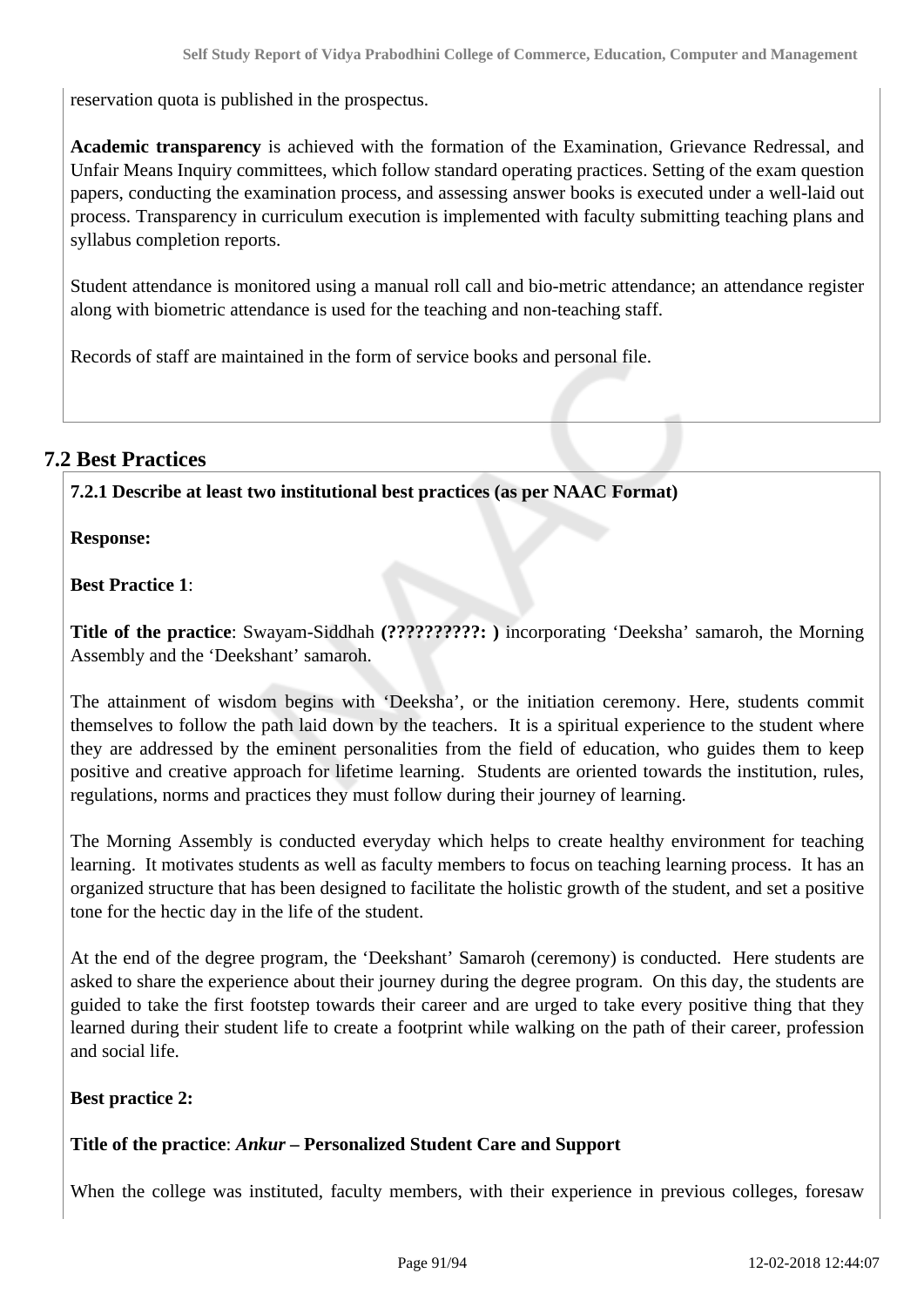several student-related issues that were likely to surface. To take preventive measures, the institution implemented a series of steps. These measures, while aimed at achieving common goals, however, seemed disparate. The IQAC, formed in 2015, recommended that these measures be streamlined and a structured approach be adopted for their implementation. The execution of the program is divided into three distinct parts i.e. Personalized Counseling, Value Education and Fostering a Conducive Environment.

## **Best Practice 3**

## **Title of the practice**: **C.L.E.A.N. (Conducive, Litter-free, Eco-friendly and Ambient Neighborhood)**

- The idea first germinated, when, observing the youth of the state show a feeling of apathy and disinterest towards environment, the college felt that higher education had not adequately addressed this issue.
- Rather than cursing the darkness, the college decided to light the proverbial lamp.
- By awakening an environment-friendly consciousness among students and other stakeholders, the college hoped to create love and care for environment in the students of the institution.
- It was hoped that any measures taken would induce behavioral change in stakeholders, and thereby create a ripple effect, effectively turning the tide in the long term.
- To achieve the goal set forth above, the institution conceptualized the C.L.E.A.N. Project.

## **Note: The detail explaination of each Best practice as per NAAC Format has been uploaded in Any Additional Information.**

| <b>File Description</b>    | <b>Document</b>      |
|----------------------------|----------------------|
| Any additional information | <b>View Document</b> |

## **7.3 Institutional Distinctiveness**

 **7.3.1 Describe/Explain the performance of the institution in one area distinctive to its vision, priority and thrust**

**Response:** 

**Service to Society**

**The Prabodhan Education Society, under whose aegis the college functions, has its basis in service to the society. The Prabodhan Education Society began as an institute for slum children to bring them on par with regular school goers. This noble legacy has been carried forward to all its institutions.** 

Any college aims at an all-round development of its students which includes academic, sports cultural and spiritual areas. But Vidya Prabodhini College shows its distinctiveness by having all round development of its students at not only academic, sports, cultural and spiritual level but also in fulfilling their social responsibilities. **This is in sync with its vision of Excellence Everywhere Everytime.**

This concept of inculcating a habit in every student to be responsible not just towards their family but also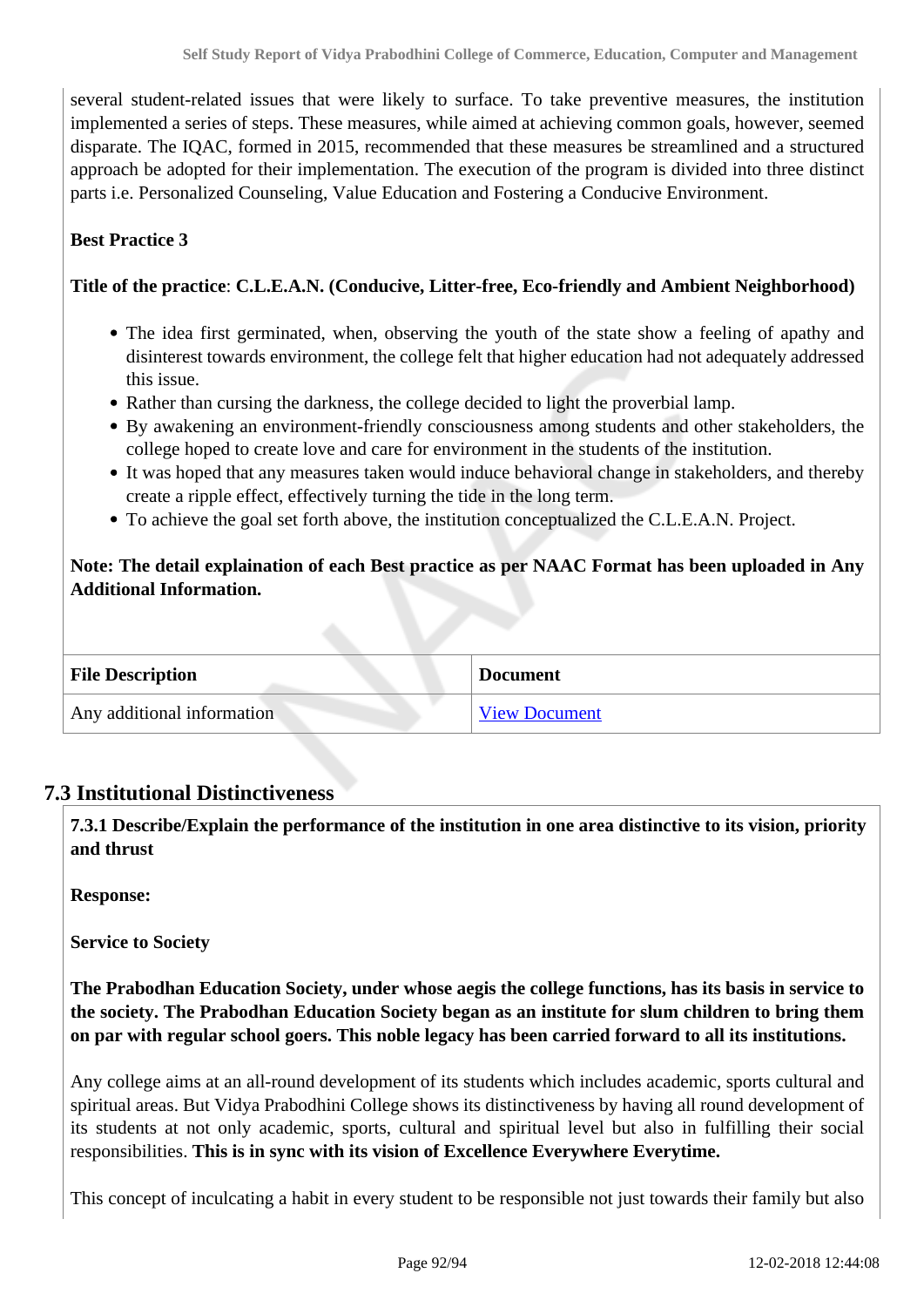to the society, definitely helps in transforming a student into a responsible citizen of the country.

Life is precious and saving human life by donating blood is indeed a service/act which the teachers and students at Vidya Prabodhini College perform by organizing and participating in **blood donation camps** every year. The **Red Ribbon Club** maintains a register of all donors, so that donors can be reached out in case of emergencies.

"Cleanliness is next to Godliness" is a thought **that is deeply imprinted in the minds of our students through various talks and cleanliness drives.** Also the democratic importance of voting rights is highlighted. The students are also encouraged to reach out to the poor sections of the society and contribute towards providing relief to people affected by natural calamities. Some of the social initiatives in this direction are:

- Cleanliness encouraged within the campus.
- A massive cleanliness drive under Swachh Bharat Abhiyan was conducted across **the** state of Goa.
- **Voter's awareness rally.**
- **"Joy of Giving"**
- **Uttarakhand Relief fund** and **Jammu and Kashmir relief fund.**

Vidya Prabodhini College promotes active participation of all staff in social activities. This in turn motivates the students to accomplish their individual social responsibilities. These are some of the instances where students have contributed to the society after gaining training from the college:

- Ramnath Gaonkar, provides training for the students of the institute in Rope Skipping.
- Nilufer Javali, a student of T.Y.B.Com trains the Girl students at Anjooman Nurul High School Panaji, in Judo.
- Ex-students, Nagesh Marathe, Rajasab and Raju Attar, have come up with an NGO Naya Swarg to help the needy of the society. Vidya Prabodhini College has also assisted these students to organize a National Integration Song competition.

This distinctive quality of service to society - defines the very ethos of Vidya Prabodhini College. The various social activities demonstrate its **performance** in the distinctive area of being socially responsible. Through such achievements, the social commitment that the Prabodhan Society envisioned is fulfilled.